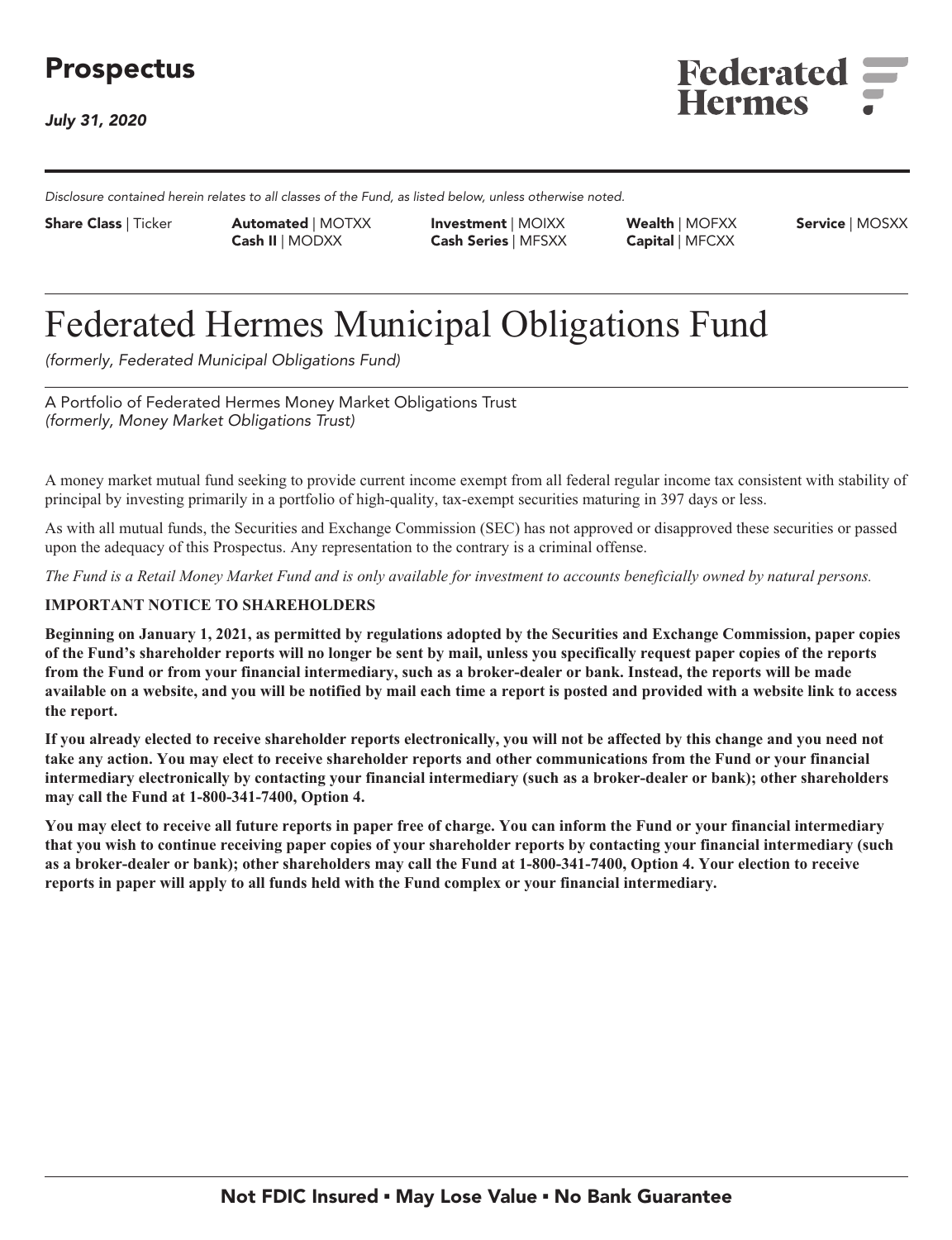#### **CONTENTS**

| 1   |
|-----|
|     |
|     |
|     |
|     |
|     |
|     |
|     |
|     |
|     |
|     |
|     |
| -42 |
|     |
|     |
|     |
|     |
|     |
| -53 |
| -62 |
|     |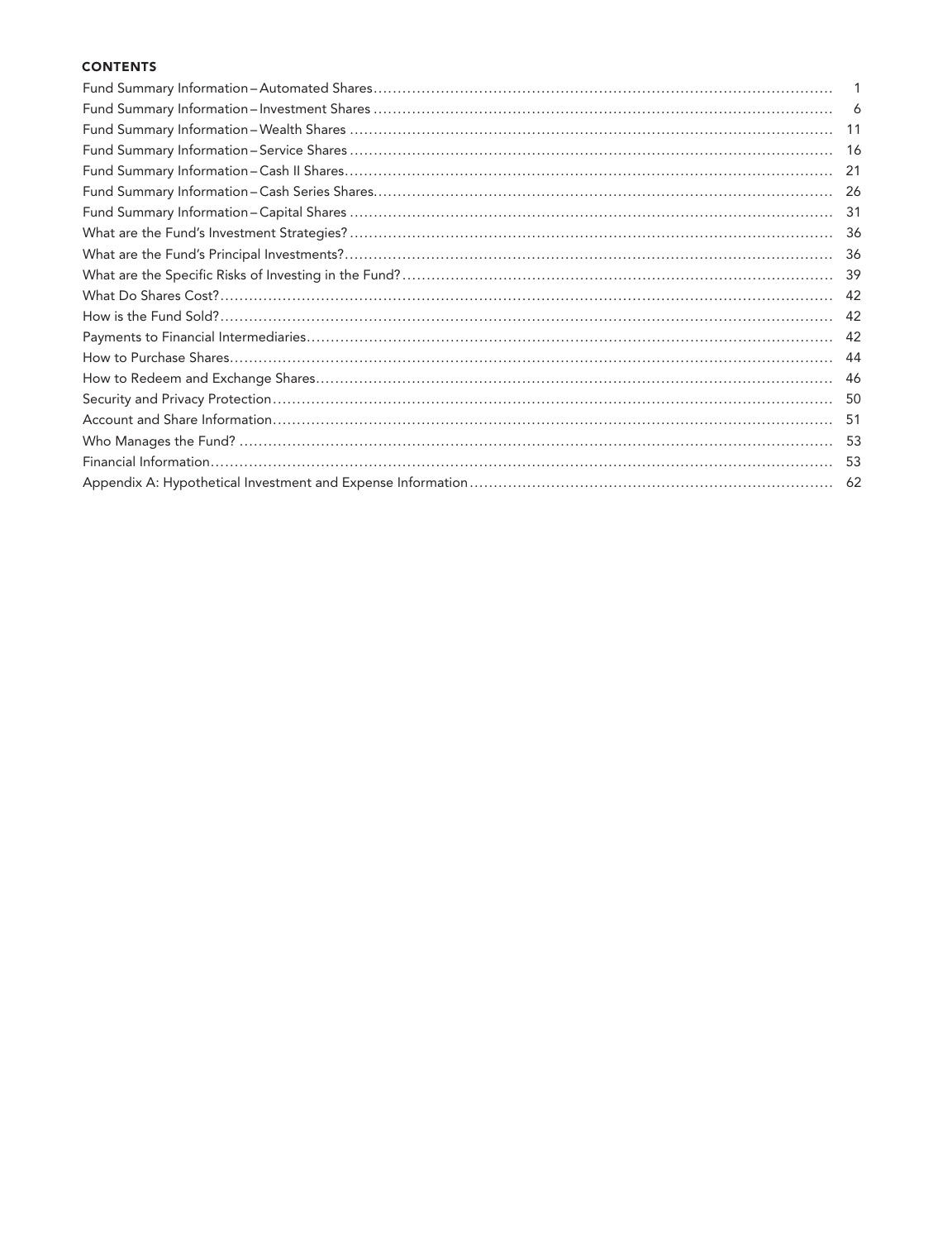### **Fund Summary Information – Automated Shares**

#### **Federated Hermes Municipal Obligations Fund (the "Fund")**

#### **RISK/RETURN SUMMARY: INVESTMENT OBJECTIVE**

**The Fund is a money market fund that seeks to maintain a stable net asset value (NAV) of \$1.00 per Share. The Fund's investment objective is to provide current income exempt from all federal regular income tax consistent with stability of principal. The Fund's investment objective may be changed by the Fund's Board of Trustees (the "Board") without shareholder approval.**

#### **RISK/RETURN SUMMARY: FEES AND EXPENSES**

**This table describes the fees and expenses that you may pay if you buy and hold Automated Shares (AS) of the Fund.**

#### **Shareholder Fees (fees paid directly from your investment) AS**

|  |  |                                                                                       | None |
|--|--|---------------------------------------------------------------------------------------|------|
|  |  |                                                                                       |      |
|  |  | Maximum Sales Charge (Load) Imposed on Reinvested Dividends (and other Distributions) | None |
|  |  |                                                                                       | None |
|  |  |                                                                                       |      |

#### **Annual Fund Operating Expenses (expenses that you pay each year as a percentage of the value of your investment)**

**1 The Adviser and certain of its affiliates, on their own initiative, have agreed to waive certain amounts of their respective fees and/or reimburse expenses. Total annual fund operating expenses (excluding acquired fund fees and expenses, interest expense, extraordinary expenses and proxy-related expenses paid by the Fund, if any) paid by the Fund's AS class (after the voluntary waivers and/or reimbursements) will not exceed 0.56% (the "Fee Limit") up to but not including the later of (the "Termination Date"): (a) August 1, 2021; or (b) the date of the Fund's next effective Prospectus. While the Adviser and its affiliates currently do not anticipate terminating or increasing these arrangements prior to the Termination Date, these arrangements may only be terminated, or the Fee Limit increased, prior to the Termination Date with the agreement of the Fund's Board.**

#### **Example**

**This Example is intended to help you compare the cost of investing in the Fund with the cost of investing in other mutual funds.**

**The Example assumes that you invest \$10,000 for the time periods indicated and then redeem all of your Shares at the end of those periods. The Example also assumes that your investment has a 5% return each year and that operating expenses are as shown in the table above and remain the same. Although your actual costs and returns may be higher or lower, based on these assumptions your costs would be:**

| 1 Year   | 66    |
|----------|-------|
| 3 Years  | \$208 |
| 5 Years  | \$362 |
| 10 Years | \$810 |

#### **RISK/RETURN SUMMARY: INVESTMENTS, RISKS AND PERFORMANCE**

#### **What are the Fund's Main Investment Strategies?**

**The Fund invests primarily in a portfolio of high-quality, tax-exempt securities maturing in 397 days or less. The Fund will invest its assets so that, normally, distributions of annual interest income are exempt from federal regular income tax. Interest from the Fund's investments may be subject to the federal alternative minimum tax for individuals (AMT).**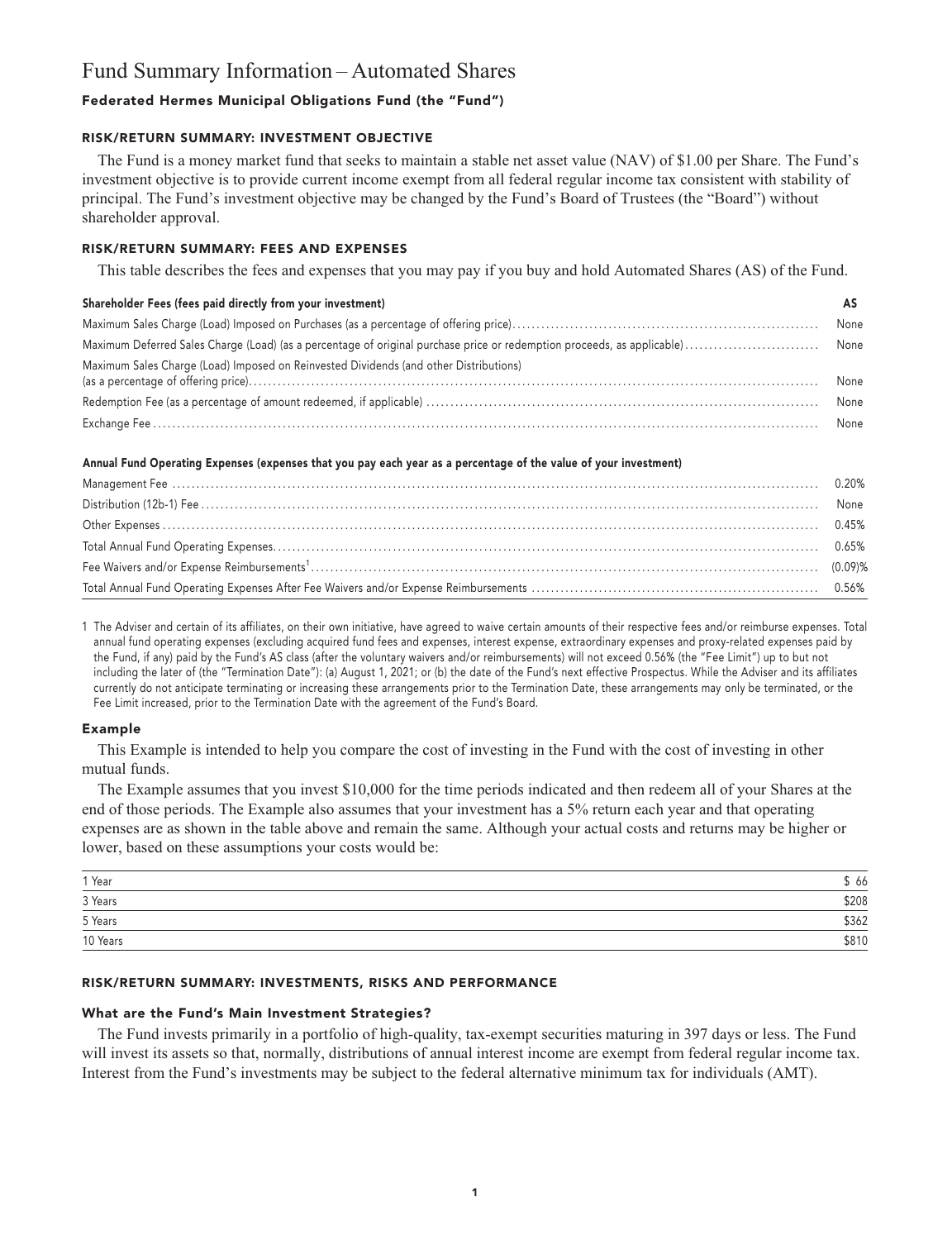**Tax-exempt securities are fixed-income securities that, in the opinion of bond counsel to the issuer or on the basis of another authority believed by the Fund's investment adviser (the "Adviser") to be reliable, pay interest that is not subject to federal regular income taxes. The types of securities in which the Fund may principally invest include: (a) tax-exempt securities such as the following types, some of which may be subject to credit enhancement: variable rate demand instruments, municipal notes, general obligation bonds, special revenue bonds, private activity bonds and tax-exempt commercial paper; and (b) interests in securities of other investment companies.**

**In response to unusual circumstances, such as adverse market, economic or other conditions (for example, to help avoid potential losses, or during periods when there is a shortage of appropriate tax-exempt securities), to maintain liquidity to meet shareholder redemptions, or to accommodate cash inflows, the Adviser may leave a portion of the Fund's assets uninvested, or may invest in securities subject to state and/or federal income tax.**

**In pursuing its investment objective and implementing its investment strategies, the Fund will comply with Rule 2a-7 under the Investment Company Act of 1940 ("Rule 2a-7"). The Adviser may invest in securities subject to AMT in an attempt to seek appropriate risk-adjusted returns and provide diversification.**

**Under normal circumstances, the Fund will invest its assets so that at least 80% of the income that it distributes will be exempt from federal regular income tax. This policy may not be changed without shareholder approval.**

#### **What are the Main Risks of Investing in the Fund?**

**Pursuant to Rule 2a-7 the Fund is designated as a "retail" money market fund and is permitted to use amortized cost to value its portfolio securities and to transact at a stable \$1.00 net asset value. As a retail money market fund, the Fund has adopted policies and procedures reasonably designed to limit investments in the Fund to accounts beneficially owned by natural persons. In addition, the Fund has adopted policies and procedures to impose liquidity fees on redemptions and/or temporary redemption gates in the event that the Fund's weekly liquid assets were to fall below a designated threshold, if the Fund's Board determines that such liquidity fees or redemption gates are in the best interest of the Fund.**

**All mutual funds take investment risks. Therefore, even though the Fund is a money market fund that seeks to maintain a stable NAV, it is possible to lose money by investing in the Fund. The primary factors that may negatively impact the Fund's ability to maintain a stable NAV, delay the payment of redemptions by the Fund, or reduce the Fund's daily dividends include:**

- **Tax-Exempt Securities Risk.** The securities in which the Fund invests may include those issued by state or local **governments, other political subdivisions or authorities, or directly or indirectly supported by taxes, assessments, tolls, fees or other revenue collected by or otherwise derived from or through such issuers. Special factors, such as legislative changes, and state and local economic and business developments, may adversely affect the yield and/or value of the Fund's investments in tax-exempt securities.**
- **■ Issuer Credit Risk. It is possible that interest or principal on securities will not be paid when due. Money market funds try to minimize this risk by purchasing higher-quality securities.**
- **Counterparty Credit Risk.** A party to a transaction involving the Fund may fail to meet its obligations. This could **cause the Fund to lose money or to lose the benefit of the transaction or prevent the Fund from selling or buying other securities to implement its investment strategies.**
- **Risk Related to the Economy.** The value of the Fund's portfolio may decline in tandem with a drop in the overall **value of the markets in which the Fund invests and/or other markets. Economic, political and financial conditions, industry or economic trends and developments or public health risks, such as epidemics or pandemics, may, from time to time, and for varying periods of time, cause the Fund to experience volatility, illiquidity, shareholder redemptions or other potentially adverse effects.**
- **■ Interest Rate Risk. Prices of fixed-income securities (including tax-exempt securities) generally fall when interest rates rise. Recent and potential future changes in monetary policy made by central banks and/or their governments are likely to affect the level of interest rates.**
- **■ Call Risk. The Fund's performance may be adversely affected by the possibility that an issuer of a security held by the Fund may redeem the security prior to maturity at a price below or above its current market value.**
- **Sector Risk.** A substantial part of the Fund's portfolio may be comprised of securities issued or credit enhanced by **businesses with similar characteristics or by issuers located in the same state. As a result, the Fund will be more susceptible to any economic, business, political or other developments which generally affect these issuers or entities.**
- **Tax Risk.** In order to be tax exempt, tax-exempt securities must meet certain legal requirements. Failure to meet such **requirements may cause the interest received and distributed by the Fund to shareholders to be taxable. Income from the Fund also may be subject to the AMT.**
- **■ Liquidity Risk. Liquidity risk is the risk that the Fund will experience significant net redemptions of Fund Shares at a time when it cannot find willing buyers for its portfolio securities or can only sell its portfolio securities at a material loss.**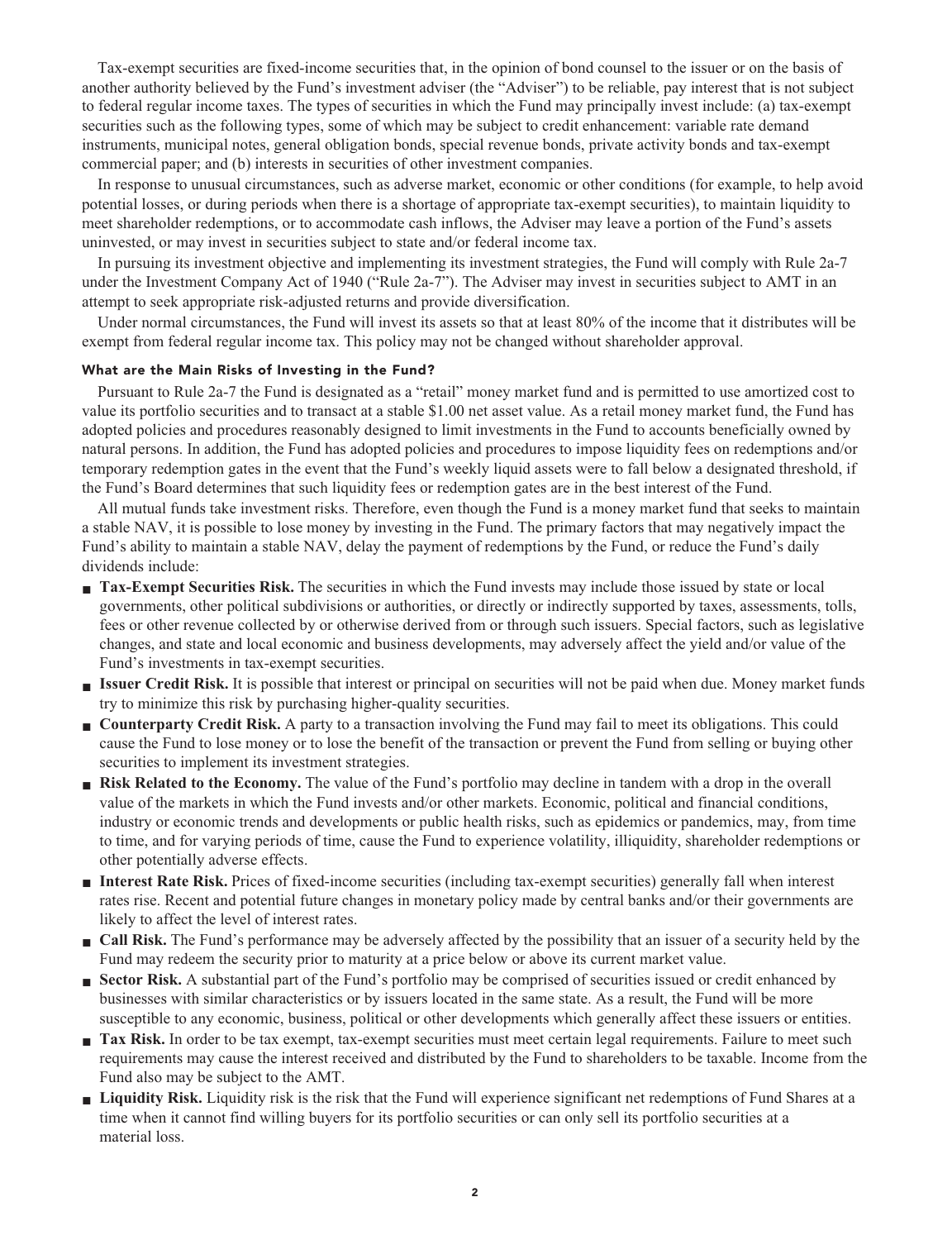- **Credit Enhancement Risk.** The securities in which the Fund invests may be subject to credit enhancement (for **example, guarantees, letters of credit or bond insurance). If the credit quality of the credit enhancement provider (for example, a bank or bond insurer) is downgraded, a security credit enhanced by such credit enhancement provider also may be downgraded. Having multiple securities credit enhanced by the same enhancement provider will increase the adverse effects on the Fund that are likely to result from a downgrading of, or a default by, such an enhancement provider. Adverse developments in the banking or bond insurance industries also may negatively affect the Fund, as the Fund may invest in securities credit enhanced by banks or by bond insurers without limit.**
- **■ Risk Associated with Investing Share Purchase Proceeds. On days during which there are net purchases of Fund Shares, the Fund must invest the proceeds at prevailing market yields or hold cash. If the yield of the securities purchased is less than that of the securities already in the Fund's portfolio, or if the Fund holds cash, the Fund's yield will likely decrease. Conversely, net purchases on days on which short-term yields rise will likely cause the Fund's yield to increase. In the event of significant changes in short-term yields or significant net purchases, the Fund retains the discretion to close to new investments. However, the Fund is not required to close, and no assurance can be given that this will be done in any given circumstance.**
- **Risk Associated with use of Amortized Cost.** In the unlikely event that the Fund's Board of Trustees ("Board") were **to determine, pursuant to Rule 2a-7, that the extent of the deviation between the Fund's amortized cost per share and its market-based NAV per share may result in material dilution or other unfair results to shareholders, the Board will cause the Fund to take such action as it deems appropriate to eliminate or reduce to the extent practicable such dilution or unfair results.**
- **Additional Factors Affecting Yield.** There is no guarantee that the Fund will provide a certain level of income or that **any such income will exceed the rate of inflation. Further, the Fund's yield will vary.**
- **Fees & Gates Risk.** The Fund has adopted policies and procedures such that the Fund will be able to impose liquidity **fees on redemptions and/or temporarily suspend redemptions for up to 10 business days in any 90-day period in the event that the Fund's weekly liquid assets were to fall below a designated threshold, subject to a determination by the Fund's Board that such liquidity fee or redemption gate is in the Fund's best interest. If the Fund's weekly liquid assets fall below 30% of its total assets, the Fund may impose liquidity fees of up to 2% of the value of the shares redeemed and/or temporarily suspend redemptions, if the Board, including a majority of the independent Trustees, determines that imposing a liquidity fee or temporarily suspending redemptions is in the Fund's best interest. In addition, if the Fund's weekly liquid assets fall below 10% of its total assets at the end of any business day, the Fund must impose a 1% liquidity fee on shareholder redemptions unless the Board, including a majority of the independent Trustees, determines that imposing such a fee is not in the best interests of the Fund.**
- **■ Technology Risk. The Adviser uses various technologies in managing the Fund, consistent with its investment objective(s) and strategy described in this Prospectus. For example, proprietary and third-party data and systems are utilized to support decision making for the Fund. Data imprecision, software or other technology malfunctions, programming inaccuracies and similar circumstances may impair the performance of these systems, which may negatively affect Fund performance.**

**You could lose money by investing in the Fund. Although the Fund seeks to preserve the value of your investment at \$1.00 per share, it cannot guarantee it will do so. The Fund may impose a fee upon the sale of your shares or may temporarily suspend your ability to sell shares if the Fund's liquidity falls below required minimums because of market conditions or other factors. An investment in the Fund is not insured or guaranteed by the Federal Deposit Insurance Corporation or any other government agency. The Fund's sponsor has no legal obligation to provide financial support to the Fund, and you should not expect that the sponsor will provide financial support to the Fund at any time.**

#### **PERFORMANCE: BAR CHART AND TABLE**

#### **Risk/Return Bar Chart**

**Prior to September 28, 2017, AS shares were known as TR shares, and the performance shown below for the AS shares prior to September 28, 2017 reflects the higher TR class expenses.**

**The bar chart and performance table below reflect historical performance data for the Fund and are intended to help you analyze the Fund's investment risk in light of its historical returns. The bar chart shows the variability of the Fund's AS class total returns on a calendar year-by-year basis. The Average Annual Total Return table shows returns** *averaged* **over the stated periods.** *The Fund's performance will fluctuate, and past performance (before and after taxes) is not*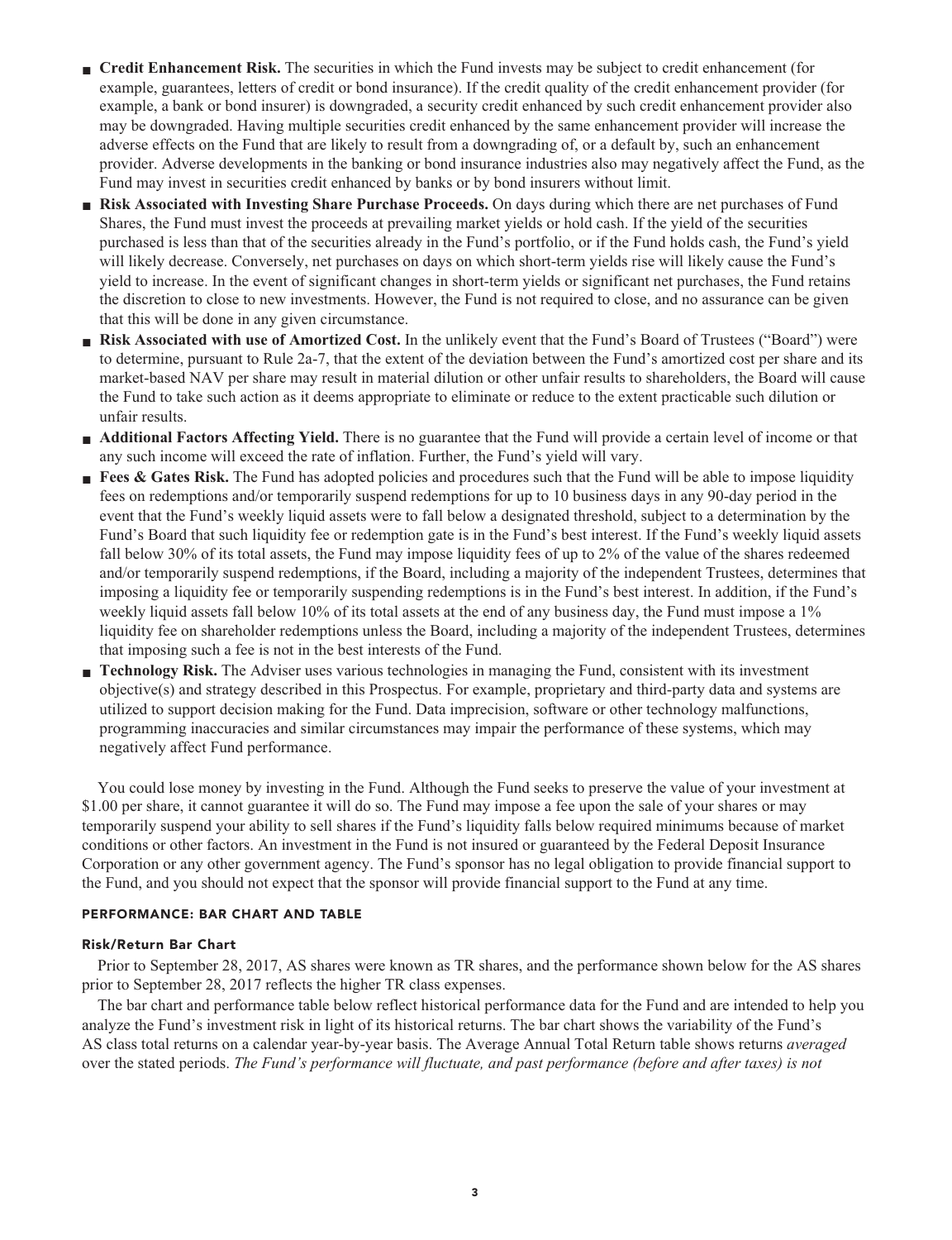*necessarily an indication of future results.* **Updated performance information for the Fund is available under the "Products" section a[t FederatedInvestors.com](https://www.federatedinvestors.com/home.do) or by calling 1-800-341-7400.**



**The Fund's AS class total return for the six-month period from January 1, 2020 to June 30, 2020, was 0.34%.**

Within the periods shown in the bar chart, the Fund's AS class highest quarterly return was 0.32%. (quarter ended June 30, 2019). Its lowest quarterly return **was 0.00% (quarter ended September 30, 2016).**

#### **Average Annual Total Return Table**

**The following table represents the Fund's AS class Average Annual Total Returns for the calendar period ended December 31, 2019.**

| <b>Calendar Period</b>     | Fund  |
|----------------------------|-------|
| 1 Year                     | .07%  |
| Since Inception (6/2/2015) | 0.58% |

**The Fund's AS class 7-Day Net Yield as of December 31, 2019, was 1.08%. You may go to [FederatedInvestors.com](https://www.federatedinvestors.com/home.do) or call the Fund at 1-800-341-7400 for the current 7-Day Net Yield.**

#### **FUND MANAGEMENT**

**The Fund's Investment Adviser is Federated Investment Management Company.**

#### **PURCHASE AND SALE OF FUND SHARES**

**The minimum initial investment amount for the Fund's AS Shares is generally \$25,000 and there is no minimum subsequent investment amount. Certain types of accounts are eligible for lower minimum investments. The minimum investment amount for Systematic Investment Programs is \$50.**

**You may purchase, redeem or exchange Shares of the Fund on any day the New York Stock Exchange (NYSE) is open. Shares may be purchased through a financial intermediary or directly from the Fund, by wire or by check. Please note that certain purchase restrictions may apply. Redeem or exchange Shares through a financial intermediary or directly from the Fund by telephone at 1-800-341-7400 or by mail.**

**The Fund operates as a retail money market fund. Accordingly, only accounts beneficially owned by natural persons ("Eligible Accounts") may be invested in the Fund. Accounts that are not Eligible Accounts are not permitted to invest in the Fund and will be redeemed in accordance with policies and procedures adopted by the Fund's Board.**

**Neither the Fund nor the Adviser will be responsible for any loss of income in an investor's account or tax liability resulting from an involuntary redemption.**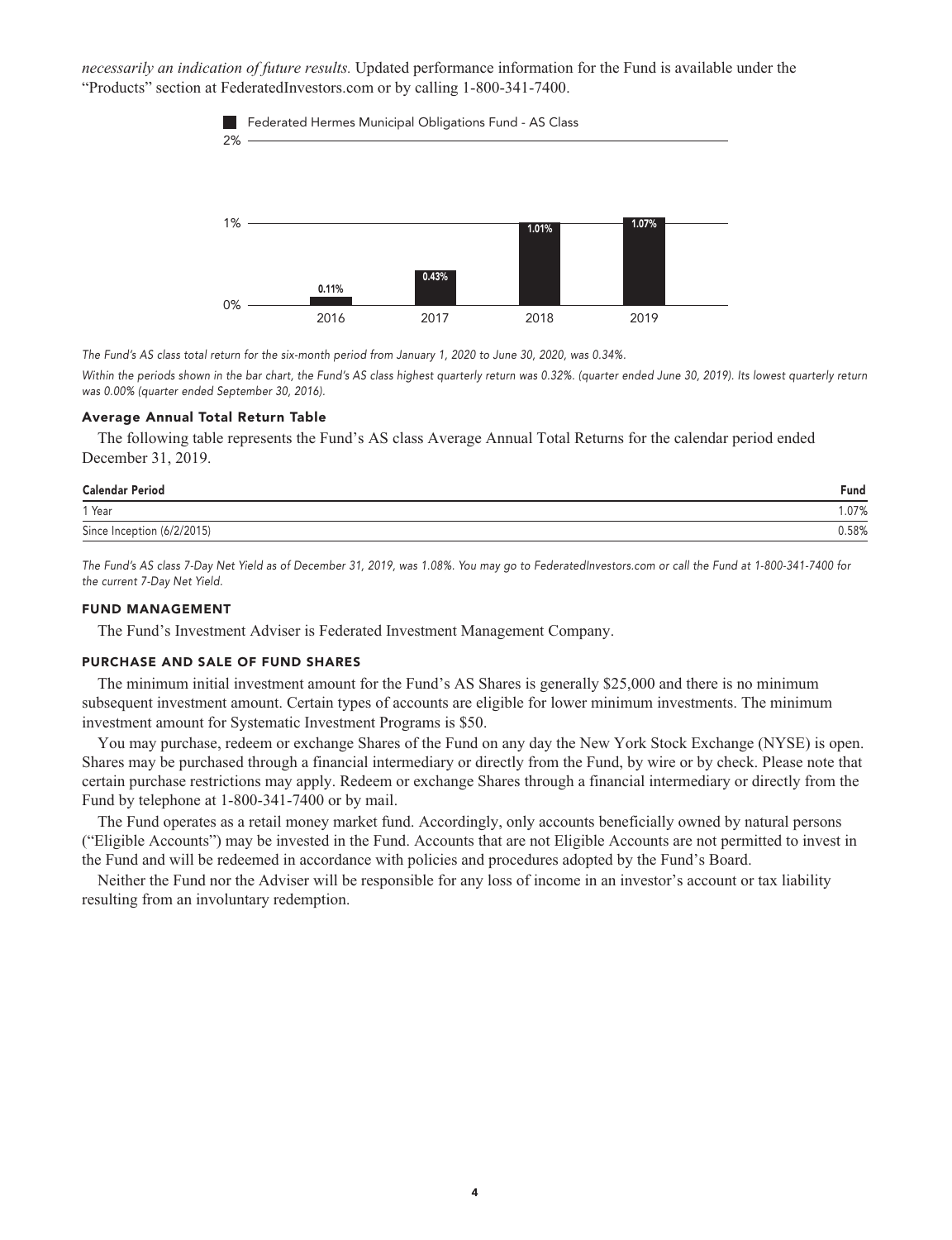#### **TAX INFORMATION**

**It is anticipated that Fund distributions will be primarily dividends that are exempt from federal regular income tax, although a portion of the Fund's dividends may not be tax-exempt. Dividends may be subject to state and local taxes. Although the Fund does not seek to realize capital gains, the Fund may realize and distribute capital gains from time to time as a result of the Fund's normal investment activities. Any Fund distributions of capital gains are taxable at applicable capital gains rates. The Fund is generally not a suitable investment for retirement accounts.**

**Interest from the Fund's investments may be subject to the AMT.**

#### **PAYMENTS TO BROKER-DEALERS AND OTHER FINANCIAL INTERMEDIARIES**

**If you purchase the Fund through a broker-dealer or other financial intermediary (such as a bank), the Fund and/or its related companies may pay the intermediary for the sale of Fund Shares and related services. These payments may create a conflict of interest by influencing the broker-dealer or other intermediary and your salesperson to recommend the Fund over another investment. Ask your salesperson or visit your financial intermediary's website for more information.**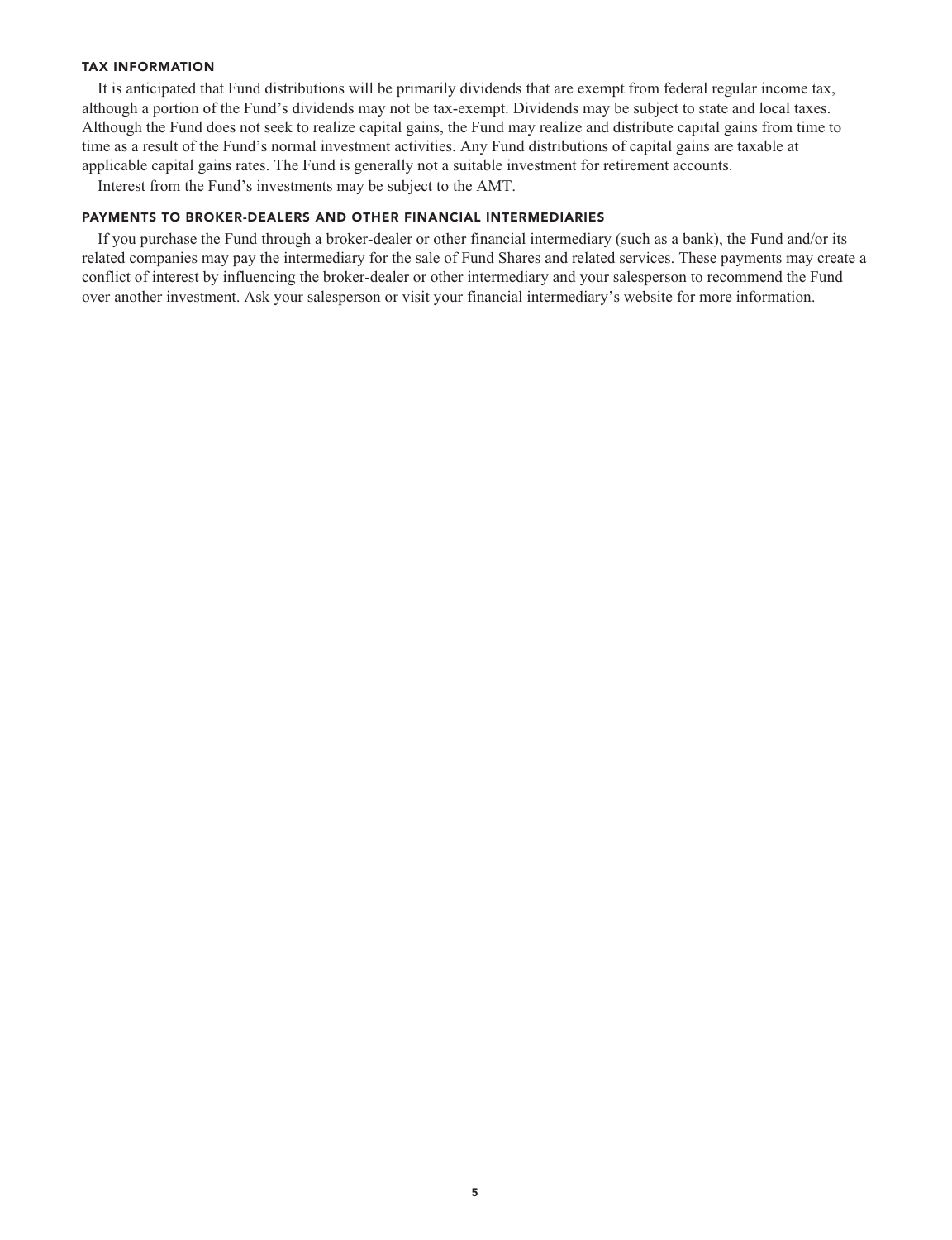### **Fund Summary Information – Investment Shares**

#### **Federated Hermes Municipal Obligations Fund (the "Fund")**

#### **RISK/RETURN SUMMARY: INVESTMENT OBJECTIVE**

**The Fund is a money market fund that seeks to maintain a stable net asset value (NAV) of \$1.00 per Share. The Fund's investment objective is to provide current income exempt from all federal regular income tax consistent with stability of principal. The Fund's investment objective may be changed by the Fund's Board of Trustees (the "Board") without shareholder approval.**

#### **RISK/RETURN SUMMARY: FEES AND EXPENSES**

**This table describes the fees and expenses that you may pay if you buy and hold Investment Shares (IV) of the Fund.**

#### **Shareholder Fees (fees paid directly from your investment) IV**

| Maximum Sales Charge (Load) Imposed on Reinvested Dividends (and other Distributions) | None |
|---------------------------------------------------------------------------------------|------|
|                                                                                       | None |
|                                                                                       |      |

#### **Annual Fund Operating Expenses (expenses that you pay each year as a percentage of the value of your investment)**

**1 The Adviser and certain of its affiliates, on their own initiative, have agreed to waive certain amounts of their respective fees and/or reimburse expenses. Total annual fund operating expenses (excluding acquired fund fees and expenses, interest expense, extraordinary expenses and proxy-related expenses paid by the Fund, if any) paid by the Fund's IV class (after the voluntary waivers and/or reimbursements) will not exceed 0.78% (the "Fee Limit") up to but not including the later of (the "Termination Date"): (a) August 1, 2021; or (b) the date of the Fund's next effective Prospectus. While the Adviser and its affiliates currently do not anticipate terminating or increasing these arrangements prior to the Termination Date, these arrangements may only be terminated, or the Fee Limit increased, prior to the Termination Date with the agreement of the Fund's Board.**

#### **Example**

**This Example is intended to help you compare the cost of investing in the Fund with the cost of investing in other mutual funds.**

**The Example assumes that you invest \$10,000 for the time periods indicated and then redeem all of your Shares at the end of those periods. The Example also assumes that your investment has a 5% return each year and that operating expenses are as shown in the table above and remain the same. Although your actual costs and returns may be higher or lower, based on these assumptions your costs would be:**

| $1$ Year | 92      |
|----------|---------|
| 3 Years  | 287     |
| 5 Years  | 498     |
| 10 Years | \$1,108 |

#### **RISK/RETURN SUMMARY: INVESTMENTS, RISKS AND PERFORMANCE**

#### **What are the Fund's Main Investment Strategies?**

**The Fund invests primarily in a portfolio of high-quality, tax-exempt securities maturing in 397 days or less. The Fund will invest its assets so that, normally, distributions of annual interest income are exempt from federal regular income tax. Interest from the Fund's investments may be subject to the federal alternative minimum tax for individuals (AMT).**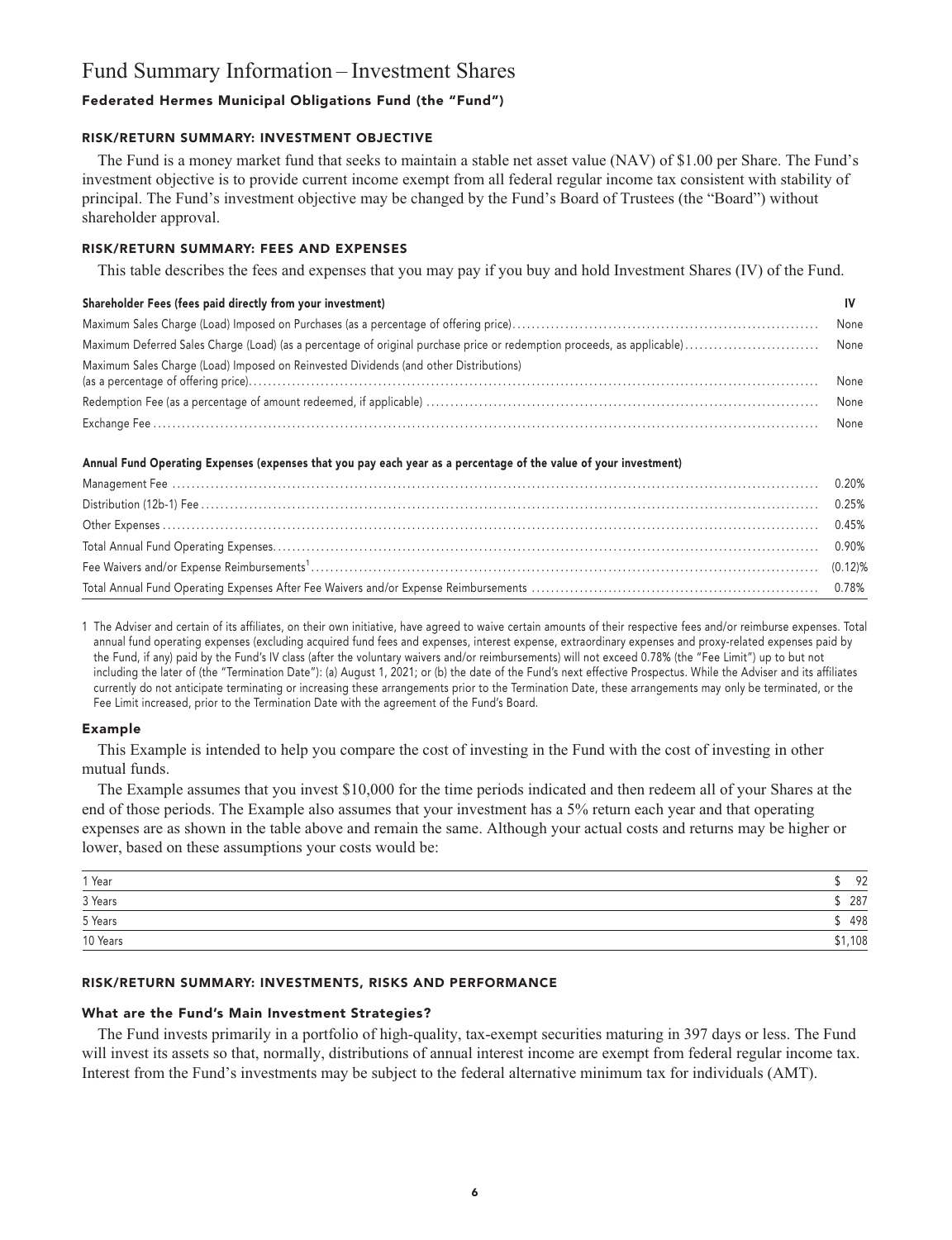**Tax-exempt securities are fixed-income securities that, in the opinion of bond counsel to the issuer or on the basis of another authority believed by the Fund's investment adviser (the "Adviser") to be reliable, pay interest that is not subject to federal regular income taxes. The types of securities in which the Fund may principally invest include: (a) tax-exempt securities such as the following types, some of which may be subject to credit enhancement: variable rate demand instruments, municipal notes, general obligation bonds, special revenue bonds, private activity bonds and tax-exempt commercial paper; and (b) interests in securities of other investment companies.**

**In response to unusual circumstances, such as adverse market, economic or other conditions (for example, to help avoid potential losses, or during periods when there is a shortage of appropriate tax-exempt securities), to maintain liquidity to meet shareholder redemptions, or to accommodate cash inflows, the Adviser may leave a portion of the Fund's assets uninvested, or may invest in securities subject to state and/or federal income tax.**

**In pursuing its investment objective and implementing its investment strategies, the Fund will comply with Rule 2a-7 under the Investment Company Act of 1940 ("Rule 2a-7"). The Adviser may invest in securities subject to AMT in an attempt to seek appropriate risk-adjusted returns and provide diversification.**

**Under normal circumstances, the Fund will invest its assets so that at least 80% of the income that it distributes will be exempt from federal regular income tax. This policy may not be changed without shareholder approval.**

#### **What are the Main Risks of Investing in the Fund?**

**Pursuant to Rule 2a-7 the Fund is designated as a "retail" money market fund and is permitted to use amortized cost to value its portfolio securities and to transact at a stable \$1.00 net asset value. As a retail money market fund, the Fund has adopted policies and procedures reasonably designed to limit investments in the Fund to accounts beneficially owned by natural persons. In addition, the Fund has adopted policies and procedures to impose liquidity fees on redemptions and/or temporary redemption gates in the event that the Fund's weekly liquid assets were to fall below a designated threshold, if the Fund's Board determines that such liquidity fees or redemption gates are in the best interest of the Fund.**

**All mutual funds take investment risks. Therefore, even though the Fund is a money market fund that seeks to maintain a stable NAV, it is possible to lose money by investing in the Fund. The primary factors that may negatively impact the Fund's ability to maintain a stable NAV, delay the payment of redemptions by the Fund, or reduce the Fund's daily dividends include:**

- **Tax-Exempt Securities Risk.** The securities in which the Fund invests may include those issued by state or local **governments, other political subdivisions or authorities, or directly or indirectly supported by taxes, assessments, tolls, fees or other revenue collected by or otherwise derived from or through such issuers. Special factors, such as legislative changes, and state and local economic and business developments, may adversely affect the yield and/or value of the Fund's investments in tax-exempt securities.**
- **■ Issuer Credit Risk. It is possible that interest or principal on securities will not be paid when due. Money market funds try to minimize this risk by purchasing higher-quality securities.**
- **Counterparty Credit Risk.** A party to a transaction involving the Fund may fail to meet its obligations. This could **cause the Fund to lose money or to lose the benefit of the transaction or prevent the Fund from selling or buying other securities to implement its investment strategies.**
- **Risk Related to the Economy.** The value of the Fund's portfolio may decline in tandem with a drop in the overall **value of the markets in which the Fund invests and/or other markets. Economic, political and financial conditions, industry or economic trends and developments or public health risks, such as epidemics or pandemics, may, from time to time, and for varying periods of time, cause the Fund to experience volatility, illiquidity, shareholder redemptions or other potentially adverse effects.**
- **■ Interest Rate Risk. Prices of fixed-income securities (including tax-exempt securities) generally fall when interest rates rise. Recent and potential future changes in monetary policy made by central banks and/or their governments are likely to affect the level of interest rates.**
- **■ Call Risk. The Fund's performance may be adversely affected by the possibility that an issuer of a security held by the Fund may redeem the security prior to maturity at a price below or above its current market value.**
- **Sector Risk.** A substantial part of the Fund's portfolio may be comprised of securities issued or credit enhanced by **businesses with similar characteristics or by issuers located in the same state. As a result, the Fund will be more susceptible to any economic, business, political or other developments which generally affect these issuers or entities.**
- **Tax Risk.** In order to be tax exempt, tax-exempt securities must meet certain legal requirements. Failure to meet such **requirements may cause the interest received and distributed by the Fund to shareholders to be taxable. Income from the Fund also may be subject to the AMT.**
- **■ Liquidity Risk. Liquidity risk is the risk that the Fund will experience significant net redemptions of Fund Shares at a time when it cannot find willing buyers for its portfolio securities or can only sell its portfolio securities at a material loss.**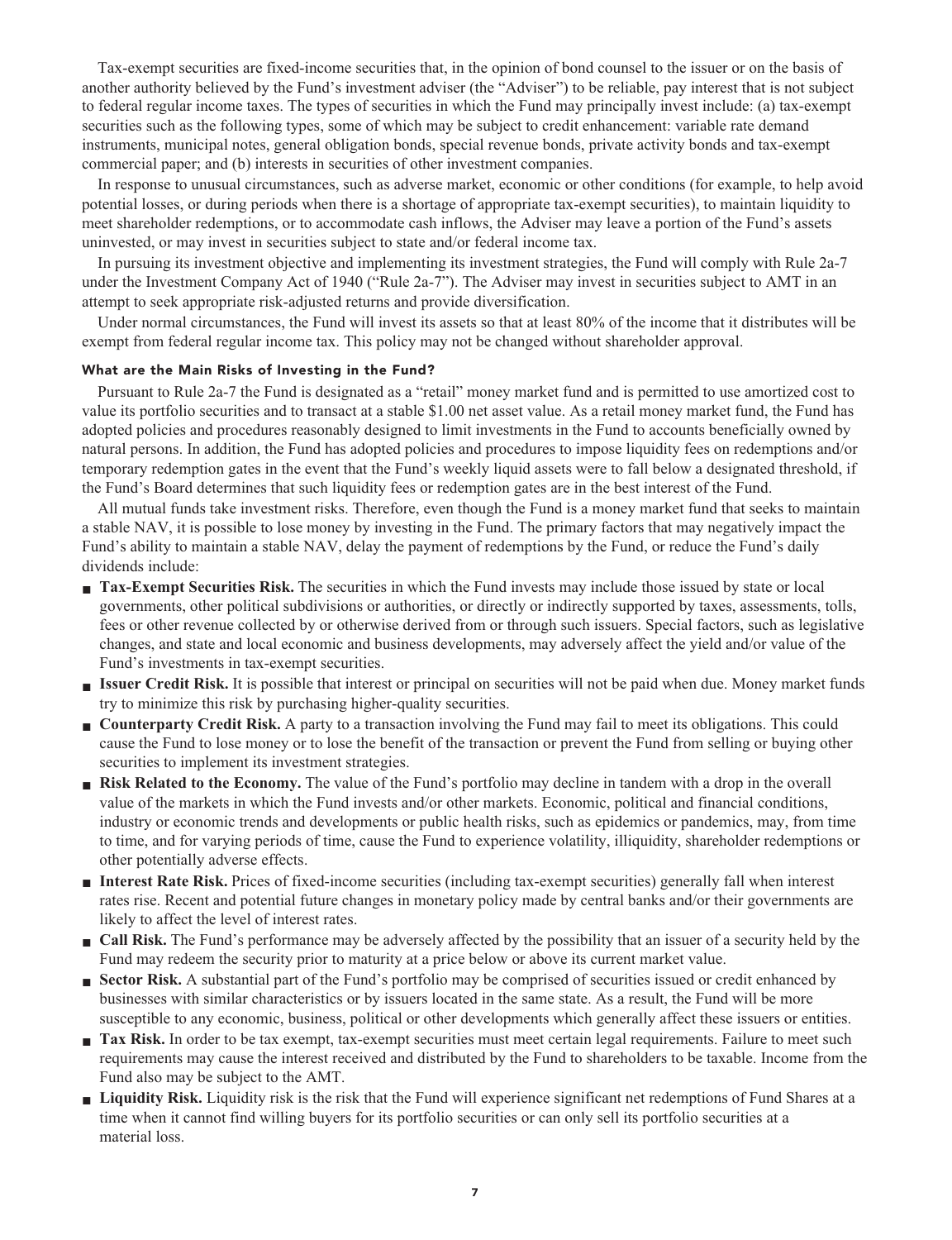- **Credit Enhancement Risk.** The securities in which the Fund invests may be subject to credit enhancement (for **example, guarantees, letters of credit or bond insurance). If the credit quality of the credit enhancement provider (for example, a bank or bond insurer) is downgraded, a security credit enhanced by such credit enhancement provider also may be downgraded. Having multiple securities credit enhanced by the same enhancement provider will increase the adverse effects on the Fund that are likely to result from a downgrading of, or a default by, such an enhancement provider. Adverse developments in the banking or bond insurance industries also may negatively affect the Fund, as the Fund may invest in securities credit enhanced by banks or by bond insurers without limit.**
- **■ Risk Associated with Investing Share Purchase Proceeds. On days during which there are net purchases of Fund Shares, the Fund must invest the proceeds at prevailing market yields or hold cash. If the yield of the securities purchased is less than that of the securities already in the Fund's portfolio, or if the Fund holds cash, the Fund's yield will likely decrease. Conversely, net purchases on days on which short-term yields rise will likely cause the Fund's yield to increase. In the event of significant changes in short-term yields or significant net purchases, the Fund retains the discretion to close to new investments. However, the Fund is not required to close, and no assurance can be given that this will be done in any given circumstance.**
- **Risk Associated with use of Amortized Cost.** In the unlikely event that the Fund's Board of Trustees ("Board") were **to determine, pursuant to Rule 2a-7, that the extent of the deviation between the Fund's amortized cost per share and its market-based NAV per share may result in material dilution or other unfair results to shareholders, the Board will cause the Fund to take such action as it deems appropriate to eliminate or reduce to the extent practicable such dilution or unfair results.**
- **Additional Factors Affecting Yield.** There is no guarantee that the Fund will provide a certain level of income or that **any such income will exceed the rate of inflation. Further, the Fund's yield will vary.**
- **Fees & Gates Risk.** The Fund has adopted policies and procedures such that the Fund will be able to impose liquidity **fees on redemptions and/or temporarily suspend redemptions for up to 10 business days in any 90-day period in the event that the Fund's weekly liquid assets were to fall below a designated threshold, subject to a determination by the Fund's Board that such liquidity fee or redemption gate is in the Fund's best interest. If the Fund's weekly liquid assets fall below 30% of its total assets, the Fund may impose liquidity fees of up to 2% of the value of the shares redeemed and/or temporarily suspend redemptions, if the Board, including a majority of the independent Trustees, determines that imposing a liquidity fee or temporarily suspending redemptions is in the Fund's best interest. In addition, if the Fund's weekly liquid assets fall below 10% of its total assets at the end of any business day, the Fund must impose a 1% liquidity fee on shareholder redemptions unless the Board, including a majority of the independent Trustees, determines that imposing such a fee is not in the best interests of the Fund.**
- **■ Technology Risk. The Adviser uses various technologies in managing the Fund, consistent with its investment objective(s) and strategy described in this Prospectus. For example, proprietary and third-party data and systems are utilized to support decision making for the Fund. Data imprecision, software or other technology malfunctions, programming inaccuracies and similar circumstances may impair the performance of these systems, which may negatively affect Fund performance.**

**You could lose money by investing in the Fund. Although the Fund seeks to preserve the value of your investment at \$1.00 per share, it cannot guarantee it will do so. The Fund may impose a fee upon the sale of your shares or may temporarily suspend your ability to sell shares if the Fund's liquidity falls below required minimums because of market conditions or other factors. An investment in the Fund is not insured or guaranteed by the Federal Deposit Insurance Corporation or any other government agency. The Fund's sponsor has no legal obligation to provide financial support to the Fund, and you should not expect that the sponsor will provide financial support to the Fund at any time.**

#### **PERFORMANCE: BAR CHART AND TABLE**

#### **Risk/Return Bar Chart**

**The bar chart and performance table below reflect historical performance data for the Fund and are intended to help you analyze the Fund's investment risk in light of its historical returns. The bar chart shows the variability of the Fund's IV class total returns on a calendar year-by-year basis. The Average Annual Total Return table shows returns** *averaged* **over the stated periods.** *The Fund's performance will fluctuate, and past performance (before and after taxes) is not*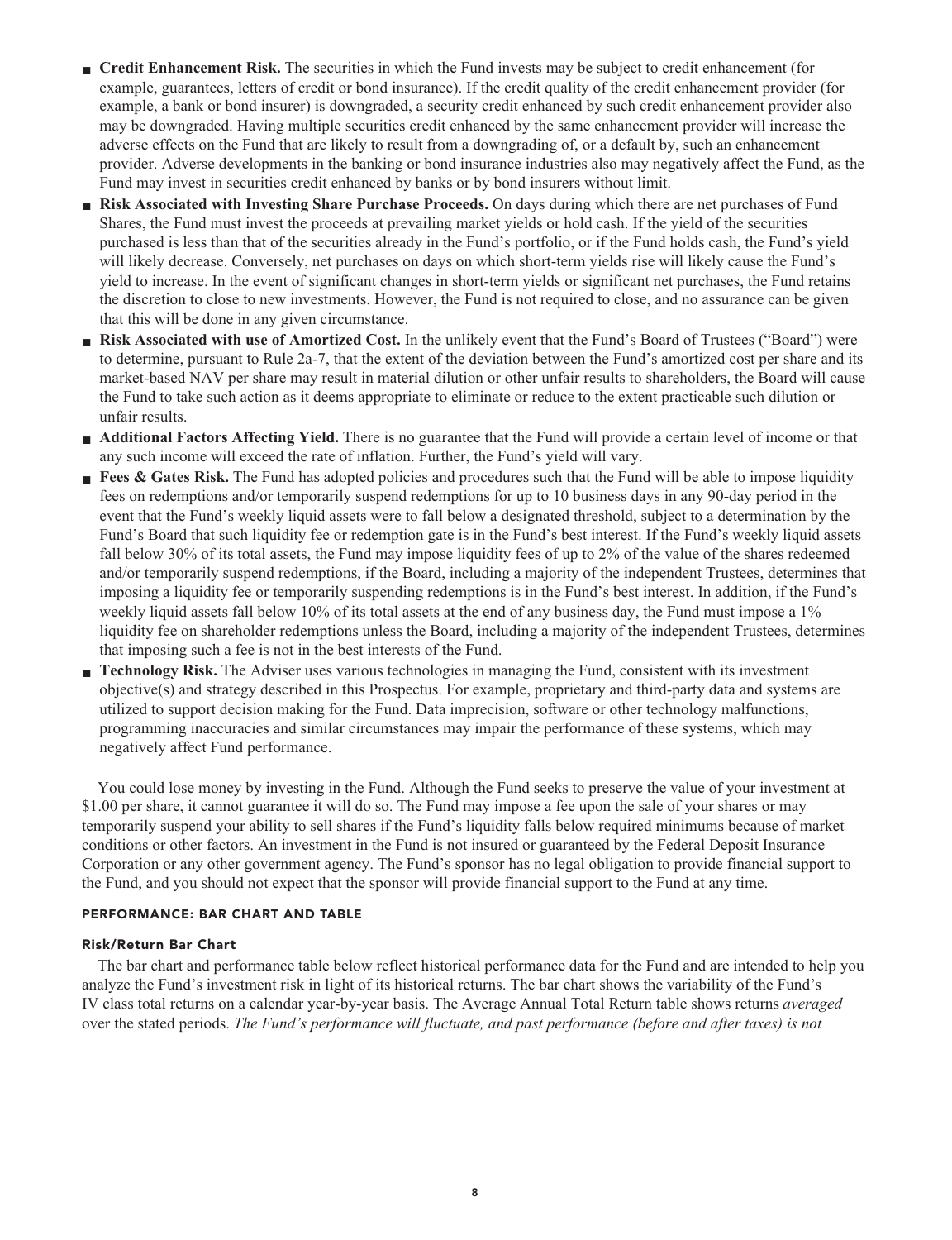*necessarily an indication of future results.* **Updated performance information for the Fund is available under the "Products" section a[t FederatedInvestors.com](https://www.federatedinvestors.com/home.do) or by calling 1-800-341-7400.**





**The Fund's IV class total return for the six-month period from January 1, 2020 to June 30, 2020, was 0.26%.**

Within the periods shown in the bar chart, the Fund's IV class highest quarterly return was 0.26% (quarter ended June 30, 2019). Its lowest quarterly return **was 0.00% (quarter ended June 30, 2016).**

#### **Average Annual Total Return Table**

**The following table represents the Fund's IV class Average Annual Total Returns for the calendar period ended December 31, 2019.**

| Fund  |
|-------|
| 0.85% |
| 0.44% |
|       |

**The Fund's IV class 7-Day Net Yield as of December 31, 2019, was 0.86%. You may go to [FederatedInvestors.com](https://www.federatedinvestors.com/home.do) or call the Fund at 1-800-341-7400 for the current 7-Day Net Yield.**

#### **FUND MANAGEMENT**

**The Fund's Investment Adviser is Federated Investment Management Company.**

#### **PURCHASE AND SALE OF FUND SHARES**

**The minimum initial investment amount for the Fund's IV Shares is generally \$1,500 and the minimum subsequent investment amount is \$100. Certain types of accounts are eligible for lower minimum investments. The minimum investment amount for Systematic Investment Programs is \$50.**

**You may purchase, redeem or exchange Shares of the Fund on any day the New York Stock Exchange (NYSE) is open. Shares may be purchased through a financial intermediary or directly from the Fund, by wire or by check. Please note that certain purchase restrictions may apply. Redeem or exchange Shares through a financial intermediary or directly from the Fund by telephone at 1-800-341-7400 or by mail.**

**The Fund operates as a retail money market fund. Accordingly, only accounts beneficially owned by natural persons ("Eligible Accounts") may be invested in the Fund. Accounts that are not Eligible Accounts are not permitted to invest in the Fund and will be redeemed in accordance with policies and procedures adopted by the Fund's Board.**

**Neither the Fund nor the Adviser will be responsible for any loss of income in an investor's account or tax liability resulting from an involuntary redemption.**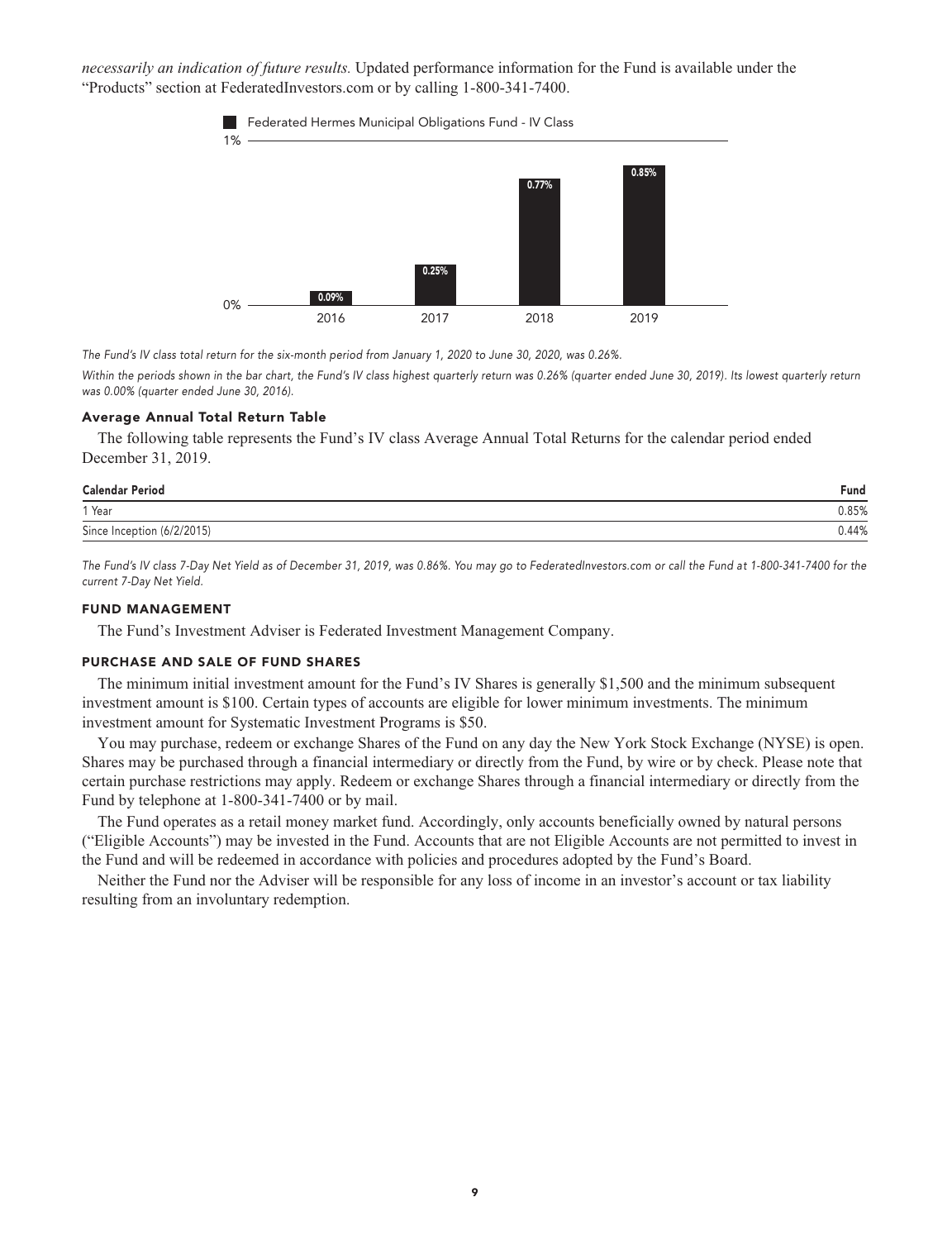#### **TAX INFORMATION**

**It is anticipated that Fund distributions will be primarily dividends that are exempt from federal regular income tax, although a portion of the Fund's dividends may not be tax-exempt. Dividends may be subject to state and local taxes. Although the Fund does not seek to realize capital gains, the Fund may realize and distribute capital gains from time to time as a result of the Fund's normal investment activities. Any Fund distributions of capital gains are taxable at applicable capital gains rates. The Fund is generally not a suitable investment for retirement accounts.**

**Interest from the Fund's investments may be subject to the AMT.**

#### **PAYMENTS TO BROKER-DEALERS AND OTHER FINANCIAL INTERMEDIARIES**

**If you purchase the Fund through a broker-dealer or other financial intermediary (such as a bank), the Fund and/or its related companies may pay the intermediary for the sale of Fund Shares and related services. These payments may create a conflict of interest by influencing the broker-dealer or other intermediary and your salesperson to recommend the Fund over another investment. Ask your salesperson or visit your financial intermediary's website for more information.**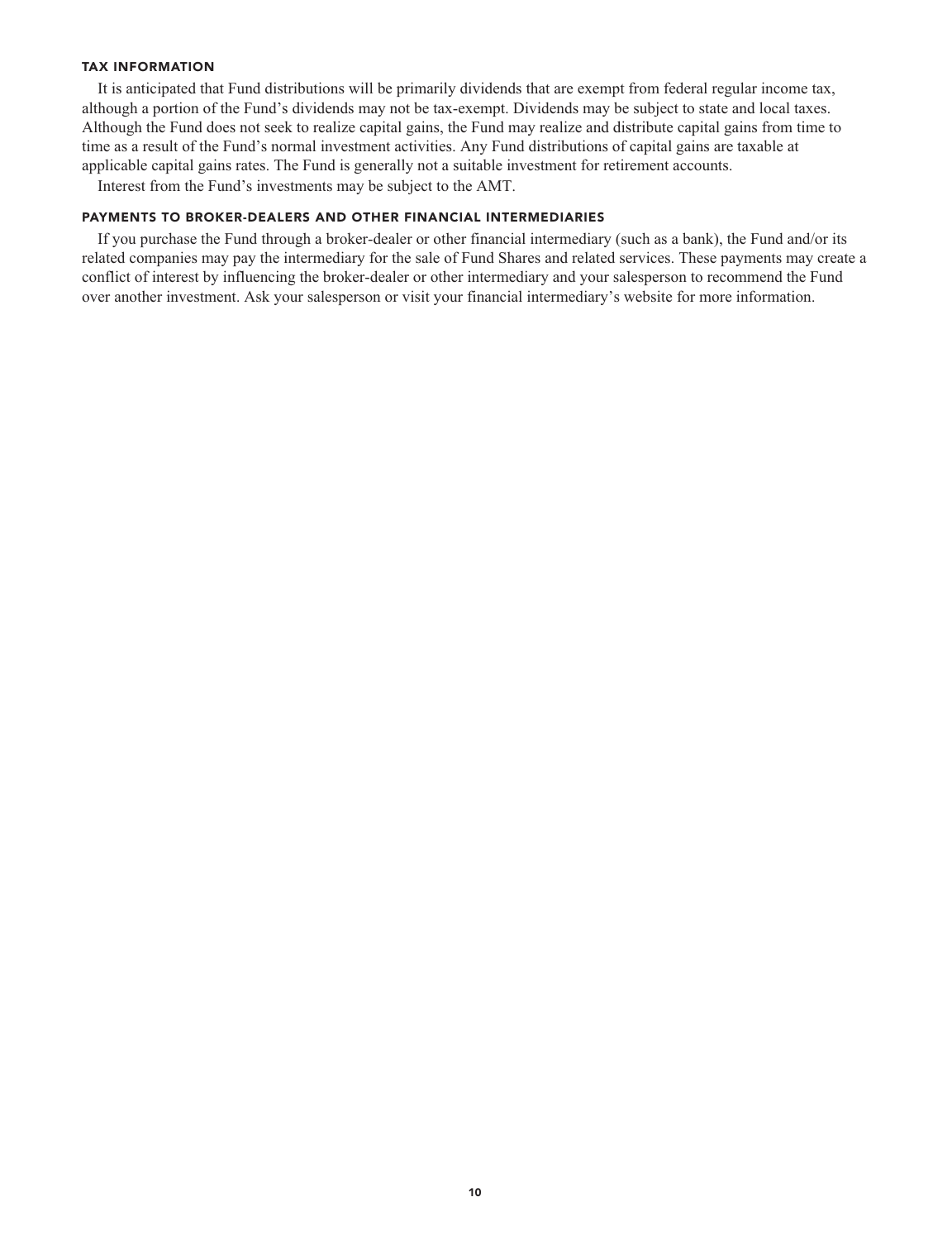### **Fund Summary Information – Wealth Shares**

#### **Federated Hermes Municipal Obligations Fund (the "Fund")**

#### **RISK/RETURN SUMMARY: INVESTMENT OBJECTIVE**

**The Fund is a money market fund that seeks to maintain a stable net asset value (NAV) of \$1.00 per Share. The Fund's investment objective is to provide current income exempt from all federal regular income tax consistent with stability of principal. The Fund's investment objective may be changed by the Fund's Board of Trustees (the "Board") without shareholder approval.**

#### **RISK/RETURN SUMMARY: FEES AND EXPENSES**

**This table describes the fees and expenses that you may pay if you buy and hold Wealth Shares (WS) of the Fund.**

#### **Shareholder Fees (fees paid directly from your investment) WS**

| None |
|------|
| None |
| None |
| None |
| None |

#### **Annual Fund Operating Expenses (expenses that you pay each year as a percentage of the value of your investment)**

| None |
|------|
|      |
|      |
|      |
|      |

**1 The Fund may incur and pay certain service fees (shareholder services/account administration fees) on its WS class of up to a maximum of 0.25%. No such fees are currently incurred and paid by the WS class of the Fund. The WS class of the Fund will not incur and pay such fees until such time as approved by the Fund's Board.**

**2 The Adviser and certain of its affiliates, on their own initiative, have agreed to waive certain amounts of their respective fees and/or reimburse expenses. Total annual fund operating expenses (excluding acquired fund fees and expenses, interest expense, extraordinary expenses and proxy-related expenses paid by the Fund, if any) paid by the Fund's WS class (after the voluntary waivers and/or reimbursements) will not exceed 0.21% (the "Fee Limit") up to but not including the later of (the "Termination Date"): (a) August 1, 2021; or (b) the date of the Fund's next effective Prospectus. While the Adviser and its affiliates currently do not anticipate terminating or increasing these arrangements prior to the Termination Date, these arrangements may only be terminated or the Fee Limit increased prior to the Termination Date with the agreement of the Board.**

#### **Example**

**This Example is intended to help you compare the cost of investing in the Fund with the cost of investing in other mutual funds.**

**The Example assumes that you invest \$10,000 for the time periods indicated and then redeem all of your Shares at the end of those periods. The Example also assumes that your investment has a 5% return each year and that operating expenses are as shown in the table above and remain the same. Although your actual costs and returns may be higher or lower, based on these assumptions your costs would be:**

| 3 Years<br>5 Years | 31    |
|--------------------|-------|
|                    | , 97  |
|                    | \$169 |
| 10 Years           | \$381 |

#### **RISK/RETURN SUMMARY: INVESTMENTS, RISKS AND PERFORMANCE**

#### **What are the Fund's Main Investment Strategies?**

**The Fund invests primarily in a portfolio of high-quality, tax-exempt securities maturing in 397 days or less. The Fund will invest its assets so that, normally, distributions of annual interest income are exempt from federal regular income tax. Interest from the Fund's investments may be subject to the federal alternative minimum tax for individuals (AMT).**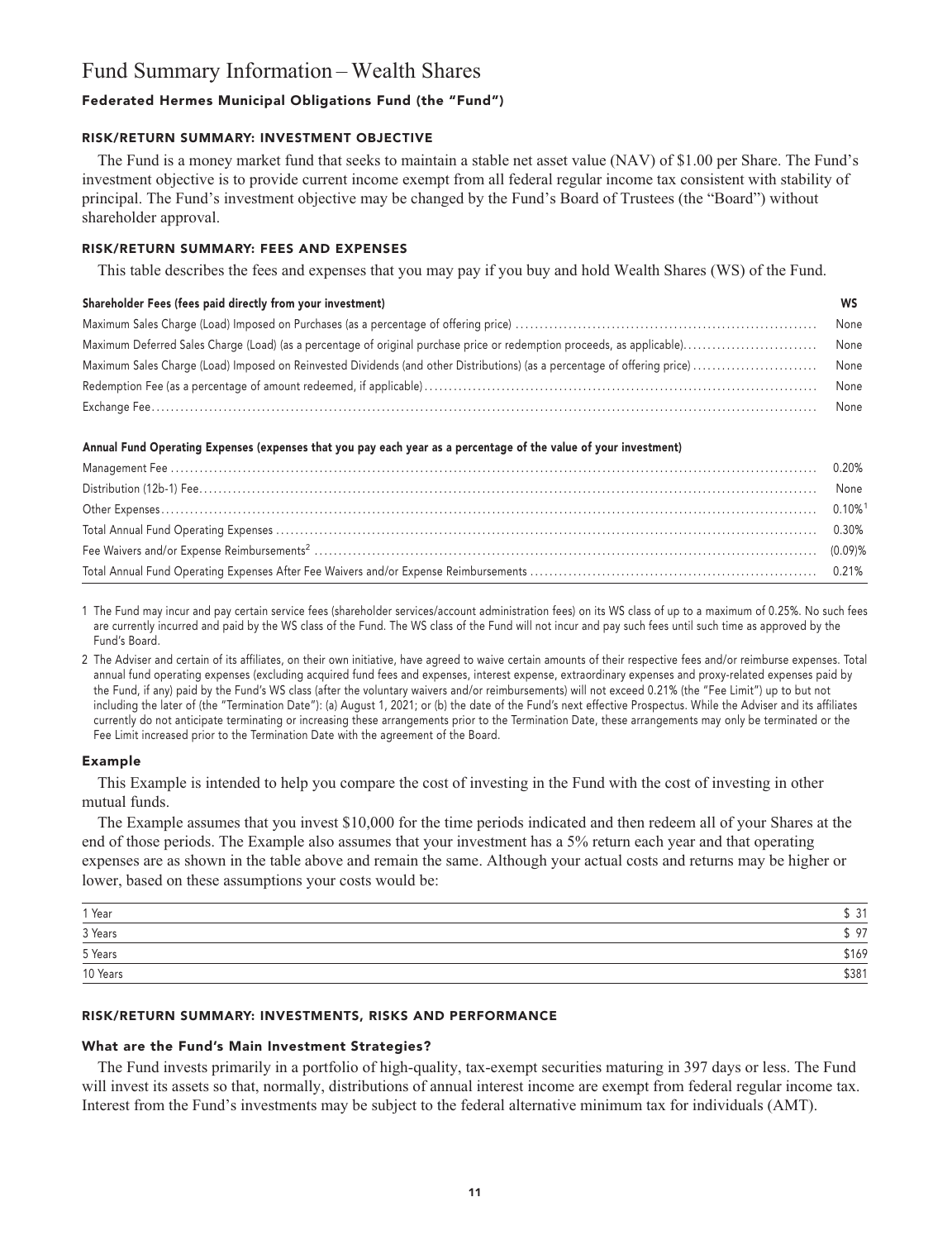**Tax-exempt securities are fixed-income securities that, in the opinion of bond counsel to the issuer or on the basis of another authority believed by the Fund's investment adviser (the "Adviser") to be reliable, pay interest that is not subject to federal regular income taxes. The types of securities in which the Fund may principally invest include: (a) tax-exempt securities such as the following types, some of which may be subject to credit enhancement: variable rate demand instruments, municipal notes, general obligation bonds, special revenue bonds, private activity bonds and tax-exempt commercial paper; and (b) interests in securities of other investment companies.**

**In response to unusual circumstances, such as adverse market, economic or other conditions (for example, to help avoid potential losses, or during periods when there is a shortage of appropriate tax-exempt securities), to maintain liquidity to meet shareholder redemptions, or to accommodate cash inflows, the Adviser may leave a portion of the Fund's assets uninvested, or may invest in securities subject to state and/or federal income tax.**

**In pursuing its investment objective and implementing its investment strategies, the Fund will comply with Rule 2a-7 under the Investment Company Act of 1940 ("Rule 2a-7"). The Adviser may invest in securities subject to AMT in an attempt to seek appropriate risk-adjusted returns and provide diversification.**

**Under normal circumstances, the Fund will invest its assets so that at least 80% of the income that it distributes will be exempt from federal regular income tax. This policy may not be changed without shareholder approval.**

#### **What are the Main Risks of Investing in the Fund?**

**Pursuant to Rule 2a-7 the Fund is designated as a "retail" money market fund and is permitted to use amortized cost to value its portfolio securities and to transact at a stable \$1.00 net asset value. As a retail money market fund, the Fund has adopted policies and procedures reasonably designed to limit investments in the Fund to accounts beneficially owned by natural persons. In addition, the Fund has adopted policies and procedures to impose liquidity fees on redemptions and/or temporary redemption gates in the event that the Fund's weekly liquid assets were to fall below a designated threshold, if the Fund's Board determines that such liquidity fees or redemption gates are in the best interest of the Fund.**

**All mutual funds take investment risks. Therefore, even though the Fund is a money market fund that seeks to maintain a stable NAV, it is possible to lose money by investing in the Fund. The primary factors that may negatively impact the Fund's ability to maintain a stable NAV, delay the payment of redemptions by the Fund, or reduce the Fund's daily dividends include:**

- **Tax-Exempt Securities Risk.** The securities in which the Fund invests may include those issued by state or local **governments, other political subdivisions or authorities, or directly or indirectly supported by taxes, assessments, tolls, fees or other revenue collected by or otherwise derived from or through such issuers. Special factors, such as legislative changes, and state and local economic and business developments, may adversely affect the yield and/or value of the Fund's investments in tax-exempt securities.**
- **■ Issuer Credit Risk. It is possible that interest or principal on securities will not be paid when due. Money market funds try to minimize this risk by purchasing higher-quality securities.**
- **Counterparty Credit Risk.** A party to a transaction involving the Fund may fail to meet its obligations. This could **cause the Fund to lose money or to lose the benefit of the transaction or prevent the Fund from selling or buying other securities to implement its investment strategies.**
- **Risk Related to the Economy.** The value of the Fund's portfolio may decline in tandem with a drop in the overall **value of the markets in which the Fund invests and/or other markets. Economic, political and financial conditions, industry or economic trends and developments or public health risks, such as epidemics or pandemics, may, from time to time, and for varying periods of time, cause the Fund to experience volatility, illiquidity, shareholder redemptions or other potentially adverse effects.**
- **■ Interest Rate Risk. Prices of fixed-income securities (including tax-exempt securities) generally fall when interest rates rise. Recent and potential future changes in monetary policy made by central banks and/or their governments are likely to affect the level of interest rates.**
- **■ Call Risk. The Fund's performance may be adversely affected by the possibility that an issuer of a security held by the Fund may redeem the security prior to maturity at a price below or above its current market value.**
- **Sector Risk.** A substantial part of the Fund's portfolio may be comprised of securities issued or credit enhanced by **businesses with similar characteristics or by issuers located in the same state. As a result, the Fund will be more susceptible to any economic, business, political or other developments which generally affect these issuers or entities.**
- **Tax Risk.** In order to be tax exempt, tax-exempt securities must meet certain legal requirements. Failure to meet such **requirements may cause the interest received and distributed by the Fund to shareholders to be taxable. Income from the Fund also may be subject to the AMT.**
- **■ Liquidity Risk. Liquidity risk is the risk that the Fund will experience significant net redemptions of Fund Shares at a time when it cannot find willing buyers for its portfolio securities or can only sell its portfolio securities at a material loss.**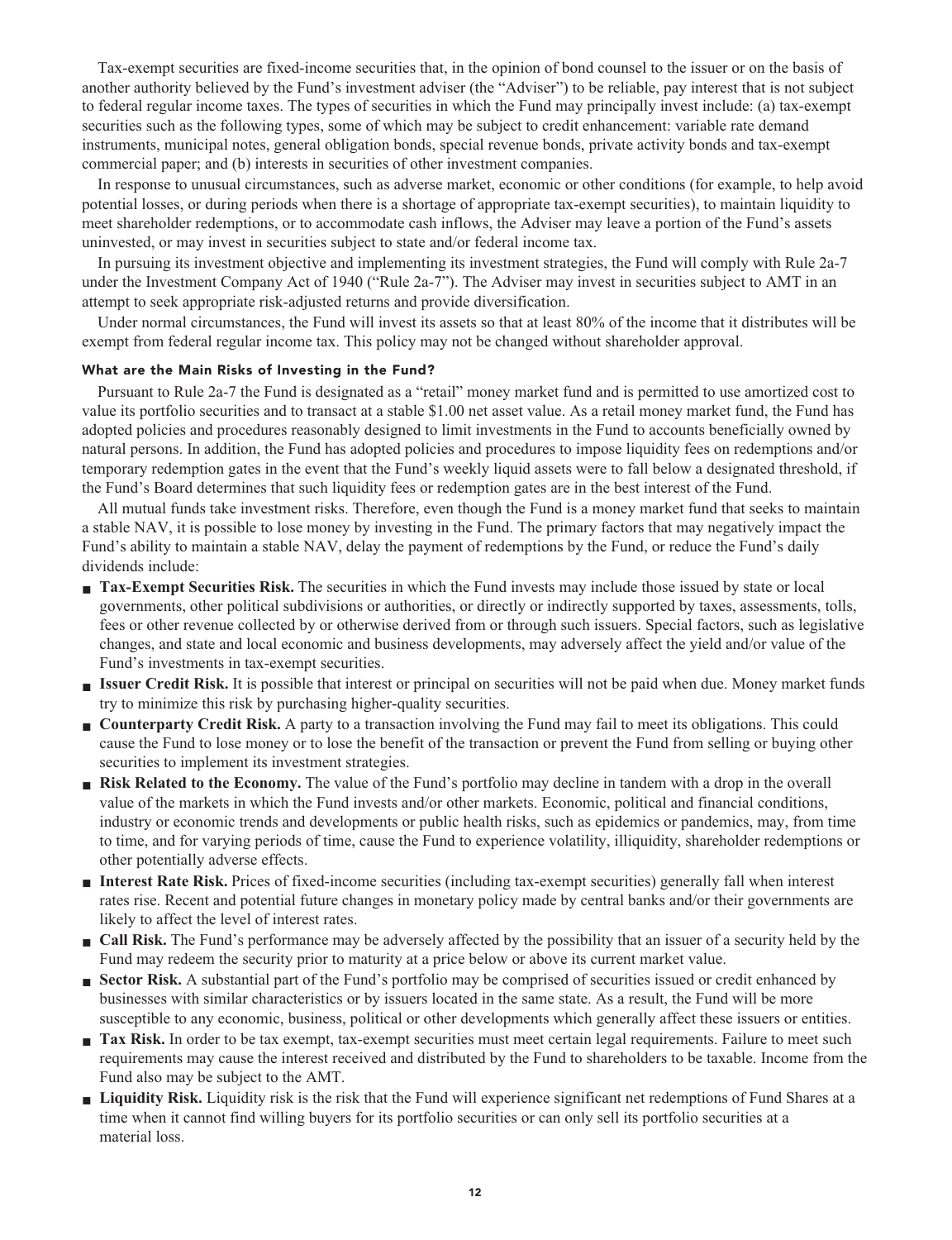- **Credit Enhancement Risk.** The securities in which the Fund invests may be subject to credit enhancement (for **example, guarantees, letters of credit or bond insurance). If the credit quality of the credit enhancement provider (for example, a bank or bond insurer) is downgraded, a security credit enhanced by such credit enhancement provider also may be downgraded. Having multiple securities credit enhanced by the same enhancement provider will increase the adverse effects on the Fund that are likely to result from a downgrading of, or a default by, such an enhancement provider. Adverse developments in the banking or bond insurance industries also may negatively affect the Fund, as the Fund may invest in securities credit enhanced by banks or by bond insurers without limit.**
- **■ Risk Associated with Investing Share Purchase Proceeds. On days during which there are net purchases of Fund Shares, the Fund must invest the proceeds at prevailing market yields or hold cash. If the yield of the securities purchased is less than that of the securities already in the Fund's portfolio, or if the Fund holds cash, the Fund's yield will likely decrease. Conversely, net purchases on days on which short-term yields rise will likely cause the Fund's yield to increase. In the event of significant changes in short-term yields or significant net purchases, the Fund retains the discretion to close to new investments. However, the Fund is not required to close, and no assurance can be given that this will be done in any given circumstance.**
- **Risk Associated with use of Amortized Cost.** In the unlikely event that the Fund's Board of Trustees ("Board") were **to determine, pursuant to Rule 2a-7, that the extent of the deviation between the Fund's amortized cost per share and its market-based NAV per share may result in material dilution or other unfair results to shareholders, the Board will cause the Fund to take such action as it deems appropriate to eliminate or reduce to the extent practicable such dilution or unfair results.**
- **Additional Factors Affecting Yield.** There is no guarantee that the Fund will provide a certain level of income or that **any such income will exceed the rate of inflation. Further, the Fund's yield will vary.**
- **Fees & Gates Risk.** The Fund has adopted policies and procedures such that the Fund will be able to impose liquidity **fees on redemptions and/or temporarily suspend redemptions for up to 10 business days in any 90-day period in the event that the Fund's weekly liquid assets were to fall below a designated threshold, subject to a determination by the Fund's Board that such liquidity fee or redemption gate is in the Fund's best interest. If the Fund's weekly liquid assets fall below 30% of its total assets, the Fund may impose liquidity fees of up to 2% of the value of the shares redeemed and/or temporarily suspend redemptions, if the Board, including a majority of the independent Trustees, determines that imposing a liquidity fee or temporarily suspending redemptions is in the Fund's best interest. In addition, if the Fund's weekly liquid assets fall below 10% of its total assets at the end of any business day, the Fund must impose a 1% liquidity fee on shareholder redemptions unless the Board, including a majority of the independent Trustees, determines that imposing such a fee is not in the best interests of the Fund.**
- **■ Technology Risk. The Adviser uses various technologies in managing the Fund, consistent with its investment objective(s) and strategy described in this Prospectus. For example, proprietary and third-party data and systems are utilized to support decision making for the Fund. Data imprecision, software or other technology malfunctions, programming inaccuracies and similar circumstances may impair the performance of these systems, which may negatively affect Fund performance.**

**You could lose money by investing in the Fund. Although the Fund seeks to preserve the value of your investment at \$1.00 per share, it cannot guarantee it will do so. The Fund may impose a fee upon the sale of your shares or may temporarily suspend your ability to sell shares if the Fund's liquidity falls below required minimums because of market conditions or other factors. An investment in the Fund is not insured or guaranteed by the Federal Deposit Insurance Corporation or any other government agency. The Fund's sponsor has no legal obligation to provide financial support to the Fund, and you should not expect that the sponsor will provide financial support to the Fund at any time.**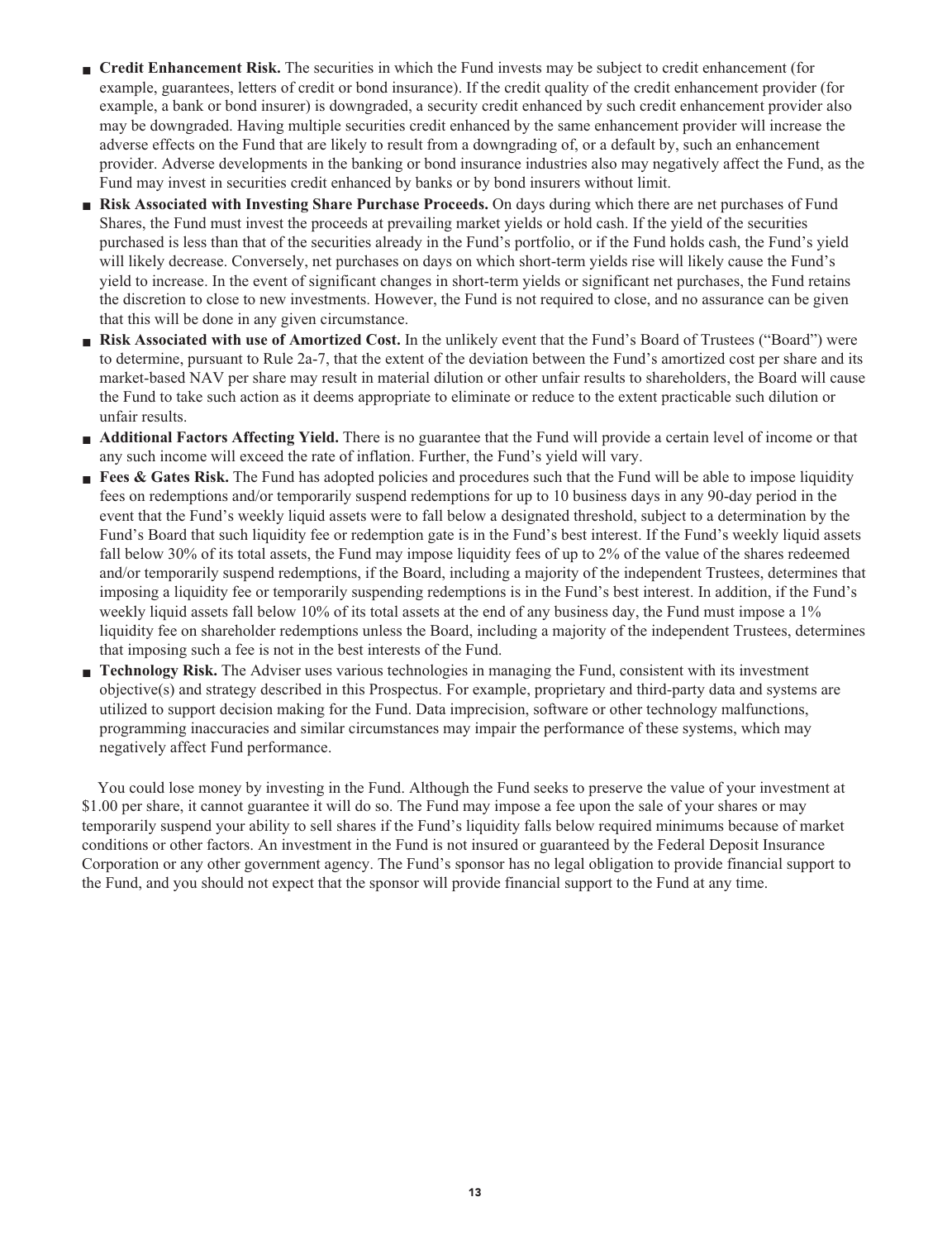#### **PERFORMANCE: BAR CHART AND TABLE**

#### **Risk/Return Bar Chart**

**The bar chart and performance table below reflect historical performance data for the Fund and are intended to help you analyze the Fund's investment risks in light of its historical returns. The bar chart shows the variability of the Fund's WS class total returns on a calendar year-by-year basis. The Average Annual Total Return table shows returns** *averaged* **over the stated periods.** *The Fund's performance will fluctuate, and past performance (before and after taxes) is not necessarily an indication of future results.* **Updated performance information for the Fund is available under the "Products" section at [FederatedInvestors.com](https://www.federatedinvestors.com/home.do) or by calling 1-800-341-7400.**



**The Fund's WS class total return for the six-month period from January 1, 2020 to June 30, 2020, was 0.51%.**

**Within the periods shown in the bar chart, the Fund's WS class highest quarterly return was 0.40% (quarter ended June 30, 2019). Its lowest quarterly return was 0.00% (quarter ended September 30, 2015).**

#### **Average Annual Total Return Table**

**The following table represents the Fund's WS class Average Annual Total Returns for the calendar period ended December 31, 2019.**

| <b>Calendar Period</b> | Fund  |
|------------------------|-------|
| 1 Year                 | .42%  |
| 5 Years                | 0.81% |
| 10 Years               | 0.46% |

**The Fund's WS class 7-Day Net Yield as of December 31, 2019, was 1.43%. You may go to [FederatedInvestors.com](https://www.federatedinvestors.com/home.do) or call the Fund at 1-800-341-7400 for the current 7-Day Net Yield.**

#### **FUND MANAGEMENT**

**The Fund's Investment Adviser is Federated Investment Management Company.**

#### **PURCHASE AND SALE OF FUND SHARES**

**The minimum initial investment amount for the Fund's WS Shares is generally \$500,000 and there is no minimum subsequent investment amount. Certain types of accounts are eligible for lower minimum investments. The minimum investment amount for Systematic Investment Programs is \$50.**

**You may purchase, redeem or exchange Shares of the Fund on any day the New York Stock Exchange (NYSE) is open. Shares may be purchased through a financial intermediary or directly from the Fund, by wire or by check. Please note that certain purchase restrictions may apply. Redeem or exchange Shares through a financial intermediary or directly from the Fund by telephone at 1-800-341-7400 or by mail.**

**The Fund operates as a retail money market fund. Accordingly, only accounts beneficially owned by natural persons ("Eligible Accounts") may be invested in the Fund. Accounts that are not Eligible Accounts are not permitted to invest in the Fund and will be redeemed in accordance with policies and procedures adopted by the Fund's Board.**

**Neither the Fund nor the Adviser will be responsible for any loss of income in an investor's account or tax liability resulting from an involuntary redemption.**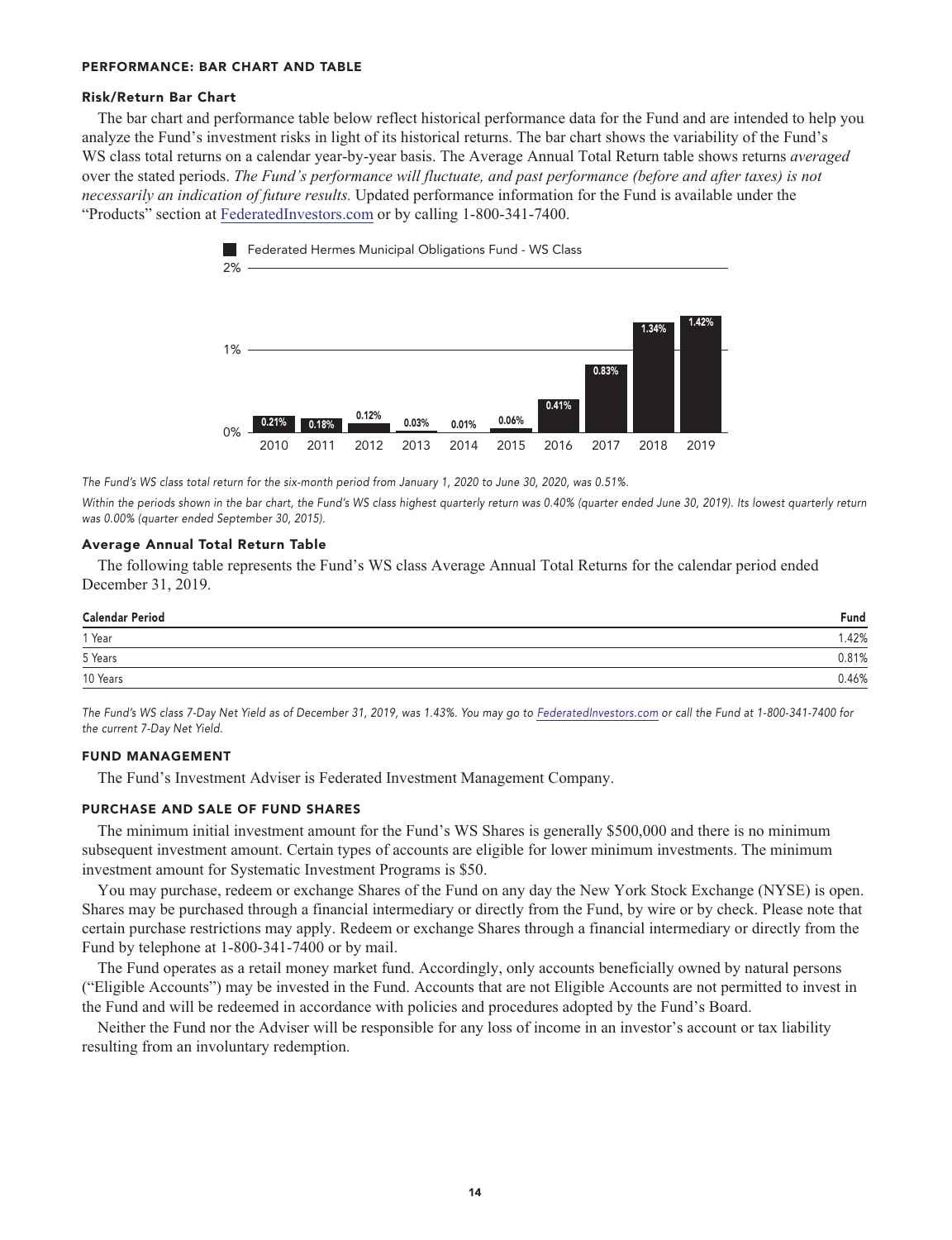#### **TAX INFORMATION**

**It is anticipated that Fund distributions will be primarily dividends that are exempt from federal regular income tax, although a portion of the Fund's dividends may not be tax-exempt. Dividends may be subject to state and local taxes. Although the Fund does not seek to realize capital gains, the Fund may realize and distribute capital gains from time to time as a result of the Fund's normal investment activities. Any Fund distributions of capital gains are taxable at applicable capital gains rates. The Fund is generally not a suitable investment for retirement accounts.**

**Interest from the Fund's investments may be subject to the AMT.**

#### **PAYMENTS TO BROKER-DEALERS AND OTHER FINANCIAL INTERMEDIARIES**

**If you purchase the Fund through a broker-dealer or other financial intermediary (such as a bank), the Fund and/or its related companies may pay the intermediary for the sale of Fund Shares and related services. These payments may create a conflict of interest by influencing the broker-dealer or other intermediary and your salesperson to recommend the Fund over another investment. Ask your salesperson or visit your financial intermediary's website for more information.**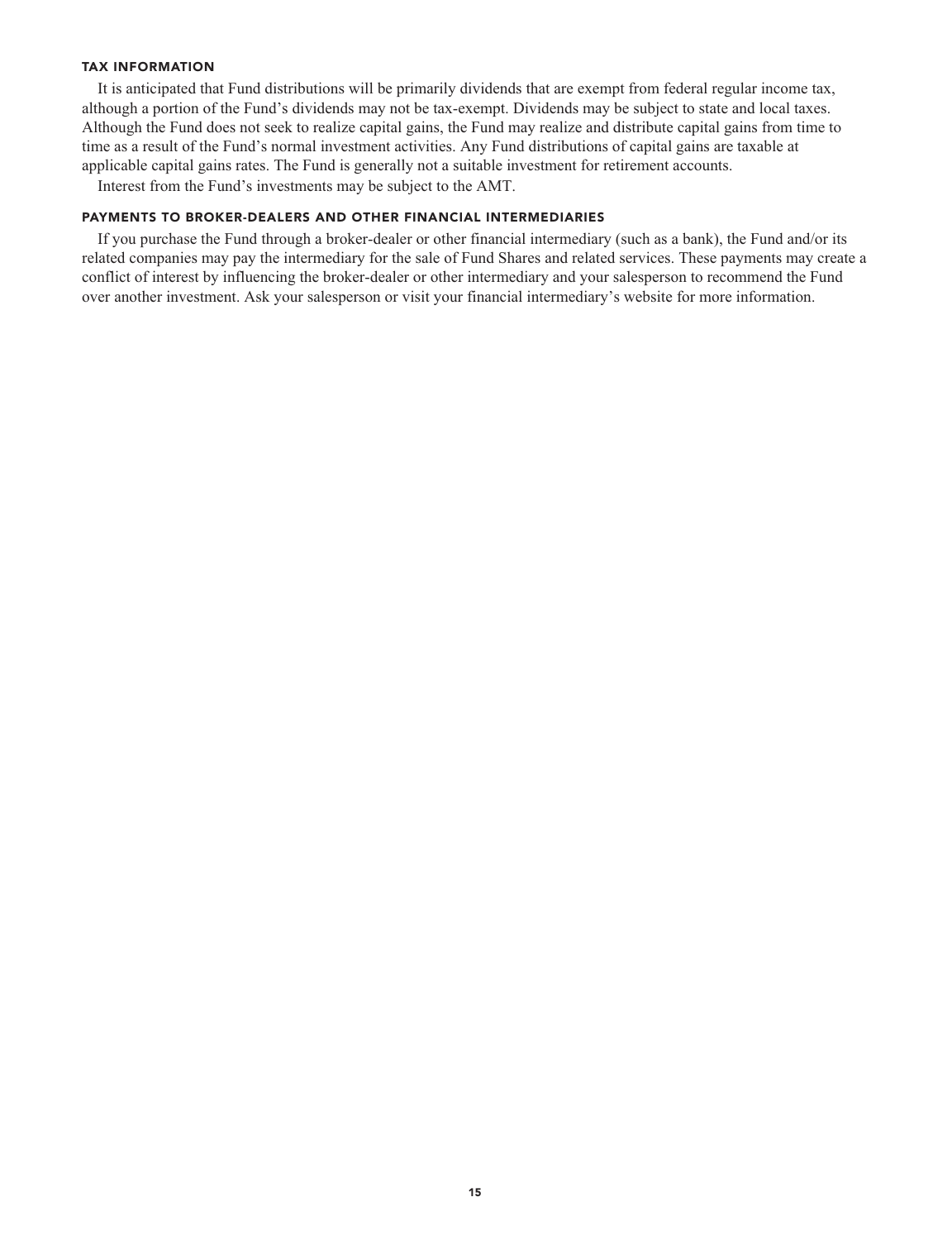### **Fund Summary Information – Service Shares**

#### **Federated Hermes Municipal Obligations Fund (the "Fund")**

#### **RISK/RETURN SUMMARY: INVESTMENT OBJECTIVE**

**The Fund is a money market fund that seeks to maintain a stable net asset value (NAV) of \$1.00 per Share. The Fund's investment objective is to provide current income exempt from all federal regular income tax consistent with stability of principal. The Fund's investment objective may be changed by the Fund's Board of Trustees (the "Board") without shareholder approval.**

#### **RISK/RETURN SUMMARY: FEES AND EXPENSES**

**This table describes the fees and expenses that you may pay if you buy and hold Service Shares (SS) of the Fund.**

#### **Shareholder Fees (fees paid directly from your investment) SS**

| Maximum Sales Charge (Load) Imposed on Reinvested Dividends (and other Distributions) | None |
|---------------------------------------------------------------------------------------|------|
|                                                                                       | None |
|                                                                                       |      |

#### **Annual Fund Operating Expenses (expenses that you pay each year as a percentage of the value of your investment)**

**1 The Adviser and certain of its affiliates on their own initiative have agreed to waive certain amounts of their respective fees and/or reimburse expenses. Total annual fund operating expenses (excluding acquired fund fees and expenses, interest expense, extraordinary expenses and proxy-related expenses paid by the Fund, if any) paid by the Fund's SS class (after the voluntary waivers and/or reimbursements) will not exceed 0.46% (the "Fee Limit") up to but not including the later of (the "Termination Date"): (a) August 1, 2021; or (b) the date of the Fund's next effective Prospectus. While the Adviser and its affiliates currently do not anticipate terminating or increasing these arrangements prior to the Termination Date, these arrangements may only be terminated or the Fee Limit increased prior to the Termination Date with the agreement of the Fund's Board.**

#### **Example**

**This Example is intended to help you compare the cost of investing in the Fund with the cost of investing in other mutual funds.**

**The Example assumes that you invest \$10,000 for the time periods indicated and then redeem all of your Shares at the end of those periods. The Example also assumes that your investment has a 5% return each year and that operating expenses are as shown in the table above and remain the same. Although your actual costs and returns may be higher or lower, based on these assumptions your costs would be:**

| 1 Year   | 56    |
|----------|-------|
| 3 Years  | \$176 |
| 5 Years  | \$307 |
| 10 Years | \$689 |

#### **RISK/RETURN SUMMARY: INVESTMENTS, RISKS AND PERFORMANCE**

#### **What are the Fund's Main Investment Strategies?**

**The Fund invests primarily in a portfolio of high-quality, tax-exempt securities maturing in 397 days or less. The Fund will invest its assets so that, normally, distributions of annual interest income are exempt from federal regular income tax. Interest from the Fund's investments may be subject to the federal alternative minimum tax for individuals (AMT).**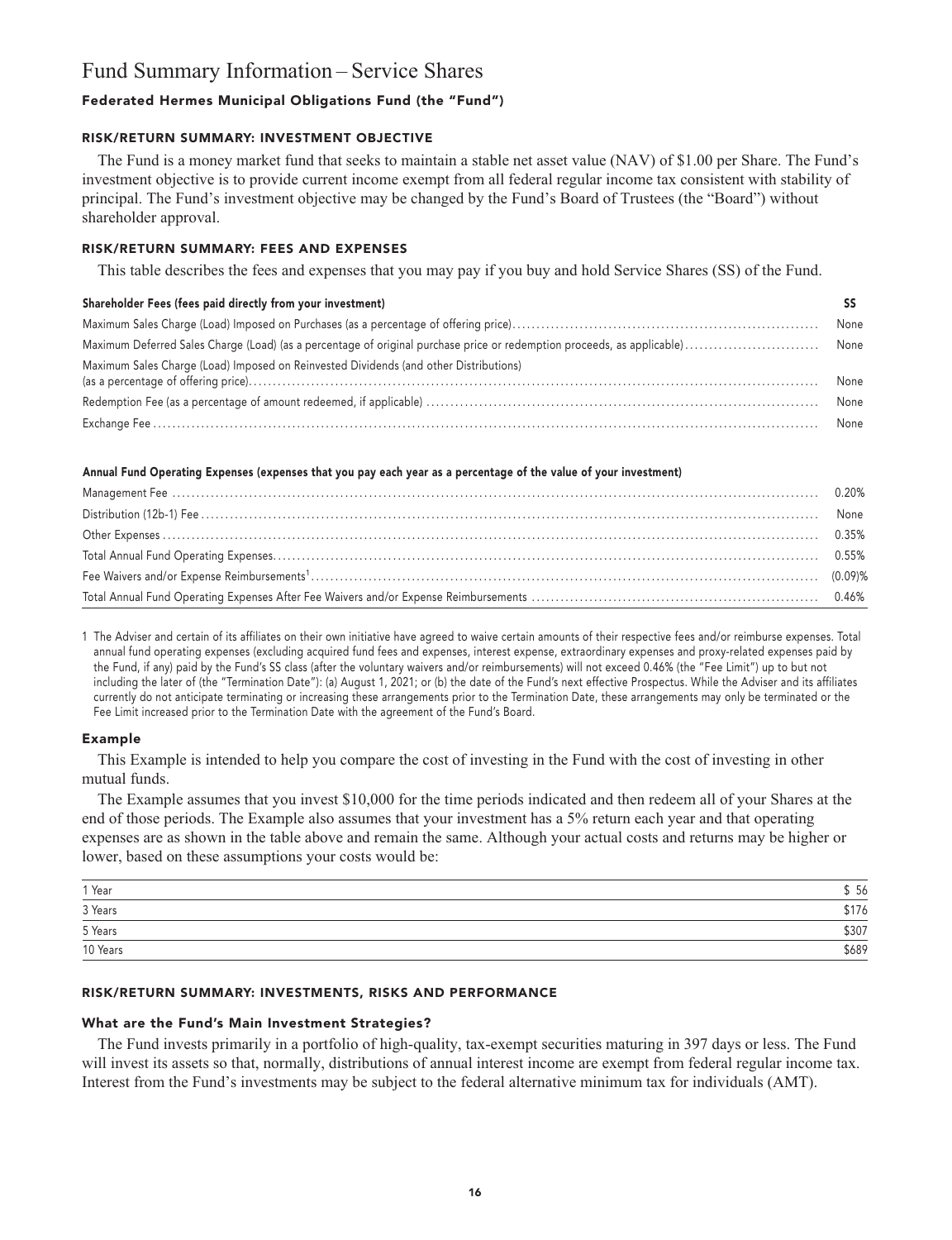**Tax-exempt securities are fixed-income securities that, in the opinion of bond counsel to the issuer or on the basis of another authority believed by the Fund's investment adviser (the "Adviser") to be reliable, pay interest that is not subject to federal regular income taxes. The types of securities in which the Fund may principally invest include: (a) tax-exempt securities such as the following types, some of which may be subject to credit enhancement: variable rate demand instruments, municipal notes, general obligation bonds, special revenue bonds, private activity bonds and tax-exempt commercial paper; and (b) interests in securities of other investment companies.**

**In response to unusual circumstances, such as adverse market, economic or other conditions (for example, to help avoid potential losses, or during periods when there is a shortage of appropriate tax-exempt securities), to maintain liquidity to meet shareholder redemptions, or to accommodate cash inflows, the Adviser may leave a portion of the Fund's assets uninvested, or may invest in securities subject to state and/or federal income tax.**

**In pursuing its investment objective and implementing its investment strategies, the Fund will comply with Rule 2a-7 under the Investment Company Act of 1940 ("Rule 2a-7"). The Adviser may invest in securities subject to AMT in an attempt to seek appropriate risk-adjusted returns and provide diversification.**

**Under normal circumstances, the Fund will invest its assets so that at least 80% of the income that it distributes will be exempt from federal regular income tax. This policy may not be changed without shareholder approval.**

#### **What are the Main Risks of Investing in the Fund?**

**Pursuant to Rule 2a-7 the Fund is designated as a "retail" money market fund and is permitted to use amortized cost to value its portfolio securities and to transact at a stable \$1.00 net asset value. As a retail money market fund, the Fund has adopted policies and procedures reasonably designed to limit investments in the Fund to accounts beneficially owned by natural persons. In addition, the Fund has adopted policies and procedures to impose liquidity fees on redemptions and/or temporary redemption gates in the event that the Fund's weekly liquid assets were to fall below a designated threshold, if the Fund's Board determines that such liquidity fees or redemption gates are in the best interest of the Fund.**

**All mutual funds take investment risks. Therefore, even though the Fund is a money market fund that seeks to maintain a stable NAV, it is possible to lose money by investing in the Fund. The primary factors that may negatively impact the Fund's ability to maintain a stable NAV, delay the payment of redemptions by the Fund, or reduce the Fund's daily dividends include:**

- **Tax-Exempt Securities Risk.** The securities in which the Fund invests may include those issued by state or local **governments, other political subdivisions or authorities, or directly or indirectly supported by taxes, assessments, tolls, fees or other revenue collected by or otherwise derived from or through such issuers. Special factors, such as legislative changes, and state and local economic and business developments, may adversely affect the yield and/or value of the Fund's investments in tax-exempt securities.**
- **■ Issuer Credit Risk. It is possible that interest or principal on securities will not be paid when due. Money market funds try to minimize this risk by purchasing higher-quality securities.**
- **Counterparty Credit Risk.** A party to a transaction involving the Fund may fail to meet its obligations. This could **cause the Fund to lose money or to lose the benefit of the transaction or prevent the Fund from selling or buying other securities to implement its investment strategies.**
- **Risk Related to the Economy.** The value of the Fund's portfolio may decline in tandem with a drop in the overall **value of the markets in which the Fund invests and/or other markets. Economic, political and financial conditions, industry or economic trends and developments or public health risks, such as epidemics or pandemics, may, from time to time, and for varying periods of time, cause the Fund to experience volatility, illiquidity, shareholder redemptions or other potentially adverse effects.**
- **■ Interest Rate Risk. Prices of fixed-income securities (including tax-exempt securities) generally fall when interest rates rise. Recent and potential future changes in monetary policy made by central banks and/or their governments are likely to affect the level of interest rates.**
- **■ Call Risk. The Fund's performance may be adversely affected by the possibility that an issuer of a security held by the Fund may redeem the security prior to maturity at a price below or above its current market value.**
- **Sector Risk.** A substantial part of the Fund's portfolio may be comprised of securities issued or credit enhanced by **businesses with similar characteristics or by issuers located in the same state. As a result, the Fund will be more susceptible to any economic, business, political or other developments which generally affect these issuers or entities.**
- **Tax Risk.** In order to be tax exempt, tax-exempt securities must meet certain legal requirements. Failure to meet such **requirements may cause the interest received and distributed by the Fund to shareholders to be taxable. Income from the Fund also may be subject to the AMT.**
- **■ Liquidity Risk. Liquidity risk is the risk that the Fund will experience significant net redemptions of Fund Shares at a time when it cannot find willing buyers for its portfolio securities or can only sell its portfolio securities at a material loss.**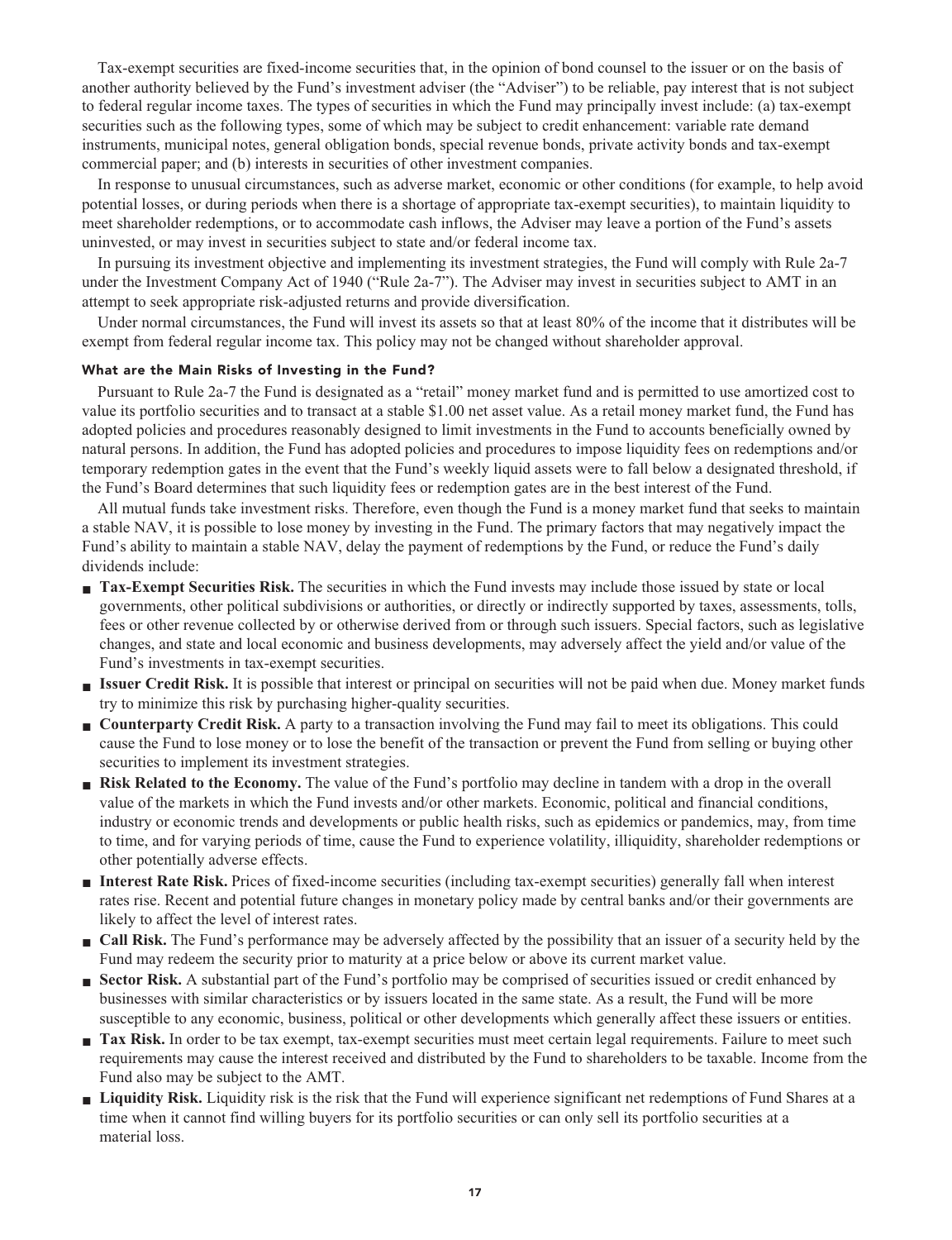- **Credit Enhancement Risk.** The securities in which the Fund invests may be subject to credit enhancement (for **example, guarantees, letters of credit or bond insurance). If the credit quality of the credit enhancement provider (for example, a bank or bond insurer) is downgraded, a security credit enhanced by such credit enhancement provider also may be downgraded. Having multiple securities credit enhanced by the same enhancement provider will increase the adverse effects on the Fund that are likely to result from a downgrading of, or a default by, such an enhancement provider. Adverse developments in the banking or bond insurance industries also may negatively affect the Fund, as the Fund may invest in securities credit enhanced by banks or by bond insurers without limit.**
- **■ Risk Associated with Investing Share Purchase Proceeds. On days during which there are net purchases of Fund Shares, the Fund must invest the proceeds at prevailing market yields or hold cash. If the yield of the securities purchased is less than that of the securities already in the Fund's portfolio, or if the Fund holds cash, the Fund's yield will likely decrease. Conversely, net purchases on days on which short-term yields rise will likely cause the Fund's yield to increase. In the event of significant changes in short-term yields or significant net purchases, the Fund retains the discretion to close to new investments. However, the Fund is not required to close, and no assurance can be given that this will be done in any given circumstance.**
- **Risk Associated with use of Amortized Cost.** In the unlikely event that the Fund's Board of Trustees ("Board") were **to determine, pursuant to Rule 2a-7, that the extent of the deviation between the Fund's amortized cost per share and its market-based NAV per share may result in material dilution or other unfair results to shareholders, the Board will cause the Fund to take such action as it deems appropriate to eliminate or reduce to the extent practicable such dilution or unfair results.**
- **Additional Factors Affecting Yield.** There is no guarantee that the Fund will provide a certain level of income or that **any such income will exceed the rate of inflation. Further, the Fund's yield will vary.**
- **Fees & Gates Risk.** The Fund has adopted policies and procedures such that the Fund will be able to impose liquidity **fees on redemptions and/or temporarily suspend redemptions for up to 10 business days in any 90-day period in the event that the Fund's weekly liquid assets were to fall below a designated threshold, subject to a determination by the Fund's Board that such liquidity fee or redemption gate is in the Fund's best interest. If the Fund's weekly liquid assets fall below 30% of its total assets, the Fund may impose liquidity fees of up to 2% of the value of the shares redeemed and/or temporarily suspend redemptions, if the Board, including a majority of the independent Trustees, determines that imposing a liquidity fee or temporarily suspending redemptions is in the Fund's best interest. In addition, if the Fund's weekly liquid assets fall below 10% of its total assets at the end of any business day, the Fund must impose a 1% liquidity fee on shareholder redemptions unless the Board, including a majority of the independent Trustees, determines that imposing such a fee is not in the best interests of the Fund.**
- **■ Technology Risk. The Adviser uses various technologies in managing the Fund, consistent with its investment objective(s) and strategy described in this Prospectus. For example, proprietary and third-party data and systems are utilized to support decision making for the Fund. Data imprecision, software or other technology malfunctions, programming inaccuracies and similar circumstances may impair the performance of these systems, which may negatively affect Fund performance.**

**You could lose money by investing in the Fund. Although the Fund seeks to preserve the value of your investment at \$1.00 per share, it cannot guarantee it will do so. The Fund may impose a fee upon the sale of your shares or may temporarily suspend your ability to sell shares if the Fund's liquidity falls below required minimums because of market conditions or other factors. An investment in the Fund is not insured or guaranteed by the Federal Deposit Insurance Corporation or any other government agency. The Fund's sponsor has no legal obligation to provide financial support to the Fund, and you should not expect that the sponsor will provide financial support to the Fund at any time.**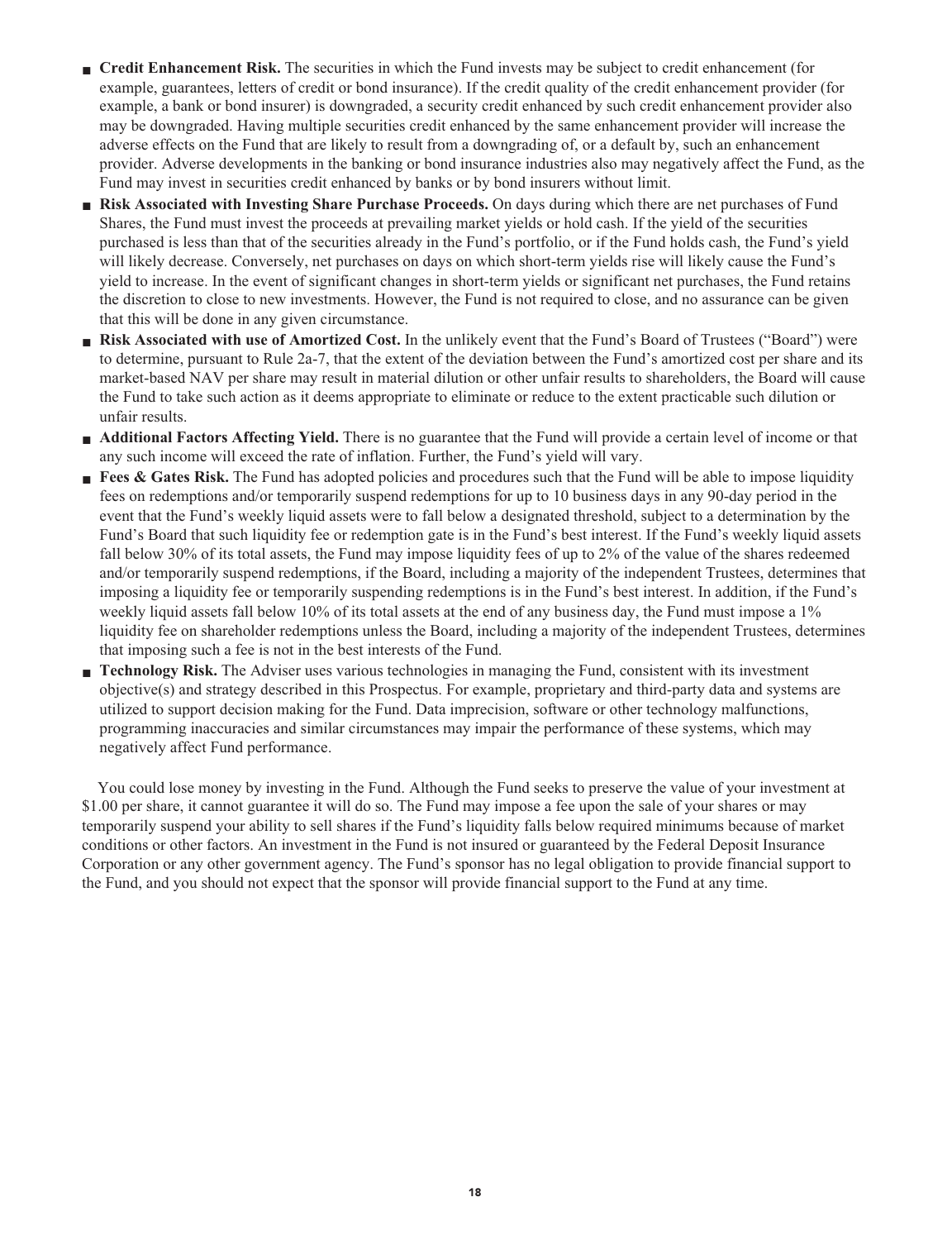#### **PERFORMANCE: BAR CHART AND TABLE**

#### **Risk/Return Bar Chart**

**The bar chart and performance table below reflect historical performance data for the Fund and are intended to help you analyze the Fund's investment risks in light of its historical returns. The bar chart shows the variability of the Fund's SS class total returns on a calendar year-by-year basis. The Average Annual Total Return Table shows returns** *averaged* **over the stated periods.** *The Fund's performance will fluctuate, and past performance (before and after taxes) is not necessarily an indication of future results.* **Updated performance information for the Fund is available under the "Products" section a[t FederatedInvestors.com](https://www.federatedinvestors.com/home.do) or by calling 1-800-341-7400.**



**The Fund's SS class total return for the six-month period from January 1, 2020 to June 30, 2020, was 0.39%.**

Within the periods shown in the bar chart, the Fund's SS class highest quarterly return was 0.34% (quarter ended June 30, 2019). Its lowest quarterly return **was 0.00% (quarter ended March 31, 2016).**

#### **Average Annual Total Return Table**

**The following table represents the Fund's SS class Average Annual Total Returns for the calendar period ended December 31, 2019.**

| <b>Calendar Period</b> | Fund  |
|------------------------|-------|
| 1 Year                 | .17%  |
| 5 Years                | 0.62% |
| 10 Years               | 0.32% |

**The Fund's SS class 7-Day Net Yield as of December 31, 2019, was 1.18%. You may go to [FederatedInvestors.com](https://www.federatedinvestors.com/home.do) or call the Fund at 1-800-341-7400 for the current 7-Day Net Yield.**

#### **FUND MANAGEMENT**

**The Fund's Investment Adviser is Federated Investment Management Company.**

#### **PURCHASE AND SALE OF FUND SHARES**

**The minimum initial investment amount for the Fund's SS Shares is generally \$500,000 and there is no minimum subsequent investment amount. Certain types of accounts are eligible for lower minimum investments. The minimum investment amount for Systematic Investment Programs is \$50.**

**You may purchase, redeem or exchange Shares of the Fund on any day the New York Stock Exchange (NYSE) is open. Shares may be purchased through a financial intermediary or directly from the Fund, by wire or by check. Please note that certain purchase restrictions may apply. Redeem or exchange Shares through a financial intermediary or directly from the Fund by telephone at 1-800-341-7400 or by mail.**

**The Fund operates as a retail money market fund. Accordingly, only accounts beneficially owned by natural persons ("Eligible Accounts") may be invested in the Fund. Accounts that are not Eligible Accounts are not permitted to invest in the Fund and will be redeemed in accordance with policies and procedures adopted by the Fund's Board.**

**Neither the Fund nor the Adviser will be responsible for any loss of income in an investor's account or tax liability resulting from an involuntary redemption.**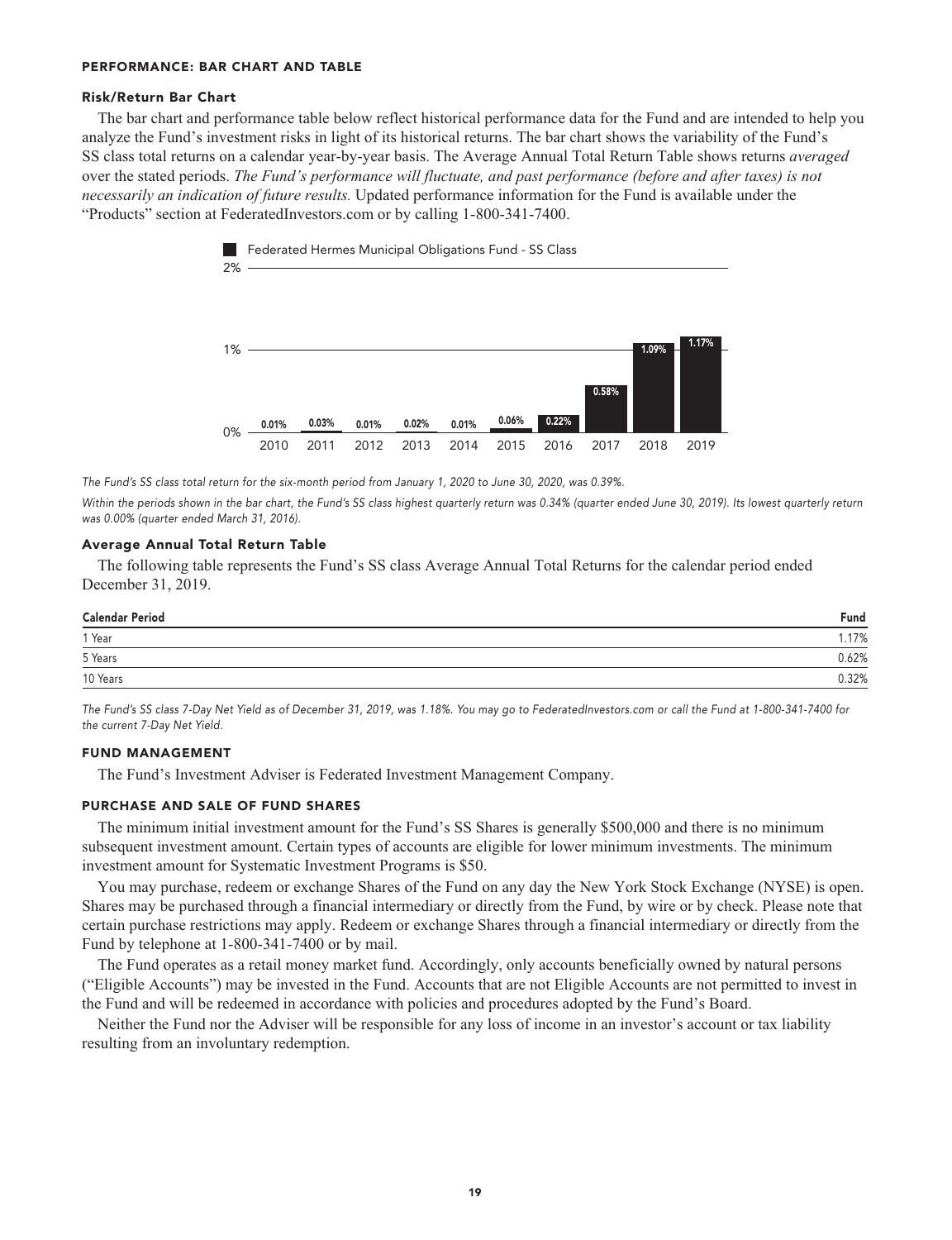#### **TAX INFORMATION**

**It is anticipated that Fund distributions will be primarily dividends that are exempt from federal regular income tax, although a portion of the Fund's dividends may not be tax-exempt. Dividends may be subject to state and local taxes. Although the Fund does not seek to realize capital gains, the Fund may realize and distribute capital gains from time to time as a result of the Fund's normal investment activities. Any Fund distributions of capital gains are taxable at applicable capital gains rates. The Fund is generally not a suitable investment for retirement accounts.**

**Interest from the Fund's investments may be subject to the AMT.**

#### **PAYMENTS TO BROKER-DEALERS AND OTHER FINANCIAL INTERMEDIARIES**

**If you purchase the Fund through a broker-dealer or other financial intermediary (such as a bank), the Fund and/or its related companies may pay the intermediary for the sale of Fund Shares and related services. These payments may create a conflict of interest by influencing the broker-dealer or other intermediary and your salesperson to recommend the Fund over another investment. Ask your salesperson or visit your financial intermediary's website for more information.**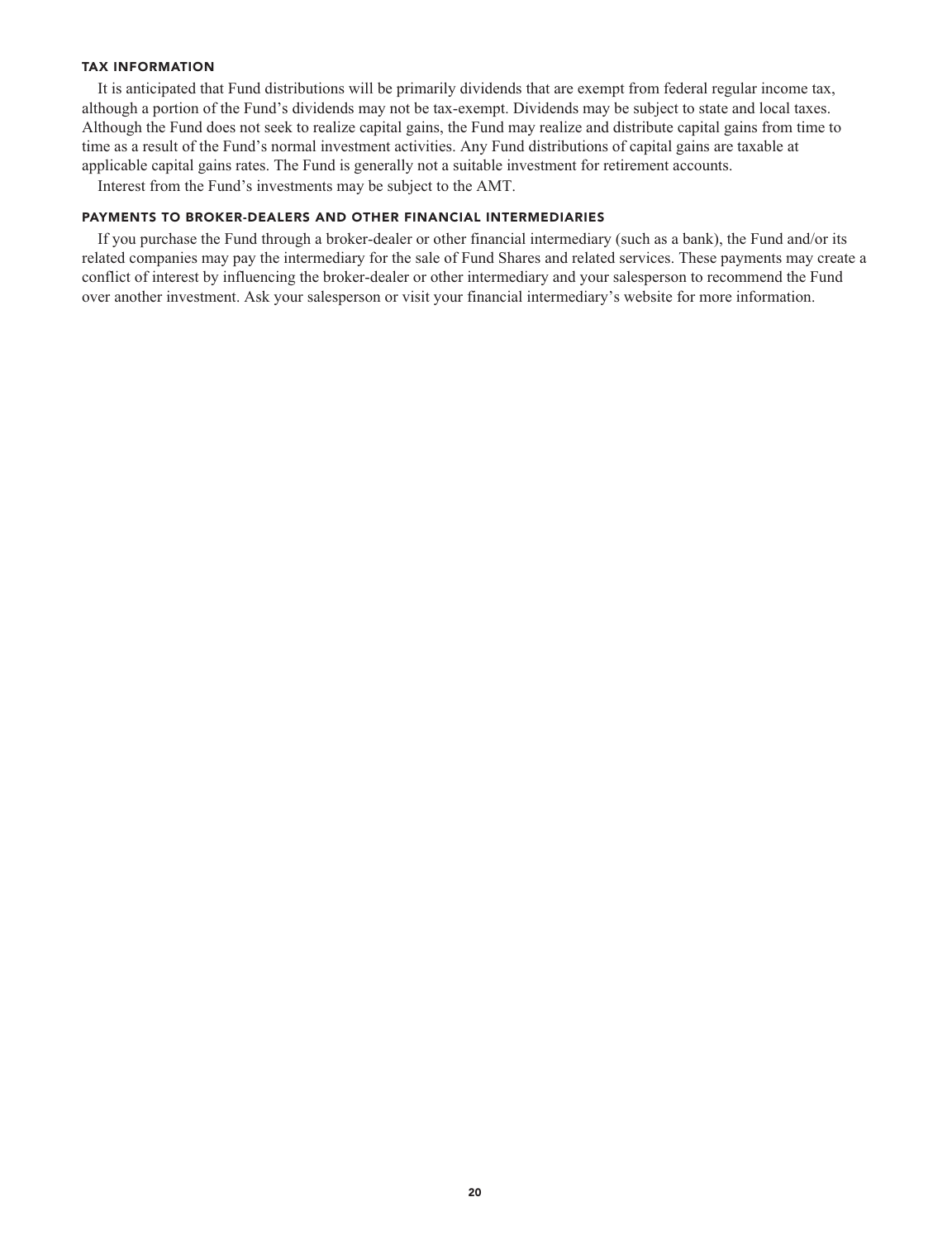### **Fund Summary Information – Cash II Shares**

#### **Federated Hermes Municipal Obligations Fund (the "Fund")**

#### **RISK/RETURN SUMMARY: INVESTMENT OBJECTIVE**

**The Fund is a money market fund that seeks to maintain a stable net asset value (NAV) of \$1.00 per Share. The Fund's investment objective is to provide current income exempt from all federal regular income tax consistent with stability of principal. The Fund's investment objective may be changed by the Fund's Board of Trustees (the "Board") without shareholder approval.**

#### **RISK/RETURN SUMMARY: FEES AND EXPENSES**

**This table describes the fees and expenses that you may pay if you buy and hold Cash II Shares (CII) of the Fund.**

#### **Shareholder Fees (fees paid directly from your investment) CII**

| Maximum Sales Charge (Load) Imposed on Reinvested Dividends (and other Distributions) | None |
|---------------------------------------------------------------------------------------|------|
|                                                                                       | None |
|                                                                                       |      |

#### **Annual Fund Operating Expenses (expenses that you pay each year as a percentage of the value of your investment)**

**1 The Adviser and certain of its affiliates, on their own initiative, have agreed to waive certain amounts of their respective fees and/or reimburse expenses. Total annual fund operating expenses (excluding acquired fund fees and expenses, interest expense, extraordinary expenses and proxy-related expenses paid by the Fund, if any) paid by the Fund's CII class (after the voluntary waivers and/or reimbursements) will not exceed 0.91% (the "Fee Limit") up to but not including the later of (the "Termination Date"): (a) August 1, 2021; or (b) the date of the Fund's next effective Prospectus. While the Adviser and its affiliates currently do not anticipate terminating or increasing these arrangements prior to the Termination Date, these arrangements may only be terminated, or the Fee Limit increased, prior to the Termination Date with the agreement of the Fund's Board.**

#### **Example**

**This Example is intended to help you compare the cost of investing in the Fund with the cost of investing in other mutual funds.**

**The Example assumes that you invest \$10,000 for the time periods indicated and then redeem all of your Shares at the end of those periods. The Example also assumes that your investment has a 5% return each year and that operating expenses are as shown in the table above and remain the same. Although your actual costs and returns may be higher or lower, based on these assumptions your costs would be:**

| 1 Year   | 102     |
|----------|---------|
| 3 Years  | 318     |
| 5 Years  | 552     |
| 10 Years | \$1,225 |

#### **RISK/RETURN SUMMARY: INVESTMENTS, RISKS AND PERFORMANCE**

#### **What are the Fund's Main Investment Strategies?**

**The Fund invests primarily in a portfolio of high-quality, tax-exempt securities maturing in 397 days or less. The Fund will invest its assets so that, normally, distributions of annual interest income are exempt from federal regular income tax. Interest from the Fund's investments may be subject to the federal alternative minimum tax for individuals (AMT).**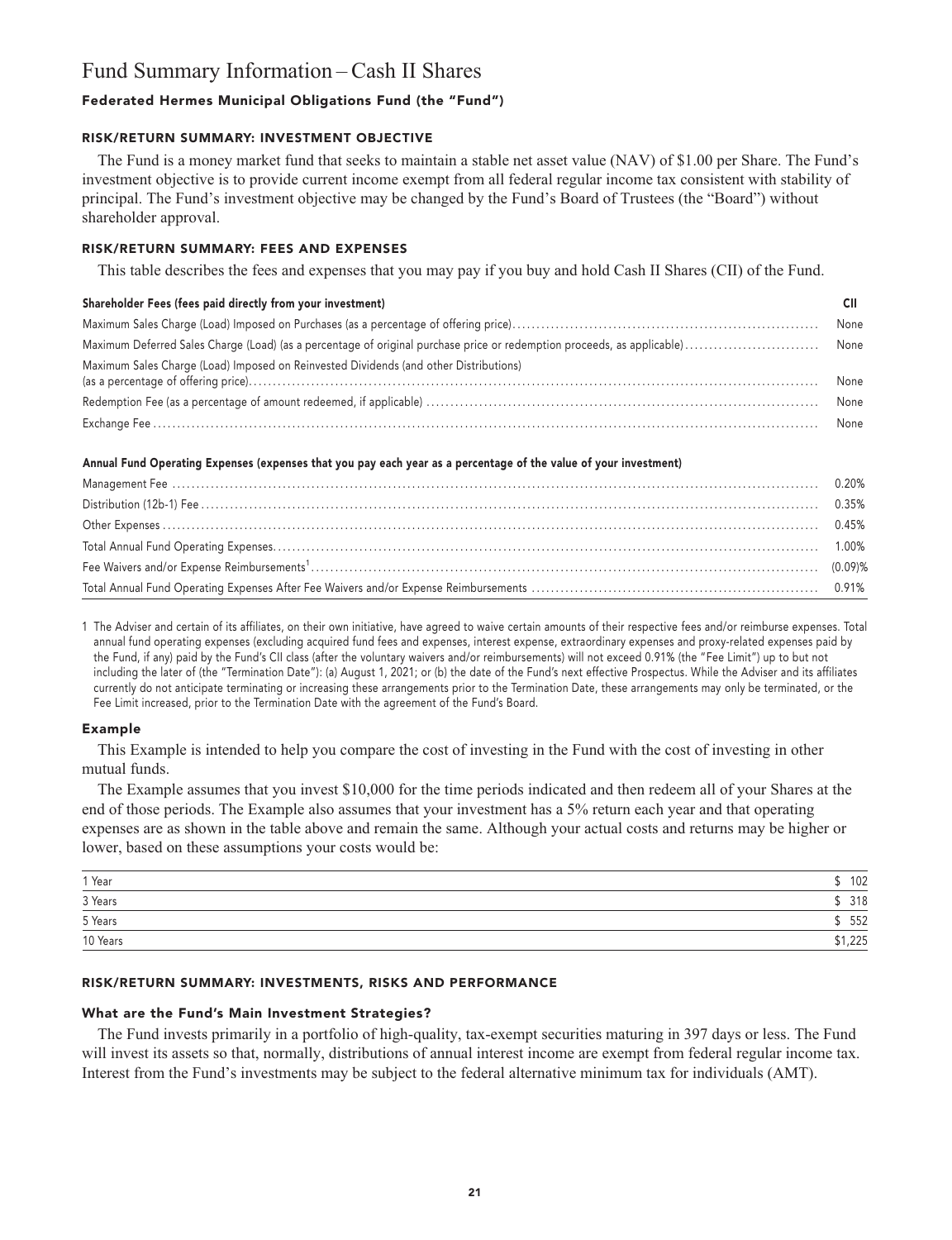**Tax-exempt securities are fixed-income securities that, in the opinion of bond counsel to the issuer or on the basis of another authority believed by the Fund's investment adviser (the "Adviser") to be reliable, pay interest that is not subject to federal regular income taxes. The types of securities in which the Fund may principally invest include: (a) tax-exempt securities such as the following types, some of which may be subject to credit enhancement: variable rate demand instruments, municipal notes, general obligation bonds, special revenue bonds, private activity bonds and tax-exempt commercial paper; and (b) interests in securities of other investment companies.**

**In response to unusual circumstances, such as adverse market, economic or other conditions (for example, to help avoid potential losses, or during periods when there is a shortage of appropriate tax-exempt securities), to maintain liquidity to meet shareholder redemptions, or to accommodate cash inflows, the Adviser may leave a portion of the Fund's assets uninvested, or may invest in securities subject to state and/or federal income tax.**

**In pursuing its investment objective and implementing its investment strategies, the Fund will comply with Rule 2a-7 under the Investment Company Act of 1940 ("Rule 2a-7"). The Adviser may invest in securities subject to AMT in an attempt to seek appropriate risk-adjusted returns and provide diversification.**

**Under normal circumstances, the Fund will invest its assets so that at least 80% of the income that it distributes will be exempt from federal regular income tax. This policy may not be changed without shareholder approval.**

#### **What are the Main Risks of Investing in the Fund?**

**Pursuant to Rule 2a-7 the Fund is designated as a "retail" money market fund and is permitted to use amortized cost to value its portfolio securities and to transact at a stable \$1.00 net asset value. As a retail money market fund, the Fund has adopted policies and procedures reasonably designed to limit investments in the Fund to accounts beneficially owned by natural persons. In addition, the Fund has adopted policies and procedures to impose liquidity fees on redemptions and/or temporary redemption gates in the event that the Fund's weekly liquid assets were to fall below a designated threshold, if the Fund's Board determines that such liquidity fees or redemption gates are in the best interest of the Fund.**

**All mutual funds take investment risks. Therefore, even though the Fund is a money market fund that seeks to maintain a stable NAV, it is possible to lose money by investing in the Fund. The primary factors that may negatively impact the Fund's ability to maintain a stable NAV, delay the payment of redemptions by the Fund, or reduce the Fund's daily dividends include:**

- **Tax-Exempt Securities Risk.** The securities in which the Fund invests may include those issued by state or local **governments, other political subdivisions or authorities, or directly or indirectly supported by taxes, assessments, tolls, fees or other revenue collected by or otherwise derived from or through such issuers. Special factors, such as legislative changes, and state and local economic and business developments, may adversely affect the yield and/or value of the Fund's investments in tax-exempt securities.**
- **■ Issuer Credit Risk. It is possible that interest or principal on securities will not be paid when due. Money market funds try to minimize this risk by purchasing higher-quality securities.**
- **Counterparty Credit Risk.** A party to a transaction involving the Fund may fail to meet its obligations. This could **cause the Fund to lose money or to lose the benefit of the transaction or prevent the Fund from selling or buying other securities to implement its investment strategies.**
- **Risk Related to the Economy.** The value of the Fund's portfolio may decline in tandem with a drop in the overall **value of the markets in which the Fund invests and/or other markets. Economic, political and financial conditions, industry or economic trends and developments or public health risks, such as epidemics or pandemics, may, from time to time, and for varying periods of time, cause the Fund to experience volatility, illiquidity, shareholder redemptions or other potentially adverse effects.**
- **■ Interest Rate Risk. Prices of fixed-income securities (including tax-exempt securities) generally fall when interest rates rise. Recent and potential future changes in monetary policy made by central banks and/or their governments are likely to affect the level of interest rates.**
- **■ Call Risk. The Fund's performance may be adversely affected by the possibility that an issuer of a security held by the Fund may redeem the security prior to maturity at a price below or above its current market value.**
- **Sector Risk.** A substantial part of the Fund's portfolio may be comprised of securities issued or credit enhanced by **businesses with similar characteristics or by issuers located in the same state. As a result, the Fund will be more susceptible to any economic, business, political or other developments which generally affect these issuers or entities.**
- **Tax Risk.** In order to be tax exempt, tax-exempt securities must meet certain legal requirements. Failure to meet such **requirements may cause the interest received and distributed by the Fund to shareholders to be taxable. Income from the Fund also may be subject to the AMT.**
- **■ Liquidity Risk. Liquidity risk is the risk that the Fund will experience significant net redemptions of Fund Shares at a time when it cannot find willing buyers for its portfolio securities or can only sell its portfolio securities at a material loss.**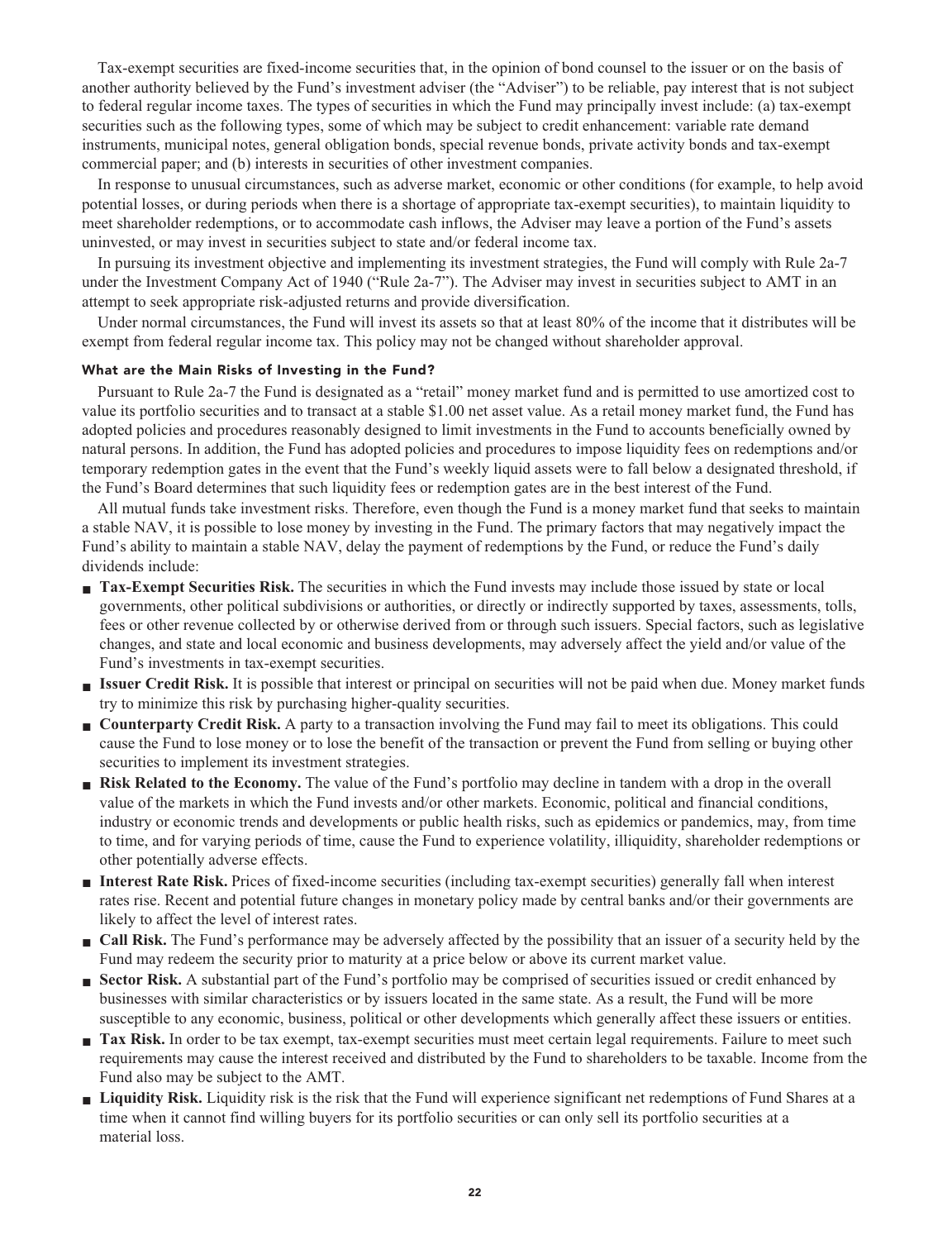- **Credit Enhancement Risk.** The securities in which the Fund invests may be subject to credit enhancement (for **example, guarantees, letters of credit or bond insurance). If the credit quality of the credit enhancement provider (for example, a bank or bond insurer) is downgraded, a security credit enhanced by such credit enhancement provider also may be downgraded. Having multiple securities credit enhanced by the same enhancement provider will increase the adverse effects on the Fund that are likely to result from a downgrading of, or a default by, such an enhancement provider. Adverse developments in the banking or bond insurance industries also may negatively affect the Fund, as the Fund may invest in securities credit enhanced by banks or by bond insurers without limit.**
- **■ Risk Associated with Investing Share Purchase Proceeds. On days during which there are net purchases of Fund Shares, the Fund must invest the proceeds at prevailing market yields or hold cash. If the yield of the securities purchased is less than that of the securities already in the Fund's portfolio, or if the Fund holds cash, the Fund's yield will likely decrease. Conversely, net purchases on days on which short-term yields rise will likely cause the Fund's yield to increase. In the event of significant changes in short-term yields or significant net purchases, the Fund retains the discretion to close to new investments. However, the Fund is not required to close, and no assurance can be given that this will be done in any given circumstance.**
- **Risk Associated with use of Amortized Cost.** In the unlikely event that the Fund's Board of Trustees ("Board") were **to determine, pursuant to Rule 2a-7, that the extent of the deviation between the Fund's amortized cost per share and its market-based NAV per share may result in material dilution or other unfair results to shareholders, the Board will cause the Fund to take such action as it deems appropriate to eliminate or reduce to the extent practicable such dilution or unfair results.**
- **Additional Factors Affecting Yield.** There is no guarantee that the Fund will provide a certain level of income or that **any such income will exceed the rate of inflation. Further, the Fund's yield will vary.**
- **Fees & Gates Risk.** The Fund has adopted policies and procedures such that the Fund will be able to impose liquidity **fees on redemptions and/or temporarily suspend redemptions for up to 10 business days in any 90-day period in the event that the Fund's weekly liquid assets were to fall below a designated threshold, subject to a determination by the Fund's Board that such liquidity fee or redemption gate is in the Fund's best interest. If the Fund's weekly liquid assets fall below 30% of its total assets, the Fund may impose liquidity fees of up to 2% of the value of the shares redeemed and/or temporarily suspend redemptions, if the Board, including a majority of the independent Trustees, determines that imposing a liquidity fee or temporarily suspending redemptions is in the Fund's best interest. In addition, if the Fund's weekly liquid assets fall below 10% of its total assets at the end of any business day, the Fund must impose a 1% liquidity fee on shareholder redemptions unless the Board, including a majority of the independent Trustees, determines that imposing such a fee is not in the best interests of the Fund.**
- **■ Technology Risk. The Adviser uses various technologies in managing the Fund, consistent with its investment objective(s) and strategy described in this Prospectus. For example, proprietary and third-party data and systems are utilized to support decision making for the Fund. Data imprecision, software or other technology malfunctions, programming inaccuracies and similar circumstances may impair the performance of these systems, which may negatively affect Fund performance.**

**You could lose money by investing in the Fund. Although the Fund seeks to preserve the value of your investment at \$1.00 per share, it cannot guarantee it will do so. The Fund may impose a fee upon the sale of your shares or may temporarily suspend your ability to sell shares if the Fund's liquidity falls below required minimums because of market conditions or other factors. An investment in the Fund is not insured or guaranteed by the Federal Deposit Insurance Corporation or any other government agency. The Fund's sponsor has no legal obligation to provide financial support to the Fund, and you should not expect that the sponsor will provide financial support to the Fund at any time.**

#### **PERFORMANCE: BAR CHART AND TABLE**

#### **Risk/Return Bar Chart**

**The bar chart and performance table below reflect historical performance data for the Fund and are intended to help you analyze the Fund's investment risk in light of its historical returns. The bar chart shows the variability of the Fund's CII class total returns on a calendar year-by-year basis. The Average Annual Total Return table shows returns** *averaged* **over the stated periods.** *The Fund's performance will fluctuate, and past performance (before and after taxes) is not necessarily*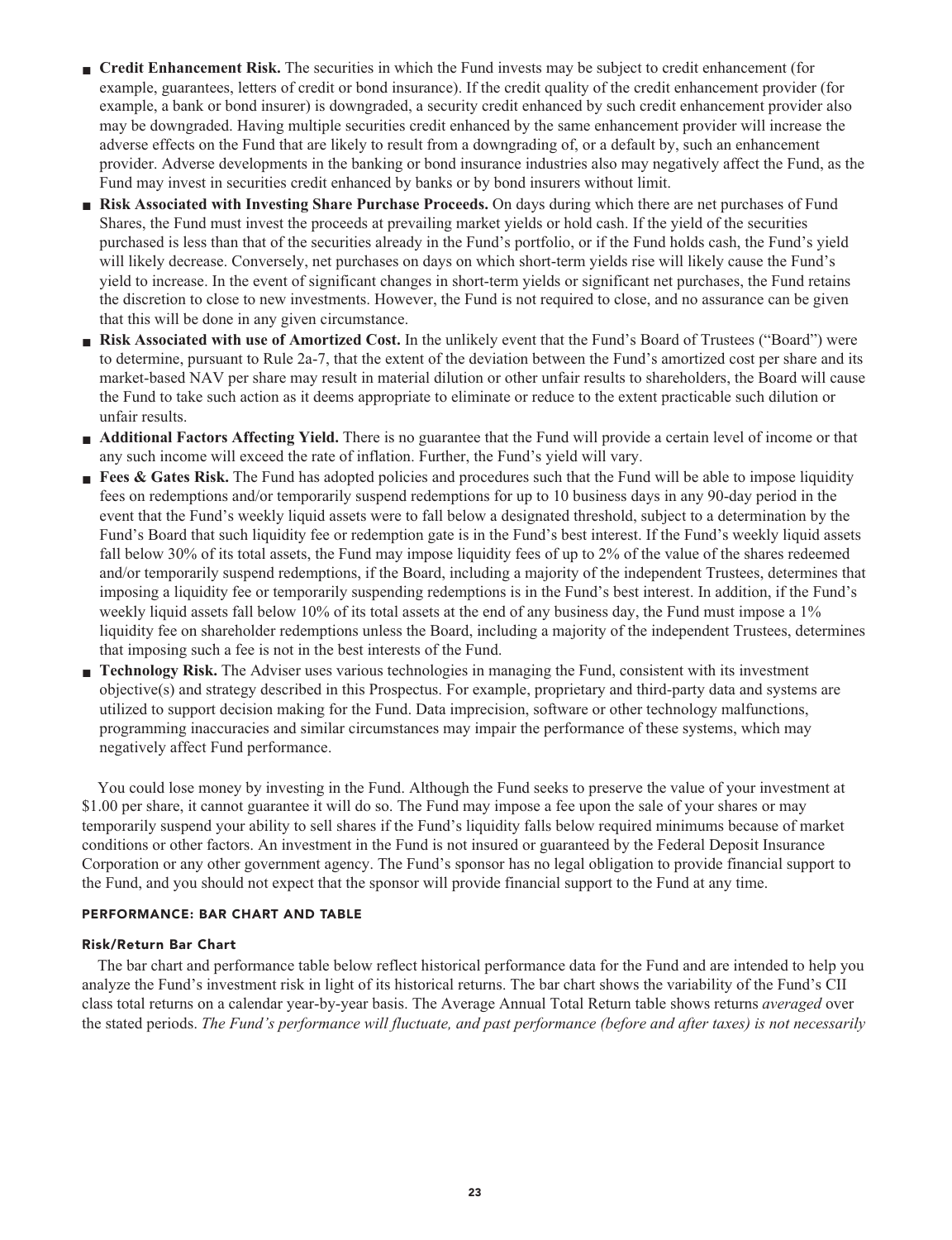*an indication of future results.* **Updated performance information for the Fund is available under the "Products" section at [FederatedInvestors.com](https://www.federatedinvestors.com/home.do) or by calling 1-800-341-7400.**





**The Fund's CII class total return for the six-month period from January 1, 2020 to June 30, 2020, was 0.22%.**

Within the periods shown in the bar chart, the Fund's CII class highest quarterly return was 0.23% (quarter ended June 30, 2019). Its lowest quarterly return **was 0.00% (quarter ended March 31, 2017).**

#### **Average Annual Total Return Table**

**The following table represents the Fund's CII class Average Annual Total Returns for the calendar period ended December 31, 2019.**

| <b>Calendar Period</b>     | Fund  |
|----------------------------|-------|
| 1 Year                     | 0.73% |
| Since Inception (6/2/2015) | 0.36% |

**The Fund's CII class 7-Day Net Yield as of December 31, 2019, was 0.74%. You may go to [FederatedInvestors.com](https://www.federatedinvestors.com/home.do) or call the Fund at 1-800-341-7400 for the current 7-Day Net Yield.**

#### **FUND MANAGEMENT**

**The Fund's Investment Adviser is Federated Investment Management Company.**

#### **PURCHASE AND SALE OF FUND SHARES**

**The minimum initial investment amount for the Fund's CII Shares is generally \$25,000 and there is no minimum subsequent investment amount. The minimum initial and subsequent investment amounts for Individual Retirement Accounts are generally \$250 and \$100, respectively. Certain types of accounts are eligible for lower minimum investments. The minimum investment amount for Systematic Investment Programs is \$50.**

**You may purchase, redeem or exchange Shares of the Fund on any day the New York Stock Exchange (NYSE) is open. Shares may be purchased through a financial intermediary or directly from the Fund, by wire or by check. Please note that certain purchase restrictions may apply. Redeem or exchange Shares through a financial intermediary or directly from the Fund by telephone at 1-800-341-7400 or by mail.**

**The Fund operates as a retail money market fund. Accordingly, only accounts beneficially owned by natural persons ("Eligible Accounts") may be invested in the Fund. Accounts that are not Eligible Accounts are not permitted to invest in the Fund and will be redeemed in accordance with policies and procedures adopted by the Fund's Board.**

**Neither the Fund nor the Adviser will be responsible for any loss of income in an investor's account or tax liability resulting from an involuntary redemption.**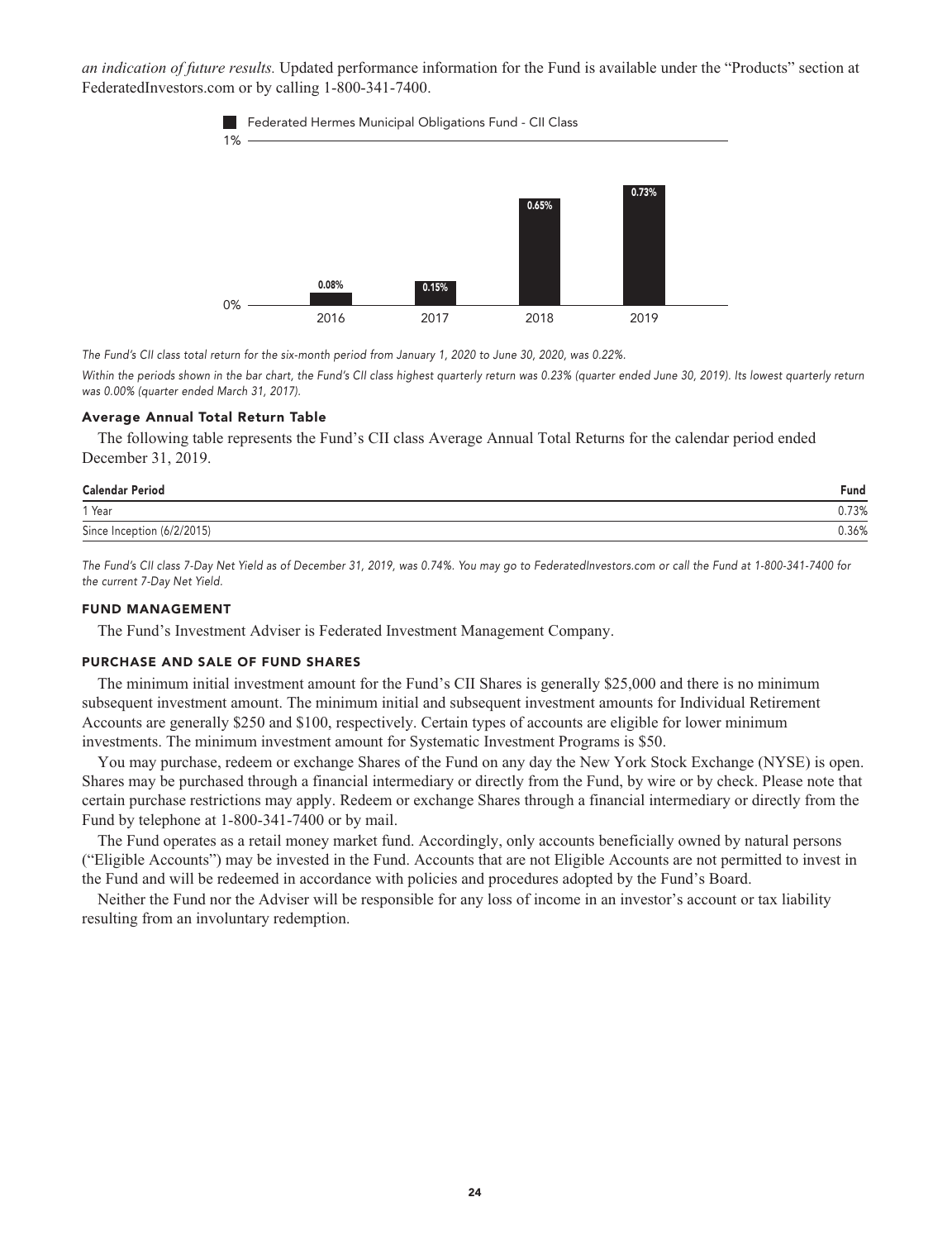#### **TAX INFORMATION**

**It is anticipated that Fund distributions will be primarily dividends that are exempt from federal regular income tax, although a portion of the Fund's dividends may not be tax-exempt. Dividends may be subject to state and local taxes. Although the Fund does not seek to realize capital gains, the Fund may realize and distribute capital gains from time to time as a result of the Fund's normal investment activities. Any Fund distributions of capital gains are taxable at applicable capital gains rates. The Fund is generally not a suitable investment for retirement accounts.**

**Interest from the Fund's investments may be subject to the AMT.**

#### **PAYMENTS TO BROKER-DEALERS AND OTHER FINANCIAL INTERMEDIARIES**

**If you purchase the Fund through a broker-dealer or other financial intermediary (such as a bank), the Fund and/or its related companies may pay the intermediary for the sale of Fund Shares and related services. These payments may create a conflict of interest by influencing the broker-dealer or other intermediary and your salesperson to recommend the Fund over another investment. Ask your salesperson or visit your financial intermediary's website for more information.**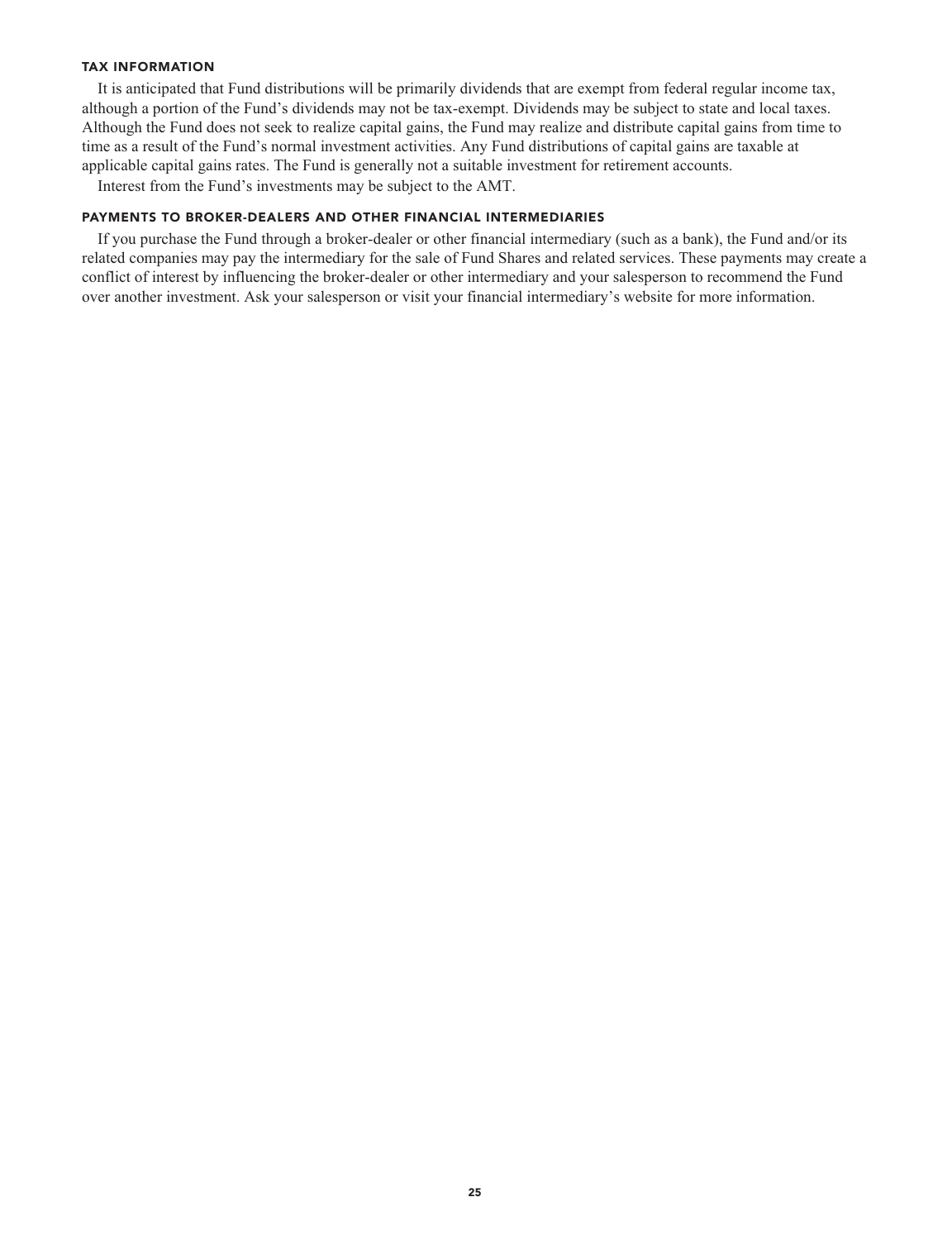### **Fund Summary Information – Cash Series Shares**

#### **Federated Hermes Municipal Obligations Fund (the "Fund")**

#### **RISK/RETURN SUMMARY: INVESTMENT OBJECTIVE**

**The Fund is a money market fund that seeks to maintain a stable net asset value (NAV) of \$1.00 per Share. The Fund's investment objective is to provide current income exempt from all federal regular income tax consistent with stability of principal. The Fund's investment objective may be changed by the Fund's Board of Trustees (the "Board") without shareholder approval.**

#### **RISK/RETURN SUMMARY: FEES AND EXPENSES**

**This table describes the fees and expenses that you may pay if you buy and hold Cash Series Shares (CS) of the Fund.**

#### **Shareholder Fees (fees paid directly from your investment) CS**

|  |  |                                                                                       | None |
|--|--|---------------------------------------------------------------------------------------|------|
|  |  |                                                                                       |      |
|  |  | Maximum Sales Charge (Load) Imposed on Reinvested Dividends (and other Distributions) | None |
|  |  |                                                                                       | None |
|  |  |                                                                                       |      |

#### **Annual Fund Operating Expenses (expenses that you pay each year as a percentage of the value of your investment)**

**1 The Adviser and certain of its affiliates, on their own initiative, have agreed to waive certain amounts of their respective fees and/or reimburse expenses. Total annual fund operating expenses (excluding acquired fund fees and expenses, interest expense, extraordinary expenses and proxy-related expenses paid by the Fund, if any) paid by the Fund's CS class (after the voluntary waivers and/or reimbursements) will not exceed 1.02% (the "Fee Limit") up to but not including the later of (the "Termination Date"): (a) August 1, 2021; or (b) the date of the Fund's next effective Prospectus. While the Adviser and its affiliates currently do not anticipate terminating or increasing these arrangements prior to the Termination Date, these arrangements may only be terminated, or the Fee Limit increased, prior to the Termination Date with the agreement of the Fund's Board.**

#### **Example**

**This Example is intended to help you compare the cost of investing in the Fund with the cost of investing in other mutual funds.**

**The Example assumes that you invest \$10,000 for the time periods indicated and then redeem all of your Shares at the end of those periods. The Example also assumes that your investment has a 5% return each year and that operating expenses are as shown in the table above and remain the same. Although your actual costs and returns may be higher or lower, based on these assumptions your costs would be:**

| 1 Year   | 128     |
|----------|---------|
| 3 Years  | 400     |
| 5 Years  | 692     |
| 10 Years | \$1,523 |

#### **RISK/RETURN SUMMARY: INVESTMENTS, RISKS AND PERFORMANCE**

#### **What are the Fund's Main Investment Strategies?**

**The Fund invests primarily in a portfolio of high-quality, tax-exempt securities maturing in 397 days or less. The Fund will invest its assets so that, normally, distributions of annual interest income are exempt from federal regular income tax. Interest from the Fund's investments may be subject to the federal alternative minimum tax for individuals (AMT).**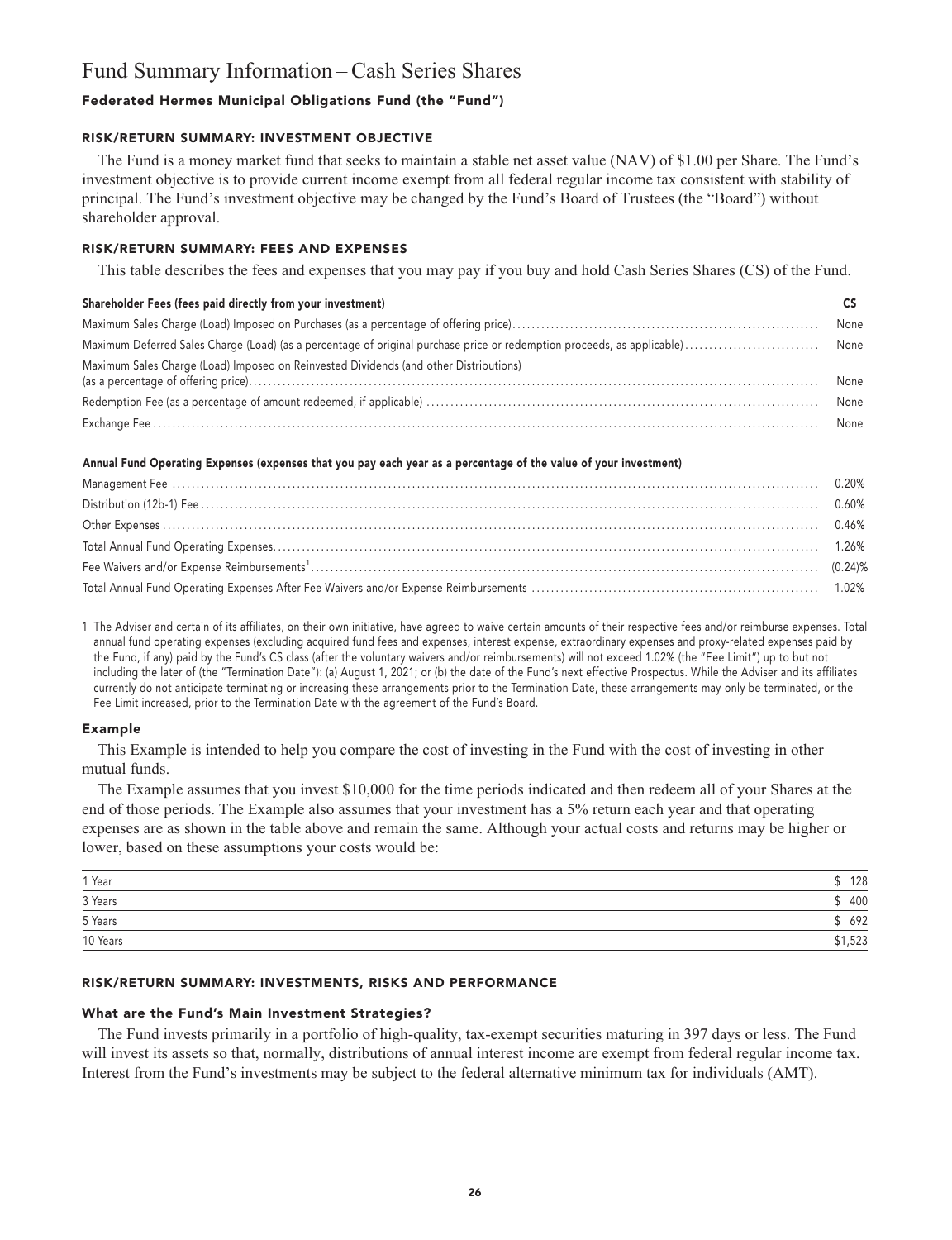**Tax-exempt securities are fixed-income securities that, in the opinion of bond counsel to the issuer or on the basis of another authority believed by the Fund's investment adviser (the "Adviser") to be reliable, pay interest that is not subject to federal regular income taxes. The types of securities in which the Fund may principally invest include: (a) tax-exempt securities such as the following types, some of which may be subject to credit enhancement: variable rate demand instruments, municipal notes, general obligation bonds, special revenue bonds, private activity bonds and tax-exempt commercial paper; and (b) interests in securities of other investment companies.**

**In response to unusual circumstances, such as adverse market, economic or other conditions (for example, to help avoid potential losses, or during periods when there is a shortage of appropriate tax-exempt securities), to maintain liquidity to meet shareholder redemptions, or to accommodate cash inflows, the Adviser may leave a portion of the Fund's assets uninvested, or may invest in securities subject to state and/or federal income tax.**

**In pursuing its investment objective and implementing its investment strategies, the Fund will comply with Rule 2a-7 under the Investment Company Act of 1940 ("Rule 2a-7"). The Adviser may invest in securities subject to AMT in an attempt to seek appropriate risk-adjusted returns and provide diversification.**

**Under normal circumstances, the Fund will invest its assets so that at least 80% of the income that it distributes will be exempt from federal regular income tax. This policy may not be changed without shareholder approval.**

#### **What are the Main Risks of Investing in the Fund?**

**Pursuant to Rule 2a-7 the Fund is designated as a "retail" money market fund and is permitted to use amortized cost to value its portfolio securities and to transact at a stable \$1.00 net asset value. As a retail money market fund, the Fund has adopted policies and procedures reasonably designed to limit investments in the Fund to accounts beneficially owned by natural persons. In addition, the Fund has adopted policies and procedures to impose liquidity fees on redemptions and/or temporary redemption gates in the event that the Fund's weekly liquid assets were to fall below a designated threshold, if the Fund's Board determines that such liquidity fees or redemption gates are in the best interest of the Fund.**

**All mutual funds take investment risks. Therefore, even though the Fund is a money market fund that seeks to maintain a stable NAV, it is possible to lose money by investing in the Fund. The primary factors that may negatively impact the Fund's ability to maintain a stable NAV, delay the payment of redemptions by the Fund, or reduce the Fund's daily dividends include:**

- **Tax-Exempt Securities Risk.** The securities in which the Fund invests may include those issued by state or local **governments, other political subdivisions or authorities, or directly or indirectly supported by taxes, assessments, tolls, fees or other revenue collected by or otherwise derived from or through such issuers. Special factors, such as legislative changes, and state and local economic and business developments, may adversely affect the yield and/or value of the Fund's investments in tax-exempt securities.**
- **■ Issuer Credit Risk. It is possible that interest or principal on securities will not be paid when due. Money market funds try to minimize this risk by purchasing higher-quality securities.**
- **Counterparty Credit Risk.** A party to a transaction involving the Fund may fail to meet its obligations. This could **cause the Fund to lose money or to lose the benefit of the transaction or prevent the Fund from selling or buying other securities to implement its investment strategies.**
- **Risk Related to the Economy.** The value of the Fund's portfolio may decline in tandem with a drop in the overall **value of the markets in which the Fund invests and/or other markets. Economic, political and financial conditions, industry or economic trends and developments or public health risks, such as epidemics or pandemics, may, from time to time, and for varying periods of time, cause the Fund to experience volatility, illiquidity, shareholder redemptions or other potentially adverse effects.**
- **■ Interest Rate Risk. Prices of fixed-income securities (including tax-exempt securities) generally fall when interest rates rise. Recent and potential future changes in monetary policy made by central banks and/or their governments are likely to affect the level of interest rates.**
- **■ Call Risk. The Fund's performance may be adversely affected by the possibility that an issuer of a security held by the Fund may redeem the security prior to maturity at a price below or above its current market value.**
- **Sector Risk.** A substantial part of the Fund's portfolio may be comprised of securities issued or credit enhanced by **businesses with similar characteristics or by issuers located in the same state. As a result, the Fund will be more susceptible to any economic, business, political or other developments which generally affect these issuers or entities.**
- **Tax Risk.** In order to be tax exempt, tax-exempt securities must meet certain legal requirements. Failure to meet such **requirements may cause the interest received and distributed by the Fund to shareholders to be taxable. Income from the Fund also may be subject to the AMT.**
- **■ Liquidity Risk. Liquidity risk is the risk that the Fund will experience significant net redemptions of Fund Shares at a time when it cannot find willing buyers for its portfolio securities or can only sell its portfolio securities at a material loss.**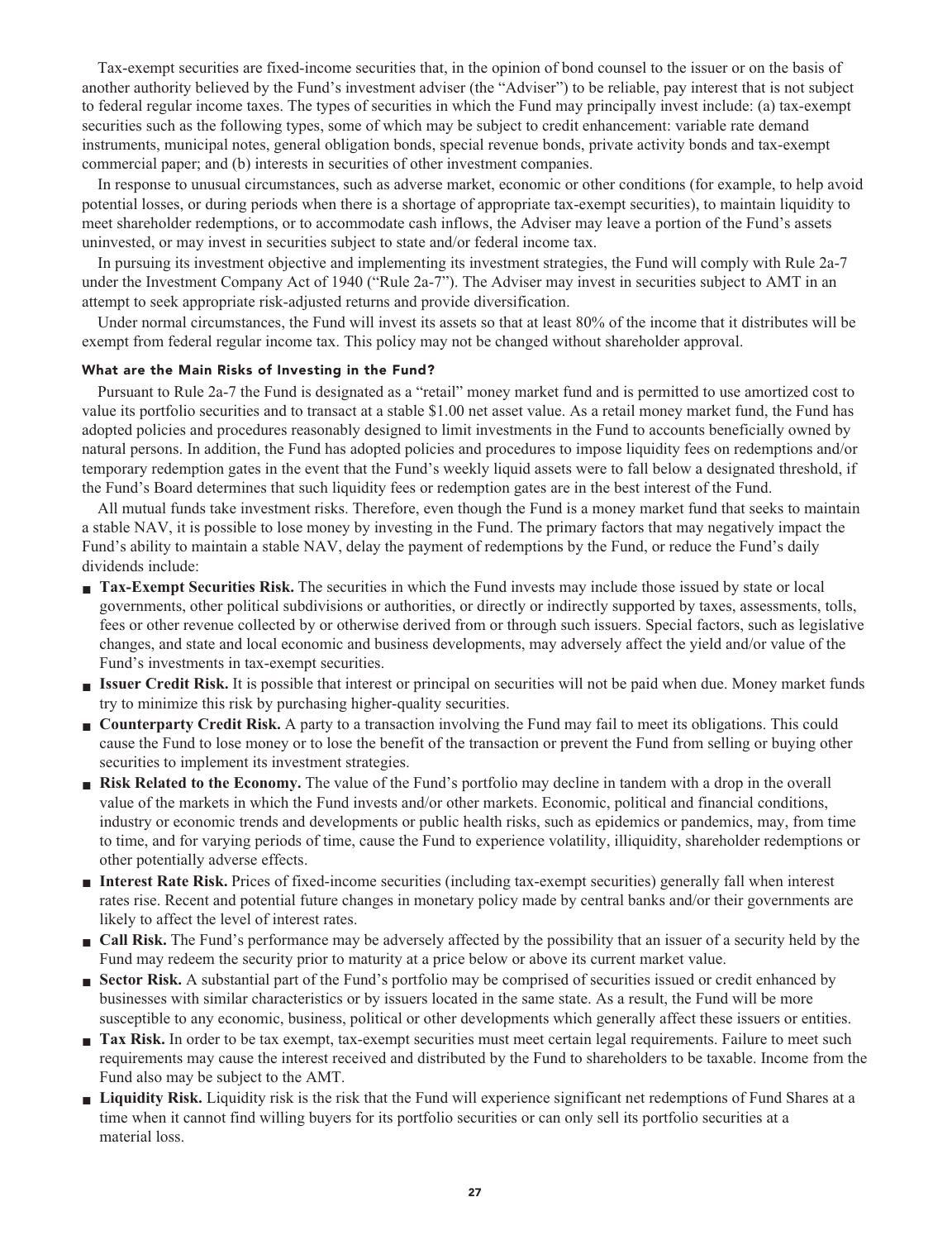- **Credit Enhancement Risk.** The securities in which the Fund invests may be subject to credit enhancement (for **example, guarantees, letters of credit or bond insurance). If the credit quality of the credit enhancement provider (for example, a bank or bond insurer) is downgraded, a security credit enhanced by such credit enhancement provider also may be downgraded. Having multiple securities credit enhanced by the same enhancement provider will increase the adverse effects on the Fund that are likely to result from a downgrading of, or a default by, such an enhancement provider. Adverse developments in the banking or bond insurance industries also may negatively affect the Fund, as the Fund may invest in securities credit enhanced by banks or by bond insurers without limit.**
- **■ Risk Associated with Investing Share Purchase Proceeds. On days during which there are net purchases of Fund Shares, the Fund must invest the proceeds at prevailing market yields or hold cash. If the yield of the securities purchased is less than that of the securities already in the Fund's portfolio, or if the Fund holds cash, the Fund's yield will likely decrease. Conversely, net purchases on days on which short-term yields rise will likely cause the Fund's yield to increase. In the event of significant changes in short-term yields or significant net purchases, the Fund retains the discretion to close to new investments. However, the Fund is not required to close, and no assurance can be given that this will be done in any given circumstance.**
- **Risk Associated with use of Amortized Cost.** In the unlikely event that the Fund's Board of Trustees ("Board") were **to determine, pursuant to Rule 2a-7, that the extent of the deviation between the Fund's amortized cost per share and its market-based NAV per share may result in material dilution or other unfair results to shareholders, the Board will cause the Fund to take such action as it deems appropriate to eliminate or reduce to the extent practicable such dilution or unfair results.**
- **Additional Factors Affecting Yield.** There is no guarantee that the Fund will provide a certain level of income or that **any such income will exceed the rate of inflation. Further, the Fund's yield will vary.**
- **Fees & Gates Risk.** The Fund has adopted policies and procedures such that the Fund will be able to impose liquidity **fees on redemptions and/or temporarily suspend redemptions for up to 10 business days in any 90-day period in the event that the Fund's weekly liquid assets were to fall below a designated threshold, subject to a determination by the Fund's Board that such liquidity fee or redemption gate is in the Fund's best interest. If the Fund's weekly liquid assets fall below 30% of its total assets, the Fund may impose liquidity fees of up to 2% of the value of the shares redeemed and/or temporarily suspend redemptions, if the Board, including a majority of the independent Trustees, determines that imposing a liquidity fee or temporarily suspending redemptions is in the Fund's best interest. In addition, if the Fund's weekly liquid assets fall below 10% of its total assets at the end of any business day, the Fund must impose a 1% liquidity fee on shareholder redemptions unless the Board, including a majority of the independent Trustees, determines that imposing such a fee is not in the best interests of the Fund.**
- **■ Technology Risk. The Adviser uses various technologies in managing the Fund, consistent with its investment objective(s) and strategy described in this Prospectus. For example, proprietary and third-party data and systems are utilized to support decision making for the Fund. Data imprecision, software or other technology malfunctions, programming inaccuracies and similar circumstances may impair the performance of these systems, which may negatively affect Fund performance.**

**You could lose money by investing in the Fund. Although the Fund seeks to preserve the value of your investment at \$1.00 per share, it cannot guarantee it will do so. The Fund may impose a fee upon the sale of your shares or may temporarily suspend your ability to sell shares if the Fund's liquidity falls below required minimums because of market conditions or other factors. An investment in the Fund is not insured or guaranteed by the Federal Deposit Insurance Corporation or any other government agency. The Fund's sponsor has no legal obligation to provide financial support to the Fund, and you should not expect that the sponsor will provide financial support to the Fund at any time.**

#### **PERFORMANCE: BAR CHART AND TABLE**

#### **Risk/Return Bar Chart**

**The bar chart and performance table below reflect historical performance data for the Fund and are intended to help you analyze the Fund's investment risk in light of its historical returns. The bar chart shows the variability of the Fund's CS class total returns on a calendar year-by-year basis. The Average Annual Total Return table shows returns** *averaged* **over the stated periods.** *The Fund's performance will fluctuate, and past performance (before and after taxes) is not*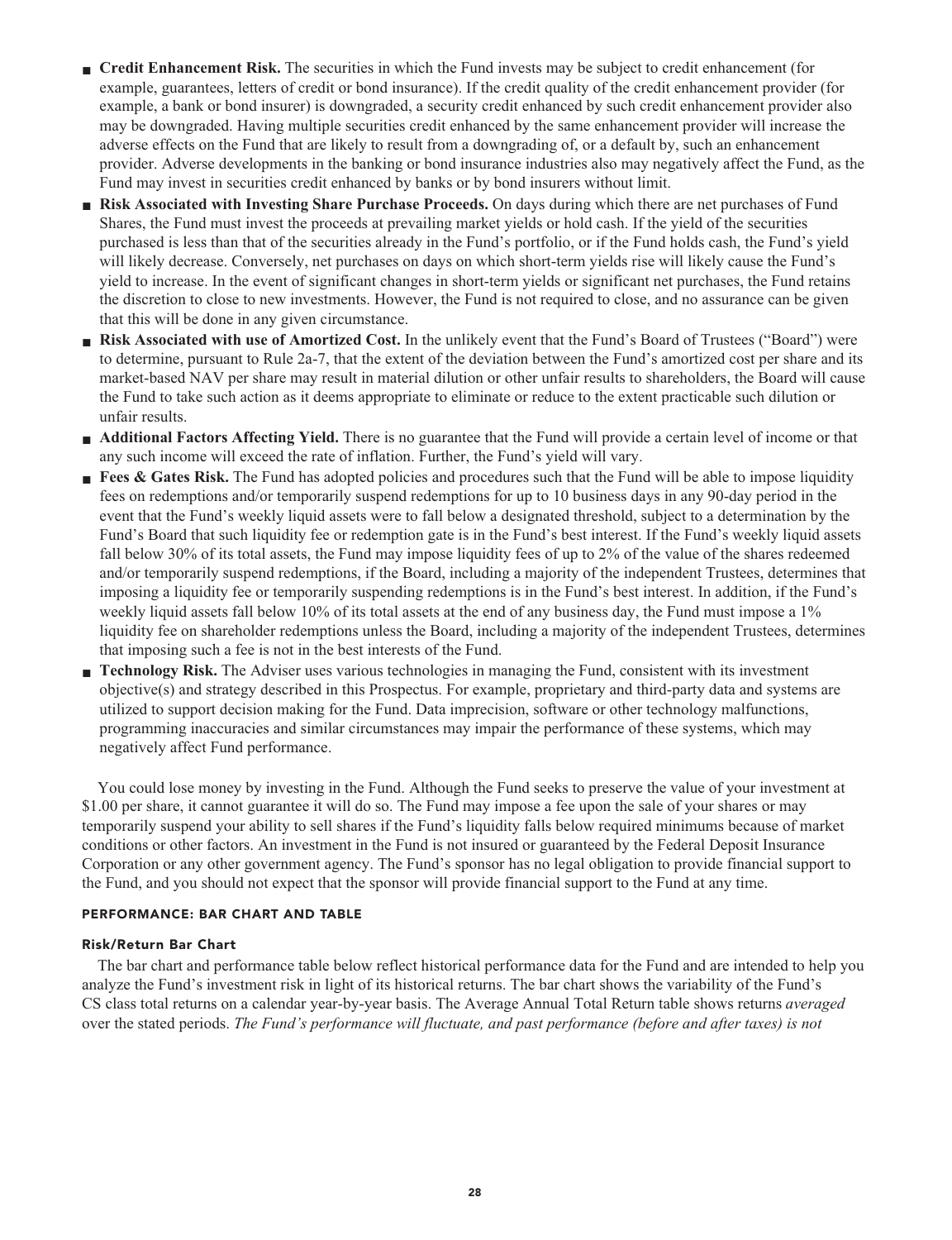*necessarily an indication of future results.* **Updated performance information for the Fund is available under the "Products" section a[t FederatedInvestors.com](https://www.federatedinvestors.com/home.do) or by calling 1-800-341-7400.**



**The Fund's CS class total return for the six-month period from January 1, 2020 to June 30, 2020, was 0.19%.**

Within the periods shown in the bar chart, the Fund's CS class highest quarterly return was 0.20% (quarter ended June 30, 2019). Its lowest quarterly return **was 0.00% (quarter ended September 30, 2017).**

#### **Average Annual Total Return Table**

**The following table represents the Fund's CS class Average Annual Total Returns for the calendar period ended December 31, 2019.**

| <b>Calendar Period</b>     | Fund  |
|----------------------------|-------|
| 1 Year                     | 0.61% |
| Since Inception (6/2/2015) | 0.29% |

**The Fund's CS class 7-Day Net Yield as of December 31, 2019, was 0.62%. You may go to [FederatedInvestors.com](https://www.federatedinvestors.com/home.do) or call the Fund at 1-800-341-7400 for the current 7-Day Net Yield.**

#### **FUND MANAGEMENT**

**The Fund's Investment Adviser is Federated Investment Management Company.**

#### **PURCHASE AND SALE OF FUND SHARES**

**The minimum initial investment amount for the Fund's CS Shares is generally \$10,000 and \$250 for subsequent investments. Certain types of accounts are eligible for lower minimum investments. The minimum investment amount for Systematic Investment Programs is \$50.**

**You may purchase, redeem or exchange Shares of the Fund on any day the New York Stock Exchange (NYSE) is open. Shares may be purchased through a financial intermediary or directly from the Fund, by wire or by check. Please note that certain purchase restrictions may apply. Redeem or exchange Shares through a financial intermediary or directly from the Fund by telephone at 1-800-341-7400 or by mail.**

**The Fund operates as a retail money market fund. Accordingly, only accounts beneficially owned by natural persons ("Eligible Accounts") may be invested in the Fund. Accounts that are not Eligible Accounts are not permitted to invest in the Fund and will be redeemed in accordance with policies and procedures adopted by the Fund's Board.**

**Neither the Fund nor the Adviser will be responsible for any loss of income in an investor's account or tax liability resulting from an involuntary redemption.**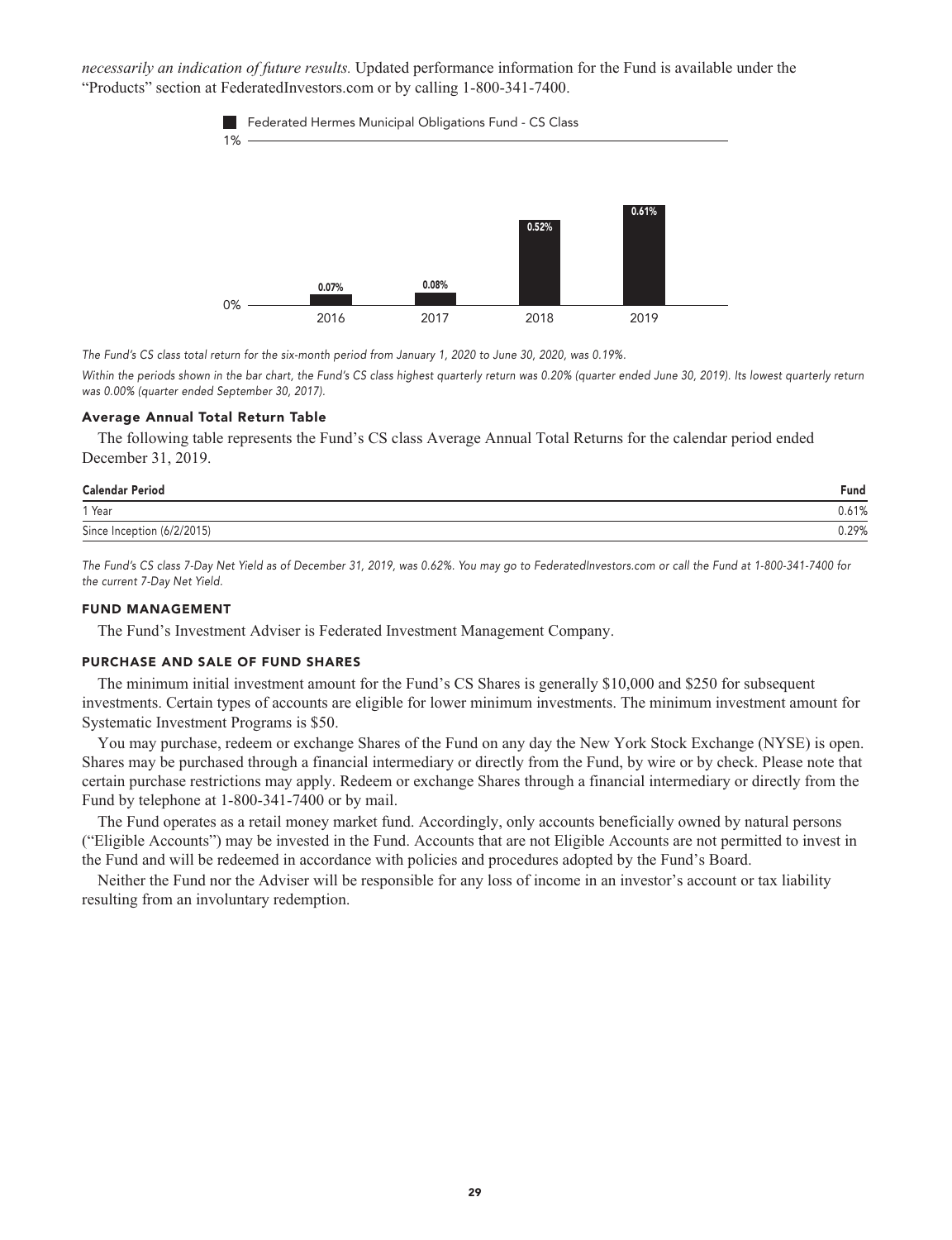#### **TAX INFORMATION**

**It is anticipated that Fund distributions will be primarily dividends that are exempt from federal regular income tax, although a portion of the Fund's dividends may not be tax-exempt. Dividends may be subject to state and local taxes. Although the Fund does not seek to realize capital gains, the Fund may realize and distribute capital gains from time to time as a result of the Fund's normal investment activities. Any Fund distributions of capital gains are taxable at applicable capital gains rates. The Fund is generally not a suitable investment for retirement accounts.**

**Interest from the Fund's investments may be subject to the AMT.**

#### **PAYMENTS TO BROKER-DEALERS AND OTHER FINANCIAL INTERMEDIARIES**

**If you purchase the Fund through a broker-dealer or other financial intermediary (such as a bank), the Fund and/or its related companies may pay the intermediary for the sale of Fund Shares and related services. These payments may create a conflict of interest by influencing the broker-dealer or other intermediary and your salesperson to recommend the Fund over another investment. Ask your salesperson or visit your financial intermediary's website for more information.**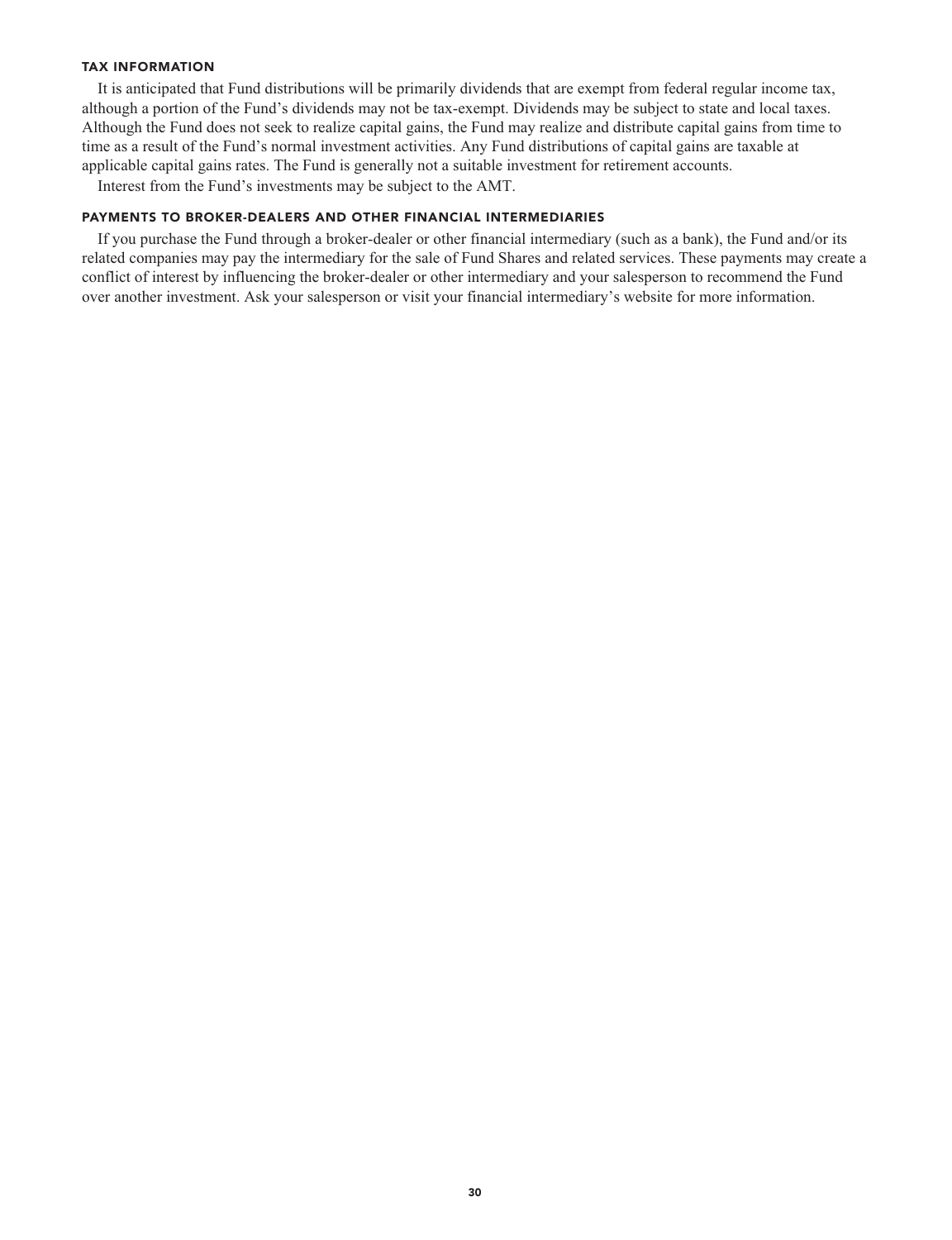### **Fund Summary Information – Capital Shares**

#### **Federated Hermes Municipal Obligations Fund (the "Fund")**

#### **RISK/RETURN SUMMARY: INVESTMENT OBJECTIVE**

**The Fund is a money market fund that seeks to maintain a stable net asset value (NAV) of \$1.00 per Share. The Fund's investment objective is to provide current income exempt from all federal regular income tax consistent with stability of principal. The Fund's investment objective may be changed by the Fund's Board of Trustees (the "Board") without shareholder approval.**

#### **RISK/RETURN SUMMARY: FEES AND EXPENSES**

**This table describes the fees and expenses that you may pay if you buy and hold Capital Shares (CAP) of the Fund.**

#### **Shareholder Fees (fees paid directly from your investment) CAP**

|                                                                                       | None |
|---------------------------------------------------------------------------------------|------|
|                                                                                       |      |
| Maximum Sales Charge (Load) Imposed on Reinvested Dividends (and other Distributions) | None |
|                                                                                       | None |
|                                                                                       |      |

#### **Annual Fund Operating Expenses (expenses that you pay each year as a percentage of the value of your investment)**

**1 The Adviser and certain of its affiliates, on their own initiative, have agreed to waive certain amounts of their respective fees and/or reimburse expenses. Total annual fund operating expenses (excluding acquired fund fees and expenses, interest expense, extraordinary expenses and proxy-related expenses paid by the Fund, if any) paid by the Fund's CAP class (after the voluntary waivers and/or reimbursements) will not exceed 0.31% (the "Fee Limit") up to but not including the later of (the "Termination Date"): (a) August 1, 2021; or (b) the date of the Fund's next effective Prospectus. While the Adviser and its affiliates currently do not anticipate terminating or increasing these arrangements prior to the Termination Date, these arrangements may only be terminated, or the Fee Limit increased, prior to the Termination Date with the agreement of the Fund's Board.**

#### **Example**

**This Example is intended to help you compare the cost of investing in the Fund with the cost of investing in other mutual funds.**

**The Example assumes that you invest \$10,000 for the time periods indicated and then redeem all of your Shares at the end of those periods. The Example also assumes that your investment has a 5% return each year and that operating expenses are as shown in the table above and remain the same. Although your actual costs and returns may be higher or lower, based on these assumptions your costs would be:**

| $1$ Year | 56    |
|----------|-------|
| 3 Years  | \$176 |
| 5 Years  | \$307 |
| 10 Years | \$689 |

#### **RISK/RETURN SUMMARY: INVESTMENTS, RISKS AND PERFORMANCE**

#### **What are the Fund's Main Investment Strategies?**

**The Fund invests primarily in a portfolio of high-quality, tax-exempt securities maturing in 397 days or less. The Fund will invest its assets so that, normally, distributions of annual interest income are exempt from federal regular income tax. Interest from the Fund's investments may be subject to the federal alternative minimum tax for individuals (AMT).**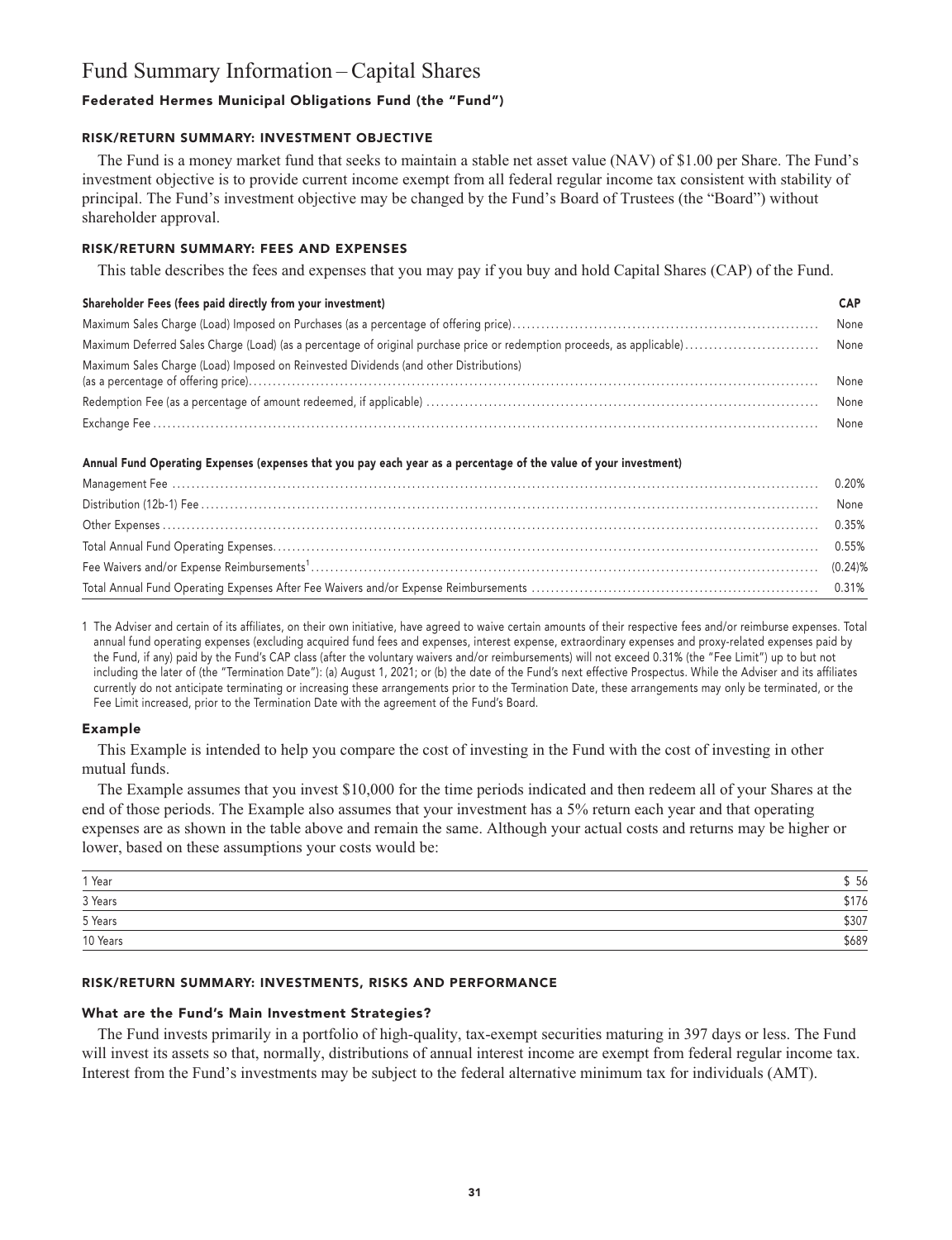**Tax-exempt securities are fixed-income securities that, in the opinion of bond counsel to the issuer or on the basis of another authority believed by the Fund's investment adviser (the "Adviser") to be reliable, pay interest that is not subject to federal regular income taxes. The types of securities in which the Fund may principally invest include: (a) tax-exempt securities such as the following types, some of which may be subject to credit enhancement: variable rate demand instruments, municipal notes, general obligation bonds, special revenue bonds, private activity bonds and tax-exempt commercial paper; and (b) interests in securities of other investment companies.**

**In response to unusual circumstances, such as adverse market, economic or other conditions (for example, to help avoid potential losses, or during periods when there is a shortage of appropriate tax-exempt securities), to maintain liquidity to meet shareholder redemptions, or to accommodate cash inflows, the Adviser may leave a portion of the Fund's assets uninvested, or may invest in securities subject to state and/or federal income tax.**

**In pursuing its investment objective and implementing its investment strategies, the Fund will comply with Rule 2a-7 under the Investment Company Act of 1940 ("Rule 2a-7"). The Adviser may invest in securities subject to AMT in an attempt to seek appropriate risk-adjusted returns and provide diversification.**

**Under normal circumstances, the Fund will invest its assets so that at least 80% of the income that it distributes will be exempt from federal regular income tax. This policy may not be changed without shareholder approval.**

#### **What are the Main Risks of Investing in the Fund?**

**Pursuant to Rule 2a-7 the Fund is designated as a "retail" money market fund and is permitted to use amortized cost to value its portfolio securities and to transact at a stable \$1.00 net asset value. As a retail money market fund, the Fund has adopted policies and procedures reasonably designed to limit investments in the Fund to accounts beneficially owned by natural persons. In addition, the Fund has adopted policies and procedures to impose liquidity fees on redemptions and/or temporary redemption gates in the event that the Fund's weekly liquid assets were to fall below a designated threshold, if the Fund's Board determines that such liquidity fees or redemption gates are in the best interest of the Fund.**

**All mutual funds take investment risks. Therefore, even though the Fund is a money market fund that seeks to maintain a stable NAV, it is possible to lose money by investing in the Fund. The primary factors that may negatively impact the Fund's ability to maintain a stable NAV, delay the payment of redemptions by the Fund, or reduce the Fund's daily dividends include:**

- **Tax-Exempt Securities Risk.** The securities in which the Fund invests may include those issued by state or local **governments, other political subdivisions or authorities, or directly or indirectly supported by taxes, assessments, tolls, fees or other revenue collected by or otherwise derived from or through such issuers. Special factors, such as legislative changes, and state and local economic and business developments, may adversely affect the yield and/or value of the Fund's investments in tax-exempt securities.**
- **■ Issuer Credit Risk. It is possible that interest or principal on securities will not be paid when due. Money market funds try to minimize this risk by purchasing higher-quality securities.**
- **Counterparty Credit Risk.** A party to a transaction involving the Fund may fail to meet its obligations. This could **cause the Fund to lose money or to lose the benefit of the transaction or prevent the Fund from selling or buying other securities to implement its investment strategies.**
- **Risk Related to the Economy.** The value of the Fund's portfolio may decline in tandem with a drop in the overall **value of the markets in which the Fund invests and/or other markets. Economic, political and financial conditions, industry or economic trends and developments or public health risks, such as epidemics or pandemics, may, from time to time, and for varying periods of time, cause the Fund to experience volatility, illiquidity, shareholder redemptions or other potentially adverse effects.**
- **■ Interest Rate Risk. Prices of fixed-income securities (including tax-exempt securities) generally fall when interest rates rise. Recent and potential future changes in monetary policy made by central banks and/or their governments are likely to affect the level of interest rates.**
- **■ Call Risk. The Fund's performance may be adversely affected by the possibility that an issuer of a security held by the Fund may redeem the security prior to maturity at a price below or above its current market value.**
- **Sector Risk.** A substantial part of the Fund's portfolio may be comprised of securities issued or credit enhanced by **businesses with similar characteristics or by issuers located in the same state. As a result, the Fund will be more susceptible to any economic, business, political or other developments which generally affect these issuers or entities.**
- **Tax Risk.** In order to be tax exempt, tax-exempt securities must meet certain legal requirements. Failure to meet such **requirements may cause the interest received and distributed by the Fund to shareholders to be taxable. Income from the Fund also may be subject to the AMT.**
- **■ Liquidity Risk. Liquidity risk is the risk that the Fund will experience significant net redemptions of Fund Shares at a time when it cannot find willing buyers for its portfolio securities or can only sell its portfolio securities at a material loss.**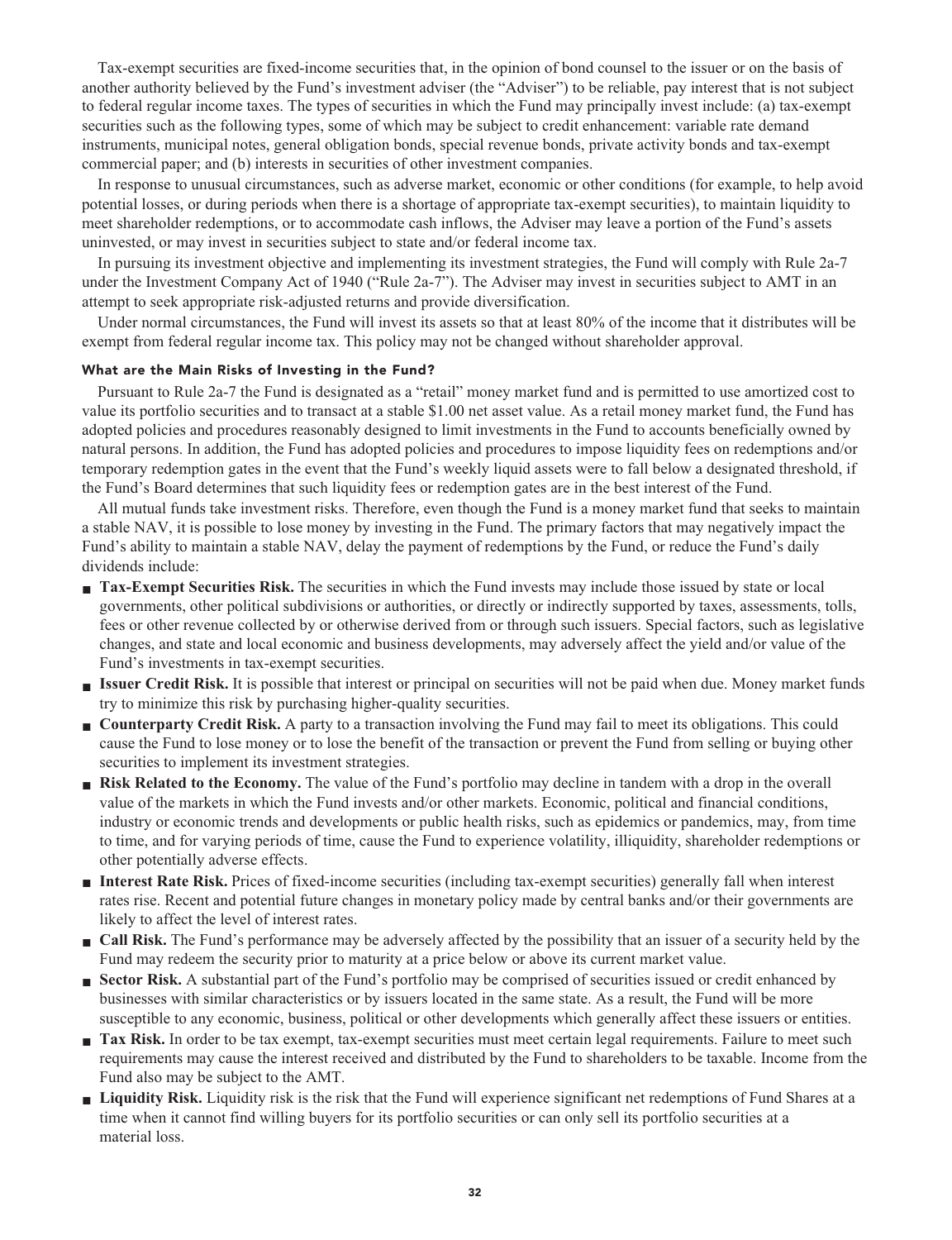- **Credit Enhancement Risk.** The securities in which the Fund invests may be subject to credit enhancement (for **example, guarantees, letters of credit or bond insurance). If the credit quality of the credit enhancement provider (for example, a bank or bond insurer) is downgraded, a security credit enhanced by such credit enhancement provider also may be downgraded. Having multiple securities credit enhanced by the same enhancement provider will increase the adverse effects on the Fund that are likely to result from a downgrading of, or a default by, such an enhancement provider. Adverse developments in the banking or bond insurance industries also may negatively affect the Fund, as the Fund may invest in securities credit enhanced by banks or by bond insurers without limit.**
- **■ Risk Associated with Investing Share Purchase Proceeds. On days during which there are net purchases of Fund Shares, the Fund must invest the proceeds at prevailing market yields or hold cash. If the yield of the securities purchased is less than that of the securities already in the Fund's portfolio, or if the Fund holds cash, the Fund's yield will likely decrease. Conversely, net purchases on days on which short-term yields rise will likely cause the Fund's yield to increase. In the event of significant changes in short-term yields or significant net purchases, the Fund retains the discretion to close to new investments. However, the Fund is not required to close, and no assurance can be given that this will be done in any given circumstance.**
- **Risk Associated with use of Amortized Cost.** In the unlikely event that the Fund's Board of Trustees ("Board") were **to determine, pursuant to Rule 2a-7, that the extent of the deviation between the Fund's amortized cost per share and its market-based NAV per share may result in material dilution or other unfair results to shareholders, the Board will cause the Fund to take such action as it deems appropriate to eliminate or reduce to the extent practicable such dilution or unfair results.**
- **Additional Factors Affecting Yield.** There is no guarantee that the Fund will provide a certain level of income or that **any such income will exceed the rate of inflation. Further, the Fund's yield will vary.**
- **Fees & Gates Risk.** The Fund has adopted policies and procedures such that the Fund will be able to impose liquidity **fees on redemptions and/or temporarily suspend redemptions for up to 10 business days in any 90-day period in the event that the Fund's weekly liquid assets were to fall below a designated threshold, subject to a determination by the Fund's Board that such liquidity fee or redemption gate is in the Fund's best interest. If the Fund's weekly liquid assets fall below 30% of its total assets, the Fund may impose liquidity fees of up to 2% of the value of the shares redeemed and/or temporarily suspend redemptions, if the Board, including a majority of the independent Trustees, determines that imposing a liquidity fee or temporarily suspending redemptions is in the Fund's best interest. In addition, if the Fund's weekly liquid assets fall below 10% of its total assets at the end of any business day, the Fund must impose a 1% liquidity fee on shareholder redemptions unless the Board, including a majority of the independent Trustees, determines that imposing such a fee is not in the best interests of the Fund.**
- **■ Technology Risk. The Adviser uses various technologies in managing the Fund, consistent with its investment objective(s) and strategy described in this Prospectus. For example, proprietary and third-party data and systems are utilized to support decision making for the Fund. Data imprecision, software or other technology malfunctions, programming inaccuracies and similar circumstances may impair the performance of these systems, which may negatively affect Fund performance.**

**You could lose money by investing in the Fund. Although the Fund seeks to preserve the value of your investment at \$1.00 per share, it cannot guarantee it will do so. The Fund may impose a fee upon the sale of your shares or may temporarily suspend your ability to sell shares if the Fund's liquidity falls below required minimums because of market conditions or other factors. An investment in the Fund is not insured or guaranteed by the Federal Deposit Insurance Corporation or any other government agency. The Fund's sponsor has no legal obligation to provide financial support to the Fund, and you should not expect that the sponsor will provide financial support to the Fund at any time.**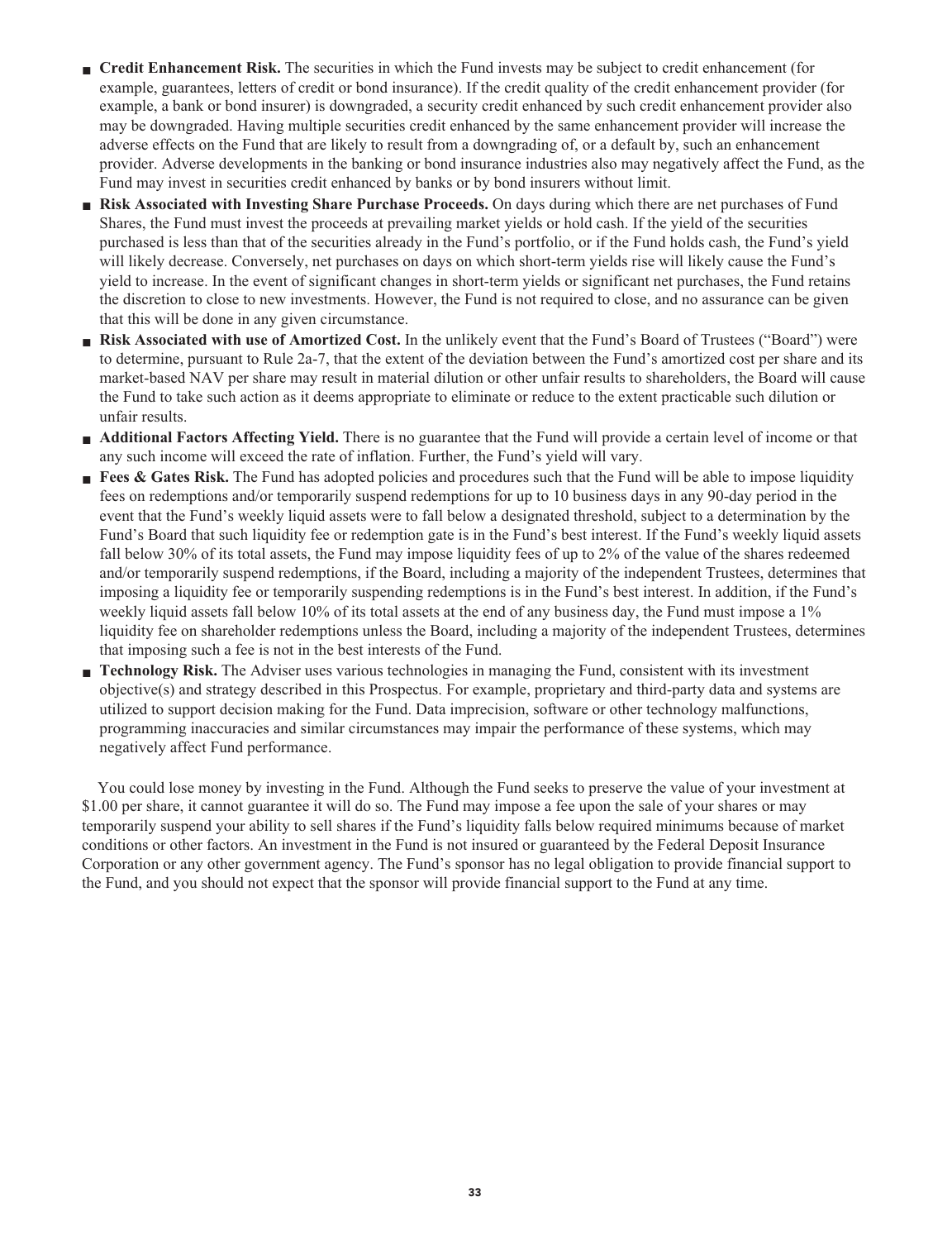#### **PERFORMANCE: BAR CHART AND TABLE**

#### **Risk/Return Bar Chart**

**The bar chart and performance table below reflect historical performance data for the Fund and are intended to help you analyze the Fund's investment risks in light of its historical returns. The bar chart shows the variability of the Fund's CAP class total returns on a calendar year-by-year basis. The Average Annual Total Return table shows returns** *averaged* **over the stated periods.** *The Fund's performance will fluctuate, and past performance (before and after taxes) is not necessarily an indication of future results.* **Updated performance information for the Fund is available under the "Products" section a[t FederatedInvestors.com](https://www.federatedinvestors.com/home.do) or by calling 1-800-341-7400.**



**The Fund's CAP class total return for the six-month period from January 1, 2020 to June 30, 2020, was 0.46%.**

**Within the periods shown in the bar chart, the Fund's CAP class highest quarterly return was 0.38% (quarter ended June 30, 2019). Its lowest quarterly return was 0.00% (quarter ended September 30, 2015).**

#### **Average Annual Total Return Table**

**The following table represents the Fund's CAP class Average Annual Total Returns for the calendar period ended December 31, 2019.**

| <b>Calendar Period</b> | Fund  |
|------------------------|-------|
| 1 Year                 | .32%  |
| 5 Years                | 0.74% |
| 10 Years               | 0.39% |

**The Fund's CAP class 7-Day Net Yield as of December 31, 2019, was 1.33%. You may go to [FederatedInvestors.com](https://www.federatedinvestors.com/home.do) or call the Fund at 1-800-341-7400 for the current 7-Day Net Yield.**

#### **FUND MANAGEMENT**

**The Fund's Investment Adviser is Federated Investment Management Company.**

#### **PURCHASE AND SALE OF FUND SHARES**

**The minimum initial investment amount for the Fund's CAP Shares is generally \$500,000 and there is no minimum subsequent investment amount. Certain types of accounts are eligible for lower minimum investments. The minimum investment amount for Systematic Investment Programs is \$50.**

**You may purchase, redeem or exchange Shares of the Fund on any day the New York Stock Exchange (NYSE) is open. Shares may be purchased through a financial intermediary or directly from the Fund, by wire or by check. Please note that certain purchase restrictions may apply. Redeem or exchange Shares through a financial intermediary or directly from the Fund by telephone at 1-800-341-7400 or by mail.**

**The Fund operates as a retail money market fund. Accordingly, only accounts beneficially owned by natural persons ("Eligible Accounts") may be invested in the Fund. Accounts that are not Eligible Accounts are not permitted to invest in the Fund and will be redeemed in accordance with policies and procedures adopted by the Fund's Board.**

**Neither the Fund nor the Adviser will be responsible for any loss of income in an investor's account or tax liability resulting from an involuntary redemption.**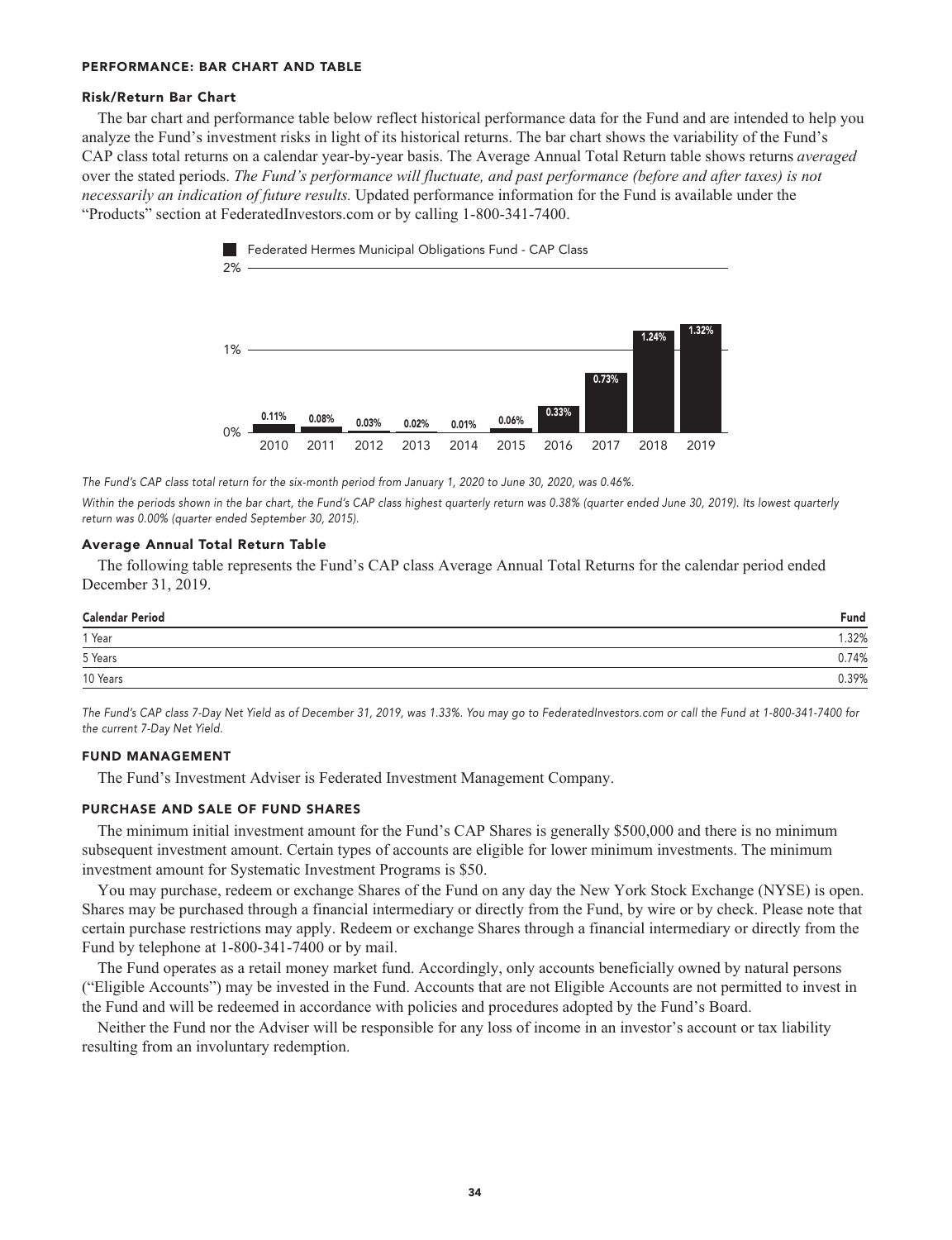#### **TAX INFORMATION**

**It is anticipated that Fund distributions will be primarily dividends that are exempt from federal regular income tax, although a portion of the Fund's dividends may not be tax-exempt. Dividends may be subject to state and local taxes. Although the Fund does not seek to realize capital gains, the Fund may realize and distribute capital gains from time to time as a result of the Fund's normal investment activities. Any Fund distributions of capital gains are taxable at applicable capital gains rates. The Fund is generally not a suitable investment for retirement accounts.**

**Interest from the Fund's investments may be subject to the AMT.**

#### **PAYMENTS TO BROKER-DEALERS AND OTHER FINANCIAL INTERMEDIARIES**

**If you purchase the Fund through a broker-dealer or other financial intermediary (such as a bank), the Fund and/or its related companies may pay the intermediary for the sale of Fund Shares and related services. These payments may create a conflict of interest by influencing the broker-dealer or other intermediary and your salesperson to recommend the Fund over another investment. Ask your salesperson or visit your financial intermediary's website for more information.**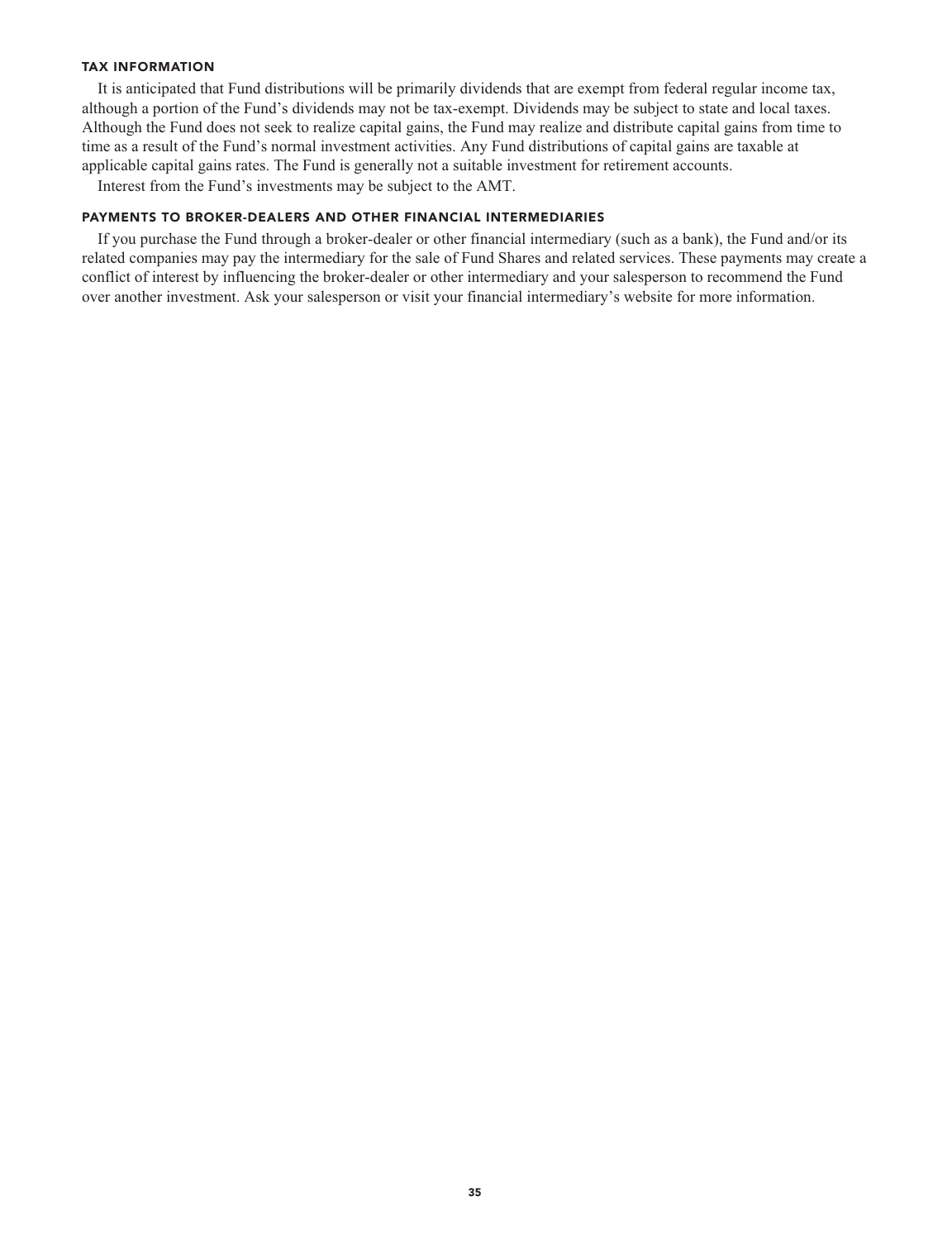#### **What are the Fund's Investment Strategies?**

**The Fund's investment objective is to provide current income exempt from all federal regular income tax consistent with stability of principal. While there is no assurance that the Fund will achieve its investment objective, it endeavors to do so by following the strategies and policies described in this Prospectus.**

**The Fund invests primarily in a portfolio of high-quality, tax-exempt securities maturing in 397 days or less. Issuers include states and political subdivisions, industrial and economic development authorities, school and college authorities, housing authorities, healthcare facility authorities, municipal utilities, transportation authorities and other public agencies. The Fund will invest its assets so that, normally, distributions of annual interest income are exempt from federal regular income tax. Interest from the Fund's investments may be subject to the federal alternative minimum tax for individuals (AMT). The Fund's investment adviser (the "Adviser") may invest in securities subject to AMT in an attempt to seek appropriate risk-adjusted returns and provide diversification.**

**The Adviser for the Fund targets a dollar-weighted average portfolio maturity range based upon its interest rate outlook. The Adviser formulates its interest rate outlook by analyzing a variety of factors, such as (among others): current and expected U.S. economic growth; current and expected interest rates and inflation; and the Federal Reserve's monetary policy.**

**The Adviser generally shortens the portfolio's dollar-weighted average maturity when it expects interest rates to rise and extends the maturity when it expects interest rates to fall. This strategy seeks to enhance the returns from favorable interest rate changes and reduce the effect of unfavorable changes. The Adviser selects securities used to shorten or extend the portfolio's dollar-weighted average maturity by comparing the returns currently offered by different investments to their historical and expected returns.**

**The Adviser actively manages the Fund's portfolio, seeking to limit the credit risk taken by the Fund and to select investments with appropriate risk-adjusted returns.**

**In response to unusual circumstances, such as adverse market, economic or other conditions (for example, to help avoid potential losses, or during periods when there is a shortage of appropriate tax-exempt securities), to maintain liquidity to meet shareholder redemptions, or to accommodate cash inflows, the Adviser may leave a portion of the Fund's assets uninvested, or may invest in securities subject to state and/or federal income tax.**

**The Fund seeks to invest in securities that present minimal credit risk, based on the Adviser's assessment of the issuer's credit quality, including the issuer's or guarantor's capacity to meet its financial obligations, among other factors.**

**In targeting a dollar-weighted average portfolio maturity range, the Adviser also will consider the tax-exempt securities available.**

**The Adviser structures the portfolio by investing in variable rate demand instruments and municipal notes, as well as other permissible investments as described in this prospectus and in the Fund's Statement of Additional Information (SAI).**

**The Fund will: (1) maintain a dollar-weighted average maturity (DWAM) of 60 days or less; and (2) maintain a weighted average life (WAL) of 120 days or less. Certain of the securities in which the Fund invests may pay interest at a rate that is periodically adjusted ("Adjustable Rate Securities"). For purposes of calculating DWAM, the maturity of an Adjustable Rate Security generally will be the period remaining until its next interest rate adjustment. For purposes of calculating WAL, the maturity of an Adjustable Rate Security will be its stated final maturity, without regard to interest rate adjustments; accordingly, the 120-day WAL limitation could serve to limit the Fund's ability to invest in Adjustable Rate Securities.**

**Under normal circumstances, the Fund will invest its assets so that at least 80% of the income that it distributes will be exempt from federal regular income tax. This policy may not be changed without shareholder approval.**

#### **TEMPORARY INVESTMENTS**

**The Fund may temporarily depart from its principal investment strategies by investing its assets in taxable securities or holding cash. It may do this in response to unusual circumstances, such as: adverse market, economic or other conditions (for example, to help avoid potential losses, or during periods when there is a shortage of appropriate tax-exempt securities); to maintain liquidity to meet shareholder redemptions; or to accommodate cash inflows. It is possible that such temporary investments could affect the Fund's investment returns. If the Fund invests in taxable securities, it may receive and distribute taxable income to investors and to that extent fail to meet its investment objectives.**

### **What are the Fund's Principal Investments?**

**The following provides general information on the Fund's principal investments. The Fund's Statement of Additional Information (SAI) provides information about the Fund's non-principal investments and may provide additional information about the Fund's principal investments.**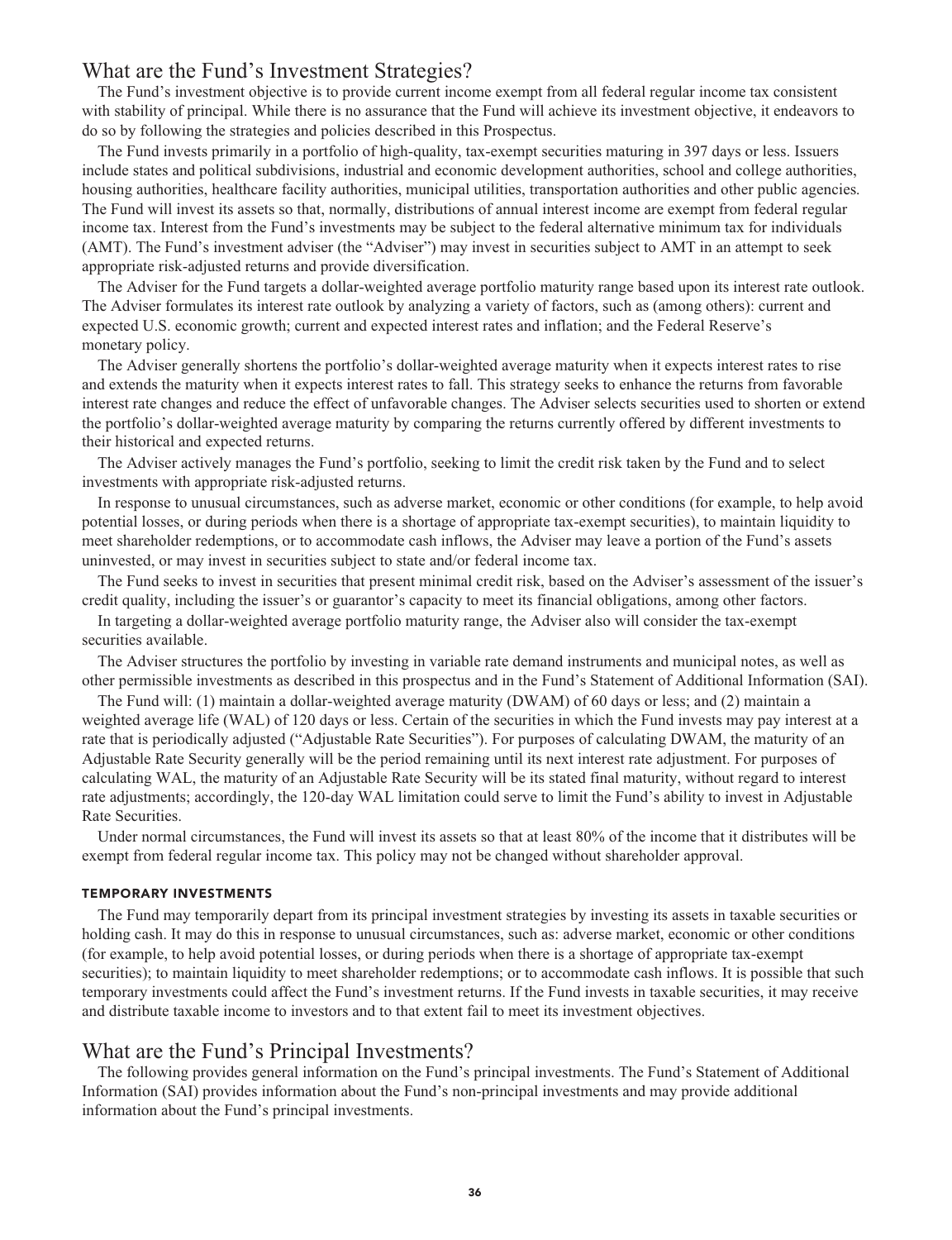#### **TAX-EXEMPT SECURITIES**

**Tax-exempt securities are fixed-income securities that, in the opinion of bond counsel to the issuer or on the basis of another authority believed by the Adviser to be reliable, pay interest that is not subject to federal regular income taxes. Fixed-income securities pay interest, dividends or distributions at a specified rate. The rate may be a fixed percentage of the principal or adjusted periodically. In addition, the issuer of a fixed-income security must repay the principal amount of the security, normally within a specified time. Typically, states, counties, cities and other political subdivisions and authorities issue tax-exempt securities. The market categorizes tax-exempt securities by their source of repayment. Certain of these tax-exempt securities may be subject to credit enhancement. The following describes the principal types of taxexempt securities in which the Fund may invest.**

#### **Variable Rate Demand Instruments (A Type of Tax-Exempt Security)**

**Variable rate demand instruments are tax-exempt securities that require the issuer or a third party, such as a dealer or bank (the "Demand Provider"), to repurchase the security for its face value upon demand. The securities also pay interest at a variable rate intended to cause the securities to trade at their face value. Some variable rate demand instruments are "conditional," so that the occurrence of certain conditions discharges the Demand Provider's obligation to repurchase the security. Other variable rate demand instruments are "unconditional," so that there are no conditions under which the Demand Provider's obligation to repurchase the security can terminate. The Fund treats variable rate demand instruments as short-term securities even though their maturity may extend beyond 397 days because, within 397 days, their variable interest rate adjusts in response to changes in market rates and the repayment of their principal amount can be demanded. Certain variable rate demand instruments that may be invested in by the Fund, referred to as "synthetic" variable rate demand instruments, have certain features, such as call features, that make it possible that the Fund will realize capital gains.**

#### **Municipal Notes (A Type of Tax-Exempt Security)**

**Municipal notes are short-term, tax-exempt securities. Many municipalities issue such notes to fund their current operations before collecting taxes or other municipal revenues. Municipalities may also issue notes to fund capital projects prior to issuing long-term bonds. The issuers typically repay the notes at the end of their fiscal year, either with taxes, other revenues or proceeds from newly issued notes or bonds.**

#### **General Obligation Bonds (A Type of Tax-Exempt Security)**

**General obligation bonds are supported by the issuer's power to exact property or other taxes. The issuer must impose and collect taxes sufficient to pay principal and interest on the bonds. However, the issuer's authority to impose additional taxes may be limited by its charter or state law.**

#### **Special Revenue Bonds (A Type of Tax-Exempt Security)**

**Special revenue bonds are payable solely from specific revenues received by the issuer such as specific taxes, assessments, tolls or fees. Bondholders may not collect from the municipality's general taxes or revenues. For example, a municipality may issue bonds to build a toll road, and pledge the tolls to repay the bonds. Therefore, a shortfall in the tolls normally would result in a default on the bonds, or in certain cases, may result in a reduction in payments received in respect of the bonds.**

#### **Private Activity Bonds (A Type of Special Revenue Bond)**

**Private activity bonds are special revenue bonds used to finance private projects. A certain percentage of the proceeds from a private activity bond is used for a private business use or a certain percentage of the debt service regarding a private activity bond is paid directly or indirectly from a private business use. A private business use is a trade or business carried on by any person or entity other than a governmental unit. Private activity bonds are secured primarily by revenues derived from loan repayments or lease payments due from the private entity, which may or may not be guaranteed by a parent company or otherwise secured. Private activity bonds generally are not secured by a pledge of the taxing power of the issuer of such bonds. For example, a municipality may issue bonds to finance a new factory to improve its local economy. The municipality would lend the proceeds from its bonds to the company using the factory, and the company would agree to make loan payments sufficient to cover interest and principal payments on the bonds. The bonds would be payable from the company's loan payments, and generally not from any other revenues of the municipality. Therefore, any default of the loan normally would result in a default on the bonds.**

**Types of private activity bonds include, for example: bonds issued to obtain funds to provide water, sewage and solid waste facilities, qualified residential rental projects, certain local electric, gas and other heating and cooling facilities, qualified hazardous waste facilities, high-speed intercity rail facilities, certain airports, docks, wharves and mass transportation facilities and qualified mortgages; qualified student loan bonds; qualified redevelopment bonds; and bonds used for certain organizations exempt from federal income taxation (qualified 501(c)(3) bonds).**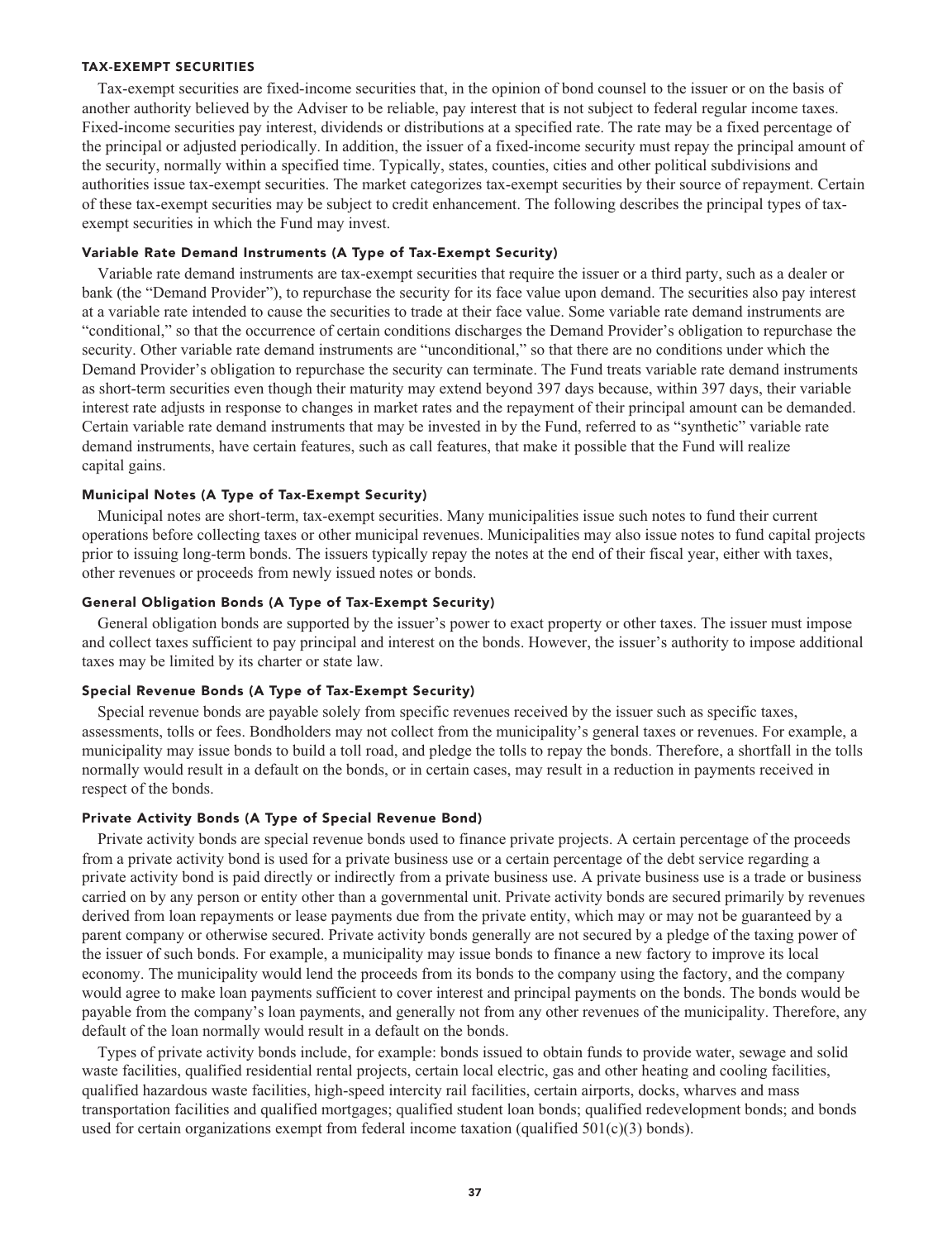**The interest on many types of private activity bonds is subject to the AMT. The Fund may invest in bonds subject to AMT.**

#### **Tax-Exempt Commercial Paper (A Type of Tax-Exempt Security)**

**Tax-exempt commercial paper is an obligation issued by a tax-exempt issuer with a maturity of generally less than nine months. Tax-exempt issuers may issue commercial paper to pay for current expenditures or other permissible activities. Tax-exempt issuers may constantly reissue their commercial paper and use the proceeds (or other sources) to repay maturing paper. If the tax-exempt issuer cannot continue to obtain liquidity in this fashion, and if there is not another available source of liquidity, its commercial paper may default or there may be a reduction in payments received in repayment of the tax-exempt commercial paper.**

#### **Credit Enhancement**

**The Fund may invest in tax-exempt securities with credit enhancement. Credit enhancement consists of an arrangement in which a company agrees to pay amounts due on a fixed-income security if the issuer defaults. In some cases, the company providing credit enhancement makes all payments directly to the security holders and receives reimbursement from the issuer. Normally, the credit enhancer has greater financial resources and liquidity than the issuer. For this reason, the Adviser may evaluate the credit risk of a fixed-income security based solely upon its credit enhancement.**

**Common types of credit enhancement include guarantees, letters of credit, bond insurance and surety bonds. Credit enhancement also includes arrangements where securities or other liquid assets secure payment of a fixed-income security. If a default occurs, these assets may be sold and the proceeds paid to the security's holders. Either form of credit enhancement reduces credit risks by providing another source of payment for a fixed-income security. The Adviser evaluates credit enhancements based on its own credit assessment standards and analysis.**

#### **INVESTING IN SECURITIES OF OTHER INVESTMENT COMPANIES**

**The Fund may invest its assets in shares of other investment companies as an efficient means of implementing its investment strategies and/or managing its uninvested cash. These investments may include shares of an affiliated money market fund or preferred shares of a closed-end fund that are eligible for purchase by money market funds (generally, because such preferred shares are structured as unconditional demand instruments with a third-party Demand Provider). Other investment companies are managed independently of the Fund and incur additional fees and/or expenses which would, therefore, be borne indirectly by the Fund in connection with any such investment. However, the Adviser believes that the benefits and efficiencies of this approach should outweigh the potential additional fees and/or expenses. The Fund may invest in money market securities directly.**

#### **OTHER INVESTMENTS, TRANSACTIONS, TECHNIQUES**

#### **Additional Information Regarding the Security Selection Process**

**As part of its security selection process, among other factors, the Adviser also evaluates whether environmental, social and governance factors could have a negative or positive impact on the cash flows or risk profiles of many issuers or guarantors in the universe of securities in which the Fund may invest. These determinations are integrated into the credit analysis process and may not be conclusive. Securities of issuers or guarantors that may be negatively impacted by such factors may be purchased and retained by the Fund while the Fund may divest or not invest in securities of issuers that may be positively impacted by such factors depending on the degree of impact and future expectations. This process does not automatically result in excluding or screening out sectors or specific issuers but is used by the Adviser to improve portfolio risk/reward characteristics and prospects for long-term out-performance.**

#### **MINIMAL CREDIT RISK**

**Under Rule 2a-7, money market funds, such as the Fund, may generally invest in "Eligible Securities" which include securities issued by another money market fund, government securities or securities that have a remaining maturity of no more than 397 calendar days and are determined by the fund's board or its delegate to present minimal credit risk based on an assessment of the issuer's credit quality, including the capacity of the issuer or guarantor to meet its financial obligations. The Fund's Board has adopted procedures by which the Adviser will conduct this initial and ongoing assessment, as required.**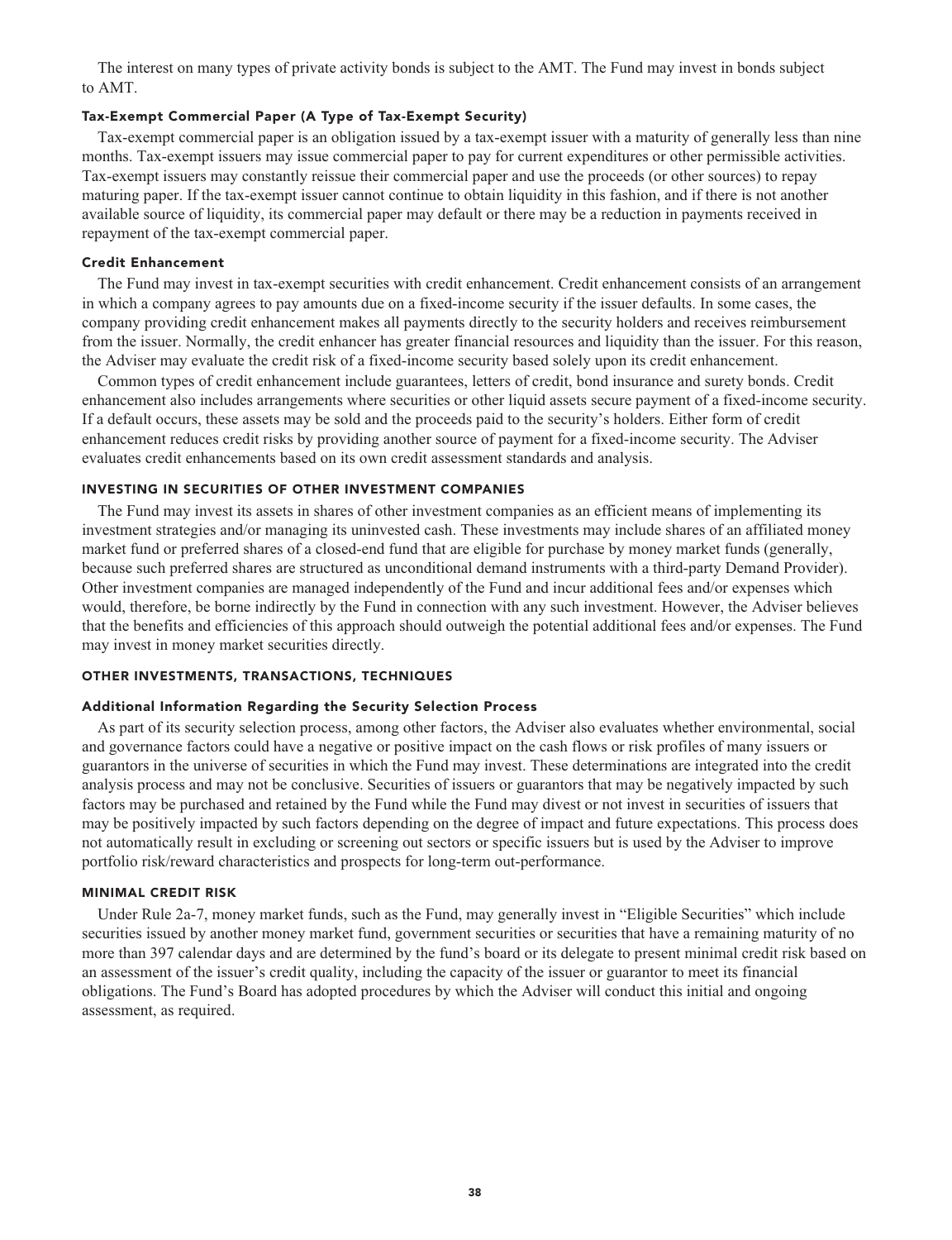#### **What are the Specific Risks of Investing in the Fund?**

**The following provides general information on the risks associated with the Fund's principal investments. These are the primary factors that may negatively impact the Fund's ability to maintain a stable NAV, delay the payment of redemptions by the Fund or reduce the Fund's daily dividends. Any additional risks associated with the Fund's non-principal investments are described in the Fund's SAI. The Fund's SAI also may provide additional information about the risks associated with the Fund's principal investments.**

#### **TAX-EXEMPT SECURITIES RISK**

**The securities in which the Fund invests may include those issued by state or local governments, other political subdivisions or authorities, or directly or indirectly supported by taxes, assessments, tolls, fees or other revenue collected by or otherwise derived from or through such issuers. Special factors, such as legislative changes, and state and local economic and business developments, may adversely affect the yield and/or value of the Fund's investments in tax-exempt securities. Legal, economic, political or other developments may raise impairments (such as, for example, limitations under applicable law on the issuer's authority to raise taxes, prolonged budgetary processes, declining real estate values or declining tax revenues) to such issuer's budgetary flexibility, liquidity and ability to satisfy its obligations. Like other issuers and securities, the likelihood that the credit risk associated with such issuers and such securities will increase is greater during times of economic stress and financial instability.**

#### **ISSUER CREDIT RISK**

**It is possible that interest or principal on securities will not be paid when due. Money market funds try to minimize this risk by purchasing higher-quality securities.**

**Many fixed-income securities (including tax-exempt securities) receive credit ratings from NRSROs such as Fitch Rating Service, Moody's Investor Services, Inc. and Standard & Poor's that assign ratings to securities by assessing the likelihood of an issuer and/or guarantor default. Higher credit ratings correspond to lower perceived credit risk and lower credit ratings correspond to higher perceived credit risk. Credit ratings may be upgraded or downgraded from time to time as an NRSRO's assessment of the financial condition of a party obligated to make payments with respect to such securities and credit risk changes. The impact of any credit rating downgrade can be uncertain. Credit rating downgrades may lead to increased interest rates and volatility in financial markets, which in turn could negatively affect the value of the Fund's portfolio holdings, its share price and its investment performance. Credit ratings are not a guarantee of quality. Credit ratings may lag behind the current financial conditions of the issuer and/or guarantor and do not provide assurance against default or other loss of money. Credit ratings do not protect against a decline in the value of a security. If a security has not received a rating, the Fund must rely entirely upon the Adviser's credit assessment. Ratings are just one factor that the Adviser considers in its credit assessment and analysis.**

**Fixed-income securities generally compensate for greater credit risk by paying interest at a higher rate. The difference between the yield of a security and the yield of a U.S. Treasury security or other appropriate benchmark with a comparable maturity (the "spread") measures the additional interest paid for risk. Spreads may increase generally in response to adverse economic or market conditions. A security's spread may also increase if the security's rating is lowered, or the security is perceived to have an increased credit risk. An increase in the spread will cause the price of the security to decline if interest rates remain unchanged.**

#### **COUNTERPARTY CREDIT RISK**

**Counterparty credit risk includes the possibility that a party to a transaction involving the Fund will fail to meet its obligations. This could cause the Fund to lose money or to lose the benefit of the transaction or prevent the Fund from selling or buying other securities to implement its investment strategy.**

#### **RISK RELATED TO THE ECONOMY**

**The value of the Fund's portfolio may decline in tandem with a drop in the overall value of the markets in which the Fund invests and/or other markets based on negative developments in the U.S. and global economies. Economic, political and financial conditions, or industry or economic trends and developments, may, from time to time, and for varying periods of time, cause volatility, illiquidity and/or other potentially adverse effects in the financial markets, including the fixed-income market. The commencement, continuation or ending of government policies and economic stimulus programs, changes in monetary policy, increases or decreases in interest rates, or other factors or events that affect the financial markets, including the fixed-income markets, may contribute to the development of or increase in volatility, illiquidity, shareholder redemptions and other adverse effects which could negatively impact the Fund's performance. For example, the value of certain portfolio securities may rise or fall in response to changes in interest rates, which could result from a change in government policies, and has the potential to cause investors to move out of certain portfolio securities,**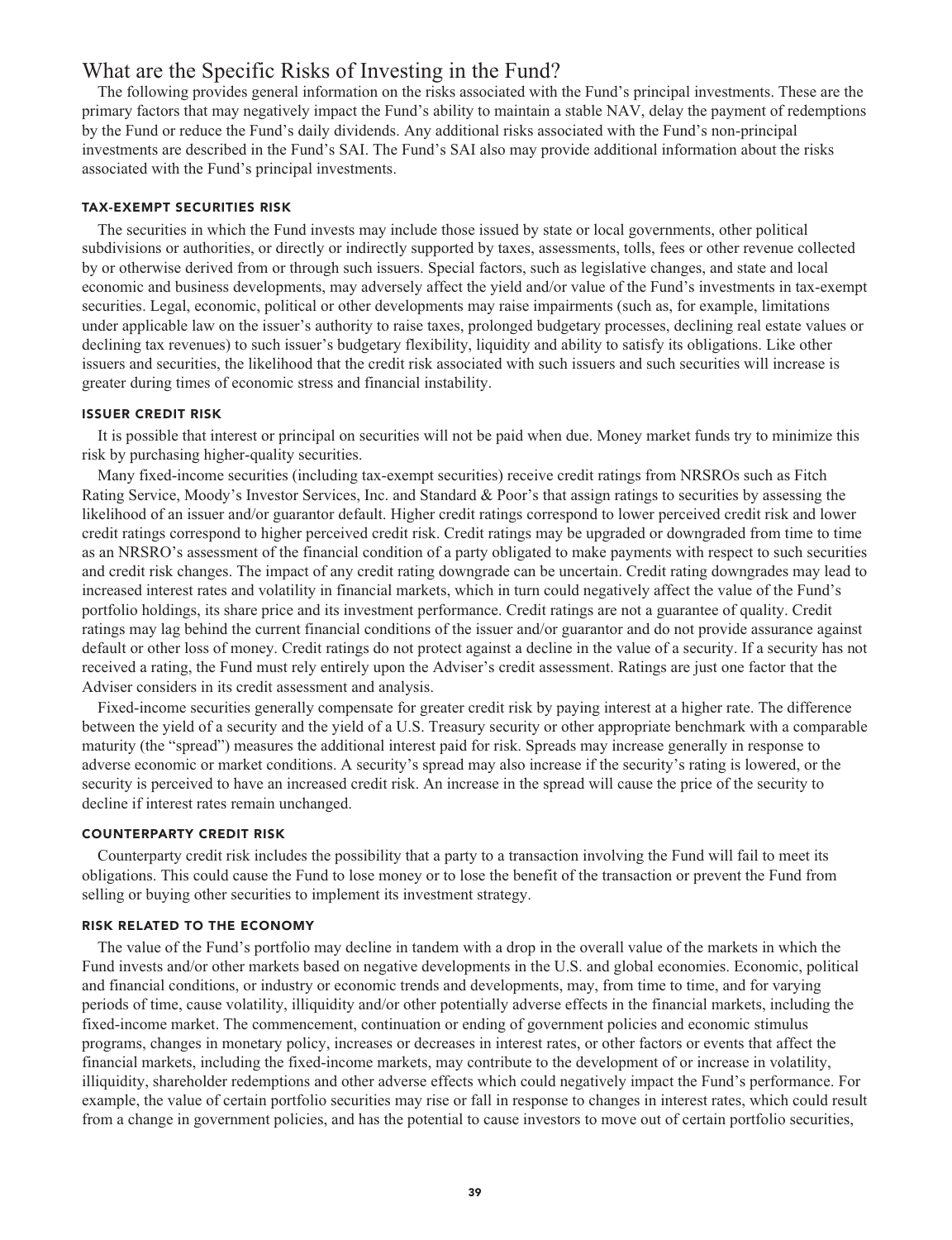**including fixed-income securities, on a large scale across the market. This may increase redemptions from funds that hold impacted securities. Such a market event could result in decreased liquidity and increased volatility in the financial markets. Market factors, such as the demand for particular portfolio securities, may cause the price of certain portfolio securities to fall while the prices of other securities rise or remain unchanged.**

#### **Epidemic and Pandemic Risk**

**An outbreak of respiratory disease caused by a novel coronavirus was first detected in China in December 2019 and subsequently spread globally. This coronavirus has resulted in closing borders, enhanced health screenings, healthcare service preparation and delivery, quarantines, cancellations, and disruptions to supply chains, workflow operations and consumer activity, as well as general concern and uncertainty. The impact of this coronavirus may be short-term or may last for an extended period of time and has resulted in a substantial economic downturn. Health crises caused by outbreaks, such as the coronavirus outbreak, may exacerbate other pre-existing political, social and economic risks. The impact of this outbreak, and other epidemics and pandemics that may arise in the future, could continue to negatively affect the worldwide economy, as well as the economies of individual countries, individual companies, including certain Fund service providers and issuers of the Fund's investments, and the markets in general in significant and unforeseen ways. Any such impact could adversely affect the Fund's performance.**

#### **INTEREST RATE RISK**

**Prices of fixed-income securities (including tax-exempt securities) rise and fall in response to changes in interest rates. Generally, when interest rates rise, prices of fixed-income securities fall. However, market factors, such as the demand for particular fixed-income securities, may cause the price of certain fixed-income securities to fall while the prices of other securities rise or remain unchanged.**

**Recent and potential future changes in monetary policy made by central banks and/or their governments are likely to affect the level of interest rates. Money market funds try to minimize this risk by purchasing short-term securities.**

**Certain of the Fund's investments may also be valued, in part, by reference to the relative relationship between interest rates on tax-exempt securities and taxable securities. With respect to the Fund's investments described in the preceding sentence, the value of such Fund investments may be negatively affected (or positively affected) when the market for taxexempt securities underperforms (or outperforms) the market for taxable securities.**

#### **CALL RISK**

**Call risk is the possibility that an issuer may redeem a fixed-income security (including a tax-exempt security) before maturity (a "call") at a price below or above its current market price. An increase in the likelihood of a call may reduce the security's price.**

**If a fixed-income security is called, the Fund may have to reinvest the proceeds in other fixed-income securities with lower interest rates, higher credit risks or other less favorable characteristics.**

#### **SECTOR RISK**

**A substantial part of the Fund's portfolio may be comprised of securities issued or credit enhanced by businesses with similar characteristics. As a result, the Fund will be more susceptible to any economic, business, political or other developments which generally affect these issuers or entities. Developments affecting companies with similar characteristics might include changes in interest rates, changes in economic cycles affecting credit losses and regulatory changes.**

#### **TAX RISK**

**In order to pay interest that is exempt from federal regular income tax, tax-exempt securities must meet certain legal requirements. Failure to meet such requirements may cause the interest received and distributed by the Fund to shareholders to be taxable.**

**Changes or proposed changes in federal, state or local tax laws may cause the prices of tax-exempt securities to fall and/or may affect the tax-exempt status of the securities in which the Fund invests. Income from the Fund also may be subject to the AMT.**

#### **LIQUIDITY RISK**

**Liquidity risk is the risk that the Fund will experience significant net redemptions of Fund Shares at a time when it cannot find willing buyers for its portfolio securities or can only sell its portfolio securities at a material loss. An inability to sell portfolio securities may result from adverse market developments or investor perceptions regarding the portfolio securities. While the Fund endeavors to maintain a high level of liquidity in its portfolio so that it can satisfy redemption requests, the Fund's ability to sell portfolio securities can deteriorate rapidly due to credit events affecting particular issuers or credit enhancement providers, or due to general market conditions and a lack of willing buyers.**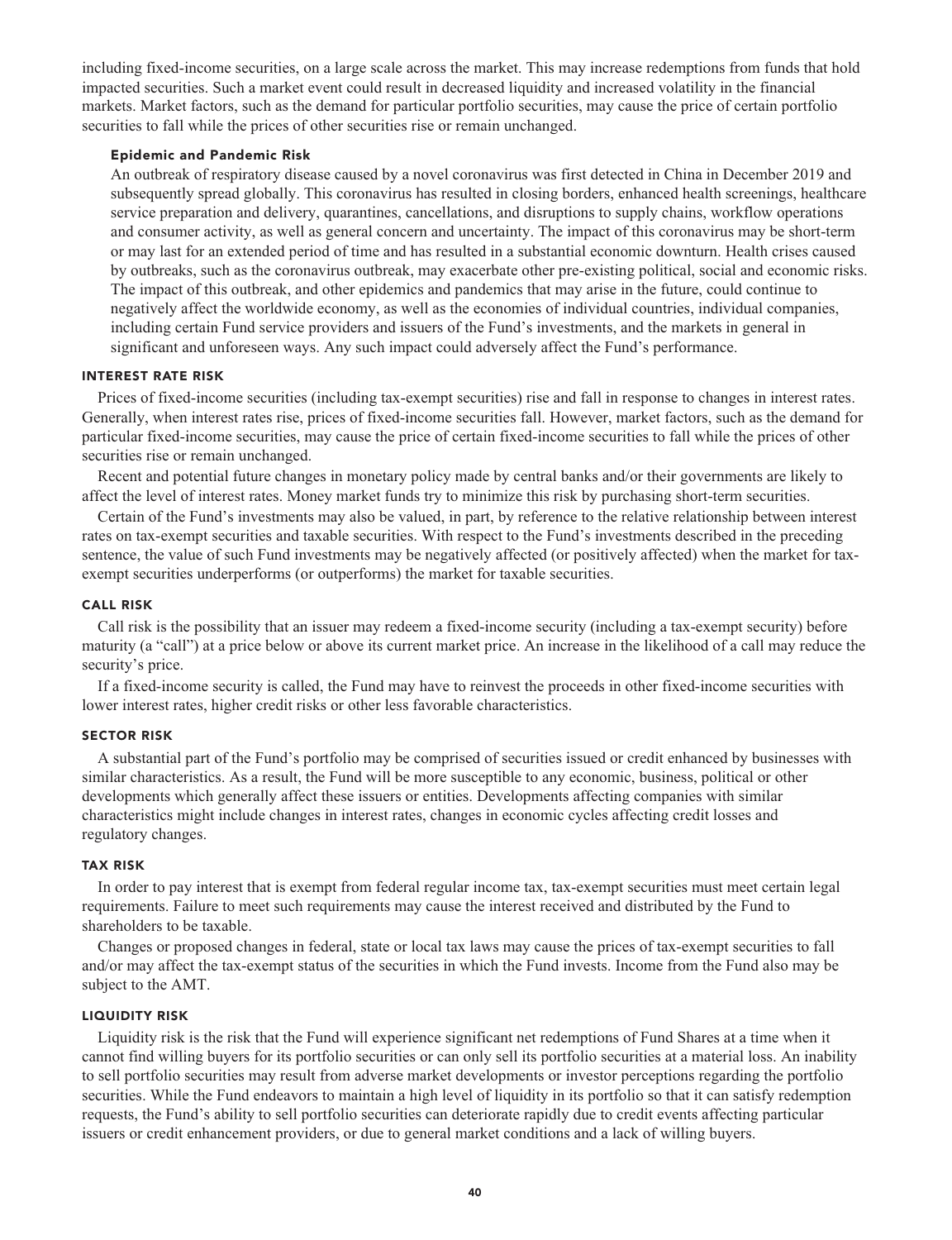#### **CREDIT ENHANCEMENT RISK**

**The securities in which the Fund invests may be subject to credit enhancement (for example, guarantees, letters of credit or bond insurance). Credit enhancement is designed to help assure timely payment of the security; it does not protect the Fund against losses caused by declines in a security's value due to changes in market conditions. Securities subject to credit enhancement generally would be assigned a lower credit rating if the rating were based primarily on the credit quality of the issuer without regard to the credit enhancement. If the credit quality of the credit enhancement provider (for example, a bank or bond insurer) is downgraded, a security credit enhanced by such credit enhancement provider also may be downgraded.**

**A single enhancement provider may provide credit enhancement to more than one of the Fund's investments. Having multiple securities credit enhanced by the same enhancement provider will increase the adverse effects on the Fund that are likely to result from a downgrading of, or a default by, such an enhancement provider. Adverse developments in the banking or bond insurance industries also may negatively affect the Fund, as the Fund may invest in securities credit enhanced by banks or by bond insurers without limit. Bond insurers that provide credit enhancement for large segments of the fixed-income markets, including the municipal bond market, may be more susceptible to being downgraded or defaulting during recessions or similar periods of economic stress.**

#### **RISK ASSOCIATED WITH INVESTING SHARE PURCHASE PROCEEDS**

**On days during which there are net purchases of Fund Shares, the Fund must invest the proceeds at prevailing market yields or hold cash. If the Fund holds cash, or if the yield of the securities purchased is less than that of the securities already in the portfolio, the Fund's yield will likely decrease. Conversely, net purchases on days on which short-term yields rise will likely cause the Fund's yield to increase. The larger the amount that must be invested or the greater the difference between the yield of the securities purchased and the yield of the existing investments, the greater the impact will be on the yield of the Fund. In the event of significant changes in short-term yields or significant net purchases, the Fund retains the discretion to close to new investments. However, the Fund is not required to close, and no assurance can be given that this will be done in any given circumstance.**

#### **RISK ASSOCIATED WITH USE OF AMORTIZED COST**

**In the unlikely event that the Fund's Board of Trustees ("Board") were to determine, pursuant to Rule 2a-7, that the extent of the deviation between the Fund's amortized cost per share and its market-based NAV per share may result in material dilution or other unfair results to shareholders, the Board will cause the Fund to take such action as it deems appropriate to eliminate or reduce, to the extent practicable, such dilution or unfair results, including, but not limited to, considering suspending redemption of Shares and liquidating the Fund under Rule 22e-3 under the Investment Company Act of 1940.**

#### **ADDITIONAL FACTORS AFFECTING YIELD**

**There is no guarantee that the Fund will provide a certain level of income or that any such income will exceed the rate of inflation. Further, the Fund's yield will vary. A low interest rate environment may prevent the Fund from providing a positive yield or paying Fund expenses out of current income and could impair the Fund's ability to maintain a stable NAV. The Fund's yield could also be negatively affected (both in absolute terms and as compared to other money market funds) by aspects of its investment program (for example, its investment policies, strategies or limitations) or its operational policies (for example, its cut-off time for purchases and redemptions of Shares).**

#### **FEES & GATES RISK**

**The Fund has adopted policies and procedures such that the Fund will be able to impose liquidity fees on redemptions and/or temporarily suspend redemptions for up to 10 business days in any 90-day period in the event that the Fund's weekly liquid assets were to fall below a designated threshold, subject to a determination by the Fund's Board that such a liquidity fee or redemption gate is in the Fund's best interest. If the Fund's weekly liquid assets fall below 30% of its total assets, the Fund may impose liquidity fees of up to 2% of the value of the shares redeemed and/or temporarily suspend redemptions, if the Board, including a majority of the independent Trustees, determines that imposing a liquidity fee or temporarily suspending redemptions is in the Fund's best interest. In addition, if the Fund's weekly liquid assets fall below 10% of its total assets at the end of any business day, the Fund must impose a 1% liquidity fee on shareholder redemptions unless the Board, including a majority of the independent Trustees, determines that imposing such a fee is not in the best interests of the Fund.**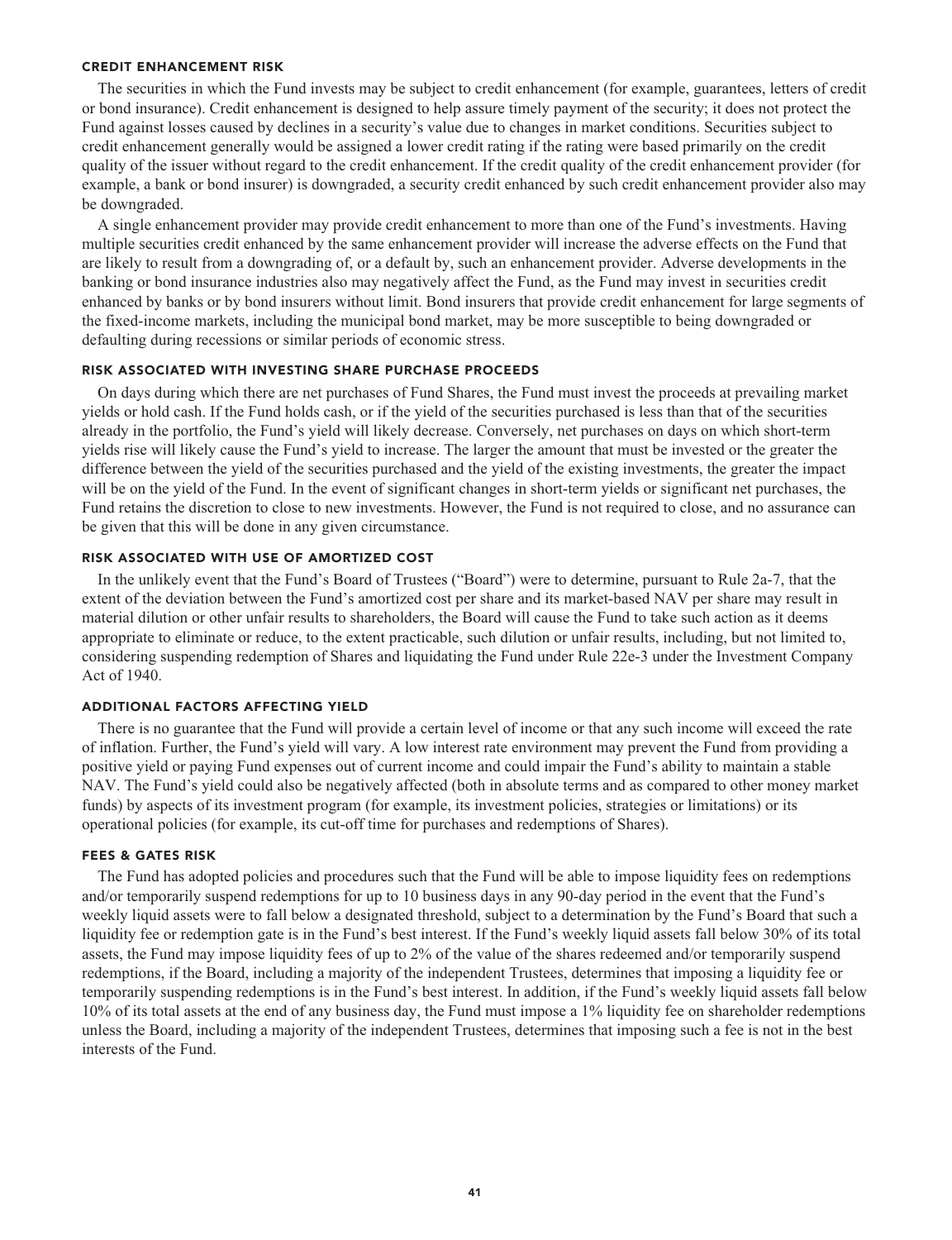#### **TECHNOLOGY RISK**

**The Adviser uses various technologies in managing the Fund, consistent with its investment objective(s) and strategy described in this Prospectus. For example, proprietary and third-party data and systems are utilized to support decision making for the Fund. Data imprecision, software or other technology malfunctions, programming inaccuracies and similar circumstances may impair the performance of these systems, which may negatively affect Fund performance.**

### **What Do Shares Cost?**

#### **CALCULATION OF NET ASSET VALUE**

**The Fund attempts to stabilize the NAV of its Shares at \$1.00 by valuing the portfolio securities using the amortized cost method. In addition, for regulatory purposes, the Fund calculates a market-based NAV per Share on a periodic basis. The Fund cannot guarantee that its NAV will always remain at \$1.00 per Share. The Fund does not charge a front-end sales charge.**

**You can purchase, redeem or exchange Shares any day the NYSE is open (a "Regular Business Day"). You may also be able to purchase and redeem (but not exchange) Shares on certain days that the NYSE is closed on an unscheduled basis due to unforeseen or emergency circumstances, if the Fund's Board determines to allow Fund Share transactions on such days (a "Special Trading Day"). If the Fund declares a Special Trading Day, information regarding shareholder trading activities for the Special Trading Day (such as when NAV, and entitlement to that day's dividend, will be determined) will be available by calling the Fund at 1-800-341-7400 and will be posted on [FederatedInvestors.com.](https://www.federatedinvestors.com/home.do) The information set forth in this Prospectus regarding times relevant to NAV determination and dividend entitlement applies only to Regular Business Days. Please note that the times that might be specified for NAV determination and dividend entitlement on a Special Trading Day would not necessarily be the same as set forth in this Prospectus with respect to Regular Business Days. Although Federated Hermes will attempt to make such information available in advance of a particular Special Trading Day, given the nature of Special Trading Days, it may not be able to do so until the morning of the Special Trading Day.**

**When the Fund receives your transaction request in proper form (as described in this Prospectus under the sections entitled "How to Purchase Shares" and "How to Redeem and Exchange Shares"), it is processed at the next determined NAV. NAV is generally determined at 12:00 p.m., 3:00 p.m. and as of the end of regular trading on the NYSE (normally 4:00 p.m.) Eastern time each day the NYSE is open; except that on the day after Thanksgiving and Christmas Eve (when Christmas Eve falls on a weekday), the last NAV will be determined at 3:00 p.m. Eastern time. The times as of when NAV is determined, and when orders must be placed, may be changed as permitted by the SEC.**

#### **How is the Fund Sold?**

**The Fund's Distributor, Federated Securities Corp., markets the Shares described in this Prospectus only to accounts beneficially owned by natural persons ("Eligible Accounts"). The Fund offers the following Share classes: Automated Shares, Investment Shares, Wealth Shares, Service Shares, Cash II Shares, Cash Series Shares and Capital Shares, each representing interests in a single portfolio of securities. All Share classes have different expenses which affect their performance. Please note that certain purchase restrictions may apply.**

**Under the Distributor's Contract with the Fund, the Distributor offers Shares on a continuous, best-efforts basis. The Distributor is a subsidiary of Federated Hermes, Inc. ("Federated Hermes", formerly Federated Investors, Inc.). The Fund may not be a suitable investment for retirement plans.**

#### **Intra-Fund Share Conversion Program**

**A shareholder in the Fund's Shares may convert their Shares at net asset value to any other share class of the Fund if the shareholder meets the investment minimum and eligibility requirements for the share class into which the conversion is sought, as applicable. Such conversion of classes should not result in a realization event for tax purposes. Contact your financial intermediary or call 1-800-341-7400 to convert your Shares.**

#### **Payments to Financial Intermediaries**

**The Fund and its affiliated service providers may pay fees as described below to financial intermediaries (such as broker-dealers, banks, investment advisers or third-party administrators) whose customers are shareholders of the Fund.**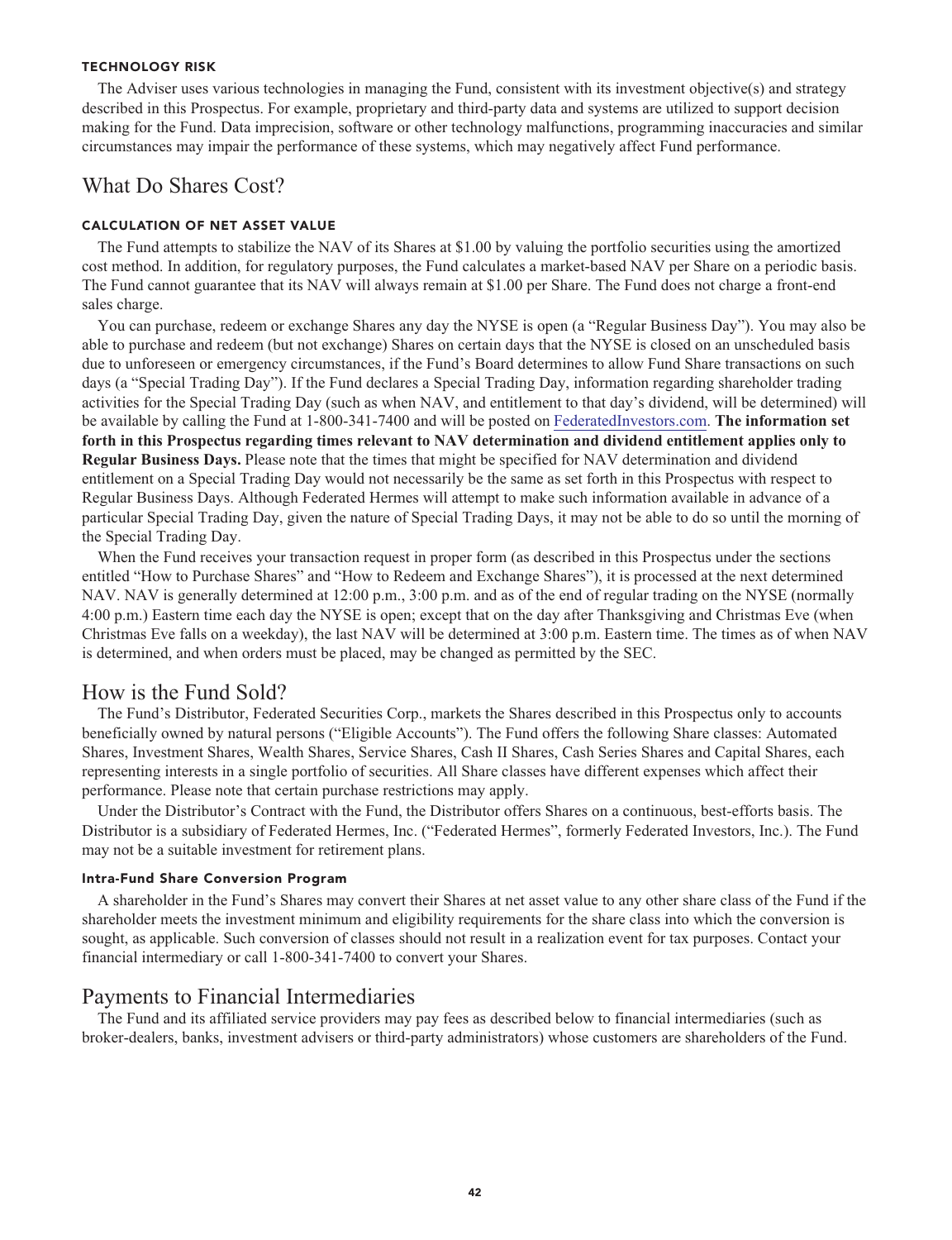#### **RULE 12B-1 FEES**

#### **IV, CII and CS Shares**

**The Board has adopted a Rule 12b-1 Plan, which allows payment of marketing fees of up to 0.25% for Investment Shares, 0.35% for Cash II Shares and 0.60% for Cash Series Shares of average net assets to the Distributor for the sale, distribution, administration and customer servicing of the Fund's Shares. When the Distributor receives Rule 12b-1 Fees, it may pay some or all of them to financial intermediaries whose customers purchase Shares. Because these Shares pay marketing fees on an ongoing basis, your investment cost may be higher over time than other shares with different sales charges and marketing fees.**

#### **SERVICE FEES**

**The Fund may pay Service Fees of up to 0.25% of average net assets to financial intermediaries or to Federated Shareholder Services Company (FSSC), a subsidiary of Federated Hermes, for providing services to shareholders and maintaining shareholder accounts. Intermediaries that receive Service Fees may include a company affiliated with management of Federated Hermes. If a financial intermediary receives Service Fees on an account, it is not eligible to also receive Account Administration Fees on that same account.**

**The Fund has no present intention of paying, accruing or incurring any such Service Fees on the WS class until such time as approved by the Fund's Board of Trustees.**

#### **ACCOUNT ADMINISTRATION FEES**

**The Fund may pay Account Administration Fees of up to 0.25% of average net assets to banks that are not registered as broker-dealers or investment advisers for providing administrative services to the Fund and its shareholders. If a financial intermediary receives Account Administration Fees on an account, it is not eligible to also receive Service Fees or Recordkeeping Fees on that same account.**

**The Fund has no present intention of paying, accruing or incurring any such Account Administration Fees on the WS class until such time as approved by the Fund's Board of Trustees.**

#### **RECORDKEEPING FEES**

**The Fund may pay Recordkeeping Fees on an average-net-assets basis or on a per-account-per-year basis to financial intermediaries for providing recordkeeping services to the Fund and its shareholders. If a financial intermediary receives Recordkeeping Fees on an account, it is not eligible to also receive Account Administration Fees or Networking Fees on that same account.**

#### **NETWORKING FEES**

**The Fund may reimburse Networking Fees on a per-account-per-year basis to financial intermediaries for providing administrative services to the Fund and its shareholders on certain non-omnibus accounts. If a financial intermediary receives Networking Fees on an account, it is not eligible to also receive Recordkeeping Fees on that same account.**

#### **ADDITIONAL PAYMENTS TO FINANCIAL INTERMEDIARIES**

**The Distributor may pay, out of its own resources, amounts to certain financial intermediaries, including broker-dealers, banks, registered investment advisers, independent financial planners and retirement plan administrators, that support the sale of Shares or provide services to Fund shareholders. The amounts of these payments could be significant, and may create an incentive for the financial intermediary or its employees or associated persons to recommend or sell Shares of the Fund to you. Not all financial intermediaries receive such payments and the amount of compensation may vary by intermediary. In some cases, such payments may be made by or funded from the resources of companies affiliated with the Distributor (including the Adviser). These payments are not reflected in the fees and expenses listed in the fee table section of the Fund's Prospectus and described above because they are not paid by the Fund.**

**These payments are negotiated and may be based on such factors as: the number or value of Shares that the financial intermediary sells or may sell; the value of client assets invested; the level and types of services or support furnished by the financial intermediary; or the Fund's and/or other Federated Hermes funds' relationship with the financial intermediary. These payments may be in addition to payments, as described above, made by the Fund to the financial intermediary. In connection with these payments, the financial intermediary may elevate the prominence or profile of the Fund and/or other Federated Hermes funds, within the financial intermediary's organization by, for example, placement on a list of preferred or recommended funds and/or granting the Distributor preferential or enhanced opportunities to promote the funds in various ways within the financial intermediary's organization. You can ask your financial intermediary for information about any payments it receives from the Distributor or the Fund and any services provided, as well as about fees and/or commissions it charges.**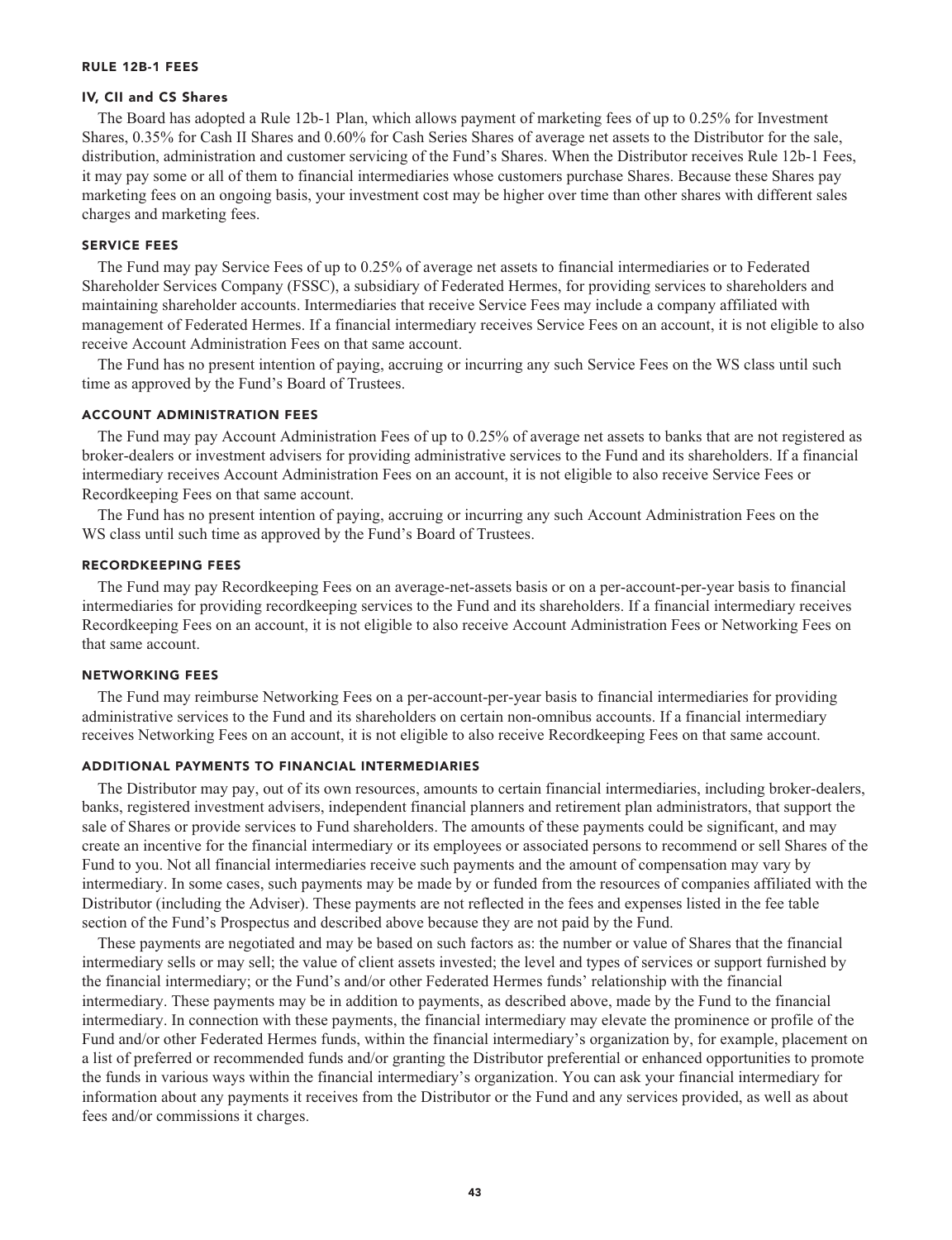#### **How to Purchase Shares**

**You may purchase Shares through a financial intermediary, directly from the Fund or through an exchange from another Federated Hermes fund. The Fund reserves the right to reject any request to purchase or exchange Shares. New investors must submit a completed New Account Form.**

**For important account information, see the section "Security and Privacy Protection."**

**The minimum initial investment for Fund Shares is generally \$500,000 for Wealth Shares, Service Shares and Capital Shares. There is no minimum subsequent investment amount.**

**The minimum initial investment for Automated Shares and Cash II Shares is generally \$25,000 and there is no minimum subsequent investment amount. The minimum initial and subsequent investment amounts for Individual Retirement Accounts are generally \$250 and \$100, respectively.**

**The minimum initial investment for the Cash Series Shares is \$10,000 with a minimum subsequent investment amount of \$250.**

**The minimum initial investment for the Investment Shares is \$1,500 with a minimum subsequent investment amount of \$100.**

**Financial intermediaries may impose higher or lower minimum investment requirements on their customers than those imposed by the Fund. Keep in mind that financial intermediaries may charge you fees for their services in connection with your Share transactions.**

**The Fund operates as a retail money market fund. Accordingly, only accounts beneficially owned by natural persons ("Eligible Accounts") may be invested in the Fund. Examples of Eligible Accounts include accounts owned by individuals who have been issued a social security number, individuals holding accounts through omnibus accounts and natural persons investing through certain tax-advantaged accounts and trusts. These tax-advantaged accounts and trusts may include, among others: participant-directed defined contribution plans; individual retirement accounts; simplified employee pension arrangements; simple retirement accounts; custodial accounts; deferred compensation plans for government or tax-exempt organization employees; Archer medical savings accounts; college savings plans; health savings account plans; ordinary trusts and estate of natural persons; or certain other retirement and investment accounts, notwithstanding having an institutional decision maker (e.g., a plan sponsor in certain retirement arrangements or an investment adviser managing discretionary investment accounts). Accounts that are not Eligible Accounts are not permitted to invest in the Fund and will be redeemed in accordance with policies and procedures adopted by the Fund's Board. Pursuant to relief granted by the SEC, the Fund hereby notifies investors that it may redeem accounts that are not Eligible Accounts. Financial intermediaries will be required to take steps to remove any shareholders on behalf of whom they hold shares in the Fund that are not eligible to be invested in the Fund. Further, financial intermediaries may only submit purchase orders, if they have implemented policies and procedures reasonably designed to limit all investors on behalf of whom they submit orders to Eligible Accounts. Financial intermediaries may be required by the Fund or its shareholder servicing agent to provide a written statement or other representation that they have in place, and operate in compliance with, such policies and procedures prior to submitting purchase orders.**

**The Fund will not accept new accounts that are not Eligible Accounts. Neither the Fund nor the Adviser will be responsible for any loss of income in an investor's account or tax liability resulting from an involuntary redemption. The Fund has adopted policies and procedures such that the Fund will be able: (a) to limit the beneficial owners of shares to natural persons; and (b) to allow the Fund to impose liquidity fees and temporarily suspend redemptions.**

#### **THROUGH A FINANCIAL INTERMEDIARY**

**Submit your purchase order to your financial intermediary. Financial intermediaries are responsible for promptly submitting purchase orders and payment to the Fund by electronic means permitted by the Fund, or according to the instructions in the sections "By Telephone" or "By Mail" below.**

**If your financial intermediary submits your order electronically, your order will be processed and you will be entitled to dividends pursuant to operating procedures established by the Fund. If your financial intermediary submits your order by telephone or by mail, your order will be processed and you will be entitled to dividends as outlined in the section "By Telephone" or the section "By Mail" below.**

**If you deal with a financial intermediary, you will have to follow the financial intermediary's procedures for transacting with the Fund. For more information about how to purchase Shares through your financial intermediary, you should contact your financial intermediary directly.**

#### **DIRECTLY FROM THE FUND**

#### **By Telephone**

**You may purchase Shares by calling the Fund at 1-800-341-7400.**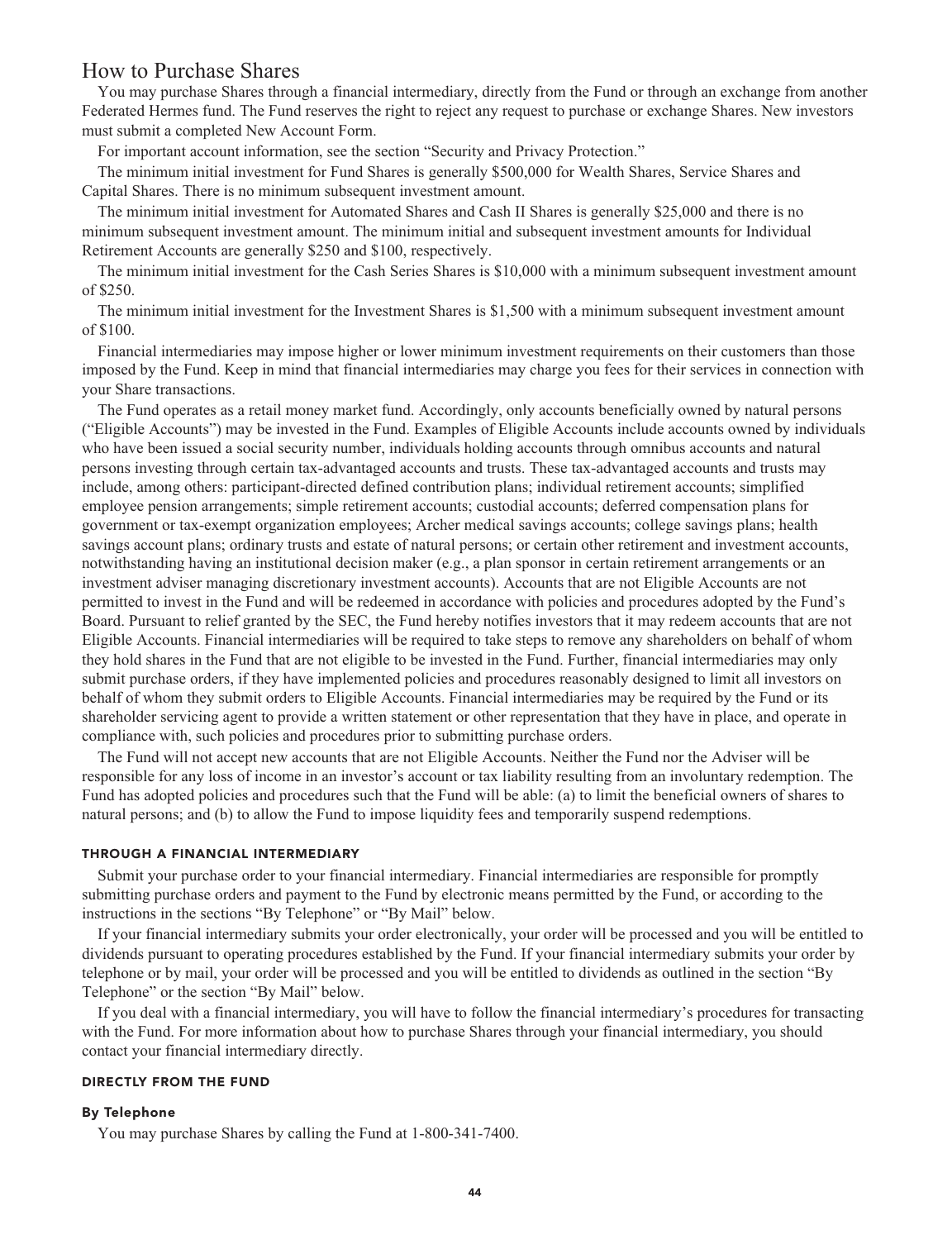**Your purchase will be priced at the NAV next calculated after the Fund receives your order. Receipt of a purchase order by a financial intermediary will be deemed received by the Fund to the extent that such financial intermediary has been duly authorized by the Fund to accept such orders. If you call the Fund by 3:00 p.m. Eastern time and send your payment by wire by the close of the Federal Reserve wire transfer system, you will be entitled to that day's dividend.**

**Send your wire to: State Street Bank and Trust Company Boston, MA Dollar Amount of Wire ABA Number 011000028 BNF: 23026552 Attention: Federated Hermes EDGEWIRE Wire Order Number, Dealer Number or Group Number Nominee/Institution Name Fund Name and Number and Account Number**

**If the Fund does not receive your purchase wire by the close of the Federal Reserve wire transfer system on your designated settlement date, your purchase will be canceled and you could be liable for any losses or fees incurred by the Fund or State Street Bank and Trust Company, the Fund's transfer agent.**

**You cannot purchase Shares by wire on days when wire transfers are restricted, even if the NYSE is open on such days (for example, Columbus Day and Veterans Day). The Fund does not consider wire purchase requests received on such days to be in proper form, and will not process such requests.**

#### **By Mail**

**You may purchase Shares by sending your check payable to The Federated Hermes Funds at the following address: The Federated Hermes Funds**

**P.O. Box 219318 Kansas City, MO 64121-9318**

**If you send your check by a private courier or overnight delivery service that requires a street address, send it to: The Federated Hermes Funds**

**th 430 W 7 Street Suite 219318 Kansas City, MO 64105-1407**

**Please note your account number on your check. Payment should be made in U.S. dollars and drawn on a U.S. bank. If your check does not clear, your purchase will be canceled and you could be liable for any losses or fees incurred by the Fund or State Street Bank and Trust Company, the Fund's transfer agent. The Fund reserves the right to reject any purchase request. For example, to protect against check fraud the Fund may reject any purchase request involving a check that is not made payable to The Federated Hermes Funds (including, but not limited to, requests to purchase Shares using third-party checks) or involving temporary checks or credit card checks.**

**Your order will be priced at the NAV next calculated after the Fund receives your check and you will be entitled to dividends beginning on the day the check is converted into federal funds (normally the business day after the check is received).**

#### **By Direct Deposit**

**You may establish Payroll Deduction/Direct Deposit arrangements for investments into the Fund by either calling a Client Service Representative at 1-800-341-7400; or by completing the Payroll Deduction/Direct Deposit Form, which is available on [FederatedInvestors.com](https://www.federatedinvestors.com/home.do) under "Resources" and then "Literature and Forms," then "Forms." You will receive a confirmation when this service is available.**

#### **THROUGH AN EXCHANGE**

**You may purchase Shares through an exchange from any Federated Hermes fund or share class that does not have a stated sales charge or contingent deferred sales charge, except shares of Federated Hermes Institutional Money Market Management, Federated Hermes Institutional Prime Obligations Fund, Federated Hermes Institutional Tax-Free Cash Trust, Federated Hermes Institutional Prime Value Obligations Fund, Class A Shares without a sales charge ("no-load Class A Shares") and Class R Shares of any Fund provided that you meet any shareholder eligibility and minimum initial investment requirements for the Shares to be purchased (if applicable), both accounts have identical registrations, and you must receive a prospectus for the fund in which you wish to exchange.**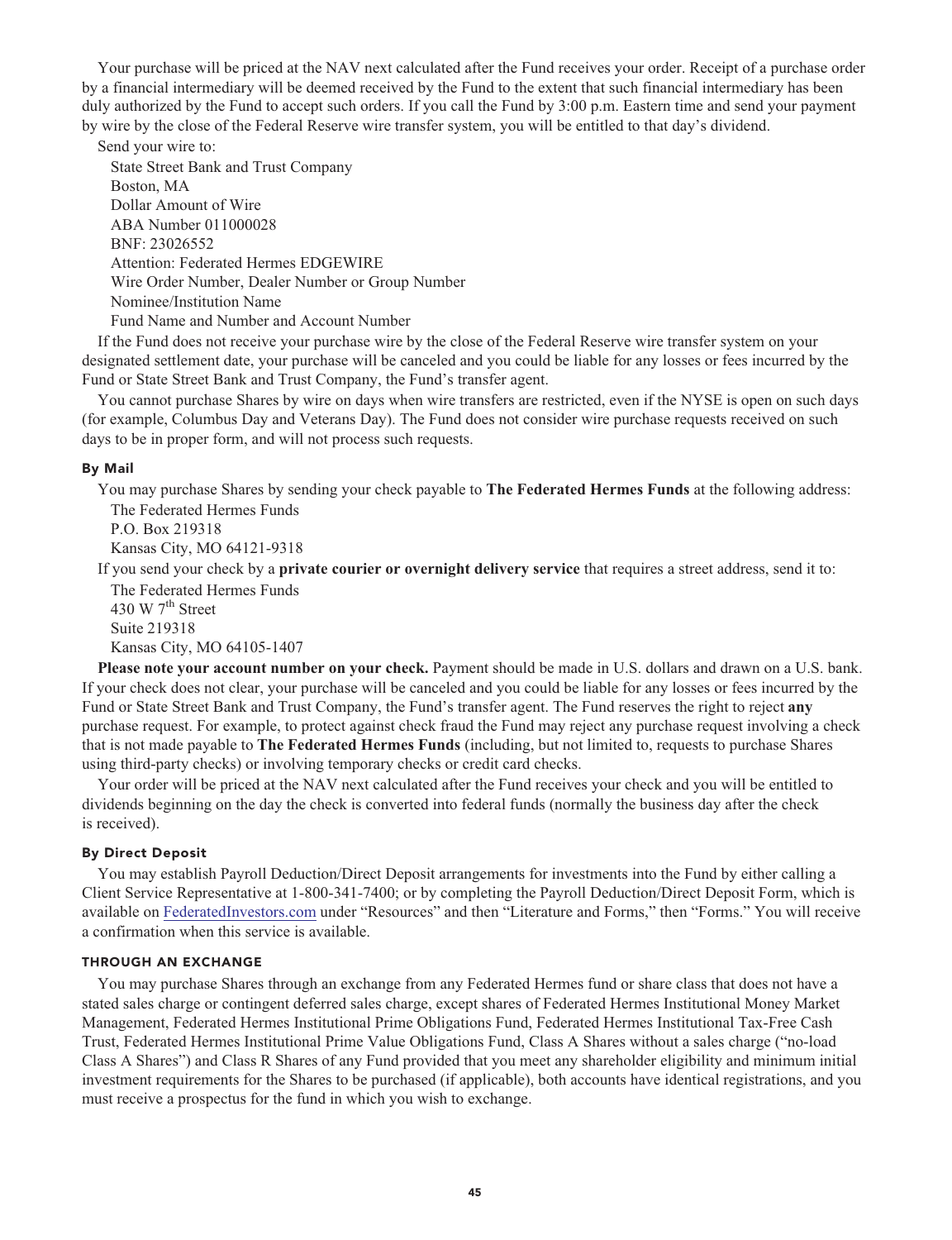#### **By Online Account Services**

**You may access your accounts online to purchase shares through [FederatedInvestors.com's](https://www.federatedinvestors.com/home.do) Shareholder Account Access system once you have registered for access. Online transactions may be subject to certain limitations including limitations as to the amount of the transaction. For more information about the services available through Shareholder Account Access, please visit [FederatedInvestors.com](https://www.federatedinvestors.com/home.do) and select "Sign In" and "Access and Manage Investments," or call (800) 245-4770 to speak with a Client Service Representative.**

#### **BY SYSTEMATIC INVESTMENT PROGRAM (SIP)**

**Once you have opened an account, you may automatically purchase additional Shares on a regular basis by completing the SIP section of the New Account Form or by contacting the Fund or your financial intermediary. The minimum investment amount for SIPs is \$50.**

#### **BY AUTOMATED CLEARING HOUSE (ACH)**

**Once you have opened an account, you may purchase additional Shares through a depository institution that is an ACH member. This purchase option can be established by completing the appropriate sections of the New Account Form.**

#### **How to Redeem and Exchange Shares**

**You should redeem or exchange Shares:**

- **■ through a financial intermediary if you purchased Shares through a financial intermediary; or**
- **■ directly from the Fund if you purchased Shares directly from the Fund.**

**Redemption proceeds normally are wired or mailed within one business day for each method of payment after receiving a timely request in proper form. Depending upon the method of payment, when shareholders receive redemption proceeds can differ. Payment may be delayed for up to seven days under certain circumstances (see "Limitations on Redemption Proceeds").**

**For important account information, see the section "Security and Privacy Protection."**

#### **THROUGH A FINANCIAL INTERMEDIARY**

**Submit your redemption or exchange request to your financial intermediary. Financial intermediaries are responsible for promptly submitting redemption or exchange requests to the Fund by electronic means permitted by the Fund, or according to the instructions in the sections "By Telephone" or "By Mail" below.**

**If your financial intermediary submits your redemption or exchange request electronically, your request will be processed and your proceeds will be paid pursuant to operating procedures established by the Fund. If your financial intermediary submits your redemption or exchange request by telephone or by mail, your request will be processed and your proceeds will be paid as outlined in the section "By Telephone" or the section "By Mail" below.**

**If you deal with a financial intermediary, you will have to follow the financial intermediary's procedures for transacting with the Fund. For more information about how to redeem or exchange Shares through your financial intermediary, you should contact your financial intermediary directly.**

#### **DIRECTLY FROM THE FUND**

#### **By Telephone**

**You may redeem or exchange Shares by calling the Fund at 1-800-341-7400. Your redemption or exchange request will be priced at the NAV next calculated after the request is received by the Fund. Receipt of a redemption or exchange order by a financial intermediary will be deemed received by the Fund to the extent that such financial intermediary has been duly authorized by the Fund to accept such orders.**

**If you call the Fund by noon Eastern time, and your redemption proceeds are wired to you the same day, you will not be entitled to that day's dividend.**

**If you call the Fund after noon Eastern time and before the end of regular trading (normally 4:00 p.m. Eastern time) on the NYSE, you will be entitled to that day's dividend and your redemption proceeds will be sent to you the following business day.**

#### **By Mail**

**You may redeem or exchange Shares by mailing a written request to the Fund.**

**Your redemption or exchange request will be priced at the NAV next calculated after the Fund receives your written request in proper form. If your redemption proceeds are wired to you the same day your order is priced, you will not be entitled to that day's dividend. If a check for your redemption proceeds is mailed to you on the next business day after your request is priced, you will be entitled to dividends through the day on which the Fund priced your request.**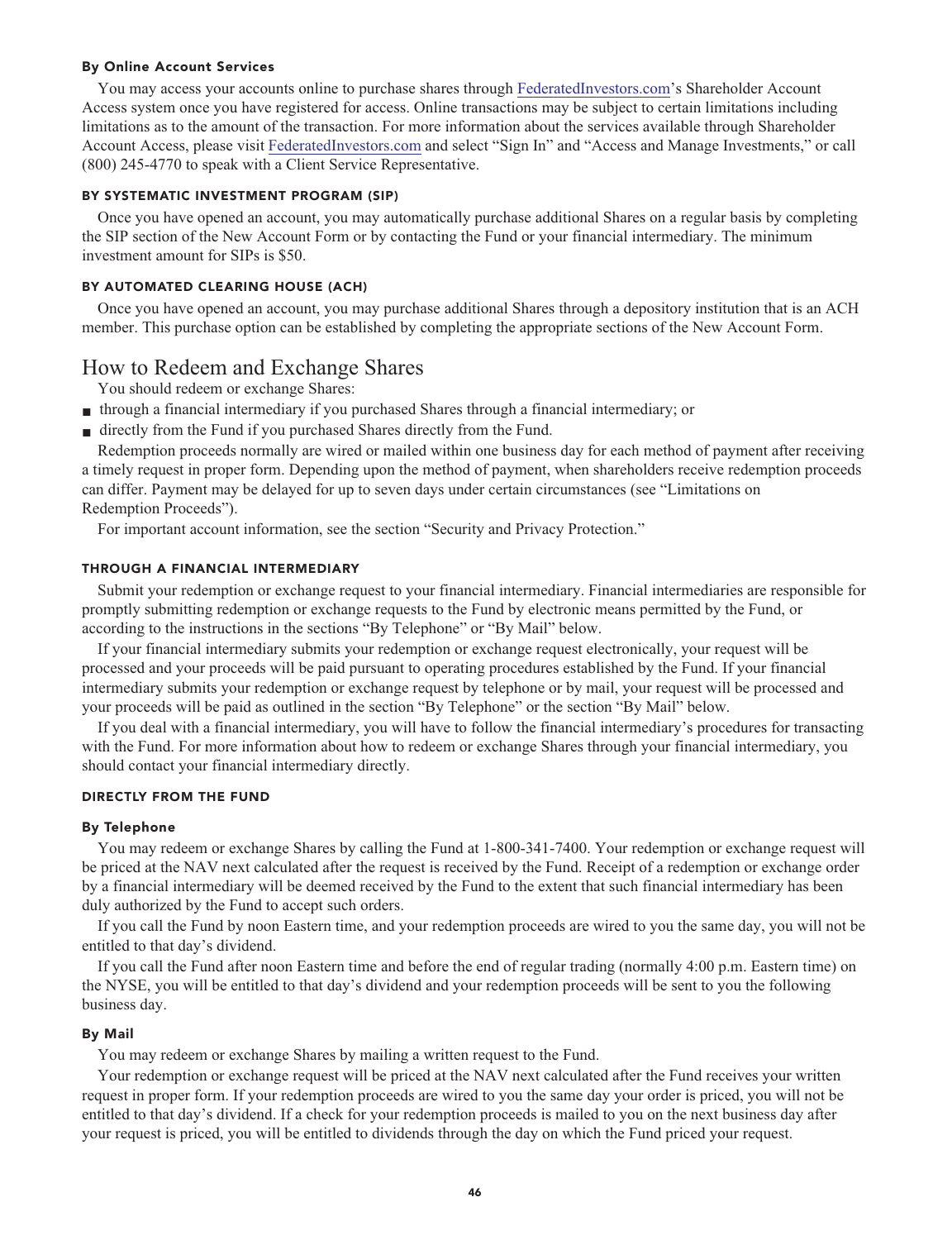**Send requests by mail to: The Federated Hermes Funds P.O. Box 219318 Kansas City, MO 64121-9318**

#### **Send requests by private courier or overnight delivery service to:**

**The Federated Hermes Funds th 430 W 7 Street Suite 219318 Kansas City, MO 64105-1407 All requests must include:**

- **Fund Name and Share Class, account number and account registration;**
- **■ amount to be redeemed or exchanged;**
- **■ signatures of all shareholders exactly as registered; and**
- **■ if exchanging, the Fund Name and Share Class, account number and account registration into which you are exchanging.**

**Call your financial intermediary or the Fund if you need special instructions.**

#### **Signature Guarantees**

**Signatures must be guaranteed by a financial institution which is a participant in a Medallion signature guarantee program if:**

- **your redemption will be sent to an address other than the address of record;**
- **■ your redemption will be sent to an address of record that was changed within the last 30 days;**
- **■ a redemption is payable to someone other than the shareholder(s) of record; or**
- **■ transferring into another fund with a different shareholder registration.**

**A Medallion signature guarantee is designed to protect your account from fraud. Obtain a Medallion signature guarantee from a bank or trust company, savings association, credit union or broker, dealer or securities exchange member. A notary public cannot provide a signature guarantee.**

#### **By Online Account Services**

**You may access your accounts online to redeem or exchange shares through [FederatedInvestors.com'](https://www.federatedinvestors.com/home.do)s Shareholder Account Access system once you have registered for access. Online transactions may be subject to certain limitations including limitations as to the amount of the transaction. For more information about the services available through Shareholder Account Access, please visit [FederatedInvestors.com](https://www.federatedinvestors.com/home.do) and select "Sign In" and "Access and Manage Investments," or call (800) 245-4770 to speak with a Client Service Representative.**

#### **PAYMENT METHODS FOR REDEMPTIONS**

**Your redemption proceeds will be mailed by check to your address of record. The following payment options are available if you complete the appropriate section of the New Account Form or an Account Service Options Form. These payment options require a signature guarantee if they were not established when the account was opened:**

- **■ An electronic transfer to your account at a financial institution that is an ACH member; or**
- **■ Wire payment to your account at a domestic commercial bank that is a Federal Reserve System member.**

#### **METHODS THE FUND MAY USE TO MEET REDEMPTION REQUESTS**

**The Fund intends to pay Share redemptions in cash. To ensure that the Fund has cash to meet Share redemptions on any day, the Fund typically expects to hold a cash or cash equivalent reserve or sell portfolio securities.**

**In unusual or stressed circumstances, the Fund may generate cash in the following ways:**

- **■ Inter-fund Borrowing and Lending.** The SEC has granted an exemption that permits the Fund and all other funds **advised by subsidiaries of Federated Hermes ("Federated Hermes funds") to lend and borrow money for certain temporary purposes directly to and from other Federated Hermes funds. Inter-fund borrowing and lending is permitted only: (a) to meet shareholder redemption requests; (b) to meet commitments arising from "failed" trades; and (c) for other temporary purposes. All inter-fund loans must be repaid in seven days or less.**
- **Redemption in Kind.** Although the Fund intends to pay Share redemptions in cash, it reserves the right to pay the **redemption price in whole or in part by an "in-kind" distribution of the Fund's portfolio securities. Because the Fund has elected to be governed by Rule 18f-1 under the 1940 Act, the Fund is obligated to pay Share redemptions to any one shareholder in cash only up to the lesser of \$250,000 or 1% of the net assets represented by such Share class during any**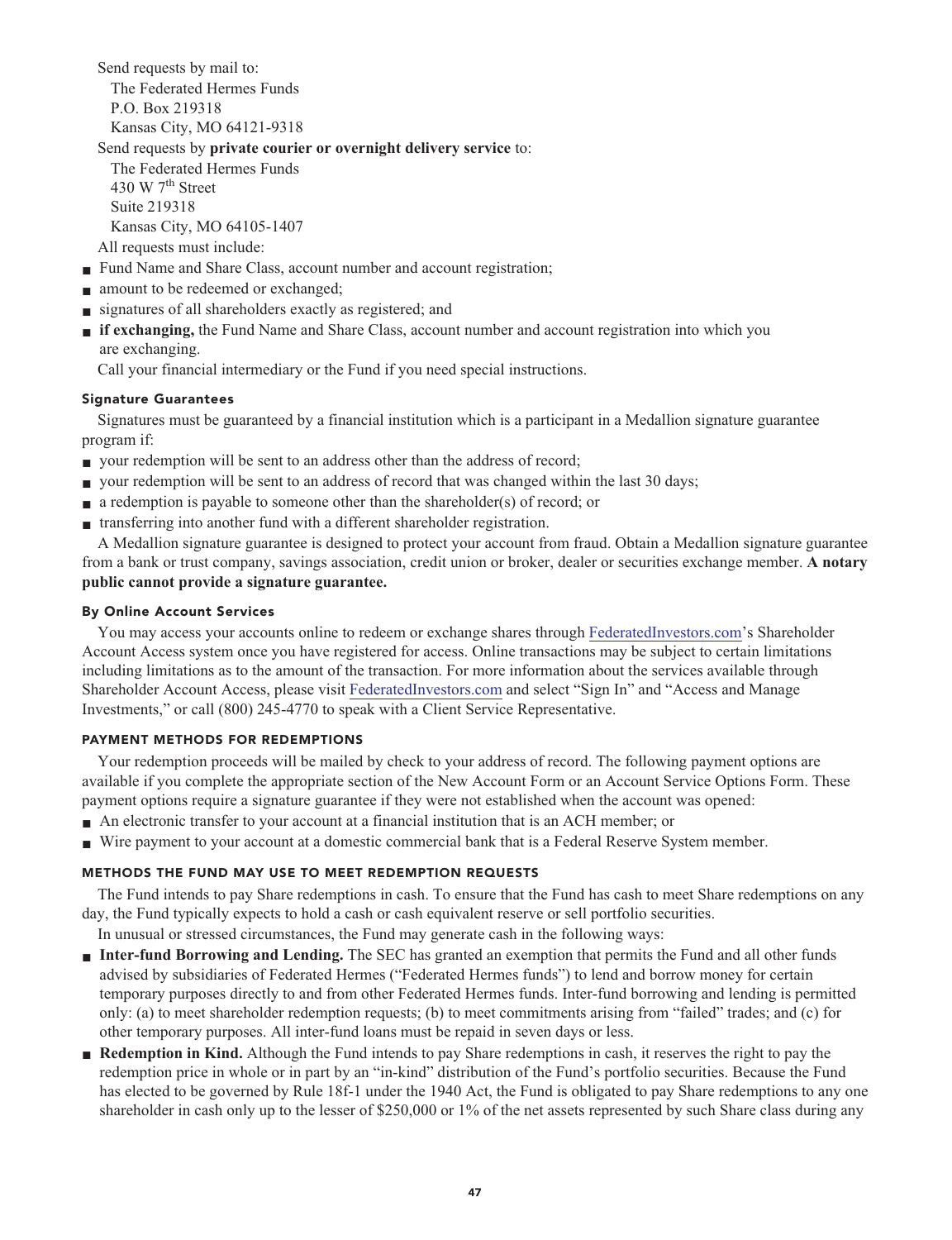**90-day period. Redemptions in kind are made consistent with the procedures adopted by the Fund's Board, which generally include distributions of a pro rata share of the Fund's portfolio assets. Redemption in kind is not as liquid as a cash redemption. If redemption is made in kind, securities received may be subject to market risk and the shareholder could incur taxable gains and brokerage or other charges in converting the securities to cash.**

#### **LIMITATIONS ON REDEMPTION PROCEEDS**

**Redemption proceeds normally are wired or mailed within one business day after receiving a request in proper form. Payment may be delayed for up to seven days:**

- **to allow your purchase to clear (as discussed below);**
- **■ during periods of market volatility;**
- **■ when a shareholder's trade activity or amount adversely impacts the Fund's ability to manage its assets; or**
- **■ during any period when the Federal Reserve wire or applicable Federal Reserve banks are closed, other than customary weekend and holiday closings.**

**If you request a redemption of Shares recently purchased by check (including a cashier's check or certified check), money order, bank draft or ACH, your redemption proceeds may not be made available for up to seven calendar days to allow the Fund to collect payment on the instrument used to purchase such Shares. If the purchase instrument does not clear, your purchase order will be canceled and you will be responsible for any losses incurred by the Fund as a result of your canceled order.**

**In addition, the right of redemption may be suspended, or the payment of proceeds may be delayed, during any period:**

- **■ when the NYSE is closed, other than customary weekend and holiday closings;**
- **■ when trading on the NYSE is restricted, as determined by the SEC;**
- **■ in which an emergency exists, as determined by the SEC, so that disposal of the Fund's investments or determination of its NAV is not reasonably practicable; or**
- **■ in which there are emergency conditions, including liquidation of the Fund, as provided in Section 22(e), and rules thereunder, of the Investment Company Act of 1940.**

**You will not accrue interest or dividends on uncashed redemption checks from the Fund when checks are undeliverable and returned to the Fund.**

#### **CERTAIN SPECIAL LIMITATIONS AFFECTING REDEMPTIONS**

**The SEC has implemented a number of requirements, including liquidity fees and temporary redemption gates, for money market funds based on the amount of Fund assets that are "weekly liquid assets," which generally includes cash, direct obligations of the U.S. government, certain other U.S. government or agency securities and securities that will mature or are subject to a demand feature that is exercisable and payable within five business days.**

**The Fund has adopted policies and procedures such that the Fund will be able to impose liquidity fees on redemptions and/or temporarily suspend redemptions for up to 10 business days in any 90-day period in the event that the Fund's weekly liquid assets were to fall below a designated threshold, subject to a determination by the Fund's Board that such a liquidity fee or redemption gate is in the Fund's best interest. If the Fund's weekly liquid assets fall below 30% of its total assets, the Fund may impose liquidity fees of up to 2% of the value of the shares redeemed and/or temporarily suspend redemptions, if the Board, including a majority of the independent Trustees, determines that imposing a liquidity fee or temporarily suspending redemptions is in the Fund's best interest. If the Fund's weekly liquid assets fall below 10% of its total assets at the end of any business day, the Fund will impose a liquidity fee of 1% on all redemptions beginning on the next business day, unless the Board, including a majority of the independent Trustees, determines that imposing such a fee would not be in the best interests of the Fund or determines that a lower or higher fee (not to exceed 2%) would be in the best interests of the Fund, which would remain in effect until weekly liquid assets return to 30% or the Board determines that the fee is no longer in the best interests of the Fund. In the event that a liquidity fee is imposed and/or redemptions are temporarily suspended, the Board may take certain other actions based on the particular facts and circumstances, including but not limited to modifying the timing and frequency of its NAV determinations. All liquidity fees payable by shareholders of the Fund would be payable to the Fund and could offset any losses realized by the Fund when seeking to honor redemption requests during times of market stress.**

**If liquidity fees are imposed or redemptions are temporarily suspended, the Fund will notify shareholders on the Fund's website or by press release. In addition to identifying the Fund, such notifications will include the Fund's percentage of total assets invested in weekly liquid assets, the time of implementation of the liquidity fee and/or redemption gate and details regarding the amount of the liquidity fee. The imposition and termination of a liquidity fee or redemption gate will**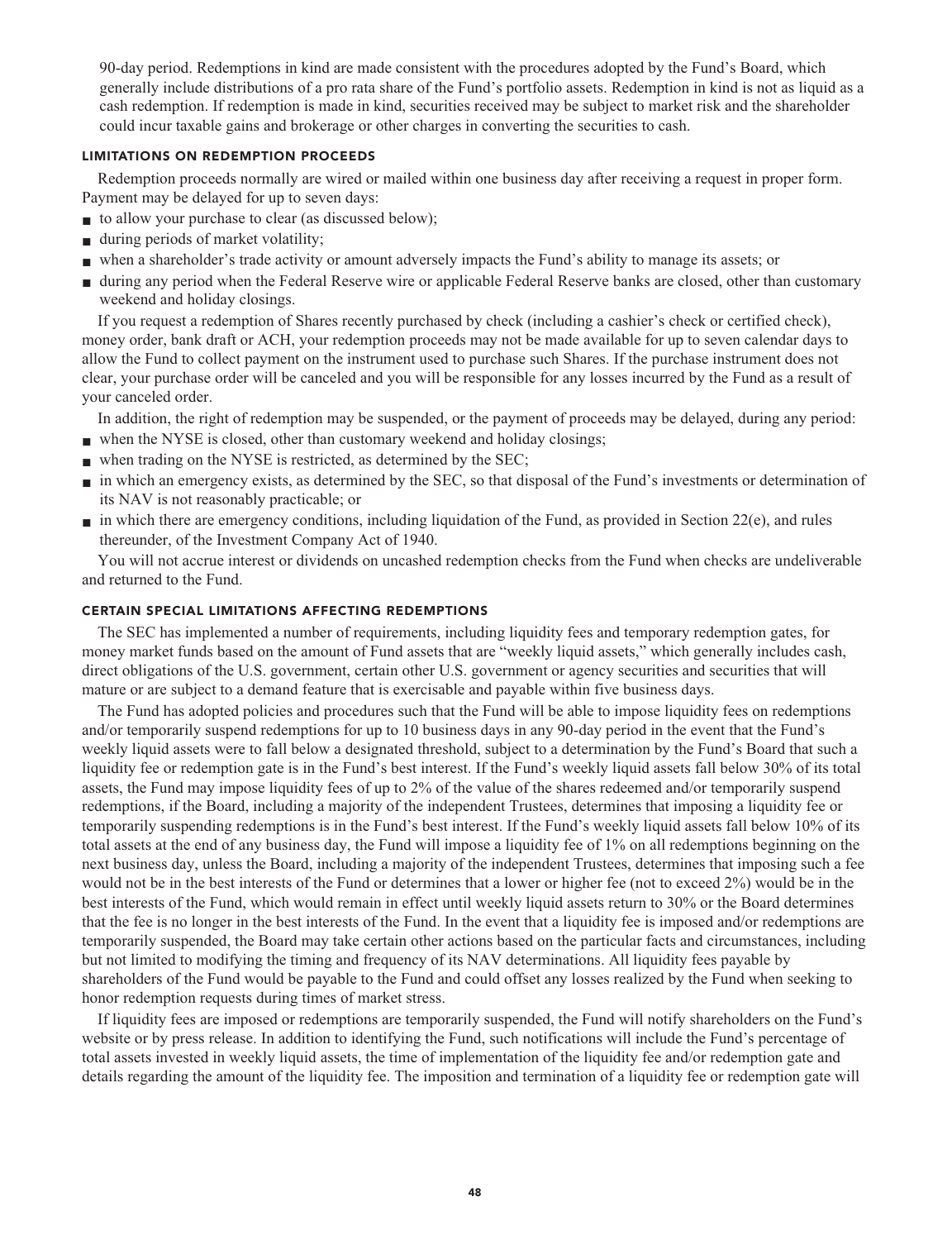**also be reported by the Fund to the SEC on Form N-CR. If redemptions are temporarily suspended, the Fund and your financial intermediary will not accept redemption or exchange orders until the Fund has notified shareholders that the redemption gate has been lifted. Shareholders wishing to redeem or exchange shares once the redemption gate has been lifted will need to submit a new redemption or exchange request to the Fund or their financial intermediary.**

**All liquidity fees payable by shareholders to the Fund can be used to offset any losses realized by the Fund when seeking to honor redemption requests during times of market stress. The Fund expects to treat such liquidity fees as not constituting income to the Fund.**

**A liquidity fee imposed by the Fund will reduce the amount you will receive upon the redemption of your shares and will decrease the amount of any capital gain or increase the amount of any capital loss you will recognize from such redemption. Although there is some degree of uncertainty with respect to the tax treatment of liquidity fees received by money market funds, it is anticipated at this time that a liquidity fee will have no tax effect for the Fund. As the tax treatment will likely be the subject of future guidance issued by the Internal Revenue Service (IRS), the Fund will re-visit the applicable tax treatment of liquidity fees when they are received.**

**In addition, the right of any investor to receive payment with respect to any redemption may be suspended or the payment of the redemption proceeds postponed during any period in which the NYSE is closed (other than weekends or holidays) or trading on the NYSE is restricted or, to the extent otherwise permitted by the 1940 Act, if an emergency exists as a result of which disposal by the Fund of securities owned by it is not reasonably practicable or it is not reasonably practicable for the Fund fairly to determine the value of its net assets. In addition, the SEC may by order permit suspension of redemptions for the protection of shareholders of the Fund.**

**If the Fund's weekly liquid assets fall below 10% and the Board determines that it would not be in the best interests of the Fund to continue operating, the Board may suspend redemptions in the Fund and may approve the liquidation of the Fund. The Board may also suspend redemptions and liquidate the Fund if the Board determines that the deviation between its amortized cost price per share and its market-based NAV may result in material dilution or other unfair results to investors or existing shareholders. Prior to suspending redemptions, the Fund would be required to notify the SEC of its decision to liquidate and suspend redemptions. If the Fund ceases honoring redemptions and determines to liquidate, the Fund expects that it would notify shareholders on the Fund's website or by press release. Distributions to shareholders of liquidation proceeds may occur in one or more disbursements.**

**Purchase orders received by the Fund after the last NAV determination of a given day, but prior to notification of the imposition of liquidity fees or a redemption gate will be cancelled unless re-confirmed. Under certain circumstances, the Fund may honor redemption or exchange orders (or pay redemptions without adding a liquidity fee to the redemption amount) if the Fund can verify that the redemption or exchange order was received in good order by the Fund or the Fund's agent before the Fund imposed liquidity fees or temporarily suspended redemptions.**

#### **Involuntary Redemptions**

**The Fund operates as a retail money market fund. Accordingly, only Eligible Accounts may be invested in the Fund. Accounts that are not Eligible Accounts are not permitted to invest in the Fund and will be redeemed in accordance with policies and procedures adopted by the Fund's Board. Financial intermediaries will be required to take steps to remove any shareholders on behalf of whom they hold shares in the Fund that are not eligible to be invested in the Fund. Further, financial intermediaries may only submit purchase orders if they have implemented policies and procedures reasonably designed to limit all investors on behalf of whom they submit orders to Eligible Accounts. Financial intermediaries may be required by the Fund or its shareholder servicing agent to provide a written statement or other representation that they have in place, and operate in compliance with, such policies and procedures prior to submitting purchase orders. Neither the Fund nor the Adviser will be responsible for any loss of income in an investor's account or tax liability resulting from an involuntary redemption.**

#### **EXCHANGE PRIVILEGE**

**You may exchange Shares of the Fund for shares of any Federated Hermes fund or share class that does not have a stated sales charge or contingent deferred sales charge, except shares of Federated Hermes Institutional Money Market Management, Federated Hermes Institutional Prime Obligations Fund, Federated Hermes Institutional Tax-Free Cash Trust, Federated Hermes Institutional Prime Value Obligations Fund, no-load Class A Shares and Class R Shares of any Fund.**

**To do this, you must:**

- **meet any applicable shareholder eligibility requirements;**
- **■ ensure that the account registrations are identical;**
- **meet any applicable minimum initial investment requirements; and**
- **receive a prospectus for the fund into which you wish to exchange.**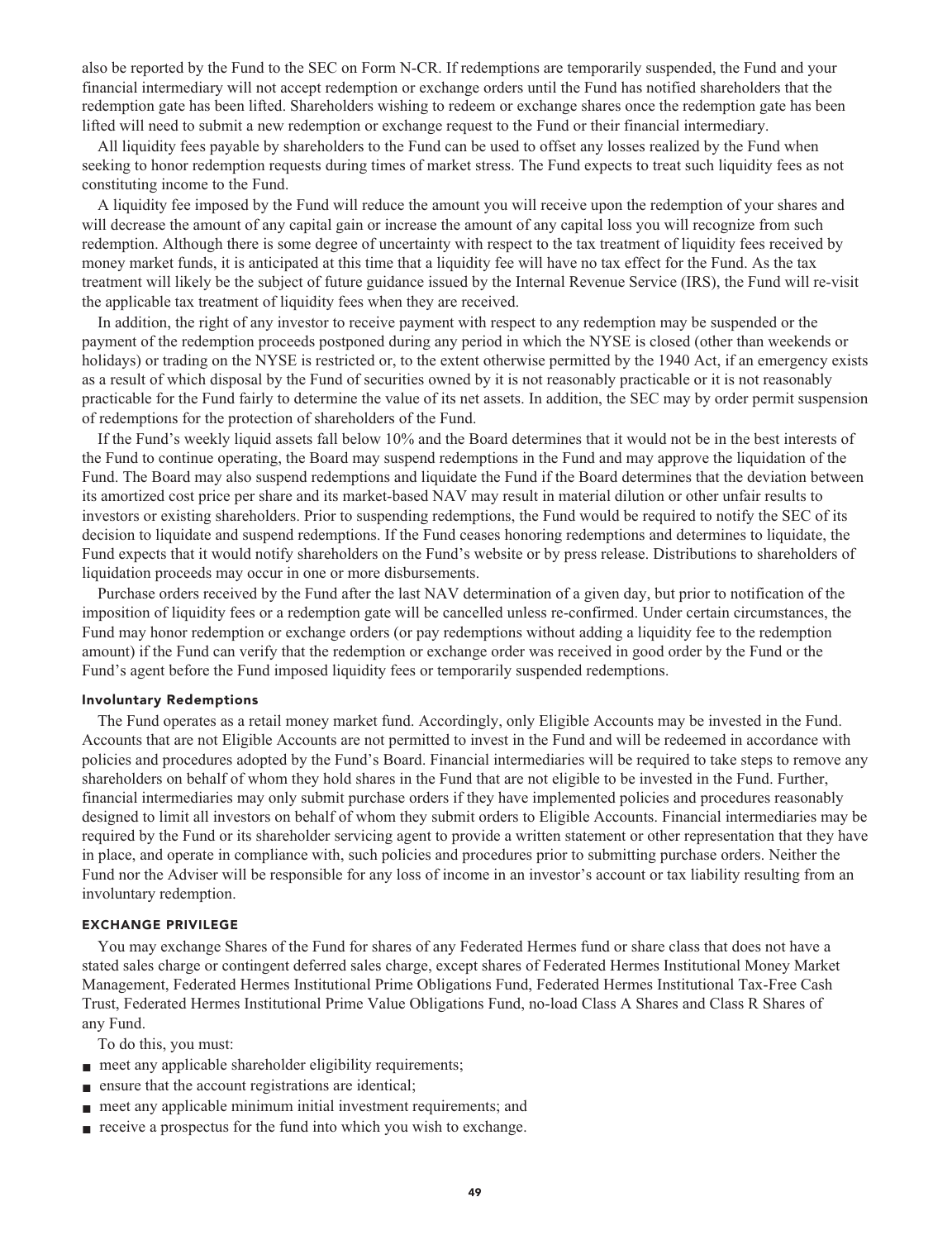**An exchange is treated as a redemption and a subsequent purchase, and is a taxable transaction. The Fund reserves the right to reject any request to purchase or exchange Shares. The Fund may modify or terminate the exchange privilege at any time.**

#### **SYSTEMATIC WITHDRAWAL/EXCHANGE PROGRAM**

**You may automatically redeem or exchange Shares. The minimum amount for all new or revised systematic redemptions or exchanges of Shares is \$50 per transaction per fund. Complete the appropriate section of the New Account Form or an Account Service Options Form or contact your financial intermediary or the Fund. Your account value must meet the minimum initial investment amount at the time the program is established. This program may reduce, and eventually deplete, your account. Payments should not be considered yield or income.**

#### **CHECKWRITING**

#### **AS, CII, CS, IV**

**You may request checks to redeem your Fund Shares. Your account will continue to receive the daily dividend declared on the Shares being redeemed until the check is presented for payment.**

#### **DEBIT CARD**

#### **CII, CS, IV**

**Effective September 30, 2016, the Fund began to reject new applications for a debit card. However, existing Fund shareholders who have a debit card will be permitted to continue to use it and, upon expiration of the debit card, will be permitted to renew the card. Debit card service is not transferable; it is applicable only to the account associated with the debit card service as of September 30, 2016. Shareholders with debit cards will continue to be subject to an annual service fee which the Fund will automatically deduct from their account.**

**Any attempt to redeem Shares through checkwriting or debit card before the purchase instrument has cleared will be automatically rejected.**

#### **ADDITIONAL CONDITIONS**

#### **Telephone Transactions**

**The Fund will record your telephone instructions. If the Fund does not follow reasonable procedures, it may be liable for losses due to unauthorized or fraudulent telephone instructions.**

#### **Share Certificates**

**The Fund no longer issues share certificates. If you are redeeming or exchanging Shares represented by certificates previously issued by the Fund, you must return the certificates with your written redemption or exchange request. For your protection, send your certificates by registered or certified mail, but do not endorse them.**

### **Security and Privacy Protection**

#### **ONLINE ACCOUNT AND TELEPHONE ACCESS SECURITY**

**Federated Hermes will not be responsible for losses that result from unauthorized transactions, unless Federated Hermes does not follow procedures designed to verify your identity. When initiating a transaction by telephone or online, shareholders should be aware that any person with access to your account and other personal information including PINs (Personal Identification Numbers) may be able to submit instructions by telephone or online. Shareholders are responsible for protecting their identity by using strong usernames and complex passwords which utilize combinations of mixed case letters, numbers and symbols, and change passwords and PINs frequently.**

**Using [FederatedInvestors.com'](https://www.federatedinvestors.com/home.do)s Account Access website means you are consenting to sending and receiving personal financial information over the Internet, so you should be sure you are comfortable with the risks. You will be required to accept the terms of an online agreement and to establish and utilize a password in order to access online account services. The Transfer Agent has adopted security procedures to confirm that internet instructions are genuine. The Transfer Agent will also send you written confirmation of share transactions. The Transfer Agent, the Fund and any of its affiliates will not be liable for losses or expenses that occur from fraudulent Internet instructions reasonably believed to be genuine.**

**The Transfer Agent or the Fund will employ reasonable procedures to confirm that telephone transaction requests are genuine, which may include recording calls, asking the caller to provide certain personal identification information, sending you written confirmation, or requiring other confirmation security procedures. The Transfer Agent, the Fund and any of its affiliates will not be liable for relying on instructions submitted by telephone that the Fund reasonably believes to be genuine.**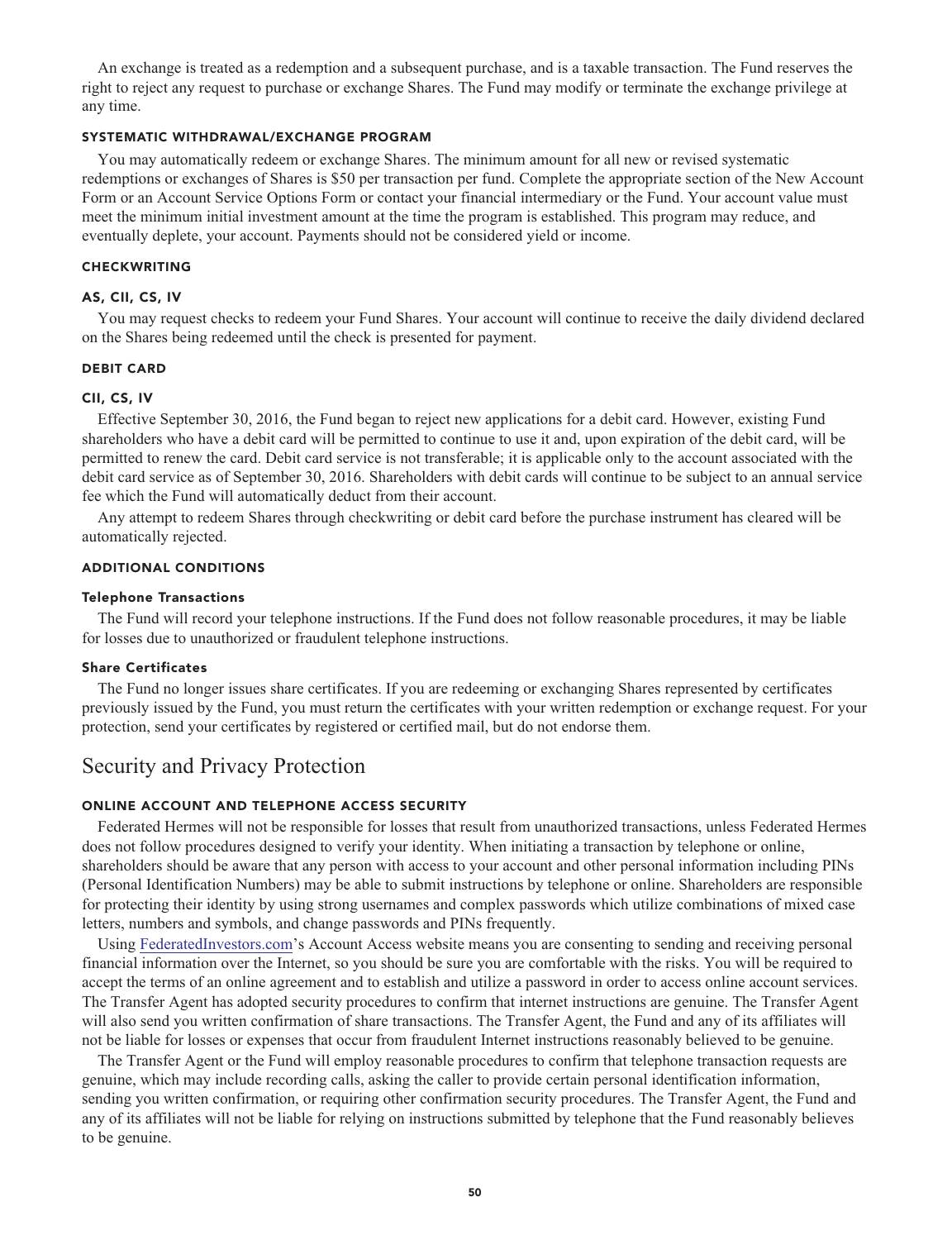#### **ANTI-MONEY LAUNDERING COMPLIANCE**

**To help the government fight the funding of terrorism and money laundering activities, federal law requires financial institutions to obtain, verify, and record information that identifies each new customer who opens a Fund account and to determine whether such person's name appears on governmental lists of known or suspected terrorists or terrorist organizations. Pursuant to the requirements under the USA PATRIOT Act, the information obtained will be used for compliance with the USA PATRIOT Act or other applicable laws, regulations and rules in connection with money laundering, terrorism or other illicit activities.**

**Information required includes your name, residential or business address, date of birth (for an individual), and other information that identifies you, including your social security number, tax identification number or other identifying number. The Fund cannot waive these requirements. The Fund is required by law to reject your Account Application if the required information is not provided. If, after reasonable effort, the Fund is unable to verify your identity or that of any other person(s) authorized to act on your behalf, or believes it has identified potentially suspicious, fraudulent or criminal activity, the Fund reserves the right to close your account and redeem your shares at the next calculated NAV without your permission. Any applicable contingent deferred sales charge (CDSC) will be assessed upon redemption of your shares.**

**The Fund has a strict policy designed to protect the privacy of your personal information. A copy of Federated Hermes' privacy policy notice was given to you at the time you opened your account. The Fund sends a copy of the privacy notice to you annually. You may also obtain the privacy notice by calling the Fund, or through [FederatedInvestors.com.](https://www.federatedinvestors.com/home.do)**

#### **Account and Share Information**

#### **ACCOUNT ACTIVITY**

**You will receive periodic statements reporting all account activity, including systematic transactions, dividends and capital gains paid.**

#### **DIVIDENDS AND CAPITAL GAINS**

**The Fund declares any dividends daily and pays them monthly to shareholders.**

**The Fund does not expect to realize any capital gains or losses. However, the Fund may realize capital gains on certain securities, such as synthetic variable rate demand instruments, that may be redeemed in certain circumstances at a premium to their face value. If capital gains or losses were to occur, they could result in an increase or decrease in dividends. The Fund pays any capital gains at least annually, and may make such special distributions of dividends and capital gains as may be necessary to meet applicable regulatory requirements. Your dividends and capital gains distributions will be automatically reinvested in additional Shares without a sales charge, unless you elect cash payments. Dividends may also be reinvested without sales charges in shares of any class of any other Federated Hermes fund of which you are already a shareholder.**

**See "Tax Information" below for information on the tax consequences of the Fund realizing a capital gain.**

**Under the federal securities laws, the Fund is required to provide a notice to shareholders regarding the source of distributions made by the Fund if such distributions are from sources other than ordinary investment income. In addition, important information regarding the Fund's distributions, if applicable, is available via the link to the Fund and share class name at [FederatedInvestors.com/FundInformation.](https://www.federatedinvestors.com/product-info/prospectuses-and-regulatory-reports.do)**

#### **SMALL DISTRIBUTIONS AND UNCASHED CHECKS**

**Generally, dividend and/or capital gain distributions payable by check in an amount of less than \$25 will be automatically reinvested in additional shares. This policy does not apply if you have elected to receive cash distributions that are directly deposited into your bank account via wire or ACH.**

**Additionally, if one or more dividend or capital gain distribution checks are returned as "undeliverable," or remain uncashed for 180 days, all subsequent dividend and capital gain distributions will be reinvested in additional shares. No interest will accrue on amounts represented by uncashed distribution checks. For questions on whether reinvestment applies to your distributions, please contact a Client Service Representative at 1-800-341-7400.**

**Certain states, including the state of Texas, have laws that allow shareholders to designate a representative to receive abandoned or unclaimed property ("escheatment") notifications by completing and submitting a designation form that generally can be found on the official state website. If a shareholder resides in an applicable state, and elects to designate a representative to receive escheatment notifications, escheatment notices generally will be delivered as required by such**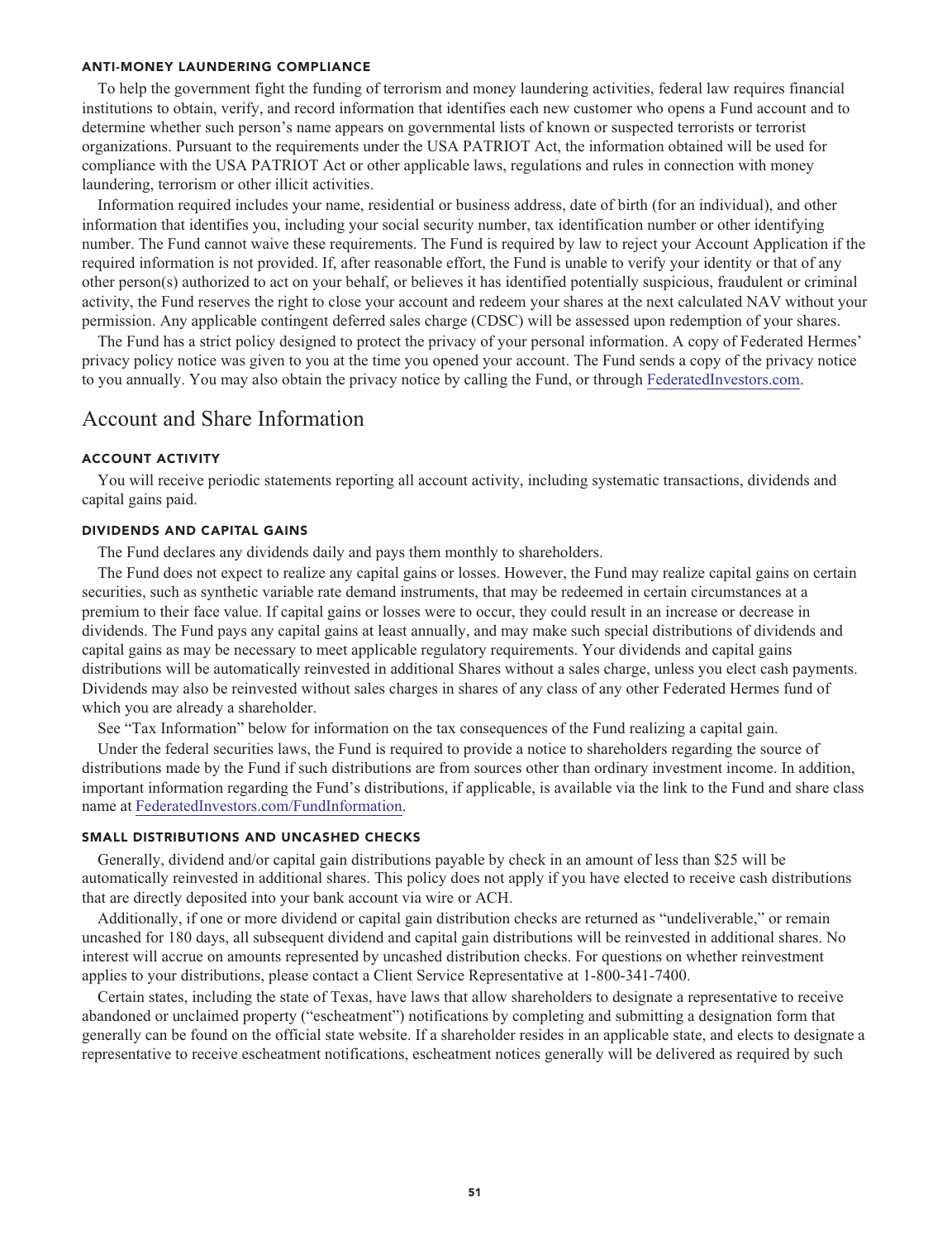**state laws, including, as applicable, to both the shareholder and the designated representative. A completed designation form may be mailed to the Fund (if Shares are held directly with the Fund) or to the shareholder's financial intermediary (if Shares are not held directly with the Fund). Shareholders should refer to relevant state law for the shareholder's specific rights and responsibilities under his or her state's escheatment law(s), which can generally be found on a state's official website.**

#### **ACCOUNTS WITH LOW BALANCES**

**Federated Hermes reserves the right to close accounts if redemptions or exchanges cause the account balance to fall below:**

- **■ \$1,500 for the IV class;**
- **■ \$10,000 for the CS class (or in the case of IRAs, \$250);**
- \$25,000 for the AS and CII classes (or in the case of IRAs, \$250);
- **■ \$500,000 for the WS, SS and CAP classes.**

**Before an account is closed, you will be notified and allowed at least 30 days to purchase additional Shares to meet the minimum.**

#### **TAX INFORMATION**

**The Fund sends an IRS Form 1099-DIV and an annual statement of your account activity to assist you in completing your federal, state and local tax returns. It is anticipated that Fund distributions will be primarily dividends that are exempt from federal regular income tax, although a portion of the Fund's dividends may not be exempt. Dividends may be subject to state and local taxes. Although the Fund does not seek to realize capital gains, the Fund may realize and distribute capital gains from time to time as a result of the Fund's normal investment activities. Distributions of net short-term capital gains are taxable to you as ordinary income. Distributions of net long-term capital gains are taxable to you as longterm capital gains regardless of how long you have owned your Shares. Capital gains and non-exempt dividends are taxable whether paid in cash or reinvested in the Fund. Redemptions and exchanges are taxable sales. Please consult your tax adviser regarding your federal, state and local tax liability.**

#### **FREQUENT TRADING POLICIES**

**Given the short-term nature of the Fund's investments and its use of the amortized cost method for calculating the NAV of Fund Shares, the Fund does not anticipate that in the normal case frequent or short-term trading into and out of the Fund will have significant adverse consequences for the Fund and its shareholders. For this reason and because the Fund is intended to be used as a liquid short-term investment, the Fund's Board has not adopted policies or procedures to monitor or discourage frequent or short-term trading of the Fund's Shares. Regardless of their frequency or short-term nature, purchases and redemptions of Fund Shares can have adverse effects on the management of the Fund's portfolio and its performance.**

**Other funds in the Federated Hermes family of funds may impose monitoring policies. Under normal market conditions, such monitoring policies are designed to protect the funds being monitored and their shareholders, and the operation of such policies and shareholder investments under such monitoring are not expected to have a materially adverse impact on the Federated Hermes funds or their shareholders. If you plan to exchange your Fund Shares for shares of another Federated Hermes fund, please read the prospectus of that other Federated Hermes fund for more information.**

#### **PORTFOLIO HOLDINGS INFORMATION**

**Information concerning the Fund's portfolio holdings is available via the link to the Fund and share class name at [FederatedInvestors.com.](https://www.federatedinvestors.com/home.do) Such information is posted on the website five business days after both mid-month and monthend then remains posted on the website for six months thereafter. Summary portfolio composition information as of the close of each month is posted on the website 15 days (or the next business day) after month-end and remains until replaced by the information for the succeeding month. The summary portfolio composition information may include identification of the Fund's top 10 credit/obligor exposures, weighted average maturity and weighted average life of the Fund's portfolio and percentage breakdowns of the portfolio by credit quality tier, effective maturity range and type of security. The Fund's WAM and WAL, Shadow NAV (market-based value of the Fund's portfolio), Weekly Liquid Assets and Daily Flows are posted every business day and remain posted on the website for six months thereafter.**

**You may also access portfolio information via the link to the Fund and share class name at [FederatedInvestors.com.](https://www.federatedinvestors.com/home.do) The Fund's Annual and Semi-Annual Shareholder Reports contain complete listings of the Fund's portfolio holdings as of the end of the Fund's second and fourth fiscal quarters. Fiscal quarter information is made available on the website within 70 days after the end of the fiscal quarter. This information is also available in reports filed with the SEC at the SEC's website at [sec.gov.](https://www.sec.gov/)**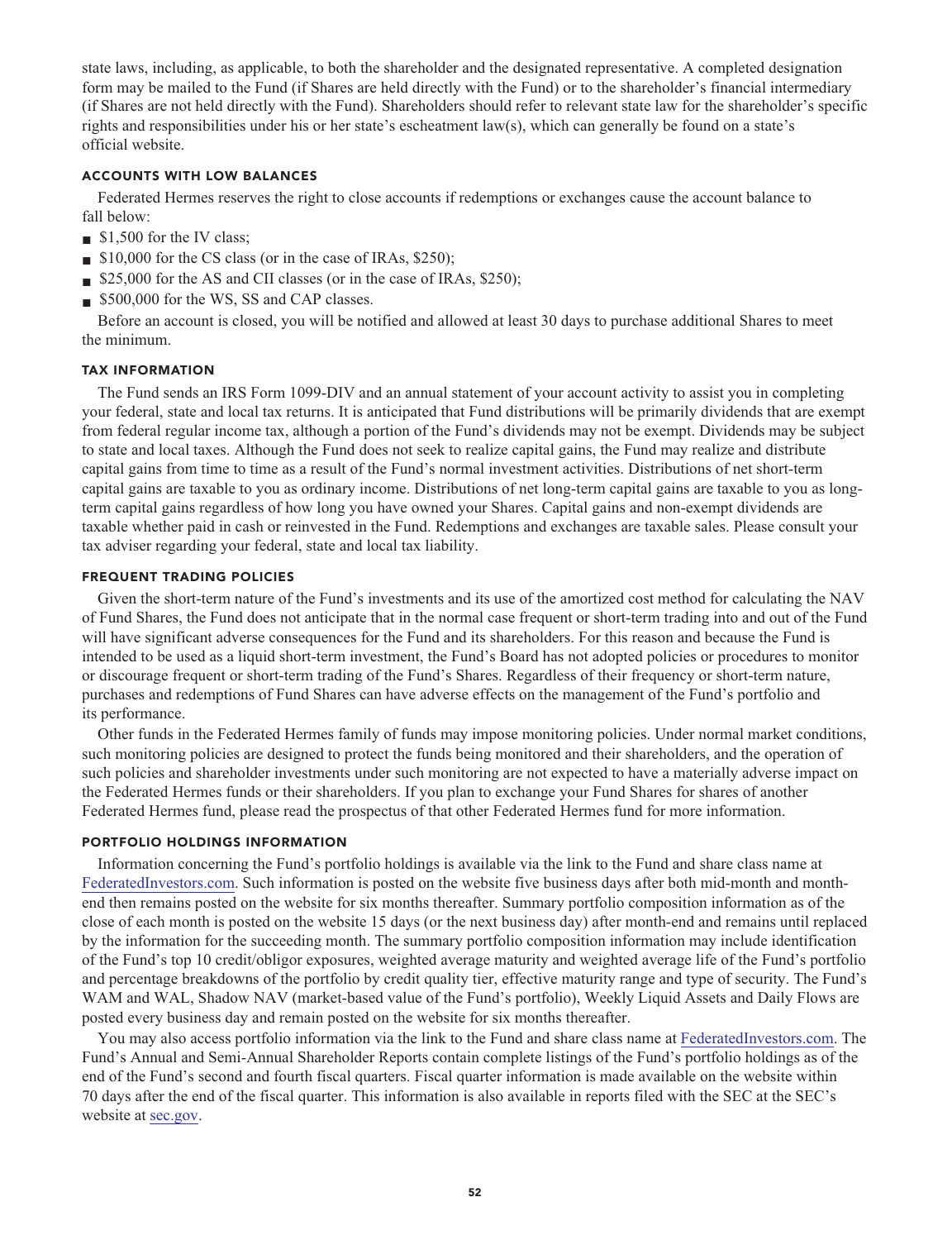**The Fund files with the SEC a complete schedule of its portfolio holdings as of the close of each month on "Form N-MFP." Form N-MFP is available on the SEC's website at [sec.gov.](https://www.sec.gov/) You may access Form N-MFP via the link to the Fund and share class name at [FederatedInvestors.com.](https://www.federatedinvestors.com/home.do)**

**In addition, from time to time (for example, during periods of unusual market conditions), additional information regarding the Fund's portfolio holdings and/or composition may be posted to [FederatedInvestors.com.](https://www.federatedinvestors.com/home.do) If and when such information is posted, its availability will be noted on, and the information will be accessible from, the home page of the website.**

### **Who Manages the Fund?**

**The Board governs the Fund. The Board selects and oversees the Adviser, Federated Investment Management Company. The Adviser manages the Fund's assets, including buying and selling portfolio securities. Federated Advisory Services Company (FASC), an affiliate of the Adviser, provides certain support services to the Adviser. The fee for these services is paid by the Adviser and not by the Fund.**

**The address of the Adviser and FASC is 1001 Liberty Avenue, Pittsburgh, PA 15222-3779.**

**The Adviser and other subsidiaries of Federated Hermes advise approximately 135 equity, fixed-income and money market mutual funds as well as a variety of other pooled investment vehicles, private investment companies and customized separately managed accounts (including non-U.S./offshore funds) which totaled approximately \$575.9 billion in assets as of December 31, 2019. Federated Hermes was established in 1955 as Federated Investors, Inc. and is one of the largest investment managers in the United States with nearly 1,900 employees. Federated Hermes provides investment products to approximately 11,500 investment professionals and institutions.**

**The Adviser advises approximately 75 fixed-income and money market mutual funds (including sub-advised funds) and private investment companies, which totaled approximately \$344.3 billion in assets as of December 31, 2019.**

#### **ADVISORY FEES**

**The Fund's investment advisory contract provides for payment to the Adviser of an annual investment advisory fee of 0.20% of the Fund's average daily net assets. The Adviser may voluntarily waive a portion of its fee or reimburse the Fund for certain operating expenses. The Adviser and its affiliates have also agreed to certain "Fee Limits" as described in the footnote to the "Risk/Return Summary: Fees and Expenses" table found in the "Fund Summary" section of the Prospectus.**

**A discussion of the Board's review of the Fund's investment advisory contract is available in the Fund's annual and semi-annual shareholder reports for the periods ended May 31 and November 30, respectively.**

### **Financial Information**

#### **FINANCIAL HIGHLIGHTS**

**The Financial Highlights will help you understand the Fund's financial performance for its past five fiscal years or since inception if the life of the Fund's Share class is shorter. Some of the information is presented on a per Share basis. Total returns represent the rate an investor would have earned (or lost) on an investment in the Fund, assuming reinvestment of any dividends and capital gains.**

**This information has been audited by KPMG LLP, an independent registered public accounting firm, whose report, along with the Fund's audited financial statements, is included in the Annual Report.**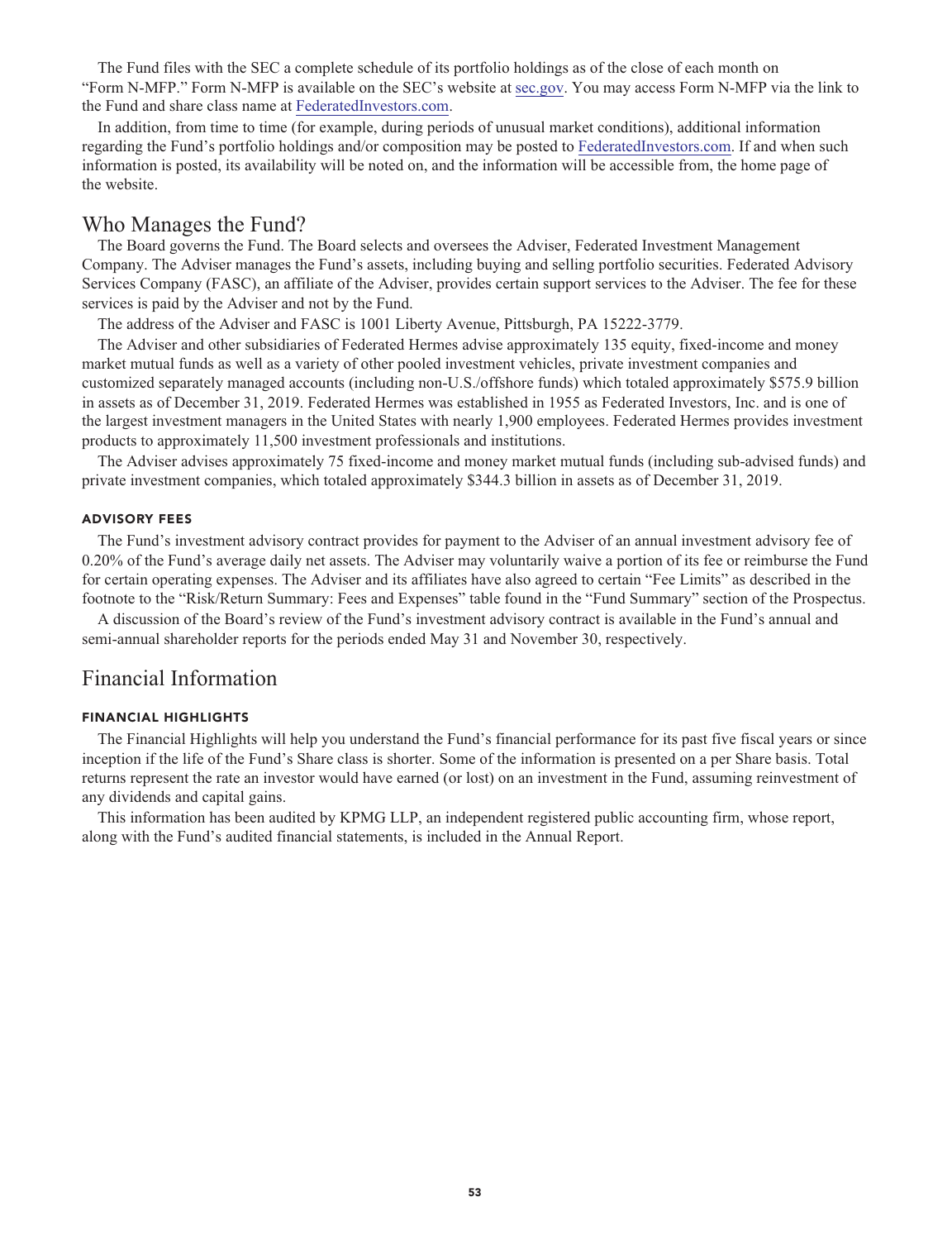## **Financial Highlights – Automated Shares**

**(For a Share Outstanding Throughout Each Period)**

**Supplemental Data:**

|                                            | <b>Year Ended</b>  | Period<br><b>Ended</b> |                   | Year Ended July 31, |                        | Period<br><b>Ended</b> |
|--------------------------------------------|--------------------|------------------------|-------------------|---------------------|------------------------|------------------------|
|                                            | 5/31/2020          | 5/31/2019 <sup>1</sup> | 2018 <sup>2</sup> | 2017 <sup>3</sup>   | 2016                   | 7/31/2015 <sup>4</sup> |
| Net Asset Value, Beginning of Period       | \$1.00             | \$1.00                 | \$1.00            | \$1.00              | \$1.00                 | \$1.00                 |
| <b>Income From Investment Operations:</b>  |                    |                        |                   |                     |                        |                        |
| Net investment income                      | 0.009              | 0.010 <sup>5</sup>     | 0.007             | 0.002               | $0.000^6$              | $0.000^6$              |
| Net realized gain                          | 0.000 <sup>6</sup> | $0.000^6$              | $0.000^6$         | 0.001               | $0.000^6$              | $0.000^6$              |
| TOTAL FROM INVESTMENT OPERATIONS           | 0.009              | 0.010                  | 0.007             | 0.003               | $0.000^6$              | $0.000^6$              |
| <b>Less Distributions:</b>                 |                    |                        |                   |                     |                        |                        |
| Distributions from net investment income   | (0.009)            | (0.010)                | (0.007)           | (0.002)             | $(0.000)^6$            | $(0.000)^6$            |
| Distributions from net realized gain       | $(0.000)^6$        | $(0.000)^6$            | $(0.000)^6$       | (0.001)             | $(0.000)^6$            |                        |
| <b>TOTAL DISTRIBUTIONS</b>                 | (0.009)            | (0.010)                | (0.007)           | (0.003)             | $(0.000)^6$            | $(0.000)^6$            |
| Net Asset Value, End of Period             | \$1.00             | \$1.00                 | \$1.00            | \$1.00              | \$1.00                 | \$1.00                 |
| Total Return <sup>7</sup>                  | 0.91%              | 0.99%                  | 0.77%             | 0.29%               | 0.06%                  | $0.00\%$ <sup>8</sup>  |
| <b>Ratios to Average Net Assets:</b>       |                    |                        |                   |                     |                        |                        |
| Net expenses <sup>9</sup>                  | 0.56%              | $0.56\%^{10}$          | 0.55%             | 0.61%               | $0.28\%$ <sup>11</sup> | $0.15\%$ <sup>10</sup> |
| Net investment income                      | 0.90%              | 1.20%10                | 0.81%             | 0.23%               | 0.01%                  | $0.01\%$ <sup>10</sup> |
| Expense waiver/reimbursement <sup>12</sup> | 0.09%              | 0.09%10                | 0.10%             | 0.11%               | 0.53%                  | 0.66%10                |

**Net assets, end of period (000 omitted) \$818,565 \$636,808 \$48,952 \$0<sup>13</sup> \$0<sup>13</sup> \$0<sup>13</sup>**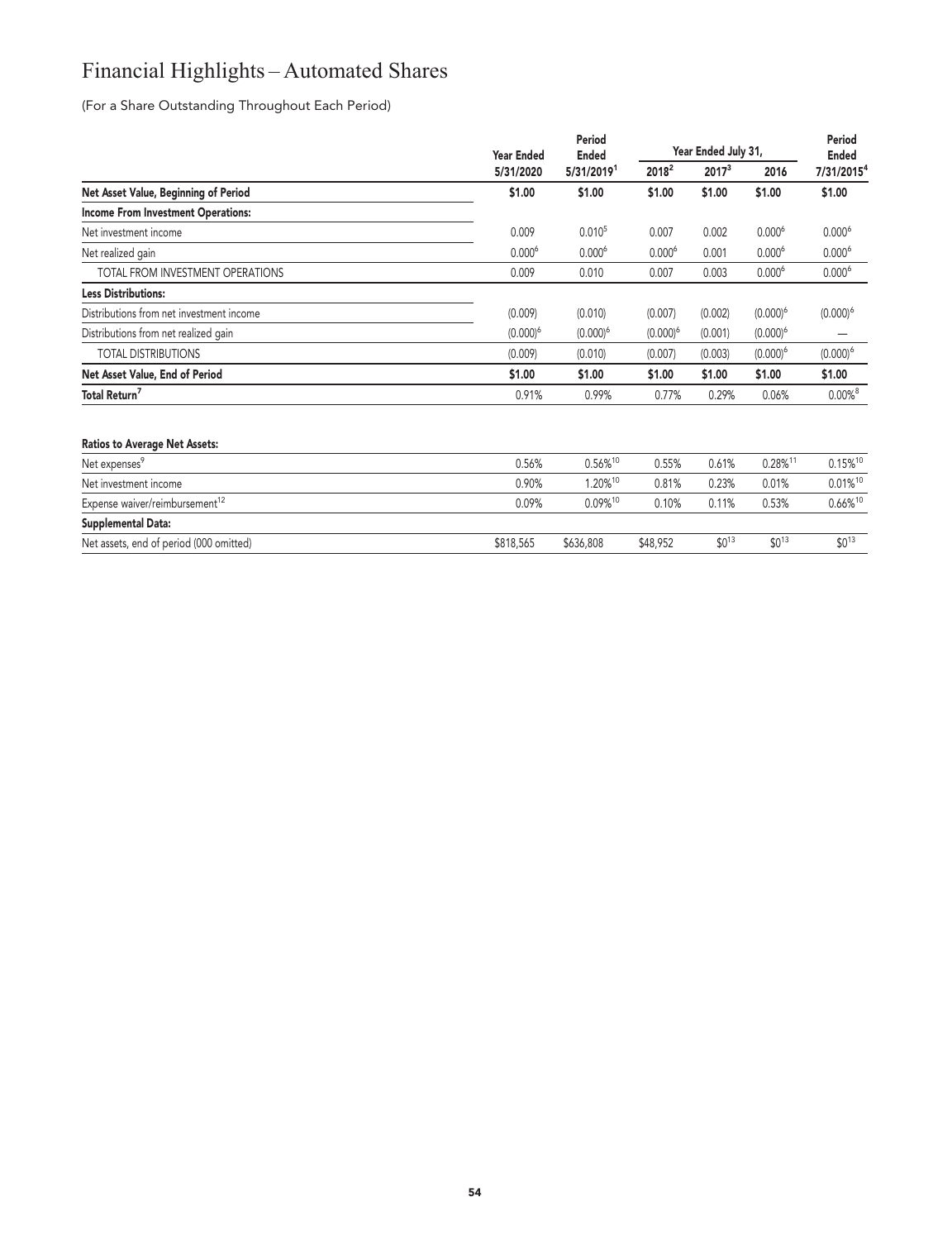- **The Fund has changed its fiscal year end from July 31 to May 31. This period represents the ten-month period from August 1, 2018 to May 31, 2019.**
- **Effective September 28, 2017, Trust Shares were re-designated as Automated Shares.**
- **Certain ratios included above in Ratios to Average Net Assets and per share amounts may be inflated or deflated as compared to the fee structure for each respective share class as a result of daily systematic allocations being rounded to the nearest penny for fund level income, expense and realized/ unrealized gain/loss amounts. Such differences are immaterial.**
- **Reflects operations for the period from June 2, 2015 (date of initial investment) to July 31, 2015.**
- **Per share numbers have been calculated using the average shares method.**
- **Represents less than \$0.001.**
- **Based on net asset value. Total returns for periods of less than one year are not annualized.**
- **Represents less than 0.01%.**
- **Amount does not reflect net expenses incurred by investment companies in which the Fund may invest.**
- **Computed on an annualized basis.**
- **The net expense ratio is calculated without reduction for expense offset arrangements. The net expense ratio for the year ended July 31, 2016, was 0.28% after taking into account this expense reduction.**
- **This expense decrease is reflected in both the net expense and the net investment income ratios shown above. Amount does not reflect expense waiver/reimbursement recorded by investment companies in which the Fund may invest.**
- **Represents less than \$1,000.**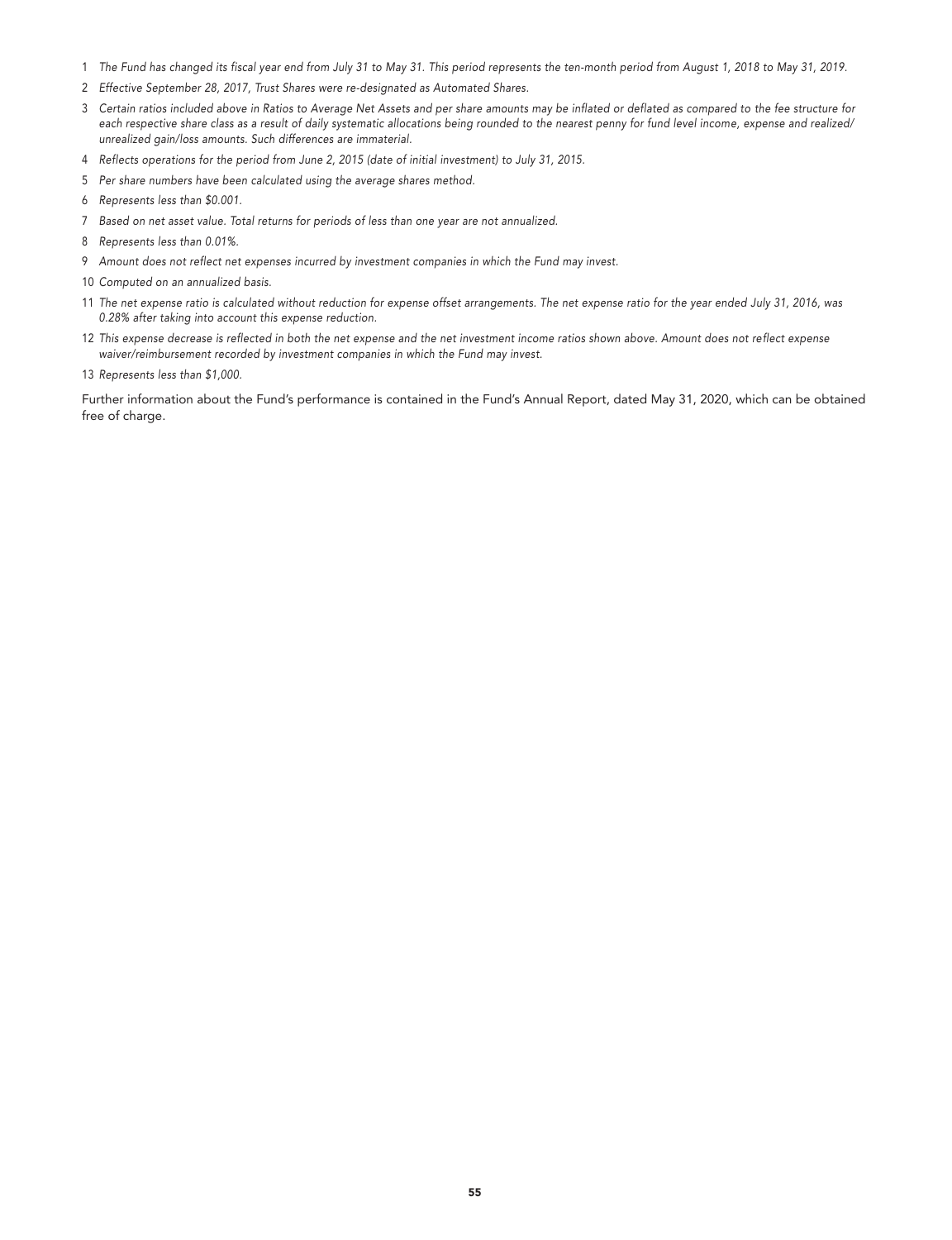## **Financial Highlights – Investment Shares**

**(For a Share Outstanding Throughout Each Period)**

|                                           | <b>Year Ended</b>  |                    |                    | Period<br><b>Ended</b> |                    | Year Ended July 31,    |  | Period<br><b>Ended</b> |
|-------------------------------------------|--------------------|--------------------|--------------------|------------------------|--------------------|------------------------|--|------------------------|
|                                           | 5/31/2020          | 5/31/20191         | 2018               | 2017                   | 2016               | 7/31/2015 <sup>2</sup> |  |                        |
| Net Asset Value, Beginning of Period      | \$1.00             | \$1.00             | \$1.00             | \$1.00                 | \$1.00             | \$1.00                 |  |                        |
| <b>Income From Investment Operations:</b> |                    |                    |                    |                        |                    |                        |  |                        |
| Net investment income                     | 0.007              | 0.008 <sup>3</sup> | 0.005              | 0.001                  | 0.000 <sup>4</sup> | 0.000 <sup>4</sup>     |  |                        |
| Net realized gain                         | 0.000 <sup>4</sup> | 0.000 <sup>4</sup> | 0.000 <sup>4</sup> | 0.001                  | 0.000 <sup>4</sup> | 0.000 <sup>4</sup>     |  |                        |
| TOTAL FROM INVESTMENT OPERATIONS          | 0.007              | 0.008              | 0.005              | 0.002                  | 0.000 <sup>4</sup> | 0.000 <sup>4</sup>     |  |                        |
| <b>Less Distributions:</b>                |                    |                    |                    |                        |                    |                        |  |                        |
| Distributions from net investment income  | (0.007)            | (0.008)            | (0.005)            | (0.001)                | $(0.000)^4$        | $(0.000)^4$            |  |                        |
| Distributions from net realized gain      | $(0.000)^4$        | $(0.000)^4$        | $(0.000)^4$        | (0.001)                | $(0.000)^4$        |                        |  |                        |
| <b>TOTAL DISTRIBUTIONS</b>                | (0.007)            | (0.008)            | (0.005)            | (0.002)                | $(0.000)^4$        | $(0.000)^4$            |  |                        |
| Net Asset Value, End of Period            | \$1.00             | \$1.00             | \$1.00             | \$1.00                 | \$1.00             | \$1.00                 |  |                        |
| Total Return <sup>5</sup>                 | 0.71%              | 0.79%              | 0.54%              | 0.17%                  | 0.06%              | $0.00\%$ <sup>6</sup>  |  |                        |

#### **Ratios to Average Net Assets:**

| Net expenses'                              | 0.78%    | $0.78\%$ <sup>8</sup> | 0.78%    | 0.76%    | $0.53\%$ <sup>9</sup> | $0.15\%$ <sup>8</sup> |
|--------------------------------------------|----------|-----------------------|----------|----------|-----------------------|-----------------------|
| Net investment income                      | 0.77%    | $0.95\%$ <sup>8</sup> | 0.46%    | 0.11%    | 0.01%                 | $0.01\%$ <sup>8</sup> |
| Expense waiver/reimbursement <sup>10</sup> | 0.12%    | $0.12\%$ <sup>8</sup> | 0.13%    | 0.16%    | 0.38%                 | $0.76\%$ <sup>8</sup> |
| Supplemental Data:                         |          |                       |          |          |                       |                       |
| Net assets, end of period (000 omitted)    | \$11.112 | \$44,873              | \$40.219 | \$68,690 | \$56,319              | \$0 <sup>1</sup>      |

**1 The Fund has changed its fiscal year end from July 31 to May 31. This period represents the ten-month period from August 1, 2018 to May 31, 2019.**

**2 Reflects operations for the period from June 2, 2015 (date of initial investment) to July 31, 2015.**

- **3 Per share numbers have been calculated using the average shares method.**
- **4 Represents less than \$0.001.**
- **5 Based on net asset value. Total returns for periods of less than one year are not annualized.**
- **6 Represents less than 0.01%.**
- **7 Amount does not reflect net expenses incurred by investment companies in which the Fund may invest.**
- **8 Computed on an annualized basis.**
- **9 The net expense ratio is calculated without reduction for expense offset arrangements. The net expense ratio for the year ended July 31, 2016, was 0.53% after taking into account this expense reduction.**
- **10 This expense decrease is reflected in both the net expense and the net investment income ratios shown above. Amount does not reflect expense waiver/reimbursement recorded by investment companies in which the Fund may invest.**

**11 Represents less than \$1,000.**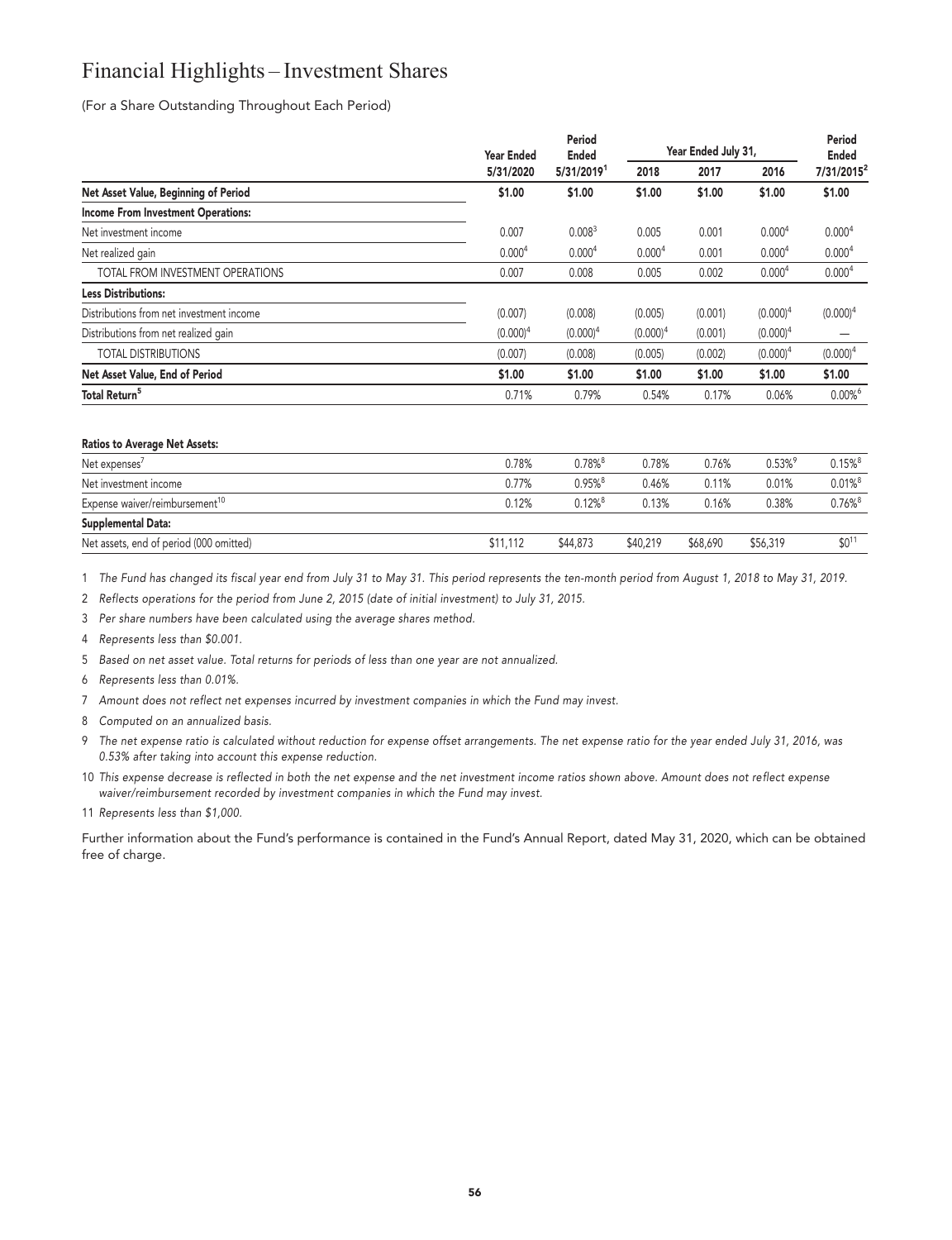## **Financial Highlights – Wealth Shares**

**(For a Share Outstanding Throughout Each Period)**

|                                           | <b>Year Ended</b> | Period<br><b>Ended</b> |                    | Year Ended July 31, |                    |                    |
|-------------------------------------------|-------------------|------------------------|--------------------|---------------------|--------------------|--------------------|
|                                           | 5/31/2020         | 5/31/20191             | 2018               | 2017                | 2016               | 2015               |
| Net Asset Value, Beginning of Period      | \$1.00            | \$1.00                 | \$1.00             | \$1.00              | \$1.00             | \$1.00             |
| <b>Income From Investment Operations:</b> |                   |                        |                    |                     |                    |                    |
| Net investment income                     | 0.012             | 0.013 <sup>2</sup>     | 0.011              | 0.001               | 0.001              | 0.000 <sup>3</sup> |
| Net realized gain                         | 0.001             | 0.000 <sup>3</sup>     | 0.000 <sup>3</sup> | 0.001               | 0.000 <sup>3</sup> | 0.000 <sup>3</sup> |
| TOTAL FROM INVESTMENT OPERATIONS          | 0.013             | 0.013                  | 0.011              | 0.002               | 0.001              | 0.000 <sup>3</sup> |
| <b>Less Distributions:</b>                |                   |                        |                    |                     |                    |                    |
| Distributions from net investment income  | (0.013)           | (0.013)                | (0.011)            | (0.001)             | (0.001)            | $(0.000)^3$        |
| Distributions from net realized gain      | $(0.000)^3$       | $(0.000)^3$            | $(0.000)^3$        | (0.001)             | $(0.000)^3$        | $(0.000)^3$        |
| <b>TOTAL DISTRIBUTIONS</b>                | (0.013)           | (0.013)                | (0.011)            | (0.002)             | (0.001)            | $(0.000)^3$        |
| Net Asset Value, End of Period            | \$1.00            | \$1.00                 | \$1.00             | \$1.00              | \$1.00             | \$1.00             |
| <b>Total Return<sup>4</sup></b>           | 1.27%             | 1.27%                  | 1.12%              | 0.72%               | 0.17%              | 0.01%              |
|                                           |                   |                        |                    |                     |                    |                    |

#### **Ratios to Average Net Assets:**

| Net expenses <sup>5</sup>                 | 0.21%       | $0.21\%$    | 0.21%       | 0.21%     | $0.17\%$ <sup>7</sup> | 0.14%       |
|-------------------------------------------|-------------|-------------|-------------|-----------|-----------------------|-------------|
| Net investment income                     | .24%        | $1.52\%$    | $1.10\%$    | 0.64%     | 0.11%                 | 0.01%       |
| Expense waiver/reimbursement <sup>8</sup> | 0.09%       | 0.09%       | 0.10%       | 0.11%     | 0.14%                 | 0.16%       |
| <b>Supplemental Data:</b>                 |             |             |             |           |                       |             |
| Net assets, end of period (000 omitted)   | \$1,510,434 | \$1,713,390 | \$1,163,568 | \$667,169 | \$1,003,993           | \$1,037,940 |

**1 The Fund has changed its fiscal year end from July 31 to May 31. This period represents the ten-month period from August 1, 2018 to May 31, 2019.**

**2 Per share numbers have been calculated using the average shares method.**

**3 Represents less than \$0.001.**

**4 Based on net asset value. Total returns for periods of less than one year are not annualized.**

- **5 Amount does not reflect net expenses incurred by investment companies in which the Fund may invest.**
- **6 Computed on an annualized basis.**
- **7 The net expense ratio is calculated without reduction for expense offset arrangements. The net expense ratio for the year ended July 31, 2016, was 0.17% after taking into account this expense reduction.**
- **8 This expense decrease is reflected in both the net expense and the net investment income ratios shown above. Amount does not reflect expense waiver/reimbursement recorded by investment companies in which the Fund may invest.**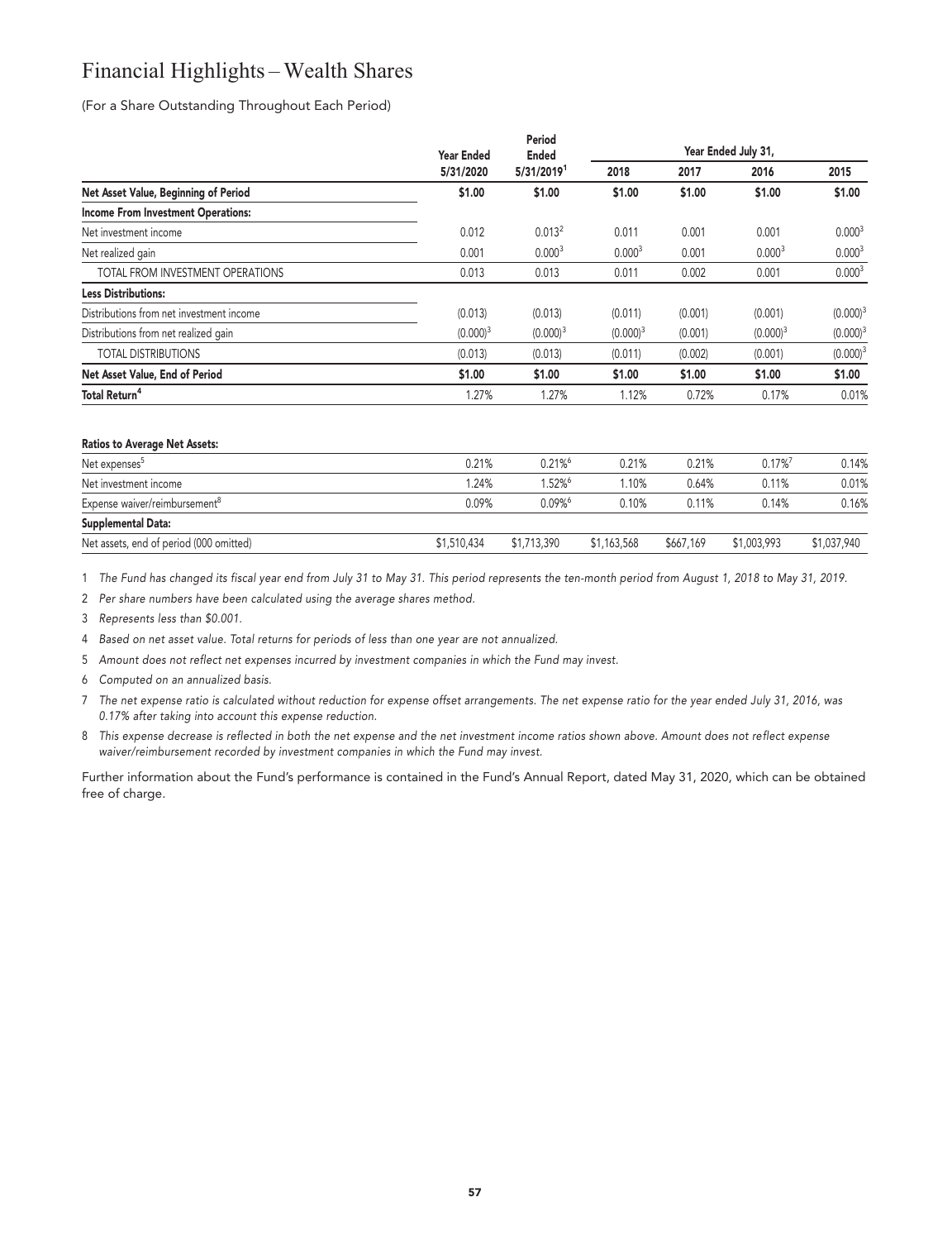### **Financial Highlights – Service Shares**

**(For a Share Outstanding Throughout Each Period)**

|                                           | <b>Year Ended</b>  | Period<br><b>Ended</b> |                    | Year Ended July 31, |                    |                    |
|-------------------------------------------|--------------------|------------------------|--------------------|---------------------|--------------------|--------------------|
|                                           | 5/31/2020          | 5/31/20191             | 2018               | 2017                | 2016               | 2015               |
| Net Asset Value, Beginning of Period      | \$1.00             | \$1.00                 | \$1.00             | \$1.00              | \$1.00             | \$1.00             |
| <b>Income From Investment Operations:</b> |                    |                        |                    |                     |                    |                    |
| Net investment income                     | 0.010              | $0.011^2$              | 0.008              | 0.004               | 0.000 <sup>3</sup> | 0.000 <sup>3</sup> |
| Net realized gain                         | 0.000 <sup>3</sup> | 0.000 <sup>3</sup>     | 0.000 <sup>3</sup> | 0.001               | 0.000 <sup>3</sup> | 0.000 <sup>3</sup> |
| TOTAL FROM INVESTMENT OPERATIONS          | 0.010              | 0.011                  | 0.008              | 0.005               | 0.000 <sup>3</sup> | 0.000 <sup>3</sup> |
| <b>Less Distributions:</b>                |                    |                        |                    |                     |                    |                    |
| Distributions from net investment income  | (0.010)            | (0.011)                | (0.008)            | (0.004)             | $(0.000)^3$        | $(0.000)^3$        |
| Distributions from net realized gain      | $(0.000)^3$        | $(0.000)^3$            | $(0.000)^3$        | (0.001)             | $(0.000)^3$        | $(0.000)^3$        |
| <b>TOTAL DISTRIBUTIONS</b>                | (0.010)            | (0.011)                | (0.008)            | (0.005)             | $(0.000)^3$        | $(0.000)^3$        |
| Net Asset Value, End of Period            | \$1.00             | \$1.00                 | \$1.00             | \$1.00              | \$1.00             | \$1.00             |
| <b>Total Return<sup>4</sup></b>           | 1.01%              | 1.06%                  | 0.87%              | 0.47%               | 0.08%              | 0.01%              |
|                                           |                    |                        |                    |                     |                    |                    |

#### **Ratios to Average Net Assets:**

| Net expenses <sup>5</sup>                 | 0.46%     | $0.46\%$              | 0.46%     | 0.46%     | $0.25\%$  | 0.14%     |
|-------------------------------------------|-----------|-----------------------|-----------|-----------|-----------|-----------|
| Net investment income                     | 0.98%     | $1.26\%$ <sup>6</sup> | 0.84%     | 0.39%     | 0.03%     | 0.01%     |
| Expense waiver/reimbursement <sup>8</sup> | 0.09%     | $0.09\%$ <sup>6</sup> | 0.10%     | 0.11%     | 0.31%     | 0.40%     |
| Supplemental Data:                        |           |                       |           |           |           |           |
| Net assets, end of period (000 omitted)   | \$515,994 | \$410,580             | \$449,099 | \$369,709 | \$584,893 | \$726,226 |

**1 The Fund has changed its fiscal year end from July 31 to May 31. This period represents the ten-month period from August 1, 2018 to May 31, 2019.**

**2 Per share numbers have been calculated using the average shares method.**

**3 Represents less than \$0.001.**

**4 Based on net asset value. Total returns for periods of less than one year are not annualized.**

- **5 Amount does not reflect net expenses incurred by investment companies in which the Fund may invest.**
- **6 Computed on an annualized basis.**
- **7 The net expense ratio is calculated without reduction for expense offset arrangements. The net expense ratio for the year ended July 31, 2016, was 0.25% after taking into account this expense reduction.**
- **8 This expense decrease is reflected in both the net expense and the net investment income ratios shown above. Amount does not reflect expense waiver/reimbursement recorded by investment companies in which the Fund may invest.**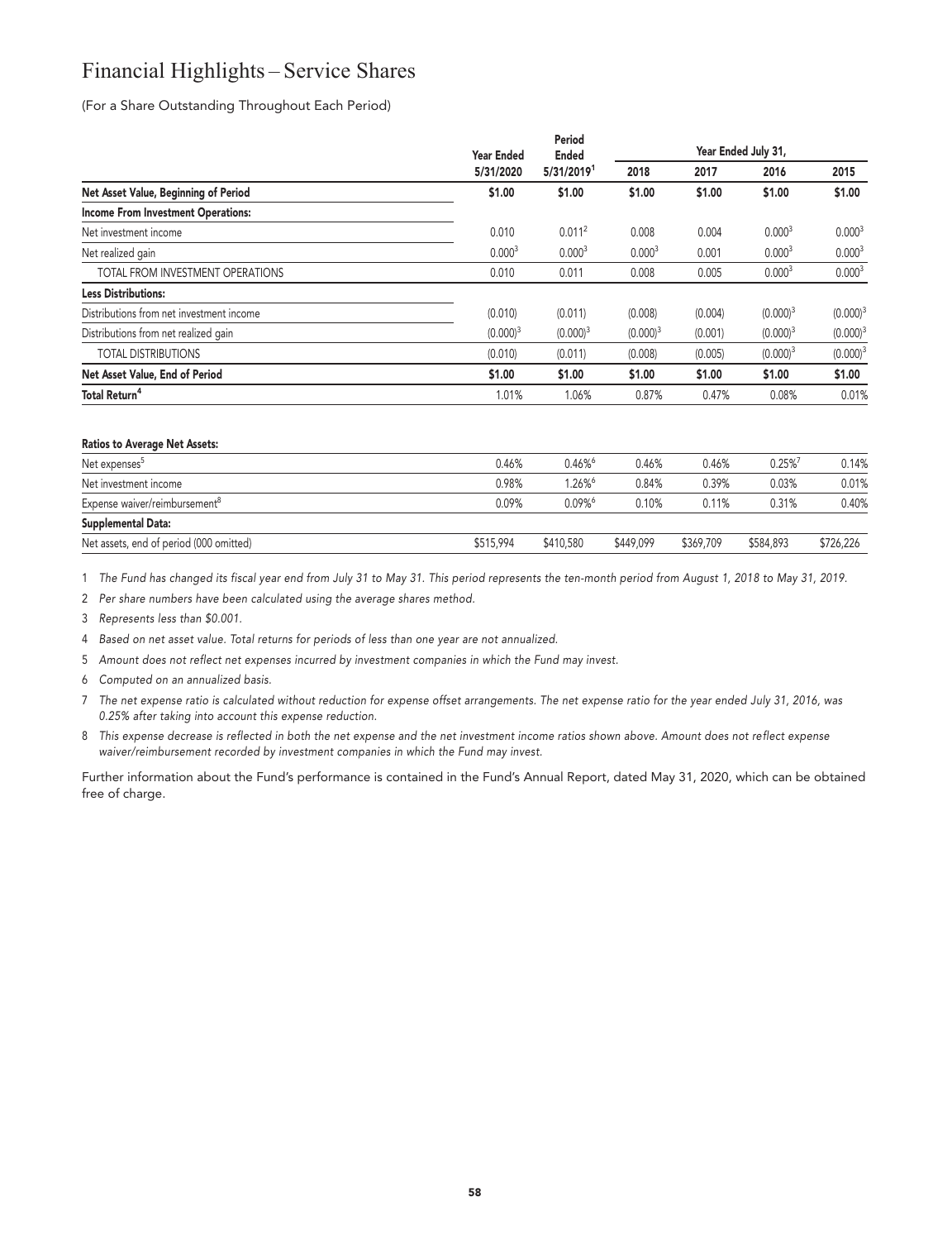## **Financial Highlights – Cash II Shares**

**(For a Share Outstanding Throughout Each Period)**

|                                           | <b>Year Ended</b>  | Period<br><b>Ended</b><br>5/31/20191 | Year Ended July 31, |                    |                    | Period<br><b>Ended</b> |
|-------------------------------------------|--------------------|--------------------------------------|---------------------|--------------------|--------------------|------------------------|
|                                           | 5/31/2020          |                                      | 2018                | 2017               | 2016               | 7/31/2015 <sup>2</sup> |
| Net Asset Value, Beginning of Period      | \$1.00             | \$1.00                               | \$1.00              | \$1.00             | \$1.00             | \$1.00                 |
| <b>Income From Investment Operations:</b> |                    |                                      |                     |                    |                    |                        |
| Net investment income                     | 0.006              | 0.007 <sup>3</sup>                   | 0.004               | 0.000 <sup>4</sup> | 0.000 <sup>4</sup> | 0.000 <sup>4</sup>     |
| Net realized gain                         | 0.000 <sup>4</sup> | 0.000 <sup>4</sup>                   | 0.000 <sup>4</sup>  | 0.001              | 0.000 <sup>4</sup> | 0.000 <sup>4</sup>     |
| TOTAL FROM INVESTMENT OPERATIONS          | 0.006              | 0.007                                | 0.004               | 0.001              | 0.000 <sup>4</sup> | 0.000 <sup>4</sup>     |
| <b>Less Distributions:</b>                |                    |                                      |                     |                    |                    |                        |
| Distributions from net investment income  | (0.006)            | (0.007)                              | (0.004)             | $(0.000)^4$        | $(0.000)^4$        | $(0.000)^4$            |
| Distributions from net realized gain      | $(0.000)^4$        | $(0.000)^4$                          | $(0.000)^4$         | (0.001)            | $(0.000)^4$        |                        |
| <b>TOTAL DISTRIBUTIONS</b>                | (0.006)            | (0.007)                              | (0.004)             | (0.001)            | $(0.000)^4$        | $(0.000)^4$            |
| Net Asset Value, End of Period            | \$1.00             | \$1.00                               | \$1.00              | \$1.00             | \$1.00             | \$1.00                 |
| Total Return <sup>5</sup>                 | 0.60%              | 0.69%                                | 0.43%               | 0.11%              | 0.06%              | $0.00\%$ <sup>6</sup>  |

#### **Ratios to Average Net Assets:**

| Net expenses'                              | 0.88%    | $0.91\%$ <sup>8</sup> | 0.90%    | 0.82%    | $0.33\%$ <sup>9</sup> | $0.15\%$ <sup>8</sup> |
|--------------------------------------------|----------|-----------------------|----------|----------|-----------------------|-----------------------|
| Net investment income                      | 0.60%    | $0.83\%$ <sup>8</sup> | 0.35%    | 0.04%    | 0.01%                 | $0.01\%$ <sup>8</sup> |
| Expense waiver/reimbursement <sup>10</sup> | 0.11%    | $0.09%$ <sup>8</sup>  | 0.10%    | 0.19%    | 0.68%                 | $0.86\%$ <sup>8</sup> |
| Supplemental Data:                         |          |                       |          |          |                       |                       |
| Net assets, end of period (000 omitted)    | \$44,704 | \$50,506              | \$49,804 | \$88,884 | \$118,980             | \$15,750              |

**1 The Fund has changed its fiscal year end from July 31 to May 31. This period represents the ten-month period from August 1, 2018 to May 31, 2019.**

**2 Reflects operations for the period from June 2, 2015 (date of initial investment) to July 31, 2015.**

- **3 Per share numbers have been calculated using the average shares method.**
- **4 Represents less than \$0.001.**
- **5 Based on net asset value. Total returns for periods of less than one year are not annualized.**
- **6 Represents less than 0.01%.**
- **7 Amount does not reflect net expenses incurred by investment companies in which the Fund may invest.**
- **8 Computed on an annualized basis.**
- **9 The net expense ratio is calculated without reduction for expense offset arrangements. The net expense ratio for the year ended July 31, 2016, was 0.33% after taking into account this expense reduction.**
- **10 This expense decrease is reflected in both the net expense and the net investment income ratios shown above. Amount does not reflect expense waiver/reimbursement recorded by investment companies in which the Fund may invest.**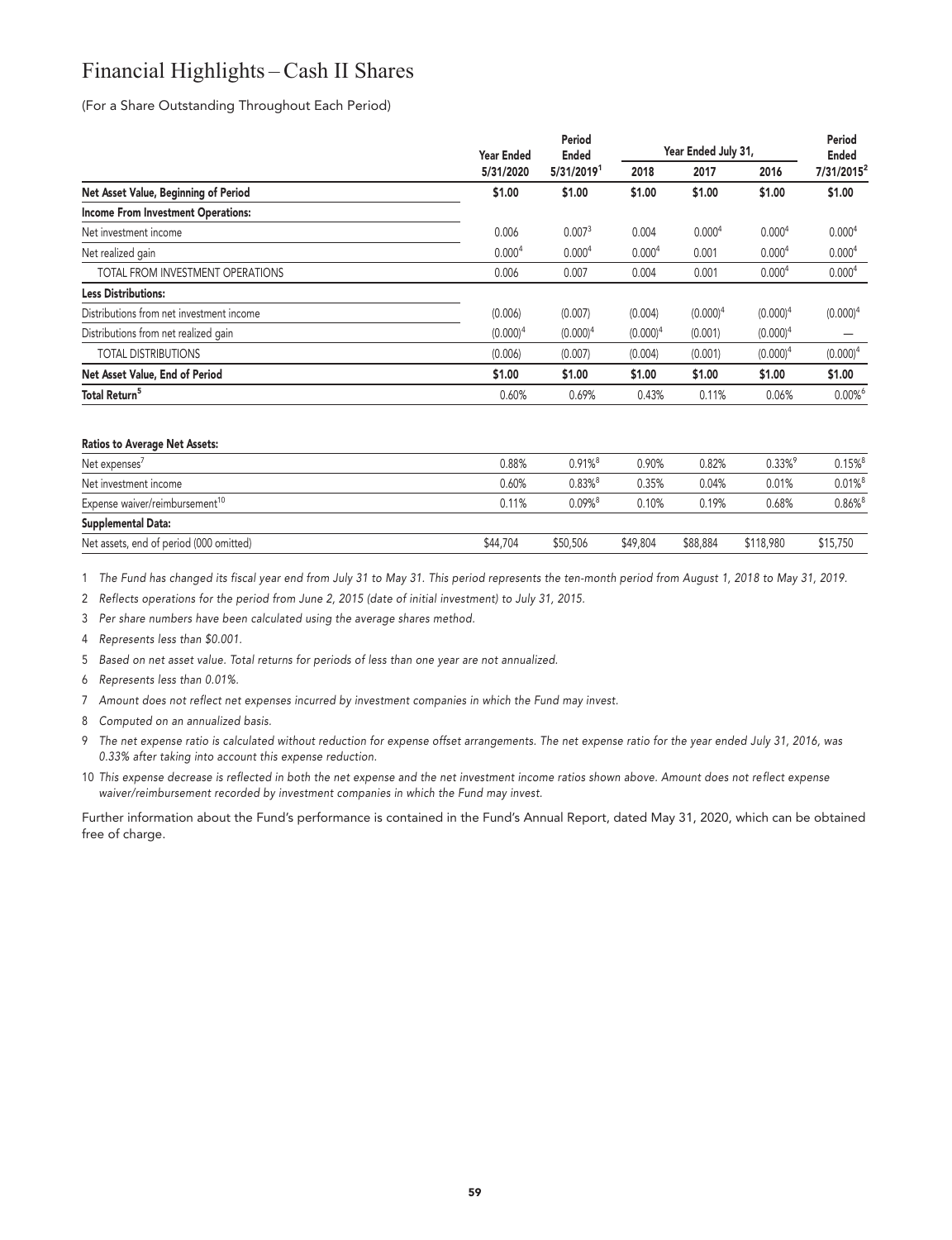## **Financial Highlights – Cash Series Shares**

**(For a Share Outstanding Throughout Each Period)**

|                                           | <b>Year Ended</b>  | Period<br><b>Ended</b> | Year Ended July 31, |                    |                    | Period<br><b>Ended</b> |
|-------------------------------------------|--------------------|------------------------|---------------------|--------------------|--------------------|------------------------|
|                                           | 5/31/2020          | 5/31/20191             | 2018                | 2017               | 2016               | 7/31/2015 <sup>2</sup> |
| Net Asset Value, Beginning of Period      | \$1.00             | \$1.00                 | \$1.00              | \$1.00             | \$1.00             | \$1.00                 |
| <b>Income From Investment Operations:</b> |                    |                        |                     |                    |                    |                        |
| Net investment income                     | 0.005              | 0.006 <sup>3</sup>     | 0.003               | 0.000 <sup>4</sup> | 0.000 <sup>4</sup> | 0.000 <sup>4</sup>     |
| Net realized gain                         | 0.000 <sup>4</sup> | 0.000 <sup>4</sup>     | 0.000 <sup>4</sup>  | 0.001              | 0.000 <sup>4</sup> | 0.000 <sup>4</sup>     |
| TOTAL FROM INVESTMENT OPERATIONS          | 0.005              | 0.006                  | 0.003               | 0.001              | 0.000 <sup>4</sup> | 0.000 <sup>4</sup>     |
| <b>Less Distributions:</b>                |                    |                        |                     |                    |                    |                        |
| Distributions from net investment income  | (0.005)            | (0.006)                | (0.003)             | $(0.000)^4$        | $(0.000)^4$        | $(0.000)^4$            |
| Distributions from net realized gain      | $(0.000)^4$        | $(0.000)^4$            | $(0.000)^4$         | (0.001)            | $(0.000)^4$        |                        |
| <b>TOTAL DISTRIBUTIONS</b>                | (0.005)            | (0.006)                | (0.003)             | (0.001)            | $(0.000)^4$        | $(0.000)^4$            |
| Net Asset Value, End of Period            | \$1.00             | \$1.00                 | \$1.00              | \$1.00             | \$1.00             | \$1.00                 |
| Total Return <sup>5</sup>                 | 0.49%              | 0.59%                  | 0.31%               | 0.07%              | 0.06%              | $0.00\%$ <sup>6</sup>  |
|                                           |                    |                        |                     |                    |                    |                        |

#### **Ratios to Average Net Assets:**

| Net expenses'                              | 0.99%     | $1.02\%$ <sup>8</sup> | 1.02%     | 0.83%     | $0.30\%$ <sup>9</sup> | $0.15\%$ <sup>8</sup> |
|--------------------------------------------|-----------|-----------------------|-----------|-----------|-----------------------|-----------------------|
| Net investment income                      | 0.49%     | $0.71\%$ <sup>8</sup> | 0.30%     | 0.01%     | 0.01%                 | $0.01\%$ <sup>8</sup> |
| Expense waiver/reimbursement <sup>10</sup> | 0.27%     | $0.24\%$ <sup>8</sup> | 0.24%     | 0.45%     | 0.96%                 | $1.11\%$ <sup>8</sup> |
| Supplemental Data:                         |           |                       |           |           |                       |                       |
| Net assets, end of period (000 omitted)    | \$240.445 | \$281,674             | \$328,142 | \$118,975 | \$210,967             | \$94,515              |
|                                            |           |                       |           |           |                       |                       |

**1 The Fund has changed its fiscal year end from July 31 to May 31. This period represents the ten-month period from August 1, 2018 to May 31, 2019.**

**2 Reflects operations for the period from June 2, 2015 (date of initial investment) to July 31, 2015.**

- **3 Per share numbers have been calculated using the average shares method.**
- **4 Represents less than \$0.001.**
- **5 Based on net asset value. Total returns for periods of less than one year are not annualized.**
- **6 Represents less than 0.01%.**
- **7 Amount does not reflect net expenses incurred by investment companies in which the Fund may invest.**
- **8 Computed on an annualized basis.**
- **9 The net expense ratio is calculated without reduction for expense offset arrangements. The net expense ratio for the year ended July 31, 2016, was 0.30% after taking into account this expense reduction.**
- **10 This expense decrease is reflected in both the net expense and the net investment income ratios shown above. Amount does not reflect expense waiver/reimbursement recorded by investment companies in which the Fund may invest.**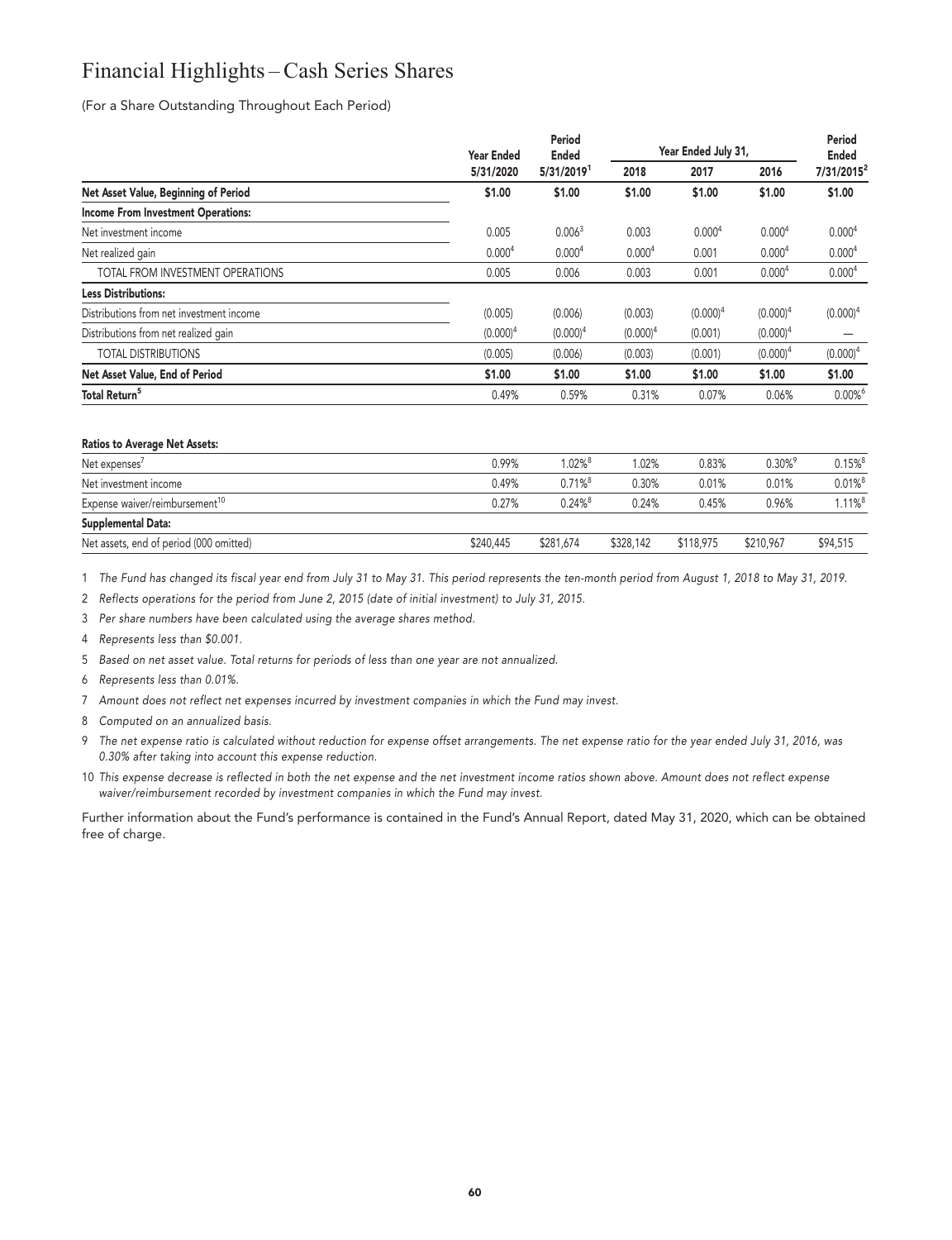## **Financial Highlights – Capital Shares**

**(For a Share Outstanding Throughout Each Period)**

|                                           | <b>Year Ended</b>  | Period<br><b>Ended</b> |                    | Year Ended July 31, |                    |                    |  |
|-------------------------------------------|--------------------|------------------------|--------------------|---------------------|--------------------|--------------------|--|
|                                           | 5/31/2020          | 5/31/20191             | 2018               | 2017                | 2016               | 2015               |  |
| Net Asset Value, Beginning of Period      | \$1.00             | \$1.00                 | \$1.00             | \$1.00              | \$1.00             | \$1.00             |  |
| <b>Income From Investment Operations:</b> |                    |                        |                    |                     |                    |                    |  |
| Net investment income                     | 0.012              | 0.012 <sup>2</sup>     | 0.010              | 0.006               | 0.001              | 0.000 <sup>3</sup> |  |
| Net realized gain                         | 0.000 <sup>3</sup> | 0.000 <sup>3</sup>     | 0.000 <sup>3</sup> | 0.001               | 0.000 <sup>3</sup> | 0.000 <sup>3</sup> |  |
| TOTAL FROM INVESTMENT OPERATIONS          | 0.012              | 0.012                  | 0.010              | 0.007               | 0.001              | 0.000 <sup>3</sup> |  |
| <b>Less Distributions:</b>                |                    |                        |                    |                     |                    |                    |  |
| Distributions from net investment income  | (0.012)            | (0.012)                | (0.010)            | (0.006)             | (0.001)            | $(0.000)^3$        |  |
| Distributions from net realized gain      | $(0.000)^3$        | $(0.000)^3$            | $(0.000)^3$        | (0.001)             | $(0.000)^3$        | $(0.000)^3$        |  |
| <b>TOTAL DISTRIBUTIONS</b>                | (0.012)            | (0.012)                | (0.010)            | (0.007)             | (0.001)            | $(0.000)^3$        |  |
| Net Asset Value, End of Period            | \$1.00             | \$1.00                 | \$1.00             | \$1.00              | \$1.00             | \$1.00             |  |
| <b>Total Return<sup>4</sup></b>           | 1.16%              | 1.19%                  | 1.02%              | 0.62%               | 0.13%              | 0.01%              |  |
|                                           |                    |                        |                    |                     |                    |                    |  |

#### **Ratios to Average Net Assets:**

| Net expenses <sup>5</sup>                 | 0.31%     | $0.31\%$ <sup>6</sup> | 0.31%     | 0.31%     | $0.18\%$  | 0.14%     |
|-------------------------------------------|-----------|-----------------------|-----------|-----------|-----------|-----------|
| Net investment income                     | 1.16%     | 1.41%                 | 1.01%     | 0.57%     | 0.05%     | 0.01%     |
| Expense waiver/reimbursement <sup>8</sup> | 0.09%     | $0.09\%$ <sup>6</sup> | 0.10%     | 0.11%     | 0.23%     | 0.26%     |
| Supplemental Data:                        |           |                       |           |           |           |           |
| Net assets, end of period (000 omitted)   | \$359,491 | \$409,796             | \$635,782 | \$255,216 | \$153,275 | \$450,631 |

**1 The Fund has changed its fiscal year end from July 31 to May 31. This period represents the ten-month period from August 1, 2018 to May 31, 2019.**

**2 Per share numbers have been calculated using the average shares method.**

**3 Represents less than \$0.001.**

**4 Based on net asset value. Total returns for periods of less than one year are not annualized.**

- **5 Amount does not reflect net expenses incurred by investment companies in which the Fund may invest.**
- **6 Computed on an annualized basis.**
- **7 The net expense ratio is calculated without reduction for expense offset arrangements. The net expense ratio for the year ended July 31, 2016, was 0.18% after taking into account this expense reduction.**
- **8 This expense decrease is reflected in both the net expense and the net investment income ratios shown above. Amount does not reflect expense waiver/reimbursement recorded by investment companies in which the Fund may invest.**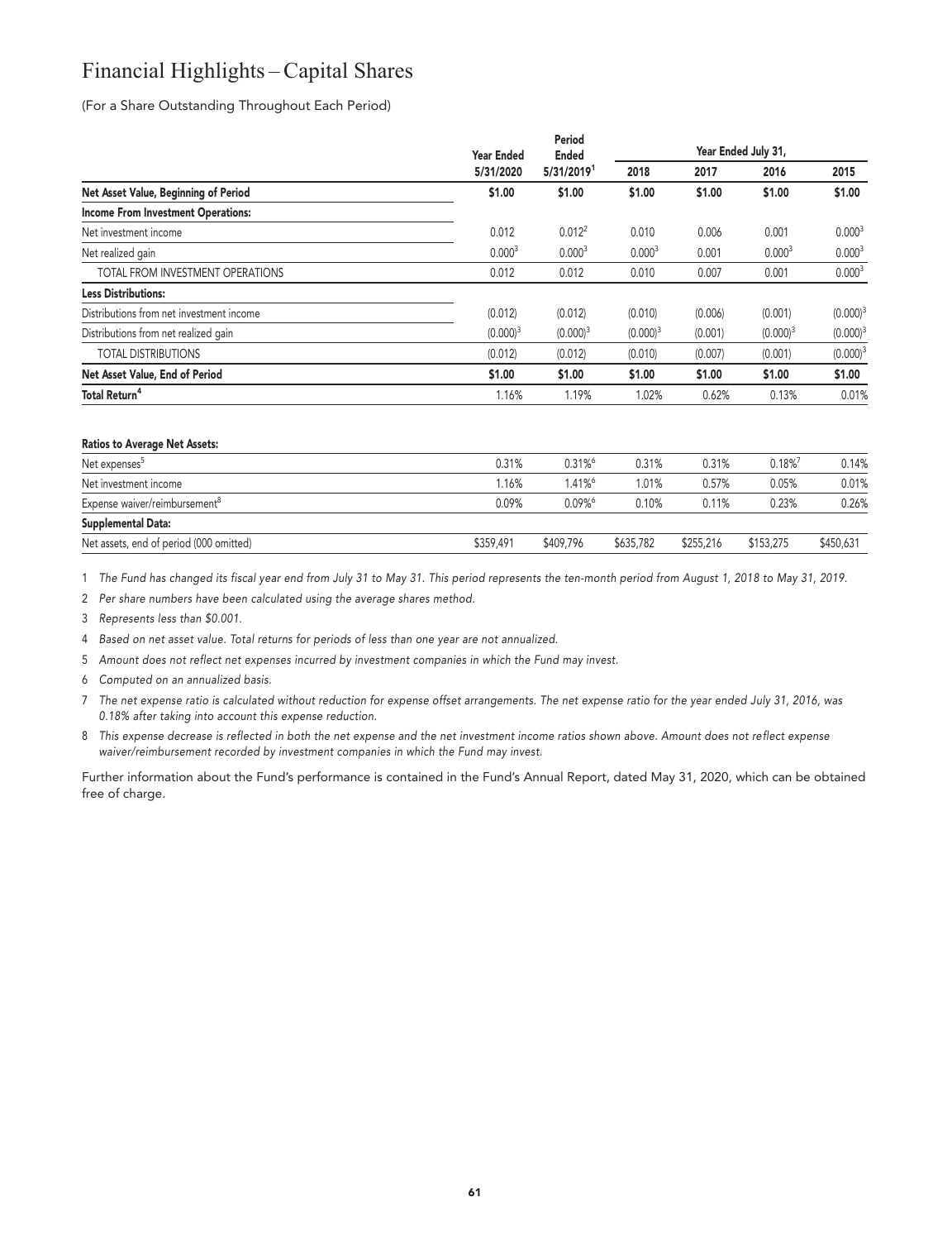### **Appendix A: Hypothetical Investment and Expense Information**

**The following charts provide additional hypothetical information about the effect of the Fund's expenses, including investment advisory fees and other Fund costs, on the Fund's assumed returns over a 10-year period. The charts show the estimated expenses that would be incurred in respect of a hypothetical investment, of \$10,000, assuming a 5% return each year, and no redemption of Shares. Each chart also assumes that the Fund's annual expense ratio stays the same throughout the 10-year period and that all dividends and distributions are reinvested. The annual expense ratio used in each chart is the same as stated in the "Fees and Expenses" table of this Prospectus (and thus may not reflect any fee waiver or expense reimbursement currently in effect). The maximum amount of any sales charge that might be imposed on the** *purchase* **of Shares (and deducted from the hypothetical initial investment of \$10,000; the "Front-End Sales Charge") is reflected in the "Hypothetical Expenses" column. The hypothetical investment information does not reflect the effect of charges (if any) normally applicable to** *redemptions* **of Shares (e.g., deferred sales charges, redemption fees). Mutual fund returns, as well as fees and expenses, may fluctuate over time, and your actual investment returns and total expenses may be higher or lower than those shown below.**

#### **FEDERATED HERMES MUNICIPAL OBLIGATIONS FUND — AS CLASS ANNUAL EXPENSE RATIO: 0.65% MAXIMUM FRONT-END SALES CHARGE : NONE**

| Year       | Hypothetical<br><b>Beginning</b><br>Investment | Hypothetical<br>Performance<br><b>Earnings</b> | Investment<br>After<br>Returns | Hypothetical<br><b>Expenses</b> | Hypothetical<br>Ending<br>Investment |
|------------|------------------------------------------------|------------------------------------------------|--------------------------------|---------------------------------|--------------------------------------|
|            | \$10,000.00                                    | \$500.00                                       | \$10,500.00                    | \$66.41                         | \$10,435.00                          |
| 2          | \$10,435.00                                    | \$521.75                                       | \$10,956.75                    | \$69.30                         | \$10,888.92                          |
| 3          | \$10,888.92                                    | \$544.45                                       | \$11,433.37                    | \$72.32                         | \$11,362.59                          |
| 4          | \$11,362.59                                    | \$568.13                                       | \$11,930.72                    | \$75.46                         | \$11,856.86                          |
| 5          | \$11,856.86                                    | \$592.84                                       | \$12,449.70                    | \$78.75                         | \$12,372.63                          |
| 6          | \$12,372.63                                    | \$618.63                                       | \$12,991.26                    | \$82.17                         | \$12,910.84                          |
| 7          | \$12,910.84                                    | \$645.54                                       | \$13,556.38                    | \$85.75                         | \$13,472.46                          |
| 8          | \$13,472.46                                    | \$673.62                                       | \$14,146.08                    | \$89.48                         | \$14,058.51                          |
| 9          | \$14,058.51                                    | \$702.93                                       | \$14,761.44                    | \$93.37                         | \$14,670.06                          |
| 10         | \$14,670.06                                    | \$733.50                                       | \$15,403.56                    | \$97.43                         | \$15,308.21                          |
| Cumulative |                                                | \$6,101.39                                     |                                | \$810.44                        |                                      |

#### **FEDERATED HERMES MUNICIPAL OBLIGATIONS FUND — IV CLASS ANNUAL EXPENSE RATIO: 0.90% MAXIMUM FRONT-END SALES CHARGE : NONE**

| Year       | Hypothetical<br><b>Beginning</b><br>Investment | Hypothetical<br>Performance<br><b>Earnings</b> | Investment<br>After<br>Returns | Hypothetical<br><b>Expenses</b> | Hypothetical<br>Ending<br>Investment |
|------------|------------------------------------------------|------------------------------------------------|--------------------------------|---------------------------------|--------------------------------------|
|            | \$10,000.00                                    | \$500.00                                       | \$10,500.00                    | \$91.85                         | \$10,410.00                          |
| 2          | \$10,410.00                                    | \$520.50                                       | \$10,930.50                    | \$95.61                         | \$10,836.81                          |
| 3          | \$10,836.81                                    | \$541.84                                       | \$11,378.65                    | \$99.53                         | \$11,281.12                          |
| 4          | \$11,281.12                                    | \$564.06                                       | \$11,845.18                    | \$103.61                        | \$11,743.65                          |
| 5          | \$11,743.65                                    | \$587.18                                       | \$12,330.83                    | \$107.86                        | \$12,225.14                          |
| 6          | \$12,225.14                                    | \$611.26                                       | \$12,836.40                    | \$112.28                        | \$12,726.37                          |
| 7          | \$12,726.37                                    | \$636.32                                       | \$13,362.69                    | \$116.89                        | \$13,248.15                          |
| 8          | \$13,248.15                                    | \$662.41                                       | \$13,910.56                    | \$121.68                        | \$13,791.32                          |
| 9          | \$13,791.32                                    | \$689.57                                       | \$14,480.89                    | \$126.67                        | \$14,356.76                          |
| 10         | \$14,356.76                                    | \$717.84                                       | \$15,074.60                    | \$131.86                        | \$14,945.39                          |
| Cumulative |                                                | \$6,030.98                                     |                                | \$1,107.84                      |                                      |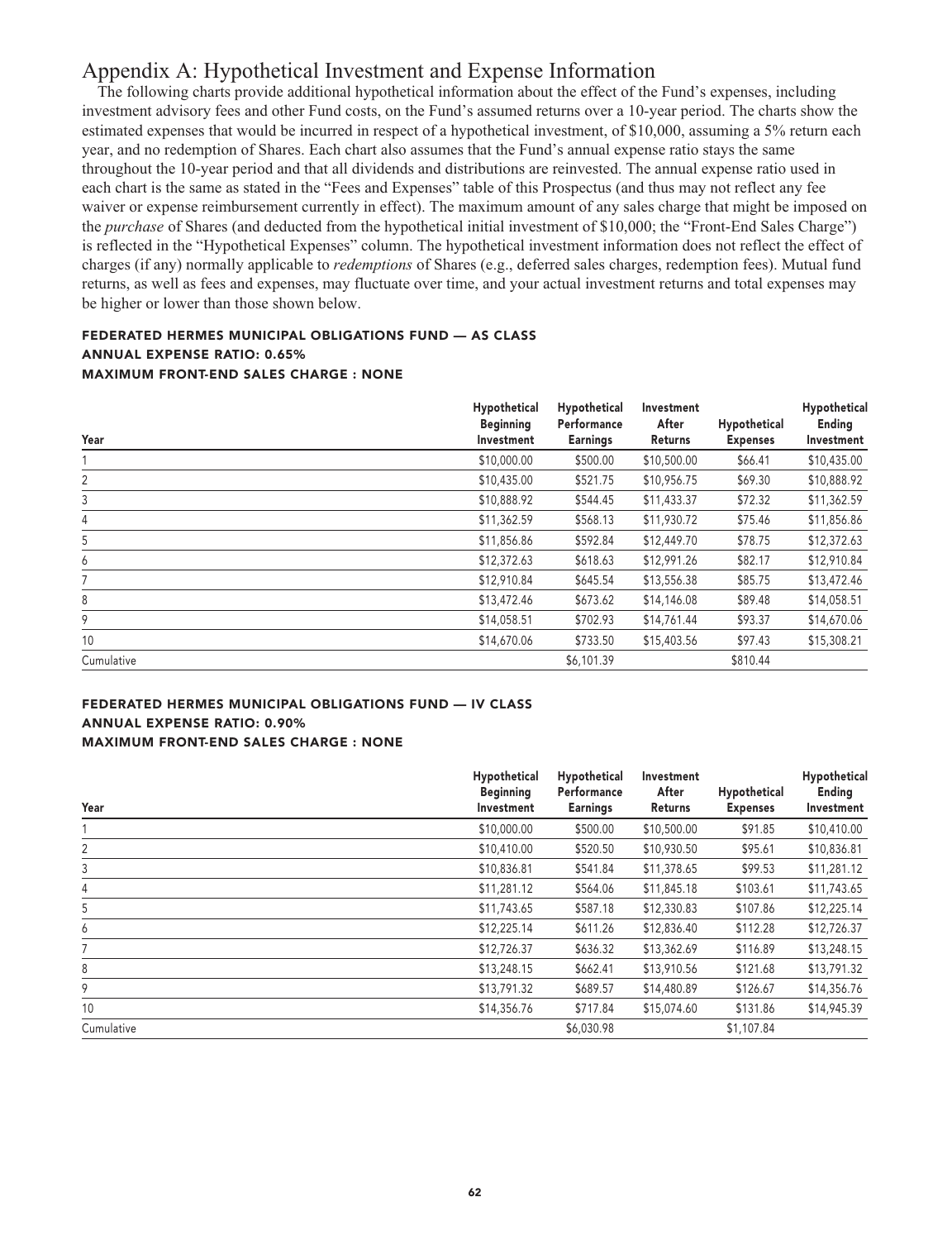#### **FEDERATED HERMES MUNICIPAL OBLIGATIONS FUND — WS CLASS ANNUAL EXPENSE RATIO: 0.30% MAXIMUM FRONT-END SALES CHARGE: NONE**

| Year       | Hypothetical<br><b>Beginning</b><br>Investment | Hypothetical<br>Performance<br><b>Earnings</b> | Investment<br>After<br>Returns | Hypothetical<br><b>Expenses</b> | Hypothetical<br>Ending<br>Investment |
|------------|------------------------------------------------|------------------------------------------------|--------------------------------|---------------------------------|--------------------------------------|
|            | \$10,000.00                                    | \$500.00                                       | \$10,500.00                    | \$30.71                         | \$10,470.00                          |
| 2          | \$10,470.00                                    | \$523.50                                       | \$10,993.50                    | \$32.15                         | \$10,962.09                          |
| 3          | \$10,962.09                                    | \$548.10                                       | \$11,510.19                    | \$33.66                         | \$11,477.31                          |
| 4          | \$11,477.31                                    | \$573.87                                       | \$12,051.18                    | \$35.24                         | \$12,016.74                          |
| 5          | \$12,016.74                                    | \$600.84                                       | \$12,617.58                    | \$36.90                         | \$12,581.53                          |
| 6          | \$12,581.53                                    | \$629.08                                       | \$13,210.61                    | \$38.63                         | \$13,172.86                          |
|            | \$13,172.86                                    | \$658.64                                       | \$13,831.50                    | \$40.45                         | \$13,791.98                          |
| 8          | \$13,791.98                                    | \$689.60                                       | \$14,481.58                    | \$42.35                         | \$14,440.20                          |
| 9          | \$14,440.20                                    | \$722.01                                       | \$15,162.21                    | \$44.34                         | \$15,118.89                          |
| 10         | \$15,118.89                                    | \$755.94                                       | \$15,874.83                    | \$46.42                         | \$15,829.48                          |
| Cumulative |                                                | \$6,201.58                                     |                                | \$380.85                        |                                      |

#### **FEDERATED HERMES MUNICIPAL OBLIGATIONS FUND — SS CLASS ANNUAL EXPENSE RATIO: 0.55% MAXIMUM FRONT-END SALES CHARGE : NONE**

| Year       | Hypothetical<br><b>Beginning</b><br>Investment | Hypothetical<br>Performance<br><b>Earnings</b> | Investment<br>After<br>Returns | Hypothetical<br><b>Expenses</b> | Hypothetical<br><b>Ending</b><br>Investment |
|------------|------------------------------------------------|------------------------------------------------|--------------------------------|---------------------------------|---------------------------------------------|
|            | \$10,000.00                                    | \$500.00                                       | \$10,500.00                    | \$56.22                         | \$10,445.00                                 |
| 2          | \$10,445.00                                    | \$522.25                                       | \$10,967.25                    | \$58.73                         | \$10,909.80                                 |
| 3          | \$10,909.80                                    | \$545.49                                       | \$11,455.29                    | \$61.34                         | \$11,395.29                                 |
| 4          | \$11,395.29                                    | \$569.76                                       | \$11,965.05                    | \$64.07                         | \$11,902.38                                 |
| 5          | \$11,902.38                                    | \$595.12                                       | \$12,497.50                    | \$66.92                         | \$12,432.04                                 |
| 6          | \$12,432.04                                    | \$621.60                                       | \$13,053.64                    | \$69.90                         | \$12,985.27                                 |
|            | \$12,985.27                                    | \$649.26                                       | \$13,634.53                    | \$73.01                         | \$13,563.11                                 |
| 8          | \$13,563.11                                    | \$678.16                                       | \$14,241.27                    | \$76.26                         | \$14,166.67                                 |
| 9          | \$14,166.67                                    | \$708.33                                       | \$14,875.00                    | \$79.65                         | \$14,797.09                                 |
| 10         | \$14,797.09                                    | \$739.85                                       | \$15,536.94                    | \$83.19                         | \$15,455.56                                 |
| Cumulative |                                                | \$6,129.82                                     |                                | \$689.29                        |                                             |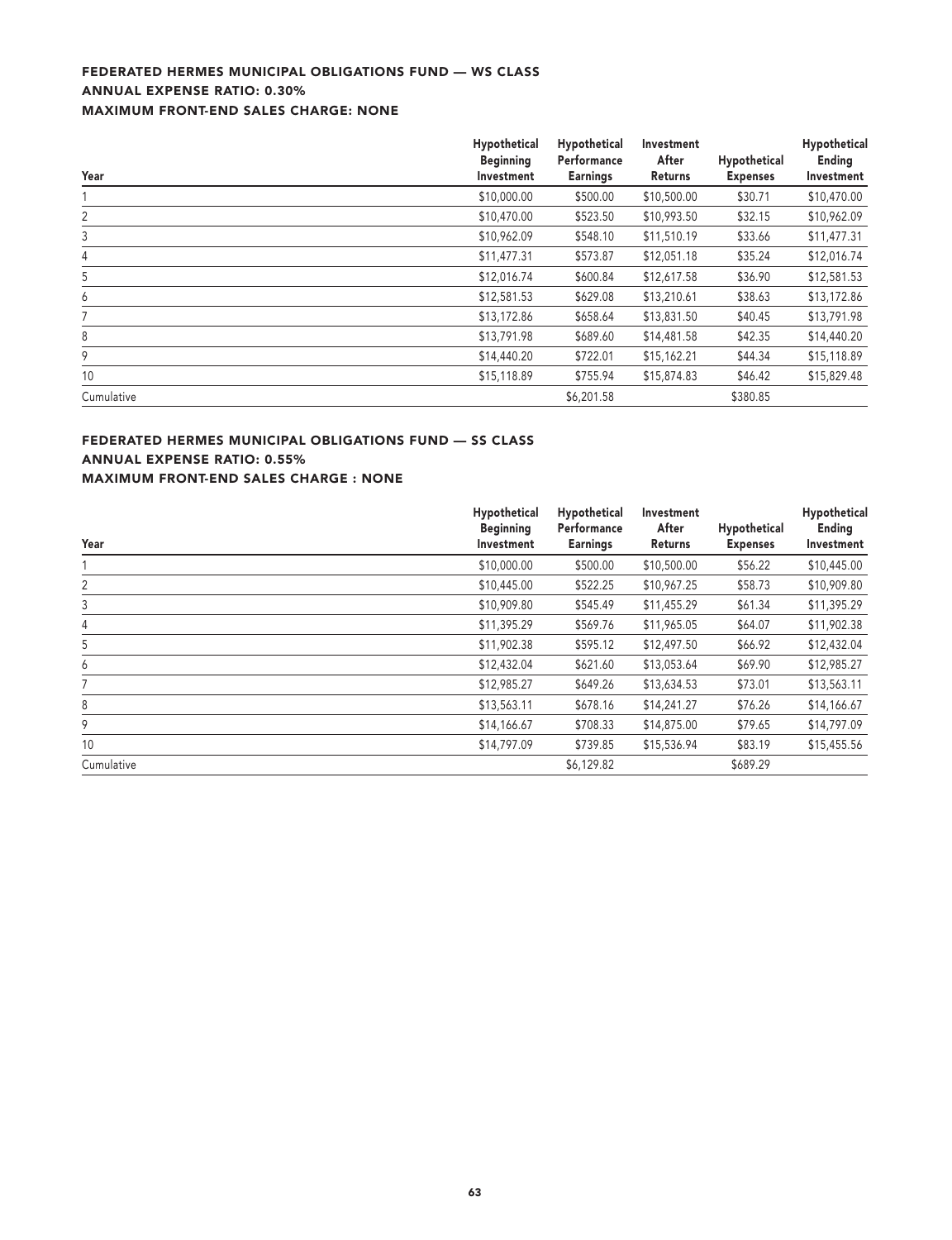#### **FEDERATED HERMES MUNICIPAL OBLIGATIONS FUND — CII CLASS ANNUAL EXPENSE RATIO: 1.00% MAXIMUM FRONT-END SALES CHARGE : NONE**

|                | Hypothetical<br><b>Beginning</b> | Hypothetical<br>Performance | Investment<br>After | Hypothetical    | Hypothetical<br>Ending |
|----------------|----------------------------------|-----------------------------|---------------------|-----------------|------------------------|
| Year           | Investment                       | <b>Earnings</b>             | Returns             | <b>Expenses</b> | Investment             |
|                | \$10,000.00                      | \$500.00                    | \$10,500.00         | \$102.00        | \$10,400.00            |
| $\overline{2}$ | \$10,400.00                      | \$520.00                    | \$10,920.00         | \$106.08        | \$10,816.00            |
| 3              | \$10,816.00                      | \$540.80                    | \$11,356.80         | \$110.32        | \$11,248.64            |
| $\overline{4}$ | \$11,248.64                      | \$562.43                    | \$11,811.07         | \$114.74        | \$11,698.59            |
| 5              | \$11,698.59                      | \$584.93                    | \$12,283.52         | \$119.33        | \$12,166.53            |
| 6              | \$12,166.53                      | \$608.33                    | \$12,774.86         | \$124.10        | \$12,653.19            |
|                | \$12,653.19                      | \$632.66                    | \$13,285.85         | \$129.06        | \$13,159.32            |
| 8              | \$13,159.32                      | \$657.97                    | \$13,817.29         | \$134.23        | \$13,685.69            |
| 9              | \$13,685.69                      | \$684.28                    | \$14,369.97         | \$139.59        | \$14,233.12            |
| 10             | \$14,233.12                      | \$711.66                    | \$14,944.78         | \$145.18        | \$14,802.44            |
| Cumulative     |                                  | \$6,003.06                  |                     | \$1,224.63      |                        |

#### **FEDERATED HERMES MUNICIPAL OBLIGATIONS FUND — CS CLASS ANNUAL EXPENSE RATIO: 1.26% MAXIMUM FRONT-END SALES CHARGE : NONE**

| Year       | Hypothetical<br><b>Beginning</b><br>Investment | Hypothetical<br>Performance<br><b>Earnings</b> | Investment<br>After<br>Returns | Hypothetical<br><b>Expenses</b> | Hypothetical<br>Ending<br>Investment |
|------------|------------------------------------------------|------------------------------------------------|--------------------------------|---------------------------------|--------------------------------------|
|            | \$10,000.00                                    | \$500.00                                       | \$10,500.00                    | \$128.36                        | \$10,374.00                          |
| 2          | \$10,374.00                                    | \$518.70                                       | \$10,892.70                    | \$133.16                        | \$10,761.99                          |
| 3          | \$10,761.99                                    | \$538.10                                       | \$11,300.09                    | \$138.14                        | \$11,164.49                          |
| 4          | \$11,164.49                                    | \$558.22                                       | \$11,722.71                    | \$143.30                        | \$11,582.04                          |
| 5          | \$11,582.04                                    | \$579.10                                       | \$12,161.14                    | \$148.66                        | \$12,015.21                          |
| 6          | \$12,015.21                                    | \$600.76                                       | \$12,615.97                    | \$154.22                        | \$12,464.58                          |
| 7          | \$12,464.58                                    | \$623.23                                       | \$13,087.81                    | \$159.99                        | \$12,930.76                          |
| 8          | \$12,930.76                                    | \$646.54                                       | \$13,577.30                    | \$165.97                        | \$13,414.37                          |
| 9          | \$13,414.37                                    | \$670.72                                       | \$14,085.09                    | \$172.18                        | \$13,916.07                          |
| 10         | \$13,916.07                                    | \$695.80                                       | \$14,611.87                    | \$178.62                        | \$14,436.53                          |
| Cumulative |                                                | \$5,931.17                                     |                                | \$1,522.60                      |                                      |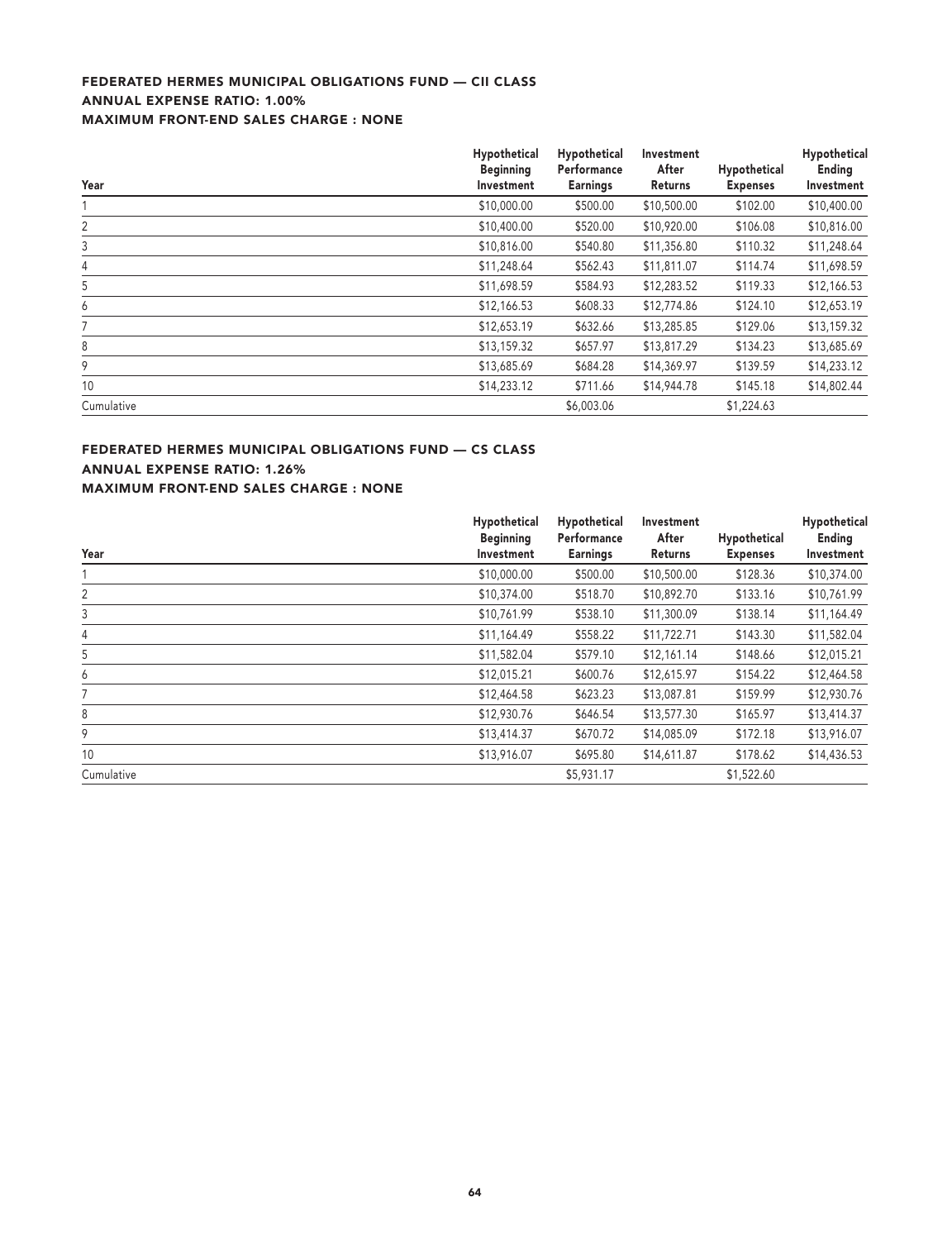#### **FEDERATED HERMES MUNICIPAL OBLIGATIONS FUND — CAP CLASS ANNUAL EXPENSE RATIO: 0.55% MAXIMUM FRONT-END SALES CHARGE : NONE**

| Year       | Hypothetical<br><b>Beginning</b><br>Investment | Hypothetical<br>Performance<br><b>Earnings</b> | Investment<br>After<br>Returns | Hypothetical<br><b>Expenses</b> | Hypothetical<br>Ending<br>Investment |
|------------|------------------------------------------------|------------------------------------------------|--------------------------------|---------------------------------|--------------------------------------|
|            | \$10,000.00                                    | \$500.00                                       | \$10,500.00                    | \$56.22                         | \$10,445.00                          |
| 2          | \$10,445.00                                    | \$522.25                                       | \$10,967.25                    | \$58.73                         | \$10,909.80                          |
| 3          | \$10,909.80                                    | \$545.49                                       | \$11,455.29                    | \$61.34                         | \$11,395.29                          |
| 4          | \$11,395.29                                    | \$569.76                                       | \$11,965.05                    | \$64.07                         | \$11,902.38                          |
| 5          | \$11,902.38                                    | \$595.12                                       | \$12,497.50                    | \$66.92                         | \$12,432.04                          |
| 6          | \$12,432.04                                    | \$621.60                                       | \$13,053.64                    | \$69.90                         | \$12,985.27                          |
|            | \$12,985.27                                    | \$649.26                                       | \$13,634.53                    | \$73.01                         | \$13,563.11                          |
| 8          | \$13,563.11                                    | \$678.16                                       | \$14,241.27                    | \$76.26                         | \$14,166.67                          |
| 9          | \$14,166.67                                    | \$708.33                                       | \$14,875.00                    | \$79.65                         | \$14,797.09                          |
| 10         | \$14,797.09                                    | \$739.85                                       | \$15,536.94                    | \$83.19                         | \$15,455.56                          |
| Cumulative |                                                | \$6,129.82                                     |                                | \$689.29                        |                                      |